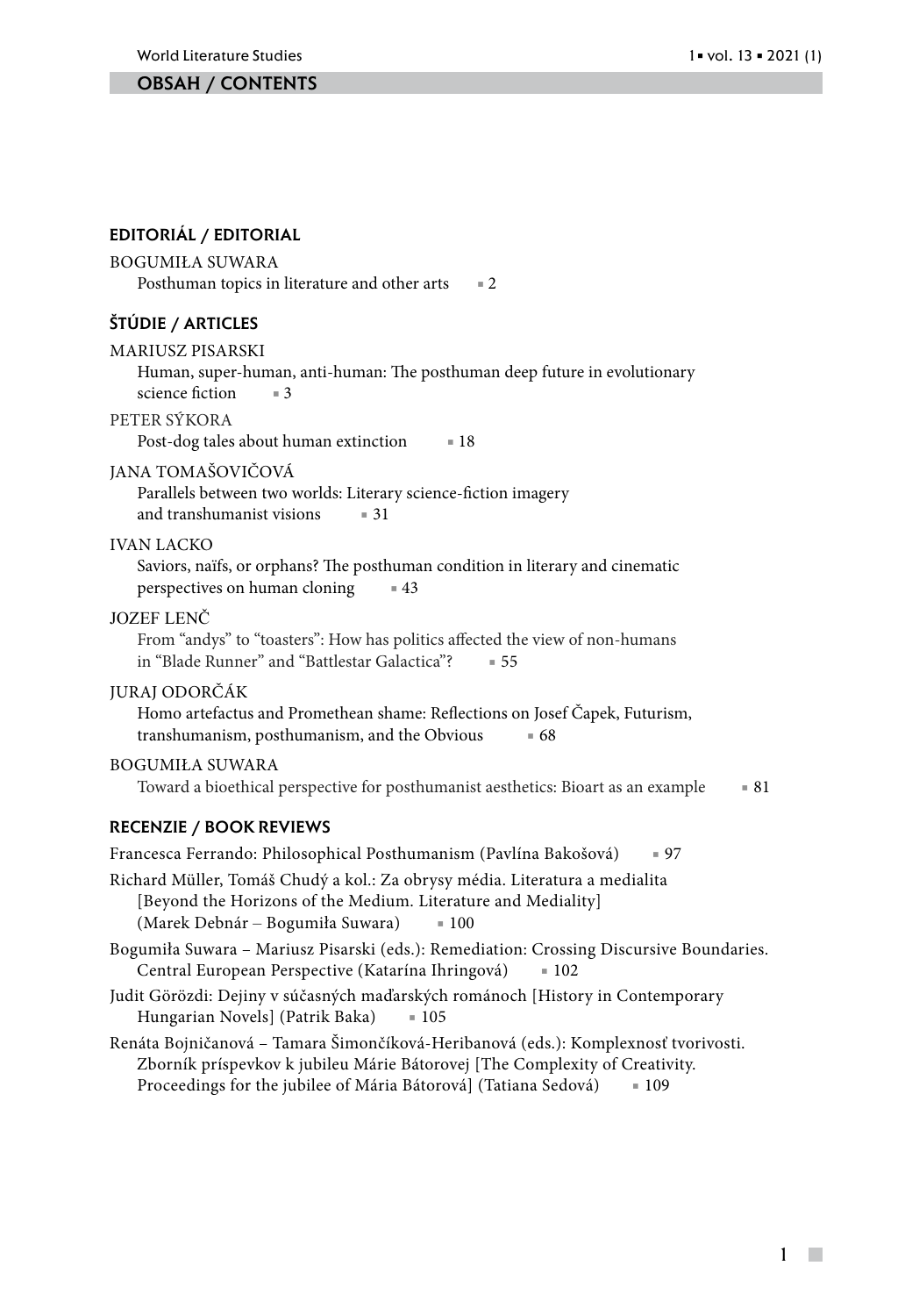#### editoriál / editorial

# Posthuman topics in literature and other arts

# BOGUMIŁA SUWARA

Since its origins in the 19th century, science fiction has experimented with imagining the future transformation of humankind, whether a long-term transformation as a result of the ongoing process of human natural evolution in response to new living conditions, as in H.G. Wells's *The Time Machine* (1895) or a much faster transformation as a result of scientific and technological progress, as in Samuel Butler's *Erewhon, or Over the Range* (1872) and Auguste Villiers de l'Isle-Adam's *L'Ève future* (The Future Eve, 1886). But it was not until the end of the 20th century and the beginning of the 21st century that the theme of transforming man into posthuman forms of being transcended the boundaries of speculative literature and became the subject of the new intellectual movements and academic discourses known as transhumanism and posthumanism.

The very term "posthuman" is quite confusing. It has at least two main meanings, which on the one hand are contradictory and on the other hand intertwine and complement each other. Within the transhumanist discourse, the "posthuman" means the transformation of mankind through various state-of-the-art technologies into a new form that has crossed the biological boundary of Homo sapiens. Transhumanism is a techno-optimistic movement that advocates various forms of technological and biomedical enhancement of human capabilities. Transhuman means to be "more human than human"; it is a transitional stage in the development from the human to the posthuman. In contrast, the posthuman in posthumanist discourse refers rather, though not exclusively, to a conceptual construction based on a critical reflection on humanism, as in Michel Foucault's *Les mots et les choses: Une archéologie des sciences humains* (1966; *The Order of Things: An Archaeology of the Human Sciences*, 1970). Unlike transhumanism, posthumanism emerged from postmodernism, with Ihab Hassan's "Prometheus as Performer: Towards a Posthumanist Culture" (1977) heralding the end of five centuries of humanist tradition. Posthumanism has become an umbrella term for various projects of deconstruction of the humanistic paradigm, such as poststructuralism, critical theory, feminist epistemology, and postcolonial theory, whose criticism is focused primarily on anthropocentrism and the hierarchism of classical humanism. In this case, the posthuman already exists today, as suggested in Donna J. Haraway's "Cyborg Manifesto" (1985) and N. Katherine Hayles's *How We Became Posthuman: Virtual Bodies in Cybernetics, Literature, and Informatics* (1999).

The concept of the posthuman has been used since the earliest science fiction in both transhumanist and posthumanist meanings. In various narratives describing the encounter of people with posthumans or aliens, human stereotypes, human nature and the humanistic paradigm itself are exposed to challenge and critical reflection.

This issue of WORLD LITERATURE STUDIES presents seven articles identifying transhuman and posthuman topics and motifs in works of science fiction in literature, film and television from a posthumanist perspective. This set of studies builds on previous research on the impact of emerging technologies on the human condition seen from the perspective of post-communist countries in Central and Eastern Europe (Peter Sýkora, ed.: *Promises and Perils of Emerging Technologies for Human Condition: Voices from Four Postcommunist Central and East European Countries*, 2019).

**COL**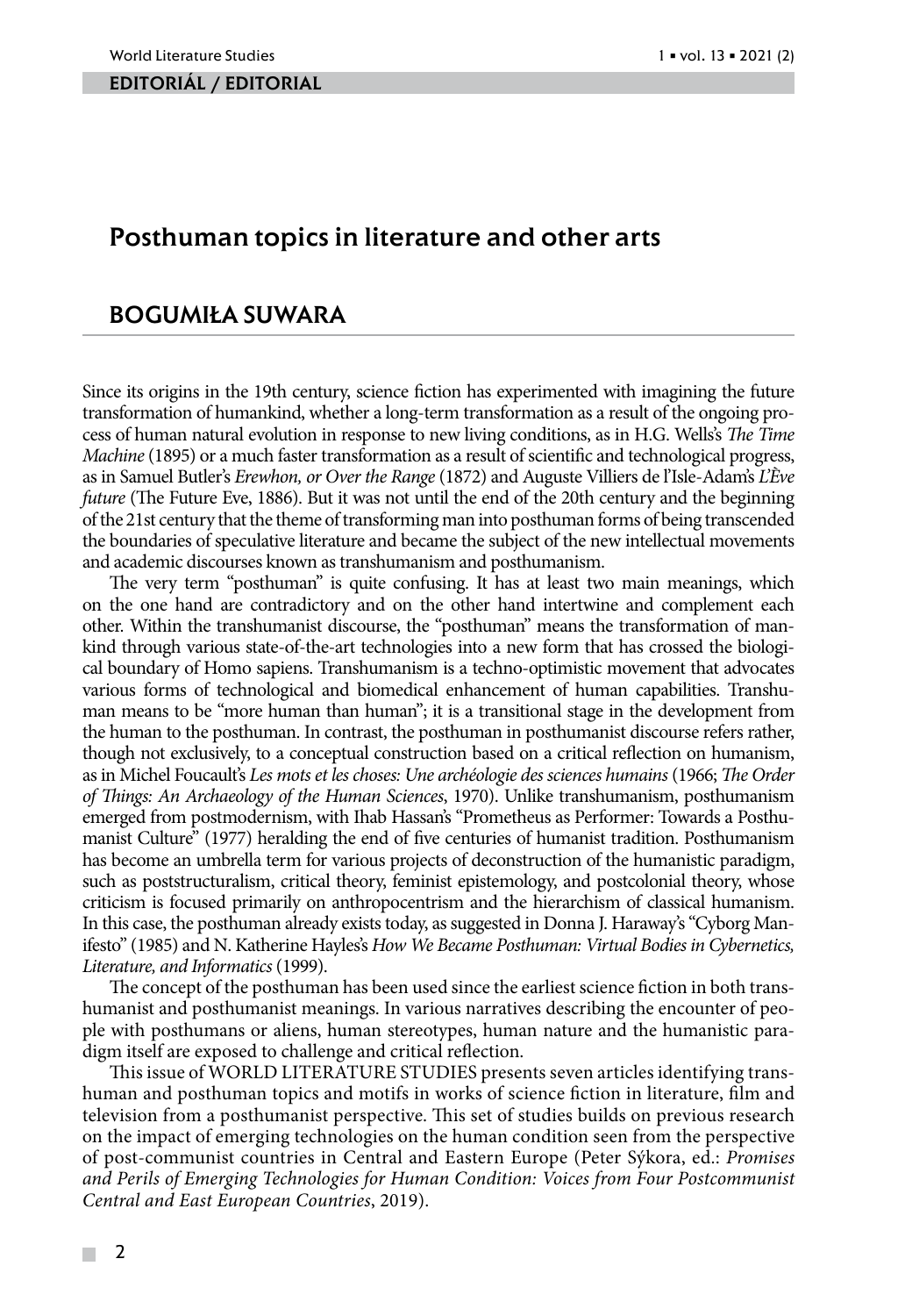#### ŠTÚDIE / ARTicles

# Human, super-human, anti-human: The posthuman deep future in evolutionary science fiction

# MARIUSZ PISARSKI

DOI: https://doi.org/10.31577/WLS.2021.13.1.1

The subject of creative evolution<sup>1</sup> in recent science fiction is mostly presented in the near future with "cyberware" and "bioware" as basic tools for enhancing the body and the mind.\* This individualistic and hedonistic rendition of transhumanist ideals, often accompanied by a dystopian take on the socio-economic consequences of techno-enhancements, contradicts the original transhumanist agenda set by Julian Huxley, the founder of the movement, for whom the main goal was "a betterment" of all humankind (1957). It also stands in contrast to current discussions about the possible future within posthumanist and Anthropocene studies. By questioning the central position of humans on a symbolic, biological, and planetary level, the very position of humans among other species, and in nature itself, is being redefined. Principal questions arise: "What does it mean to be human?", "What are special and truly unique human traits?", and "Which of them make Homo sapiens stronger and which make Homo sapiens weaker in the 'evolutionary race'?" The answers that can be found in near-future science fiction are not always satisfactory. The advance of posthumanism in critical theory and literary criticism has produced a strong anti-anthropocentric, reductionist, and materialistic perspective on humans, bringing us closer to animals (Agamben 2004, 75–77), machines (Hayles 2002, 141), or indeed any non-human other (Braidotti 2013, 2–5). Blurring the boundaries of humans is often made by emphasizing the relational rather than autonomous character of organisms, which promotes hybridity. The focus is on *sympoiesis* (Haraway 2016, 58–59) and co-evolution, rather than *autopoiesis*, as the evolutionary pattern and ultimate way of defining life (Ferrando 2019, 141). "Earthlings are never alone," asserts Haraway, and one cannot argue against such a statement. Nonetheless, the posthuman deconstructions, according to which a human equals an animal, machine, or any non-human, might not bring us closer to re-investigating the problem of humanity's uniqueness. N. Katherine Hayles rightly points out that Claude Shannon's probability function, which was used in the "AI [artificial intelligence] fantasy of Hans Moravec", has gone far beyond its original context and was inappropriately applied to a much more complex phenomena of consciousness (Hayles 2011, 296). As a result, popular fiction and pop culture embrace the oversim-

 $\mathcal{L}_{\mathcal{A}}$ 

This article was supported by the project APVV-17-0064 "Analysis of multidimensional forms of trans- and post-humanism".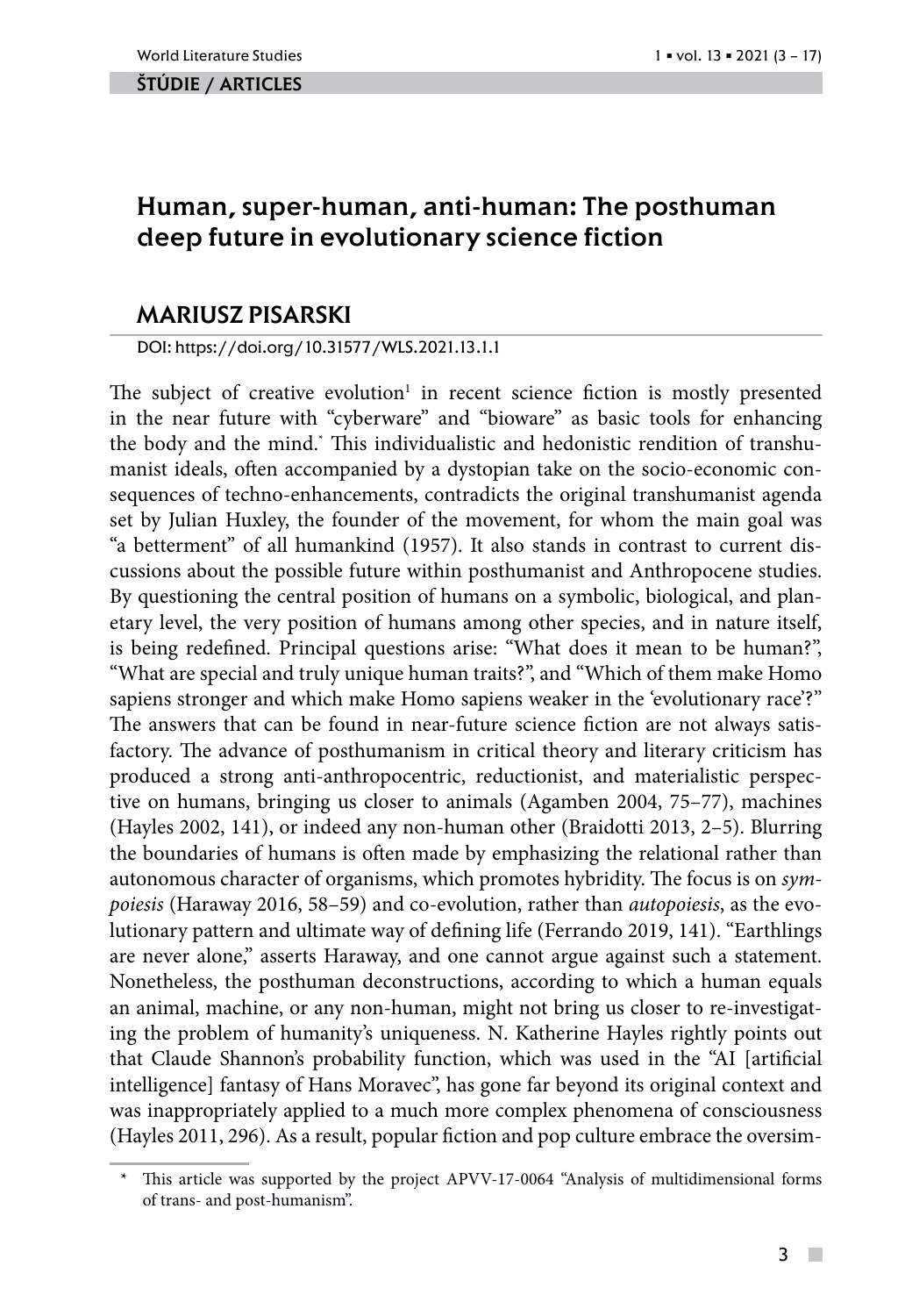plistic motifs of the posthumanist future. The dismantling of divisions between life and death, the organic and the synthetic, and the natural and the artificial – a strategy abundant in cyberpunk and discussed already in the postmodern context (McCaffery 1991), biopunk fiction (Schmeink 2017, 82–83), social science fiction (Mazis 2008, 130), and popular science-fiction movies (Micali 2019) – takes us even further from the re-investigation of humanity's own standing among other forms of life.

This essay attempts to look at selected literary examples from the tradition of far-future evolutionary science fiction (Clute et al. 2019) particularly in the works of the British authors J.B.S. Haldane, Olaf Stapledon, Stephen Baxter and Adrian Tchaikovsky. The genre's narrative focus is often set on the posthuman deep future (Stager 2011), where a global catastrophe has accelerated changes in human life, resulting in either a decline, a devolution, or a forced departure from Earth in search for alternative habitats. Because its main subject is the possible course of human development over millions of years, which is quite often riddled with numerous disasters, far-future science fiction does not shy away from general questions about the nature of humanity, its place among other species, and the chances of its evolutionary success and progress.

This argument will be supported by the reflections of Jean-François Lyotard on the possibility of intelligence after the heat death of the Sun, outside of the body and the Earth itself (1988), and Stanisław Lem's reflections on humans' odds in the "evolutionary race" (1996), ideal homeostasis, and the important distinction between evolutionary progress and success. Surprisingly, neither author has been extensively quoted in the transhumanist context. It is also no coincidence that several of the authors discussed below (Lem, Haldane, and Tchaikovsky) are biologists by education or profession. This gives them a unique position which favours a much more agnostic stance towards technology, the logic of evolution, and the place of humans within it.

The most striking result of viewing contemporary discourses on the possible near future from the standpoint of visionaries of the far future is, somewhat paradoxically, a theoretical reversal of positions between posthumanist and transhumanist agendas<sup>2</sup>. Today, transhumanist efforts to enhance human capabilities and push humanity's limitations through computer technologies, bioengineering, and any other available means might look retrograde in the context of the progressive dethronement of humans from their central position in the symbolic realm. Posthumanism tries to diminish the cultural, ecological, and psychological damage the Vitruvian Man of the Enlightenment brought in his wake (Braidotti 2013, 13). However, the more one goes into the future, the less relevant the socio-economic considerations of posthumanism become. When humankind faces an existential threat, there is simply "no space left for deconstructionist practices" – the latter being a common reproach towards overly progressivist and techno-reductionist assimilations of existence on the part of transhumanism (Ferrando 2019, 27). Instead, technologies of human enhancement based on biotechnology and AI emerge as the only means of survival. Authors of speculative fiction that had narrative timelines stretching for millions of years expressed this as early as in the 1920s. Of course, in survival mode, regenerative medicine, radical life extension, mind uploading, cryonics, and other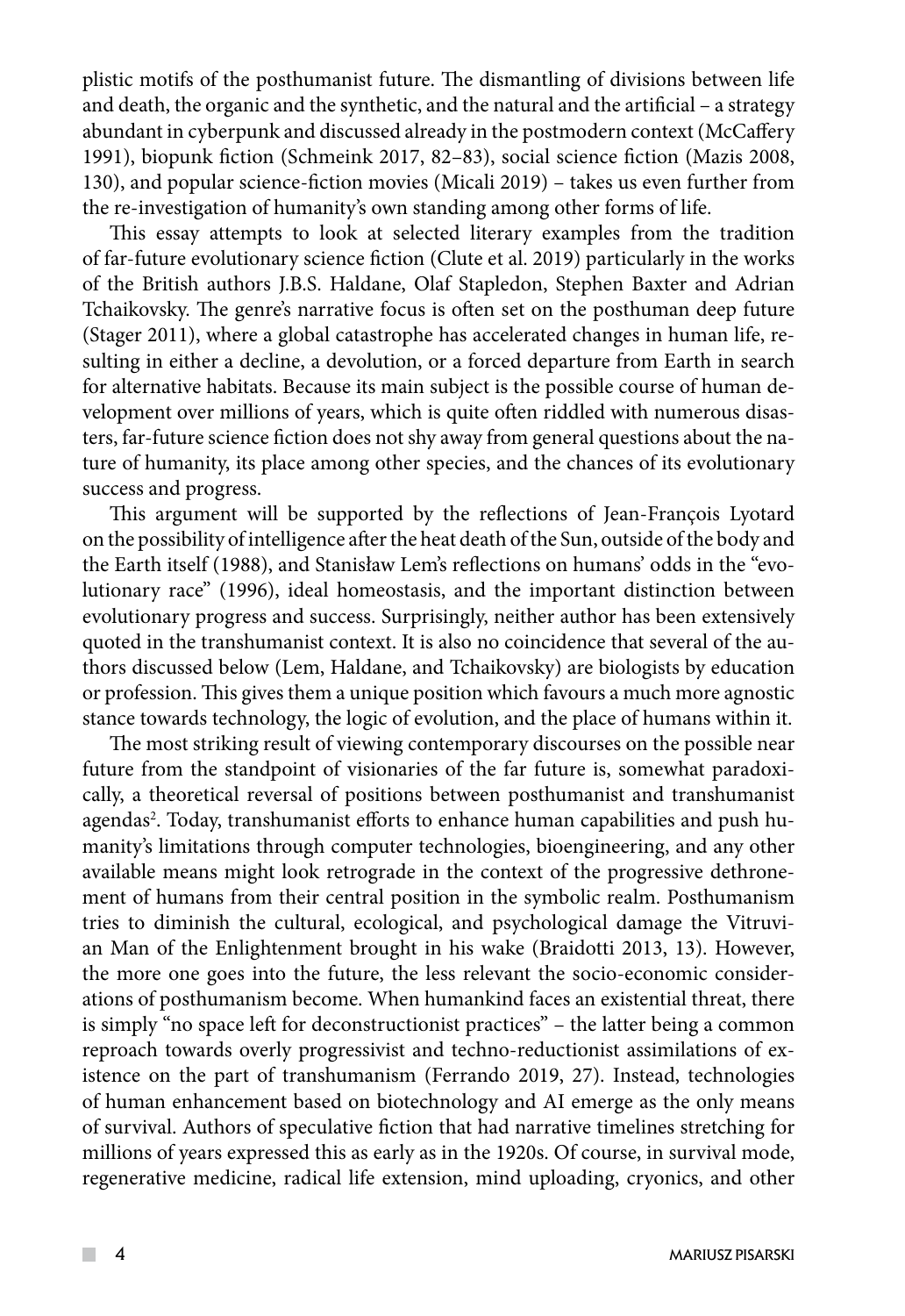techno-enhancements, or "enchantments", advocated by transhumanism are also put on hold. In other words, it is neither the post-chthonic hybrid human, who lives in harmony with nature, nor the fully evolved compassionate posthuman, attuned to all forms of otherness, who survives the planetary disasters of the far future. It is the transhumanist H+, or human 2.0, built thanks to human ingenuity. It is only as an enhanced species, a product of an accelerated evolution, that humans have the best chance to carry the "immortal gene" (Kováč 2015, 116) beyond the body and beyond Earth itself.

Deep future speculation in fiction and philosophy envisions seemingly paradoxical scenarios that are both anti-human and anthropocentric at the same time. These scenarios are anti-human because evolutionary success might rather belong to spiders, ants, or body-machine hybrids, or might altogether enter the exo-biological realm. They are anthropocentric because these modes of extension of life are achieved by a prompt, focused, and collaborative effort that only one species on Earth – the human species – represents. In line with humankind's history of migrations, starting from the Great Human Migration, visions of the deep future suggest that being human means to be a perpetual refugee, escaping from evolutionary pressures and planetary upheavals. Ultimately the constant mutation, selection, and genetic drift (Gouyon et al. 2007, 90) can force the deep future migration beyond the human body and beyond Earth. Yet, at least in literary visions, this future emigré remains a human.

# **GENETIC ENGINEERING AS A TOOL FOR SURVIVAL: THE FAR FUTURE OF J.B.S. HALDANE**

If modern science fiction takes its origins in the scientific romances and essays of H.G. Wells, then evolutionary science fiction takes most of its subsequent themes from J.B.S. Haldane, the British-Indian biologist, eugenicist and a visionary known for his works in physiology, genetics, evolutionary biology which inspired Olaf Stapledon, Aldous Huxley and many other prominent pioneers of science-fiction and dystopian literature (Adams 2000, 485). Inspired by Darwinian thought, geological and astronomical discoveries of the early 20th century, and Wells's visions of the far future,3 Haldane's essay on evolutionary biology, "Daedalus; or, Science and the Future"*,* was presented in 1923 and published the following year in the magazine *Today & Tomorrow* (Clute et al. 2019). This reflection on future applications of biotechnology, resulting in the "abolition" of disease and old age, genetic enhancements, and the possible immortality of humankind, inspired a series of futurological articles by Julian Huxley, Bertrand Russell, and other prominent writers and philosophers. On the wave of this intellectual ferment, Haldane wrote *Possible Worlds and Other Essays* (1927), from which the final essay, "The Last Judgment", dramatically developed his prophecies in an effort to envision the consequences of creative evolution millions of years into the future.

The "most probable end" of our planet happens in Haldane's story five million years in the future. People are harvesting the energy of tides from the enlarged Moon, living their lives to their fullest by engaging in creative and scientific activities, and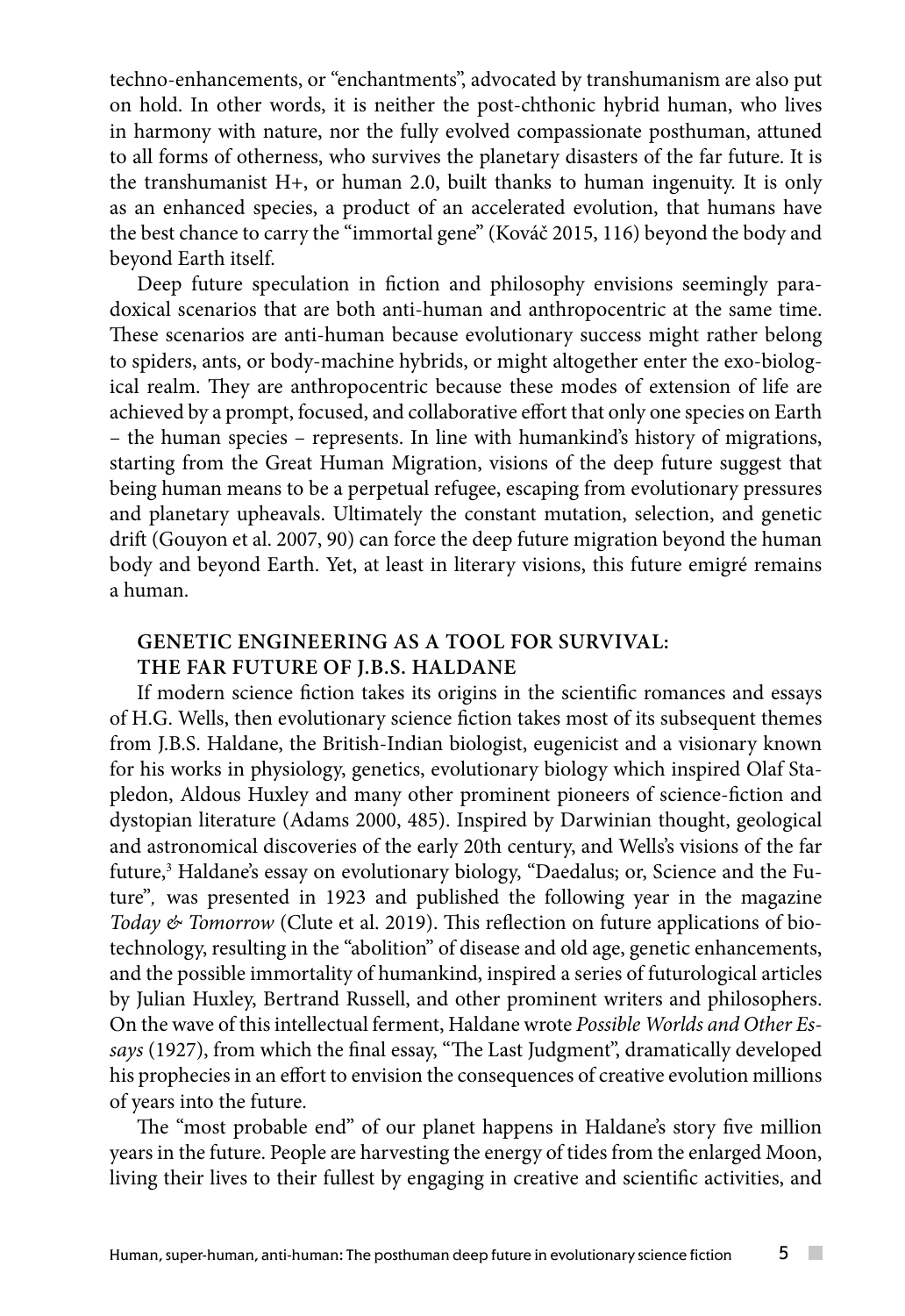reaching the age of three thousand. Yet this transhumanist-like happiness does not last long. Informed by advancements in modern astrophysics, specifically the lectures of James H. Jeans on the Sun's life cycle (Adams 2000, 463), Haldane introduces a scientifically supported narrative event: the overheating of the Sun and the scorching of the Earth. The catastrophe of cosmic proportions gives people – in the author's own words – "as much chance of survival as a butterfly in a furnace." By the year 9,000,000, humankind is seeking solutions, firstly in space exploration and secondly in genetic engineering. A large-scale programme of human enhancement focusing on the adaptation to conditions on other planets (Venus and Jupiter) is launched with the goal of extending humans' existence beyond Earth. The story of mankind ends with the destruction of the Earth and the emergence of a super-organism as a highly connected, adaptable, and endurable posthuman society. From the point of view of the super-organism, who manages to survive and evolve to a higher plane of consciousness, the destruction of its home planet was an episode of "entirely negligible importance". Haldane concludes: "And there are other galaxies […]."4

The significance of "The Last Judgment" lies in its introduction of a wide range of semantic tropes associated with human evolution, enhancement, and possible responses to the prospect of extinction introduced by the work. The themes of the heat death of the Sun, the disintegration of the Moon, the emergence of a collective mind, the terraforming of other planets, and pantropy – a notion of biologically enhancing humans for a life outside of Earth – would become common across different genres of science fiction and would be further advanced in evolutionary science fiction, from Olaf Stapledon's *Last and First Men: A Story of the Near and Far Future* (1930) to Stephen Baxter's *Evolution* (2003) and Michel Houellebecq's evolutionary satire *The Possibility of an Island* (2005). One key element in Haldane's vision of the future was missing. This was a world without machines and machine intelligence. Being a biologist himself – and fascinated with momentous developments in modern physics, from Planck to Einstein and Heisenberg – Haldane tailored his vision accordingly. Perhaps as a consequence, the genetically modified life forms that are sent on colonizing missions to Venus and Jupiter are presented as subservient and benevolent. The motif of revolt, so frequent in the context of AI, cyborgs, and robots, is absent. Subsequent works of science fiction, even the *Last and First Men* written by Haldane's direct successor Stapledon, would significantly broaden the futurological palette by including machines as our co-habitants, the carriers of human civilization, and our most endurable successors.

In many regards, "The Last Judgment" remains original, future-proof, and relevant. With consequence and in brush strokes, Haldane draws a dividing line between those who have evolved and those who have not, and between those who sacrifice individual happiness for collective survival. A crew that came back from a long-lasting mission to Venus was unable to forge a "fertile union" with the evolved inhabitants of the dying Earth. This put them automatically in a subjugated position. The crew was rendered ineffectual to society, and they were consequently used in biological experiments. That part of society that did not support the idea of accelerated evolutionary change, and who preferred to maintain their existing yet illusory homeo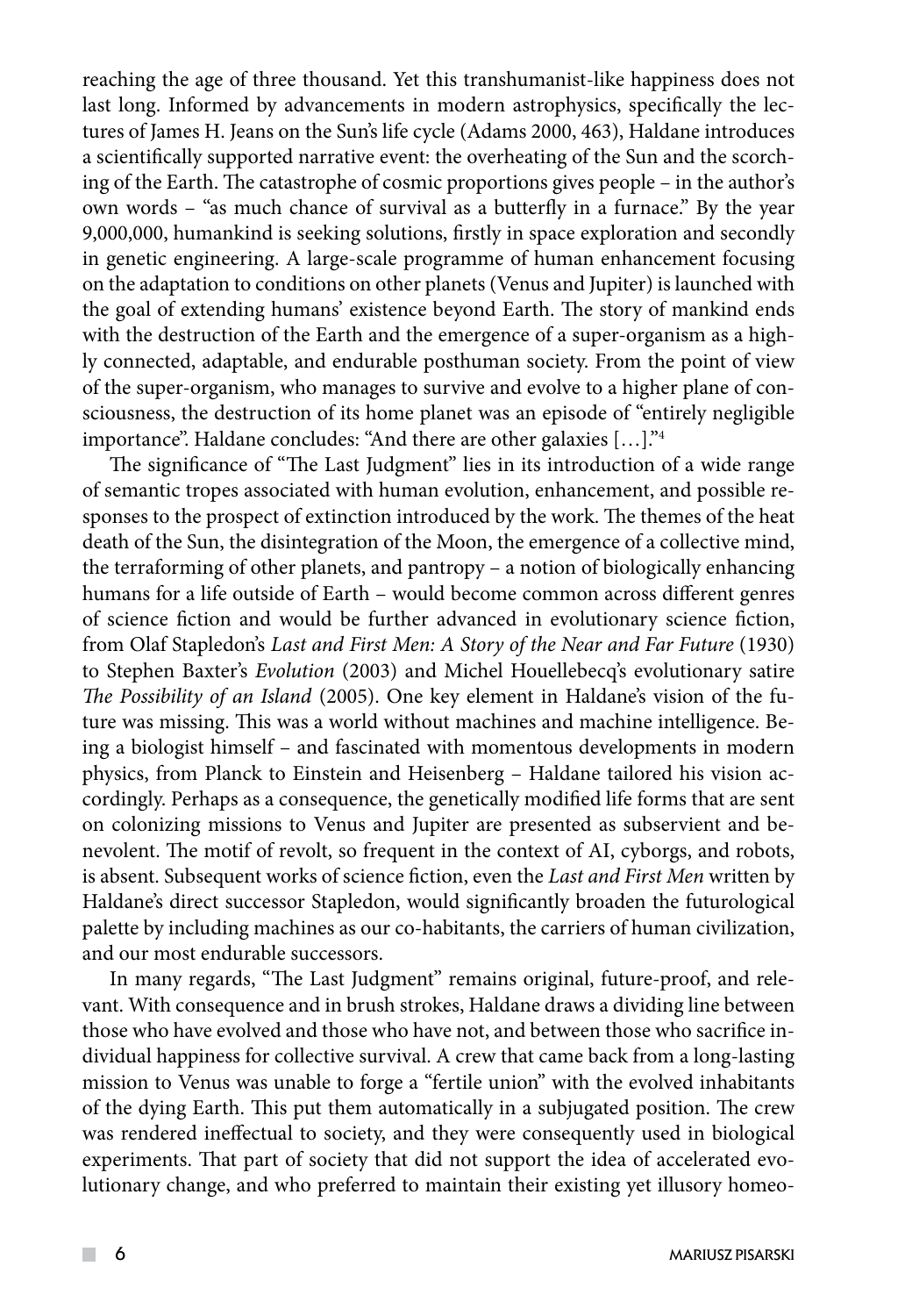stasis, was also marginalized. These were the enhanced trans-humans, who enjoyed a long life of three thousand years and "lived in accordance with instincts which were gratified" (Haldane 2009, 303):

Those members of mankind who were once more evolving were not happy. They were out of harmony with their surroundings. Disease and crime reappeared among them. For disease is only a failure of bodily function to adjust itself to the environment, and crime a similar failure in behaviour. But disease and crime, as much as heroism and martyrdom, are part of the price which must be paid for evolution.

Haldane introduced a clear distinction between individual and collective happiness, and decidedly pointed to the latter as the route to the survival of the human race. Thanks to an extra sense of radiation that was bioengineered in order to survive on Venus, people gained ultra-fast and telepathic abilities of communication. Radiation quickly turned into a medium of control and discipline. The connected super-organism, a prototype of many "hive minds" in later science fiction, cared little for the individual and his needs. Yet the price paid by the individual – as Haldane puts it – was paid back by the race and the goal of surviving and carrying life beyond Earth was achieved.

Despite it being an early venture into the futuristic speculation of the far future based on and extrapolated from scientific evidence available at the time, Haldane's "The Last Judgment" manages to introduce the main themes of evolutionary science fiction and establish a discursive framework which is still relevant within transhumanist and posthumanist discourse. Two crucial points about the future of biotechnology and evolution are made in "The Last Judgment". They go beyond a single narrative motif, or technological prophecy, and venture into the area of continuing debate on socio-economic, bio-ethical, and pragmatic aspects of human enhancement. The first one can be labelled as "enforced solidarity" and the second as a "suspension of individuality". Rather unpopular in posthumanist research, which is ex definitione emancipatory and pro-individualistic, and mostly invoked in the transhumanist context within a specialized niche of disaster prevention (Bostrom 2013), these issues might sooner or later leave the confines of fiction. The collective scientific effort in the face of the Covid-19 pandemic, which has resulted in the development of a vaccine in an unprecedented time frame of less than one year, might be the best current example of the importance of collective action towards a common goal that Haldane had advocated one hundred years ago.

## **THE EVOLUTIONARY VISIONS OF OLAF STAPLEDON**

*Last and First Men: A Story of the Near and Far Future* (1930) and its sequel *Star Maker* (1937) continued the British pre-war fascination with scenarios of the far future, human evolution, and the life on other planets. Influenced by Henri Bergson (Stableford 2006, 196), Haldane, and Jean-Baptiste de Lamarck rather than Charles Darwin, Olaf Stapledon presented an epic futurologist fantasy which is mostly earthbound yet still of cosmic proportions. In Stapledon's vision, eighteen different species of man rise, fall, and finally succumb to the heat death of the solar system. In his depictions of the coming and going of civilizations, Stapledon puts the ideas present in Haldane's work to the test. Many derive from pursuing happiness through genetic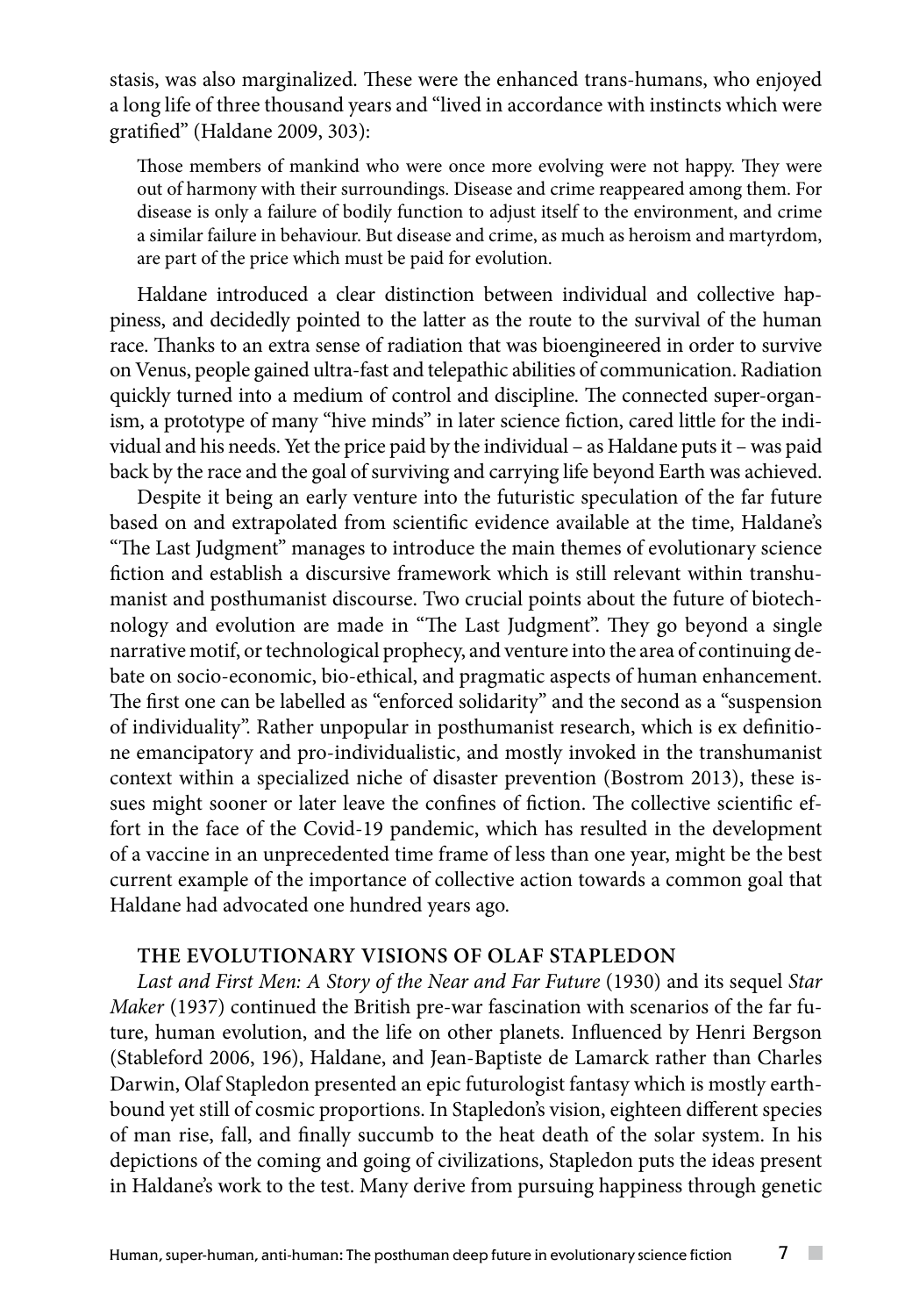engineering and an accelerated evolution of specific sets of physiological and psychological traits. Some enhancements are possible thanks to technology inherited from conquered Martian invaders, although on a moderate scale. Most of the changes come from biological interventions and forced adaptation due to the changing geological patterns. There are flying *sapiens*, spiritual revival *sapiens*, and *sapiens* with extremely enlarged brains that take up most of their body mass and make humans inseparable from their communication devices; there are also highly telepathic *sapiens* who evolve to form a single hive mind. The hive mind and telepathic connection of beings is represented by the last species, the Eighteenth Man, who narrates the million-year-old story of humankind. Through such narrative framing, the Eighteenth Man "connects" with the First Man for whom the story is directed.

The narrative does not follow a strictly causal succession of events, but rather a rhythm of cycles of evolution and devolution shaped according to Hegelian dialectics. In a clearly Lamarckian take on evolution (Nowicki 2014, 41–42), Stapledon's humans evolve in line with their most characteristic traits. These traits, when perfected, fall victim to some other aspects of physiology, psychology, or technology which were overshadowed by the growth of the prime features. This, in turn, triggers processes of devolution into sub-humans or to near extinction. As such, the struggle and conflicts in Stapledon's world are mostly internal, human-centred, and earthbound. Evolutionary cycles do produce some outstanding examples of humanity which, on a level above a single human species and its civilization, seem to defy the laws of entropy. In his address to the First Man, the Last Man – fully evolved and representing the highest achievement of evolution – reflects on the whole of humanity and embraces the shared values that persist throughout all eras.

Nevertheless, the transhumanist fulfilment in Stapledon's story is not eternal and eventually has to succumb to forces much stronger than any human weakness or invention – nature itself. Faced with the ultimate death sentence for the planet – the impending overheating of the Sun – the Last Man is left with limited choices. One remaining option is the unification of individuals and an immersive self-reflection on the whole of humanity made possible by "telepathic" brain implants. Even the final departure from Earth to Neptune is not a permanent solution, as a "supernova" is devouring the whole of the solar system. The last stance of the human race is to devise a virus and propel it into other systems in the hope that it propagates life elsewhere in the universe.

Early far-future speculative fiction, as shown by Haldane and Stapledon, takes an optimistic view on humanity, which is able to perform collective action on a global scale and unite in the face of planetary disaster. Regardless of whether this solidarity is literal, embodied, or forced, it achieves its goal of preservation of life and human values. In one form (the super-organism on Venus in the case of Haldane) or another (genetic material sent into outer space in the case of Stapledon) humankind, or its avatars, is able to survive thanks to its ingenuity, collaboration, and technology, which translates into successful pantropy made possible by genetic enhancements and the successful terraforming of other planets, where life can continue. A different story is presented in post-war and contemporary science fiction.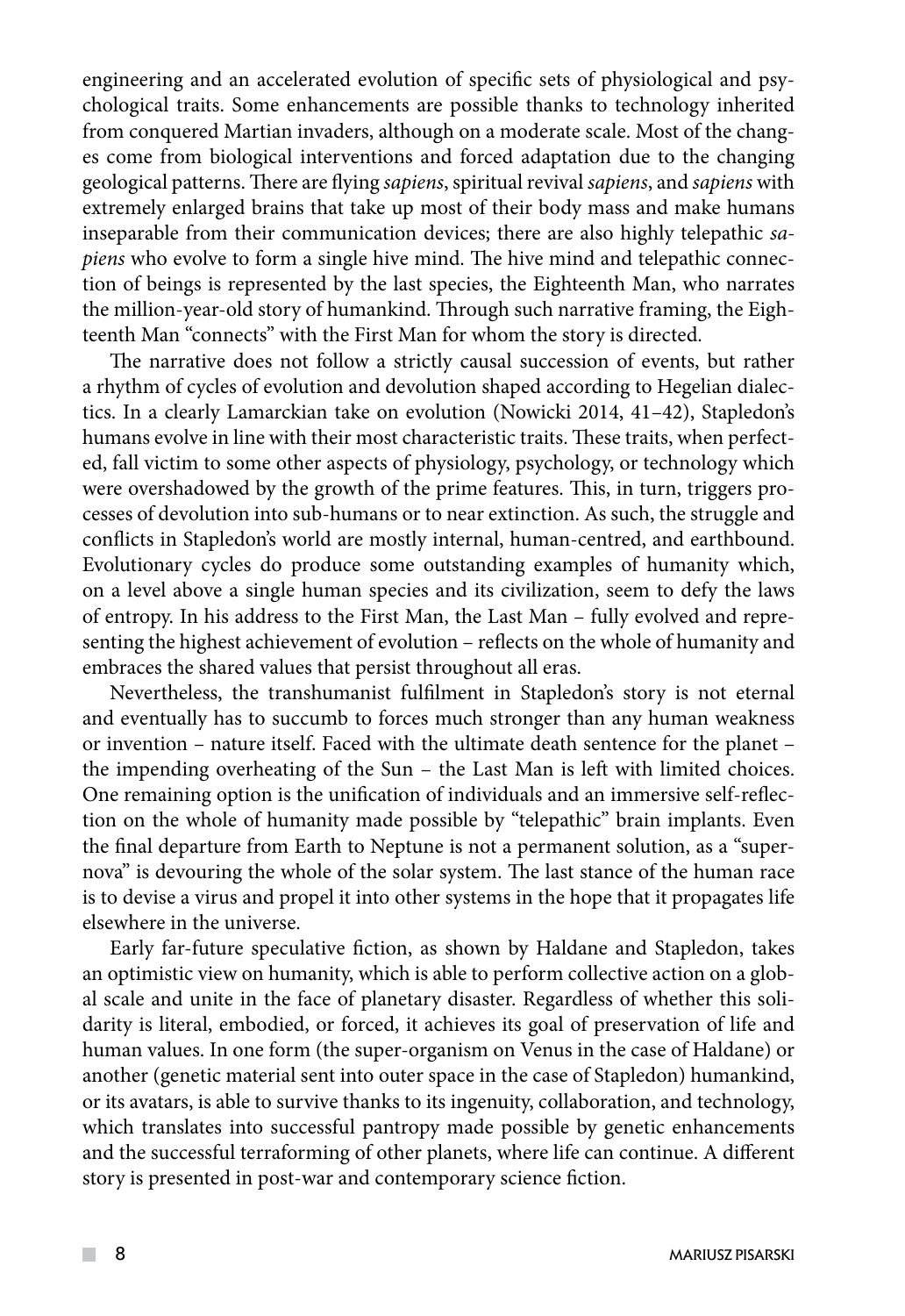# **EVOLUTION IN CONTEMPORARY HARD SCIENCE FICTION**

Informed by the historical experience of the Holocaust, the discredited science of eugenics, the Cold War, the adventures of global capitalism, and the emergence of computer technologies, contemporary science fiction directed its scientifically supported visions of the far future into much more sombre and pessimistic outputs. A telling example of such tendencies is *Evolution* (2003) by the British author Stephen Baxter. Following the formula of H.G. Wells's *The Outline of History* (1920), *Evolution* is a collection of nine "books" which give an account of the history of the universe from its origins to its ultimate extinction, bringing a strong and remarkable statement about the human impact on the history of our planet. However, according to Baxter, this impact is ultimately marginal. In the story, a single geological event, the eruption of a super-volcano in the middle of the 21st century, at a time when people are sending AI drones to Mars and struggling to reach an agreement on climate change, is enough to wipe out most of humanity and all of civilization. From then on, evolution takes its own course and is uninterrupted by any human intervention.

Baxter's vision departs from that of Haldane and Stapledon. These pioneers of evolutionary science fiction gave humankind the upper hand in facing planetary disasters. However, this sounds especially crude and ironic in the context of posthumanism and transhumanism. Five hundred million years after the extinction of modern humans, a descendant of the AI drones sent to Mars in the 21st century lands on Earth to find its inhabitants living in small and scattered communities and unable to communicate with the visitor. No civilization is to be found; there is no technology, no cyberspace, and no trace of a collective or super-organism. Instead of Bergson's *L'Évolution créatrice* (1907; *Creative Evolution*, 1911), people had to passively allow evolution to turn in the direction most suitable for itself. As a result, not unlike Wells's Morlocks, people live underground and in symbiosis with trees, whose underground roots deliver shelter and nutrition. Outside there is only a scorched Earth and extreme heat and radiation from the Sun in its deadly Red Giant phase.

Baxter's contribution to the tradition of evolutionary science fiction and to contemporary posthumanist discourse can be encapsulated in his rendition of a few key motifs. The notion of a super-organism that is able to endure changing geological conditions is sustained, but it is greatly reduced to a local level of plant–human symbiosis. This organism is surely able to survive, but it cannot do much more than that. The dream of people living in harmony with nature, which is close to ecological posthumanism, is presented in its most grotesque implementation. As far as posthumanist motifs are concerned, *Evolution* introduces a clear winner of "paradise engineering" (Pearce 1995), and it is neither posthuman nor super-human; it is a machine. The co-evolution of humans and machines is disrupted and leaves the non-human part of such a techno-genesis the sole remaining participant. When most of the human population died in the aftermath of the eruption of the super-volcano, NASA robots stayed on Mars. They were programmed to mine resources and prepare the infrastructure for a human colony. The mission's side project was a "machine reproduction" experiment carried out by AI specialists. One of the robots, a prototype named John Van Neumann, managed to reproduce itself, and soon other robots followed.

 $\sim$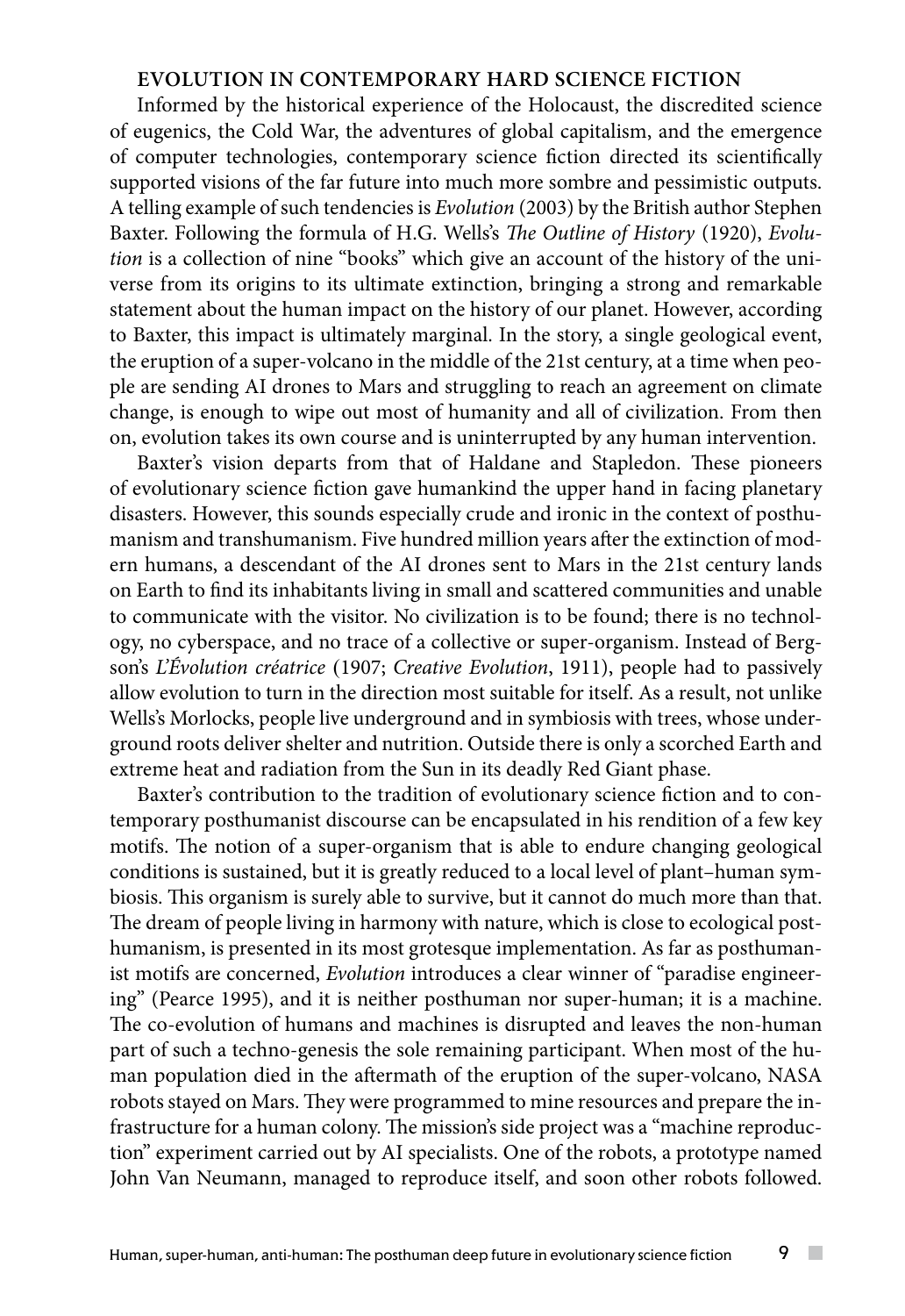With no humans to regulate reproduction growth – after thousands of years and exhaustive wars for resources – robots destroyed the planet core of Mars. Thanks to the development of sun sails, thermonuclear fusion, and anti-matter engines, swarms of replicants were able to disperse across space, and one day their representative arrived on Earth in search of its origins.

Although the possibility of machines being able to self-replicate is a common motif in science fiction, this has also been taken into consideration by science. Stephen Hawking pointed out that with the emergence of AI, machines might be able to "take off on their own" and re-design themselves. In such a case, humans, a species limited by slow biological evolution, would not be able to "compete" in the evolutionary race, and, as Hawking puts it, they "would be superseded" (Cellan-Jones 2014). A similar course of events was explored by Stanisław Lem, both in his parodic takes on common tropes of science fiction and in his non-fiction. In *Dialogues* ([1957] 1996), Lem directly addressed Julian Huxley's ideas of human enhancement and controlled evolution.

Taking a starting point in homeostasis as the mechanism of adaptation, Lem rejects Huxley's anthropocentric criteria of "evolutionary progress" with humans at its centre by distinguishing between success and progress in evolution. Evolutionary success is best represented by insects which – having not changed much in biological form for millions of years – have been able to endure even major planetary cataclysms. Lem argues that, if the goal of evolution is survival and the preservation of life, insects are much better equipped for this achievement than humans, even if humans are much further along than insects in terms of evolutionary progress. However, according to Lem, it is machines that are in a better position than humans and insects:

From a clearly organizational, statistical, and also adaptational standpoint, by replacing biological forms, machines are not only able to create a uniform, autonomous "planetary homeostat", but they also constitute a solution more stable and more efficient than human civilization (2012, 487; trans. M.P.).

Baxter's *Evolution* supports Lem's predictions. If the transhumanist vision of a happier future through technology is an expression of anthropocentric exceptionalism (Ferrando 2019, 30), then Baxter offers an ironic turn of the advocated dethronement of humans. The accidental successor to human civilization is the human-created machine, whose intelligence and technology evolved on their own. However, when facing the heat death of the human world, the vacant position in the centre of the human-perceived universe – vacant because posthuman tree dwellers live outside of the symbolic space – is not even considered by the descendants of Martian robots. The machine leaves Earth and has no will to come back.

When the super-volcano erupts in *Evolution*, the people who should be most interested in securing humanity's future are engaged in bitter political conflict on a global scale. Scientists are caught between hard-line environmentalists, who would gladly see a stop to technological progress, and well-to-do transhumanists with their designer babies, who believe in the betterment of individuals through genetic and computer enhancement. However, not even the rich manage to escape the inevitable. There is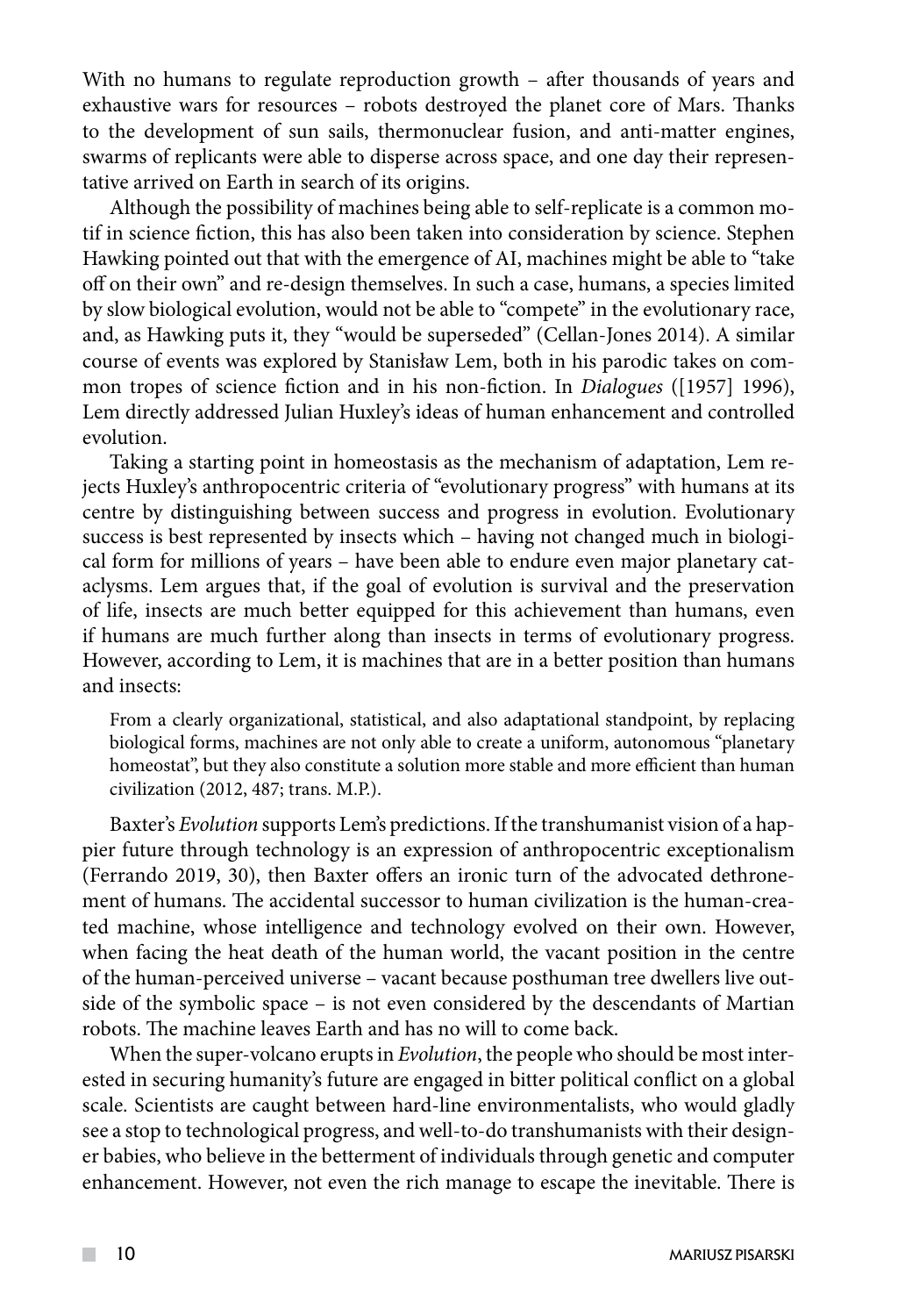not much time to make a rescue plan, and within months most of the life on Earth has vanished. In Neal Stephenson's *Seveneves* (2015), humanity witnesses the disintegration of the Moon. What would follow is a deadly rain of burning lunar matter that – as scientists calculated – completely destroys the surface of the Earth and only stops after five thousand years. With not much time left to build an orbital ark that would ensure that the descendants of all human, plant, and animal species re-populate Earth in the distant future, socio-economic divisions arise. The survival effort starts in a genuinely humane, humanitarian, and egalitarian fashion under the auspices of the United Nations and according to a formula of diversity. However, ultimately human ambition and disagreements between the crews of the survival ships lead to struggles and accidents in orbit, and only seven people – all women – survive. The generations who would re-populate Earth a few thousand years later would be the direct descendants of these seven survivors, having been born with the help of preserved genetic material from deceased men.

The logic of biology and evolution, if applied equally to humans, animals, and machines, and with the inclusion of exobiological outcomes, seems to privilege machines, which stand a much higher chance of survival in the face of a planetary catastrophe. A self-replicating and intelligent product of human technology is able to become something more than in Hawking's warning. It does not always constitute an existential threat, and in scenarios unfavourable to man, it may actually serve as a guarantee, extension, and representative of human ingenuity and civilization.

## **HUMANS, SPIDERS, AND OCTOPI: BIOENGINEERING POSTHUMAN FUTURES IN ADRIAN TCHAIKOVSKY'S FICTION**

The pattern of failure, chance discovery, and narrow survival, originating in personal conflicts and a disorderly fragmentation of societies in the face of disaster – something which Haldane's and Stapledon's idealistic visions of the far future did not embrace – also comes to the fore in Adrian Tchaikovsky's *Children of Time* (2015) and to a lesser extent in *Children of Ruin* (2019). Lem's emphasis on insects as species with a better chance of revolutionary success is fully expressed in the first of Tchaikovsky's novels. War-torn humanity has begun to venture into outer space, and several terraforming and "uplifting" projects are carried out. One of these evolutionary experiments goes wrong after it is sabotaged by a crew member. A capsule with monkeys – who were to be injected with an "uplifting" nano-virus of self-awareness in order to populate the planet – is damaged, and the virus finds its way into spiders instead. Sabotage and revolt forces the leader of the project, Avrana Kern, to upload herself into her ship's computer and in this way oversee a thousand years of accelerated evolution and the growth of civilization on the planet. Five thousand years later, a wrecked ship with hibernated survivors from Earth arrives and encounters a sophisticated society of spiders, who themselves are able to direct the evolution of other creatures (such as ants and beetles) on their planet. Kern, who by then has no physical presence, instructs the spiders to allow the landing of the human crew only if the survivors from Earth are injected with another nano-virus, which discharges self-destructive human traits from the genome and allows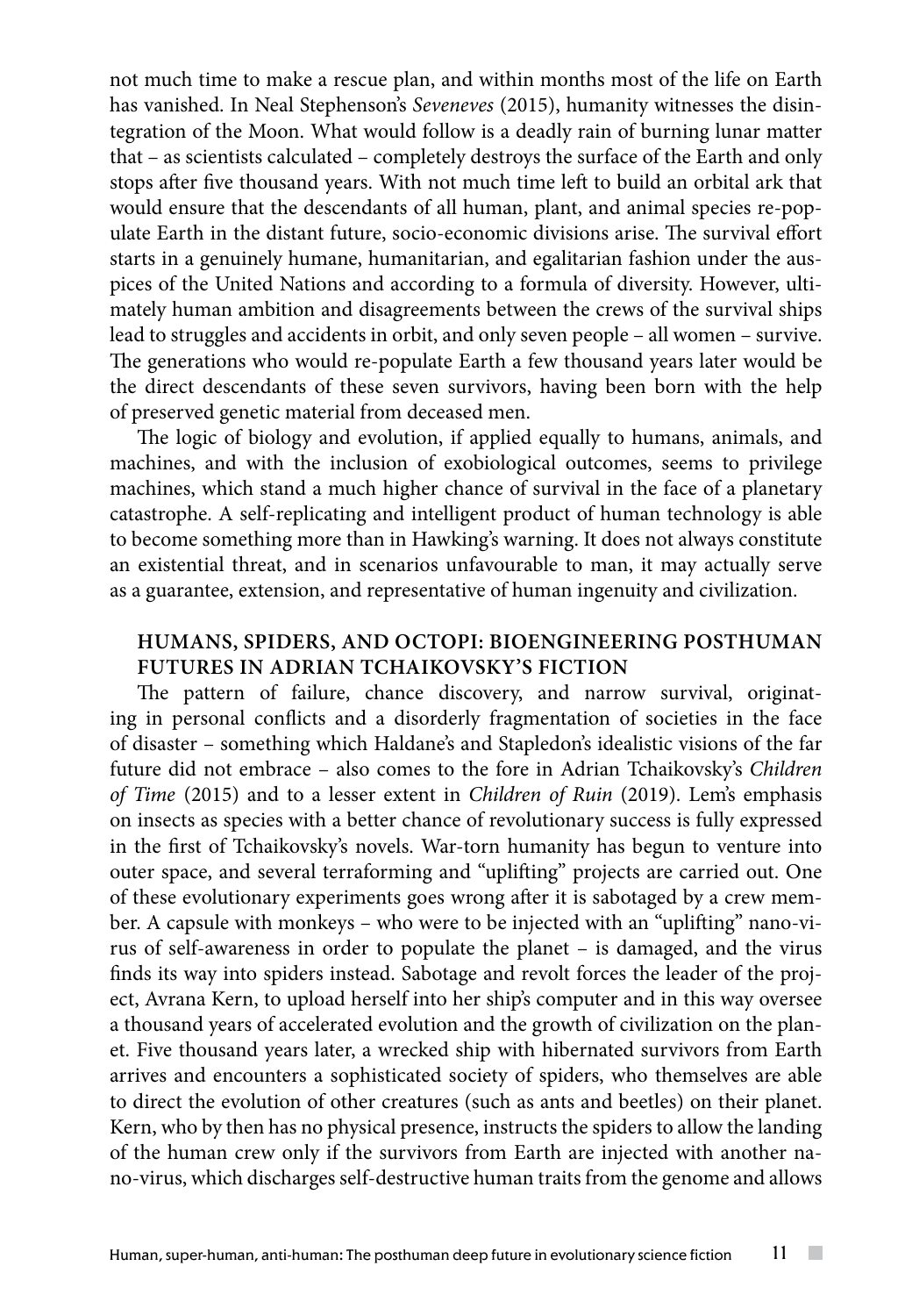for peaceful co-habitation with the uplifted insects. Only then are the humans ready to live on the new planet with the spiders as their hosts and neighbours. Through neural translating devices, the spiders' language, based on leg tapping and stroking, is understandable to humans and vice versa. A new civilization of spiders and humans is born.

Tchaikovsky, who after Haldane and Lem is the third author with academic background in natural science (Haldane was a distinguished biologist, Lem graduated in a degree in biology, Tchaikovsky studied zoology), contrasts the downfall of humans with the rise of intelligent spiders in a way that conforms both to the intuitions of Haldane about the advantages of the super-organism and collective action and Lem's arguments about the adaptive abilities of insects. Bruised, battered, and socially downgraded to the level of medieval feudalism, the humans' only chance of survival is a forced pantropy that makes men more empathic towards other species.

In the sequel, *Children of Ruin*, a book which has similar evolutionary and bioengineering themes, the British author establishes uplifted octopi as the only intelligent survivors of a failed terraforming mission. A thousand years after the death of the last member of a human crew, octopi develop their own orbital society. Just like the descendants of the Martian robots from Baxter's *Evolution*, they are aware of their human ancestry, yet when confronted with visitors from the spider-and-human civilization, they prefer to remain alien to them.

The fate of humanity and the ultimate judgement of humanity's moral standing in *Children of Time* depends on the decision of the computer program, i.e., Kern's uploaded consciousness. The chief scientist of the original terraforming project and the uplifting of monkeys had decided to upload her mind into a computer in order to oversee hundreds of years of accelerated evolution on the planet. She herself is aware of her diminished humanity outside of the body. Her human feelings and emotions wither with time, and ultimately she is presented as a piece of highly intelligent software rather than as an uploaded human; she is a mind fully aware of her digital limitations as a "binary ghost". Kern's case does not conform to Hans Moravec's vision of intelligent robots and uploaded human intelligence (Moravec 1988). Instead, her depiction is more in line with Jean-François Lyotard's reservations about the possibility of an exobiological basis for life and consciousness, which, in his view, is not able to deliver "transcendence in immanence". For the French philosopher, and for Husserl, who is quoted in this context, human thought operates within a field of orientation and expectation where it becomes aware of its horizons and aims at a "noema" which allows for the provision of intuitive and hypothetical configurations (Lyotard 1988, 80). There is no hardware other than the body that would support an analogical relationship to such an asynchronous and non-sequential process. Real "analogy", Lyotard states, requires a thinking or representing machine to be "in its data", just as the eye is in the visual field or writing is in language. To truly support the uploading of minds onto exobiological hardware, the hardware would need to support a special kind of thought:

[A] thought that proceeds analogically and only analogically – but not logically. A thought in which therefore procedures of the type – "just as ... so likewise ..." or "as if ... then" or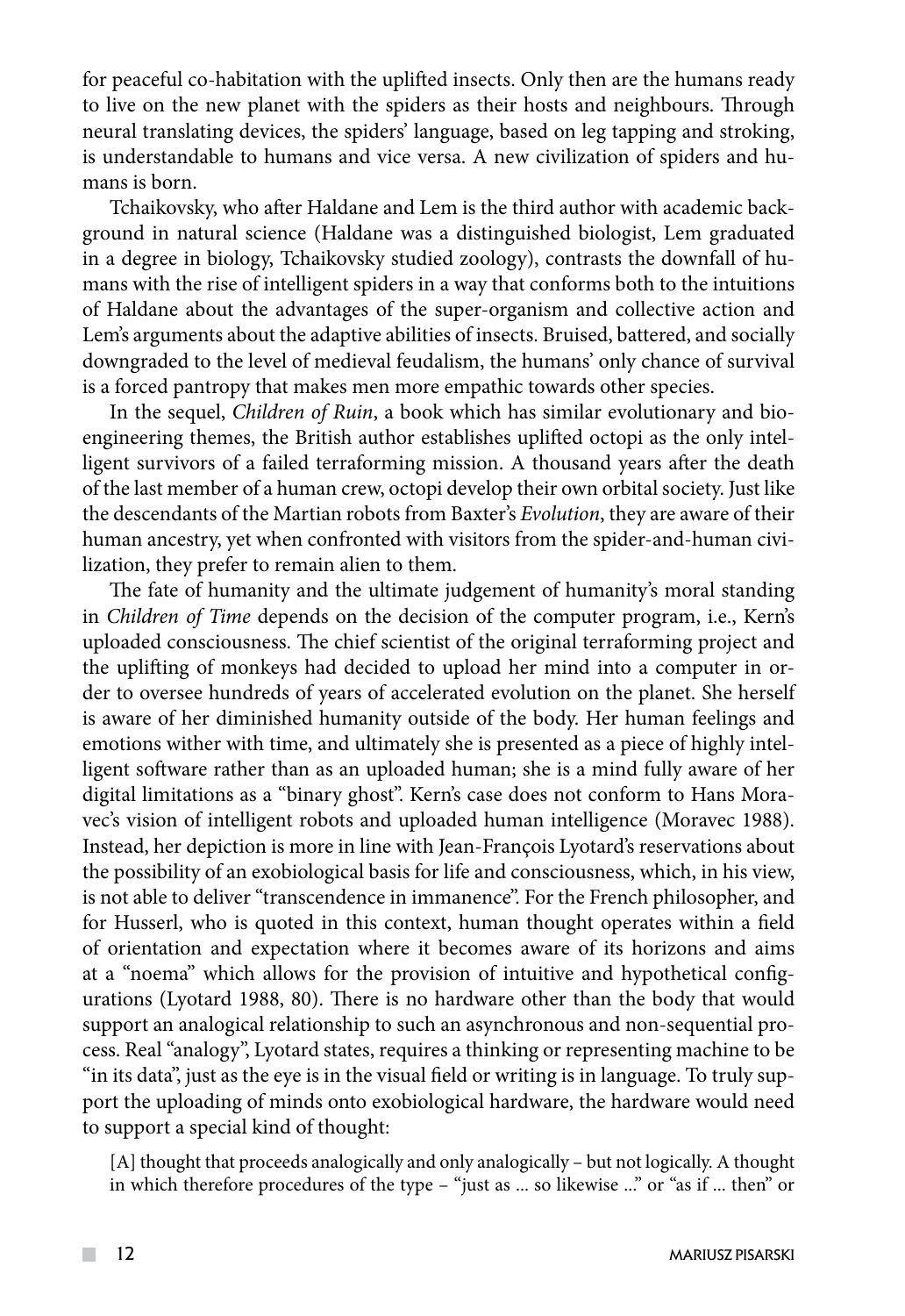again "as p is to q, so r is to s" are privileged compared to digital procedures of the type "if … then …" and "p is not non-p". Now these are the paradoxical operations that constitute the experience of a body, of an "actual" or phenomenological body in its space-time continuum of sensibility and perception (1988, 81).

When applying Lyotard's categories to Tchaikovsky's portrayal of Kern, the ambivalent midway position Kern occupies between human and machine intelligence becomes clear. Kern is losing her memories, and quite often it is only thanks to her virtual assistant Eliza that some human thoughts, emotions, and images from her past life can resurface. However, if they do come into Kern's awareness, the construct behaves just like a human, raging with emotion and vehemently executing her self-righteousness. Paradoxically though, and in line with Lyotard's findings, Kern displays a lack of the broader and human "horizon" in her protective stance towards the planet, despite the unique circumstance of the visitors turning out to be the only survivors from Earth. Kern behaves more like a computer program, acting according to a binary logic when defending "her planet" and "her monkeys": "I do not recognize you. You are not human. You are not from Earth" – she broadcasts to the visitors – "You are monkeys of the lower kind. My monkeys are being uplifted. They are pure. You mean nothing to me" (Tchaikovsky 2016, 92). As an uploaded mind and a form of AI, Kern perceives herself as a higher kind of human, yet she repeats the very divisive and faction-prone mode of behavior she wanted "her monkeys" to avoid and never repeat on "her planet".

In the end, the moral conundrum is resolved with a utilitarian impulse which elevates Kern to a more sentient and empathic form of AI, or a posthuman. Kern agrees to let the crew in, but she makes the spiders inject them with the nano-virus which, apart from ensuring co-habitation on the planet, dissolves the warlike, divisive, individualistic, and overly competitive edge of human nature.

In stressing the importance of biological embodiment, which greatly outmatches the consciousness-carrying capacity of a technologically induced simulacrum, or a fully functioning consciousness pattern, Tchaikovsky distances his vision from the Computational Theory of Mind (Panksepp 2017, 145) and the optimistic digital survival utopias of post-singularity (Vinge 2017, 352). Kern is closer to Dixi Flatline from William Gibson's *Neuromancer* (1984) as a digital approximation of the consciousness and memories of the late self, and devoid of human traits and the very "feeling" of being alive, than, for example, to Will Caster from the book and movie *Transcendence*, where upon awakening within a computer network, a former scientist retains his self-awareness and reports the sensation of being as free as ever, especially since his mental and intellectual abilities are multiplied (Micali 2019, 190).

### **CONCLUSION**

The world of the far future shown in science fiction that takes the theory of evolution and biotechnology as the main reference for its vision does not subscribe to the Hegelian or Bergsonian moment of evolutionary triumph. Even the end-of-time scenarios of Haldane and Stapledon do not include the "cosmic point Omega" of Teilhard de Chardin. The highest, God-like point of development of human and cosmic con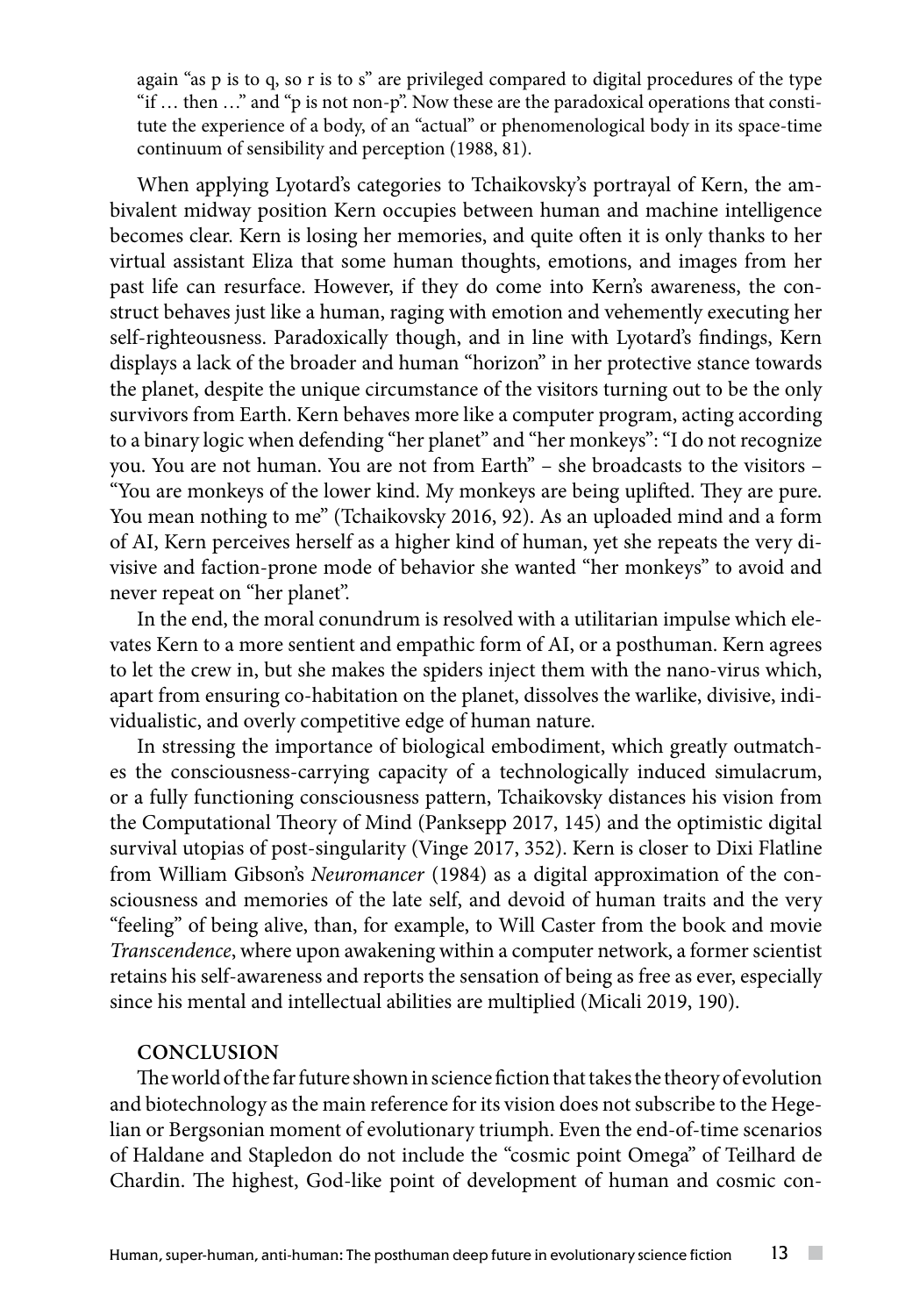sciousness (Pilsch 2017, 127) is far from being reached. Instead, the course of human history is most often diverted towards dark scenarios with disasters and existential risk at every turn. At best, the human condition is characterized by a constant state of banishment and the status of an eternal refugee, be it an Earthly or a cosmic one. At worst, it is marked by a curse of early extinction with narrow chances of the renewal of life on Earth and beyond.

Nevertheless, the benefits of the distant perspective far outweigh the somber outcomes it proclaims. Evolutionary fiction stands in the privileged position of going beyond the horizon of near-future science fiction. This directly translates to a change of focus from engagement in contemporary social discourse and practices to a more general reflection on existential and ethical issues related to the future of humanity. This position aligns evolutionary fiction with utilitarian concerns of these branches of transhumanism that focus, for example, on risk classification and prevention as well as scenarios of the progress (or regression) of humanity as measured by its technological maturity and survival capabilities (Bostrom 2013, 21–22).

Secondly, far-future fiction successfully suspends some theoretical conundrums: the priority of essentialist/relationalist and anthropocentric/anti-anthropocentric polarities is repositioned when humankind is facing planetary disasters. The social, political, and environmental consequences of human enhancement are delegated to the background when the whole of civilization is at risk and enhancement is a matter of urgency and the only condition for humanity survival (Haldane).

Thirdly, some of the envisioned scenarios of the far future discussed in this article can be understood as anti-human and anthropocentric at the same time. In Tchaikovsky's fiction, the uplifted and intelligent spiders are humanity's partners on their collective cosmic adventures. As such, this vision complies both with Lem's acknowledgement of insects as species that are more successful in finding their ecological niche in a posthuman world as well as with the dethronement of humanity in the post-Chthulucene perspective of Donna Haraway. Somewhat ironically, this co-habitation and co-evolution of humans and animals is possible only because of advanced biotechnology, a token of human ingenuity, and a technological effort expressed in techniques of enhancement, terraforming, pantropy, and mind uploading. In far-future science fiction, this trait of humanity is most often the only guarantee of life on Earth and beyond it.

#### **NOTES**

<sup>2</sup> In the context of this paper posthumanism is understood as the "philosophy of our time", a continuation of postmodernism, and an umbrella term for a range of intellectual movements, including transhumanism. However, the focus of transhumanism on radical transformation of the human condition by existing, emerging, and speculative technologies is not entirely in line with the agenda of posthumanism. Despite shared interest around similar topics (nature of humanity, the future of mankind and of our planet) posthumanist distances itself from the anthropocentric perspective

 $1$  A thorough overview of posthumanist themes in near-future science fiction is given by Simona Micali, who provides an overview of the depiction of the not-distant consequences of technologies of human enhancement and growing division. See Micali 2019.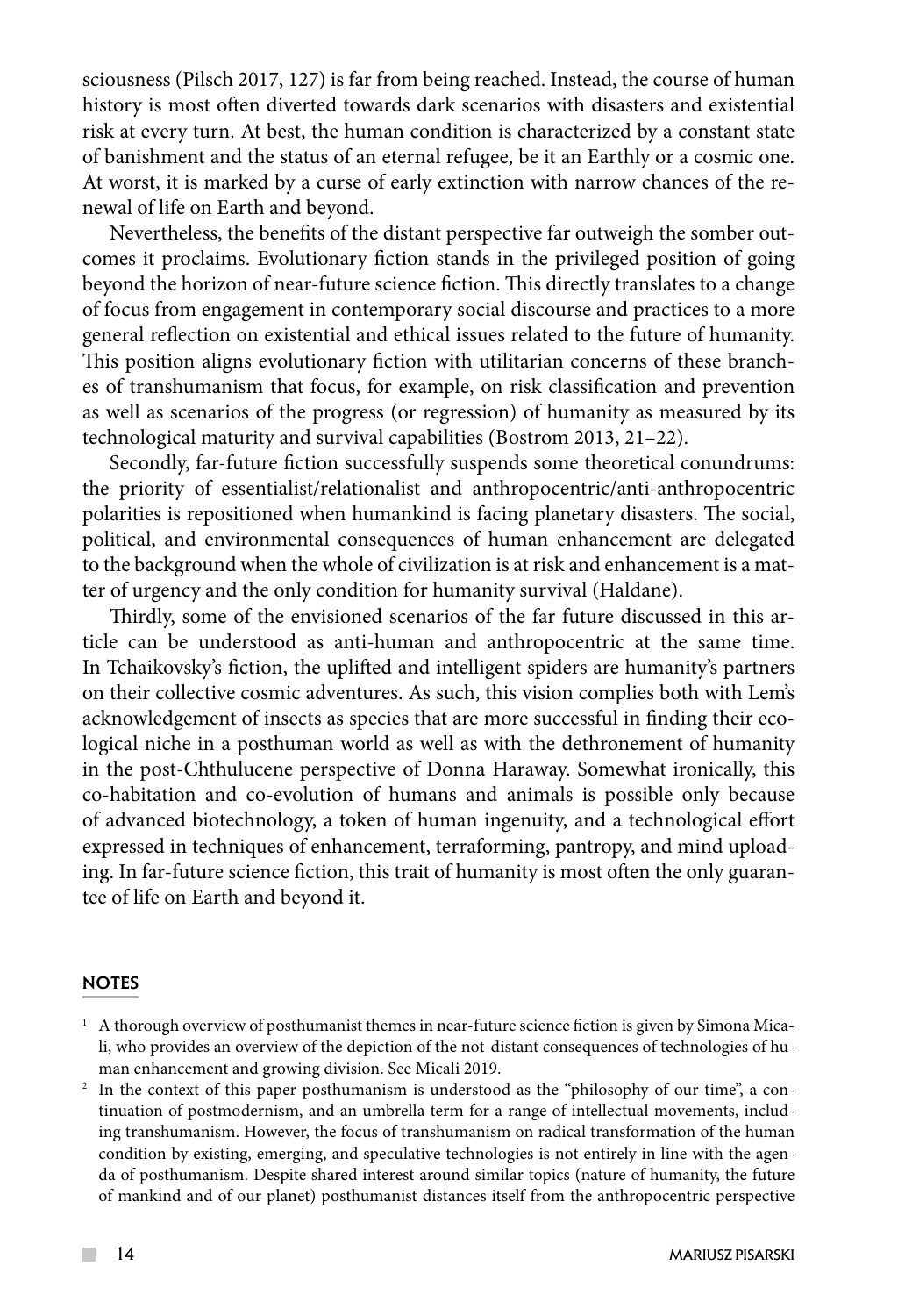of the Enlightment which informs the "ultra-humanism" of transhumanism, see Ferrando 2019, 27– 28. See also the editorial note to this issue of World Literature Studies. 3 Especially relevant for the topic pursued by Haldane are Wells's *The Man of the Year Million* (1893),

- *Time Machine* (1895), and *The First Man in the Moon* (1900).
- <sup>4</sup> J.B.S. Haldane: *Daedalus; or, Science and the Future*, available at: https://www.marxists.org/archive/ haldane/works/1920s/daedalus.htm.

### LITERATURE

- Adams, Mark B. 2000. "Last Judgment: The Visionary Biology of J.B.S. Haldane." *Journal of the History of Biology* 33, 3: 457–491. DOI: https://doi.org/10.1023/A:1004891323595.
- Agamben, Giorgio. 2004. *The Open: Man and Animal.* Trans. by Kevin Attell. Stanford, CA: Stanford University Press.
- Baxter, Stephen. 2003. *Evolution*. London: Orion.
- Bostrom, Nick. 2013. "Existential Risk Prevention as Global Priority." *Global Policy* 4, 1: 15–31. DOI: [https://doi.org/10.1111/1758-5899.12002.](https://doi.org/10.1111/1758-5899.12002)
- Braidotti, Rosi. 2013. *The Posthuman.* Cambridge: Polity Press.
- Cellan-Jones, Rory. 2014. "Stephen Hawking Warns Artificial Intelligence Could End Mankind." *BBC online*. Accessed December 15, 2020. https://www.bbc.co.uk/news/technology-30290540.
- Clute, John, David Langford, Peter Nicholls, and Graham Sleight. 2019. *Encyclopedia of Science Fiction*. Third Edition. Accessed December 15, 2020. http://www.sf-encyclopedia.com/entry/evolution.
- Ferrando, Francesca. 2019. *Philosophical Posthumanism*. London: Bloomsbury Publishing.
- Gibson, William. 1984. *Neuromancer*. New York, NY: Ace Books.
- Gouyon, Pierre-Henri, Jean-Pierre Henry, and Jacques Arnould. 2007. *Gene Avatars: The Neo-Darwinian Theory of Evolution*. New York, NY: Springer Science & Business Media. DOI: https://doi. org/10.1007/b114339.
- Haldane, J.B.S. 1927. *Possible Worlds.* Accessed December 15, 2020. https://jbshaldane.org/ books/1927-Possible-Worlds/haldane-1927-possible-worlds.html#Page\_287 0.
- Haldane, J.B.S. 2009. "The Last Judgment." In *Possible Worlds*, ed. Carl A. Price, 287–312. New Brunswick and London: Transaction Publisher.
- Haraway, Donna J. 2016. *Staying with the Trouble: Making Kin in the Chthulucene*. Durham and London: Duke University Press.
- Hayles, N. Katherine. [1999] 2002. *Writing Machines.* Cambridge, MA: MIT Press.
- Hayles, N. Katherine. 2011. "Wrestling with Transhumanism." In *Transhumanim and Its Critics*, ed. by Gregory Hansell R. and William Grassie, 215–226. Philadelphia, PA: Metanexus Institute.
- Houellebecq, Michel. 2006. *The Possibility of an Island*. Trans. by Gavin Bowd. London: Phoenix.
- Huxley, Julian. 1957. *New Bottles for New Wine: Ideology and Scientific Knowledge*. New York, NY: Harper.
- Kováč, Ladislav. 2015. *Closing Human Evolution: Life in the Ultimate Age.* Heidelberg: Springer. DOI: https://doi.org/10.1007/978-3-319-20660-8.
- Lem, Stanisław. 2012. *Dialogi.* Warszawa: Biblioteka Gazety Wyborczej.
- Lyotard, Jean-François. 1988. "Can Thought Go on without a Body?" Trans. by Bruce Boone and Lee Hildreth. *Discourse* 11, 1: 74–87.
- Mazis, Glen A. 2008. *Humans, Animals, Machines: Blurring Boundaries.* New York, NY: State University of New York Press.
- Micali, Simona. 2019. *Towards a Posthuman Imagination in Literature and Media: Monsters, Mutants, Aliens, Artificial Beings.* Oxford and New York, NY: Peter Lang.
- McCaffery, Larry, ed. 1991. *Storming the Reality Studio: A Casebook of Cyberpunk & Postmodern Science Fiction.* Durham, NC: Duke University Press.
- Moravec, Hans. 1988. *Mind Children: The Future of Robot and Human Intelligence.* Harvard, MA: Harvard University Press.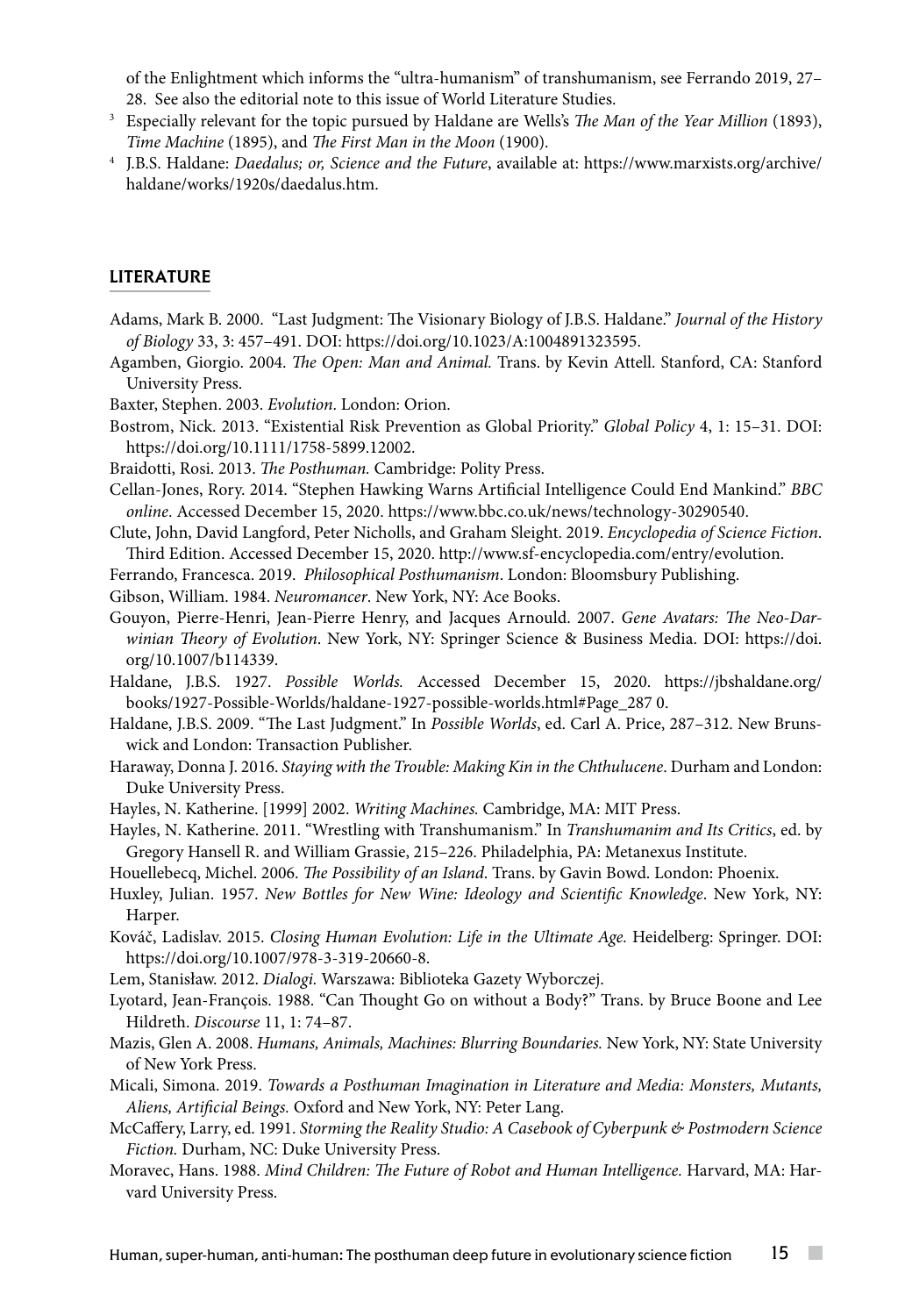- Nowicki, Piotr. 2014. "Lamarkowskie i darwinowskie ujęcie ewolucji gatunku ludzkiego." *Poznańskie studia z filozofii nauki* 23, 2: 41–77.
- Panksepp, Jaak. 2017. "Affective Consciousness." In *The Blackwell Companion to Consciousness.* Second edition, ed. by Susan Schneider and Max Velmans, 141–156. Malden and Oxford: John Wiley & Sons. DOI: <https://doi.org/10.1002/9781119132363.ch10>.
- Pearce, David. 1995. "Hedonistic Imperative." *Hedweb.com.* Accessed December 15, 2020. http://www. hedonistic-imperative.com.
- Pilsch, Andrew. 2017. *Transhumanism: Evolutionary Futurism and the Human Technologies of Utopia.* Minneapolis, MN and London: University of Minnesota Press.
- Schmeink, Lars. 2017. *Biopunk Dystopias Genetic Engineering, Society and Science Fiction.* Liverpool: Liverpool University Press.
- Stableford, Brian M. 2006. *Science Fact and Science Fiction. An Encyclopedia.* Oxon and New York, NY: Routledge/Taylor & Francis.
- Stager, Curt. 2011. *Deep Future: The Next 100,000 Years of Life on Earth.* London: Thomas Dunne Books.
- Stapledon, Olaf. 1930. *Last and First Men: A Story of the Near and Far Future.* London: Methuen & Co. Stapledon, Olaf. 1937. *Star Maker.* London: Methuen & Co.
- Stephenson, Neal. 2015. *Seveneves*. London: The Borough Press.
- Tchaikovsky, Adrian. 2015. *Children of Time.* New York, NY: Tor.
- Tchaikovsky, Adrian. 2019. *Children of Ruin.* London: Pan Macmillan.
- Tennesen, Michael. 2015. *The Next Species: The Future of Evolution in the Aftermath of Man.* New York, NY: Simon and Schuster.
- Vinge, Vernor. 2017. "The Coming Technological Singularity: How to Survive in the Post-Human Era." In *Science Fiction Criticism: An Anthology of Essential Writing*, ed. by Rob Latham, 352–363. London: Bloomsbury, 352–363.

Wells, H.G. 1895. *The Time Machine*. London: William Heinemann.

**The Co**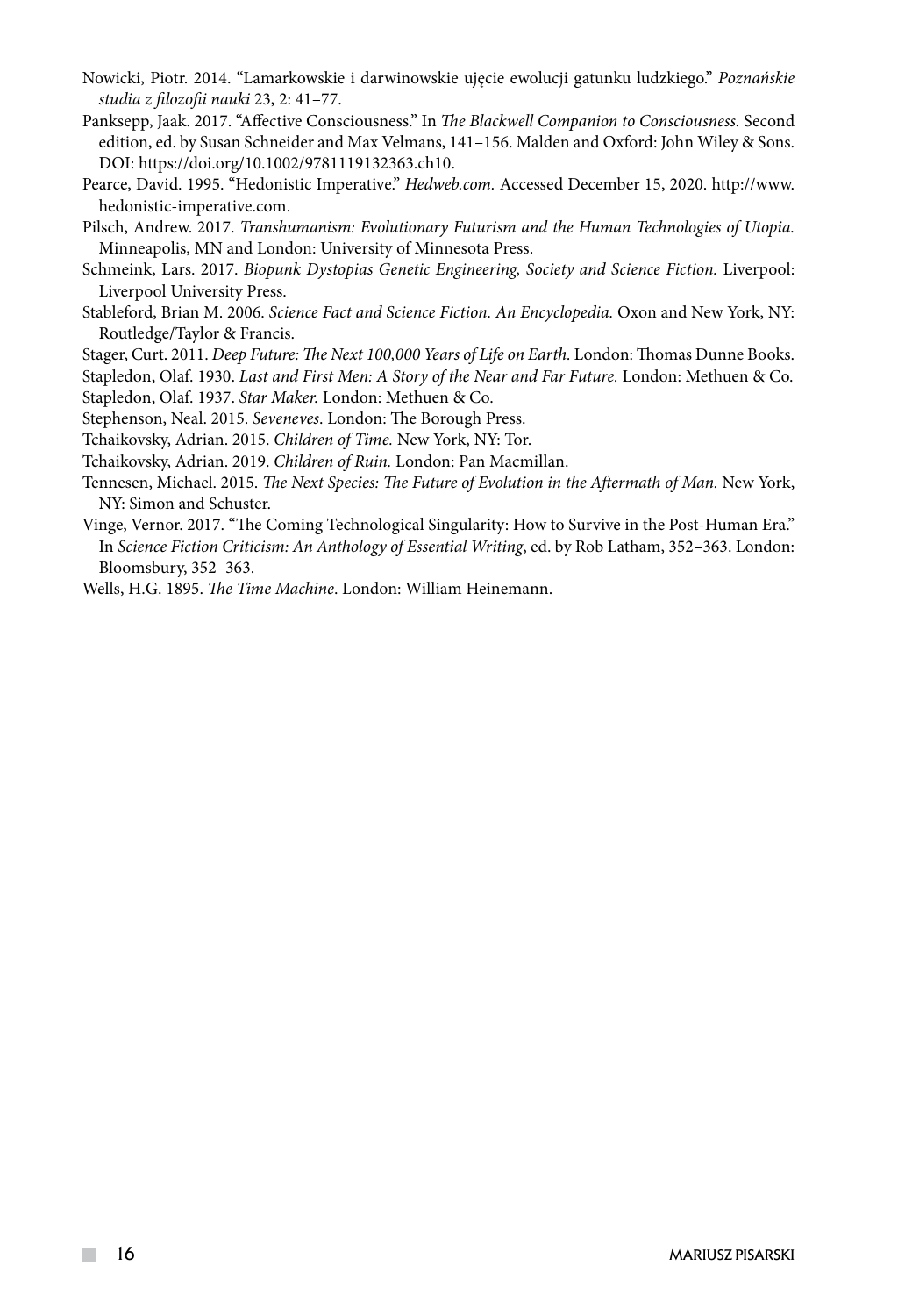### Human, super-human, anti-human: The posthuman deep future in evolutionary science fiction

Speculative fiction. Science fiction. Comparative studies. Evolution. Transhumanism. Posthumanism. Human nature.

Posthumanist visions of the future do not venture further ahead than a few hundred or a few thousand years at most. It is within this near future that most scenarios of technological singularity and the enhancement of the human into an H+, or a posthuman, are projected. This paper reflects on visions of much more distant futures found in evolutionary speculative fiction and science fiction, from J.B.S. Haldane (1927) through to Adrian Tchaikovsky (2019). From the vantage point of thousands (or millions) of years, the forthcoming era of mind uploading, designer babies, and technological immortality as envisioned in the transhumanist utopias of Hans Moravec amount to short episodes in a long cycle of evolutionary progress matched by planetary catastrophes. Such a perspective offers a more general reflection on the philosophical and cultural implications of a "creative evolution", the nature of humanity, and humans' place among other species. The transhumanism agenda, initiated by Julian Huxley in the form of a call to arms for the "betterment of humanity" by existing, emerging, and speculative technologies, does not emerge as a retrograde reinstatement of the compromised ideals of Enlightenment, but rather as the sine qua non for human survival in the face of the heat death of the Sun, the eruption of a super-volcano, and any other existential risk. Human ingenuity, reflected in advanced biotechnology, space travel, technological enhancements turns out to be the only guarantee of life on Earth and beyond it. As such, this comparative study of literary examples of possible courses of human history proves that reflections on the far future are capable of healing current discursive divides between posthumanist and transhumanist, anthropocentric and anti-anthropocentric, and technophobic and technophilic approaches to our present.

Mariusz Pisarski, PhD. Centre for Bioethics Department of Philosophy and Applied Philosophy Faculty of Arts University of Ss. Cyril and Methodius in Trnava Nám. J. Herdu 2 917 01 Trnava Slovak Republic m.pisarski@uw.edu.pl ORCID: https://orcid.org/0000-0001-7038-0166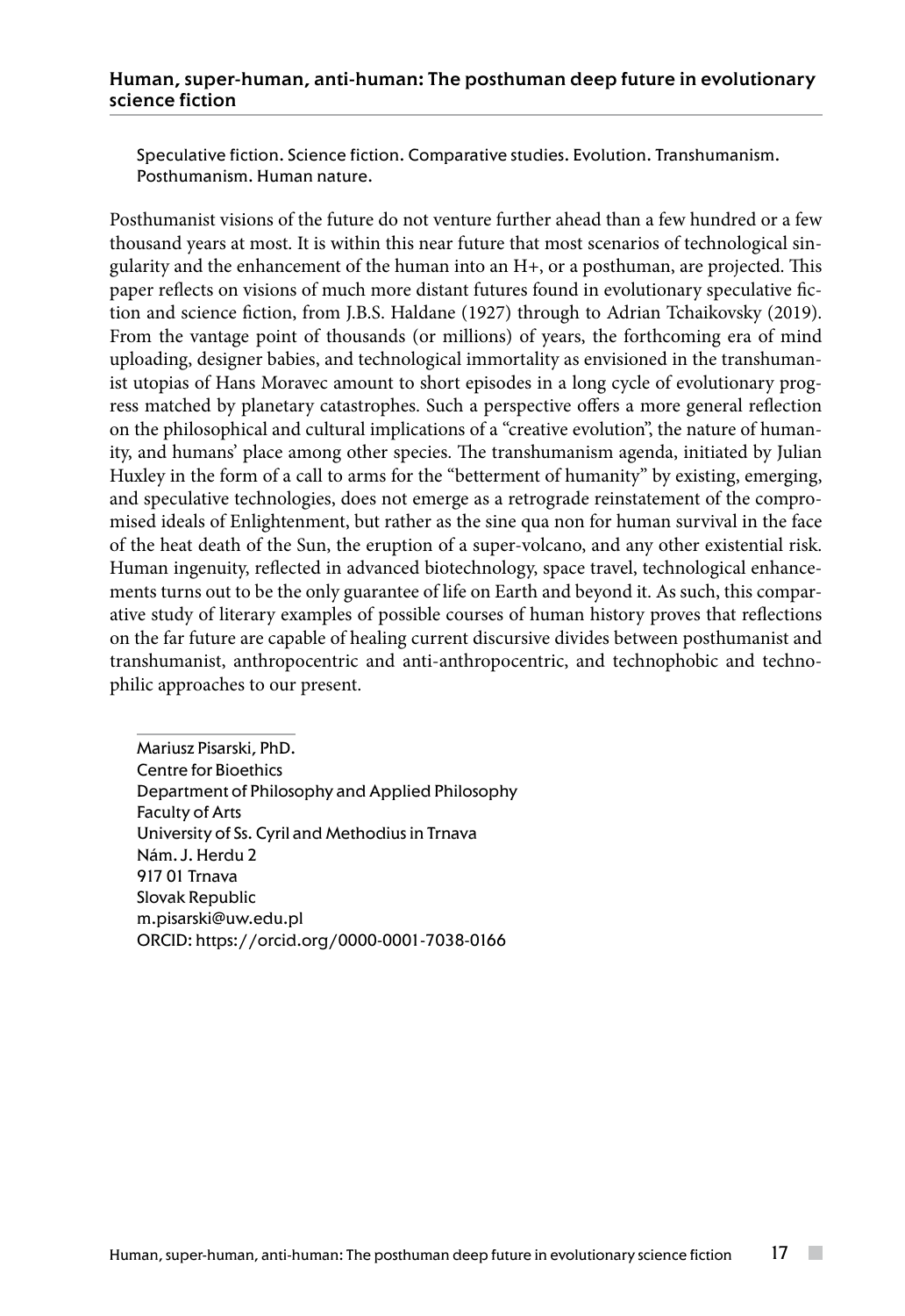#### ŠTÚDIE / ARTicles

# Post-dog tales about human extinction

# PETER SÝKORA

DOI: https://doi.org/10.31577/WLS.2021.13.1.2

And what do you think of the idea of dogs taking over and inheriting the Earth? Alan Brown (2019)

*For my dog Fidži*

Clifford Donald Simak (1904–1988) was recognized as the third Grand Master of the Science Fiction and Fantasy Writers of America in 1977.\* He had been writing for an unbelievable fifty-seven years, starting with publishing his first story in 1931 and ending with a final novel which was published in 1986 when he was eighty-two. His science-fiction writing was primarily a hobby while he worked as a full-time journalist, most notably for the *Minneapolis Star* and then for the *Minneapolis Sunday Magazine*, until his retirement in 1976. Simak's works encompass twenty-seven novels and more than 120 short stories in the genre of speculative fiction, and he was one of the first writers to expand science fiction beyond its borders into the fantasy genre.

During his life, Simak received the most prestigious awards for science-fiction writing, including three Hugo Awards and one Nebula Award. Despite this, "Simak is not remembered or celebrated as widely as some of his contemporaries" (Brown 2019). He is far less known than Isaac Asimov (who admired Simak and was inspired by him, also corresponding with him for decades), Robert Heinlein, or Philip K. Dick, who is known mostly for the Hollywood film adaptations (*Blade Runner, Total Recall,* and *Minority Report*) and TV (*The Man in the High Castle*) of his writings. In the four decades since his death, Simak has been somewhat marginalized in science-fiction literary history: "He [has] become a kind of footnote to the main action of the Golden Age [of science fiction]" (Cokinos 2014, 133). As Robert J. Ewald points out, this reflects the fact that during his long and productive literary life Simak was "virtually ignored by critics in America [...] and was pigeonholed as a Midwest pastoralist" (Ewald 2006, 5).

Simak's science-fiction stories are mostly seen today as overly sentimental and neo-romantic. It is true that Simak loved to place his stories in countryside settings

This article was supported by the project APVV-17-0064 "Analysis of multidimensional forms of trans- and post-humanism".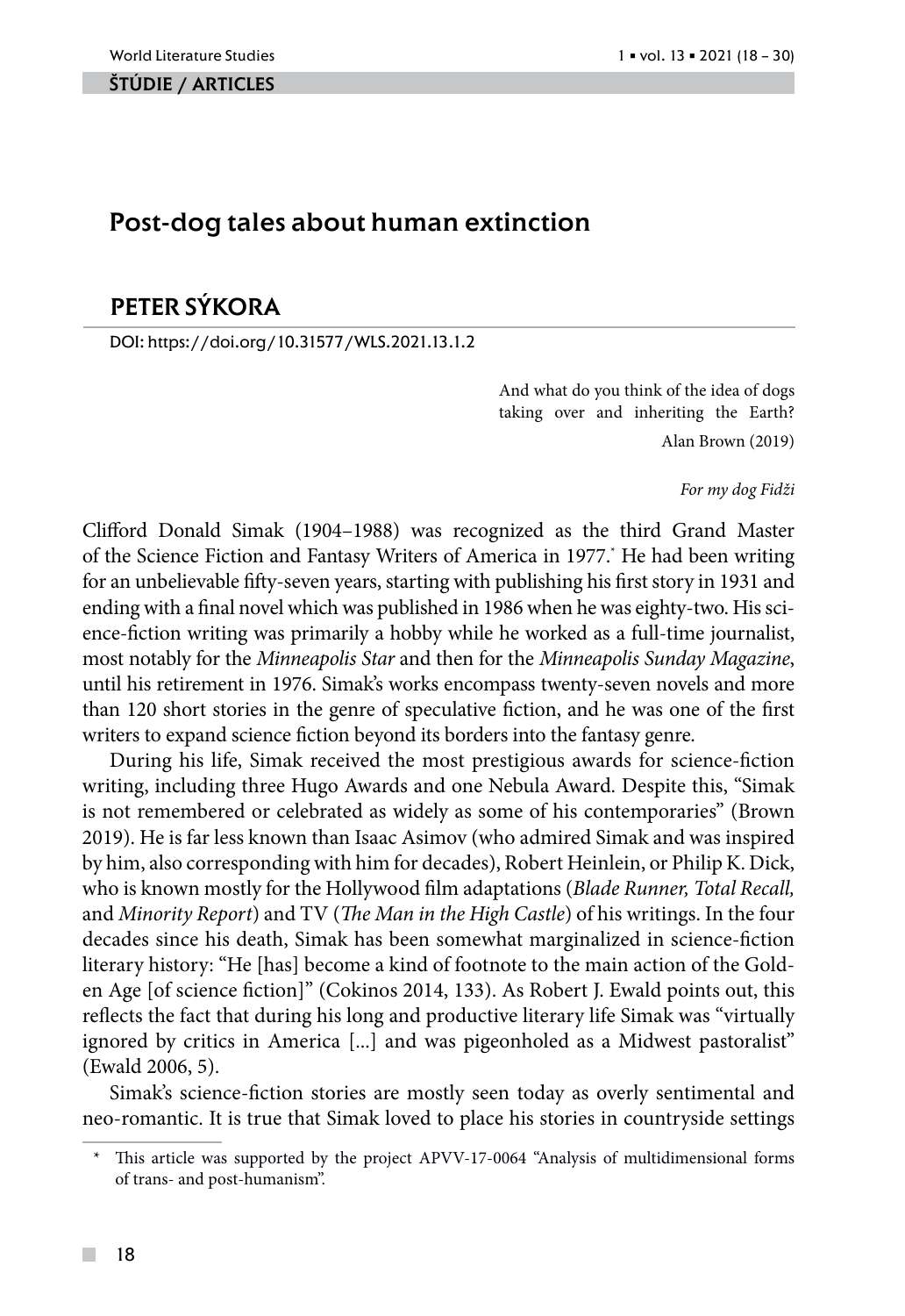which were based on his memories of the place where he was born and where he grew up – the upper Midwest (Millville in Wisconsin) of the beginning of the twentieth century. People from a sleepy small town in the middle of nowhere represented to him humanity in general – with its bigotry, anger, ignorance, and cupidity – exhibiting both the worst that is in humans as well as their best qualities, such as self-sacrifice and a true concern for others, when, for instance, they are confronted by aliens who are usually wiser and gentler than them (DeMarr 1995). In Simak's stories, human encounters with aliens mostly take place in the countryside, and not in New York, or on a spaceship or some exoplanet in deep space.

Fortunately, this stereotypical perception of Simak has undergone important change since the beginning of the twenty-first century, as the devastation of life, and even human extinction, has become a more realistic scenario than previously thought. The Simakian pastoral style and themes have been recently reassessed from the perspective of environmental philosophy. What was previously seen as sentimental and outdated pastoral writings now seem to be very much in accordance with the highly appreciated eco-humanistic science fiction of Ursula K. Le Guin and Kim Stanley Robinson. The Simakian romantic pastoral style of writing could be seen from this new perspective as the lyricism that embodies Aldo Leopold's Land Ethics philosophy (DeMarr 1995; Cokinos 2014).

The present article focuses on an analysis of Simak's novella *City* ([1952, 1973] 2016), which is one of the classics in science-fiction and fantasy literature, "a work of singular beauty and remarkable visionary power, the finest book of one of the greatest of the pioneering science-fiction writers of Campbell's Golden Age" (Silverberg 1995). Since 1952, when it was first published, new editions have been appearing almost continuously to the present day. *City* was immediately recognized for its excellence by the science-fiction community and in 1953 was awarded the International Fantasy Award, which was the most prestigious appraisal for writings before the Hugo Awards; this brought Simak into the company of such writers as J.R.R. Tolkien and Arthur C. Clarke. The excellence of *City* was confirmed retroactively in 2020 by the world science-fiction and fantasy community with a Retro Hugo Award, one of the most prestigious accolades in the field.<sup>1</sup>

It seems that after a long period of marginalization of Simak in the science-fiction literature discourse, the situation is about to change. In recent years, the first works have appeared which begin to analyze Simak's *City* from posthuman perspective. For example, the entry on Simak in the *Historical Dictionary of Science Fiction in Literature* recognizes *City* as "a forerunner of posthuman science fiction" even though posthumanity is narrowed down to an Anthropocene theme of "offering a panoramic view that sees most of humanity move to Jupiter and take on new bodies, leaving the Earth to intelligent dogs and robots" (Brooker 2014, 269). An important turning point in views of Simak in the history of science-fiction literature, which goes beyond its traditional location in the Golden Age of Science Fiction, is the recognition of Simak as one of the forerunners of Anthropocene science-fiction literature. According to Gerry Canavan, Simak, together with H. G. Wells and Kurt Vonnegut, was an early anticipator of the science fiction of the Anthropocene "decades before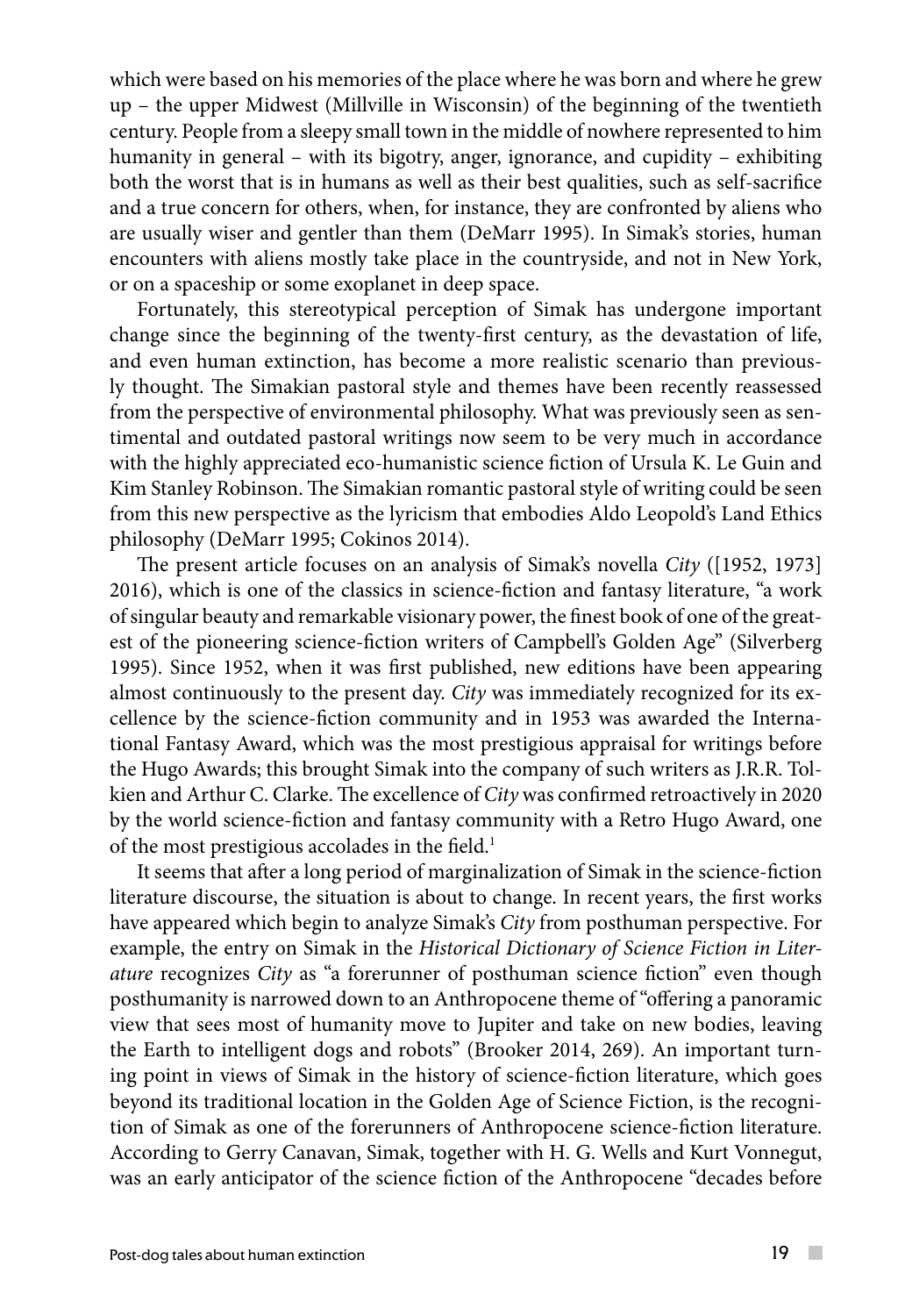the concept was formalized by geologists" (Canavan 2016, 139). Similarly, in another study Simak's *City* is compared to the posthuman novel *La Possibilité d*'*une île* (2005; *The Possibility of an Island*, 2006), written by the very popular contemporary French novelist Michel Houellebecq, who explicitly appraised Simak for his futurity retrospective narrative technique and used it in his novel (Feyel 2016).

A posthumanist reading refers to identifying oppositions between the human and the non-human at work. While a posthuman reading is "to project an otherness to the human", the posthumanist reading is in contrast "the deconstruction of the integrity of the human and the other" (Herbrechter and Callus 2008, 96). In the posthumanistic perspective the borders between human and non-human categories are blurred, as they are between humans and post-dogs in Simak's *City* (Feyel 2016). My goal here is to explore *City* not only from a posthuman, but also a posthumanist perspective (Ferrando 2013). As Bruce Clarke asserts, "posthumanism's discursive project aims to decenter the human by terminally disrupting the scripts of humanism" (Clarke and Rossini 2017, 141). In principle, *City* is a posthuman novella describing the process of human extinction on Earth. But it is also a posthumanist imagination about a situation when humanity is confronted with non-human "critters" (post-dogs, Jovian Lopers, human mutants, and ants). Therefore the theme of voluntary human extinction, or rather the desertion of humans' biological existence should be re-read from both a posthuman and a posthumanist perspective. I argue that to name the whole fixup novella after the first story was misleading because *City* is not one of the "urban science-fiction stories." In my opinion, a more appropriate title for the book would have been "Desertion", the title of the fourth story, because this story together with the following fifth tale, "Paradise", explains what would happen if people had the opportunity of instantly entering paradise (Nick Bostrom's "posthuman mode of being"), even at the cost of leaving the human body. Finally, I hypothesize that the founding father of the Golden Age of Science Fiction, John W. Campbell, the editor of *Astounding Science Fiction* magazine, regarded as the prime shaper of modern science fiction, initially refused to publish "Desertion", and never published the final tale, "The Simple Way", very likely because the posthumanist character of these stories contradicted his "classical" view of science-fiction literature.

## **Simak's posthuman fixup novella** *City*

*City* came out in 1952 as a series of eight tales. Two decades later, Simak wrote "The Coda" ("Epilog"), which was added to later editions. The tales pretend to be fragments of the legend, which had originally been narrated for ages by post-dogs and transmitted from generation to generation, before being transformed into written form as explained in the "Editor's Preface" at the beginning of the book. Each tale is introduced by a short note which dwells on the debate among post-dog scholars about the meaning of these tales.

The first talking dog, Nathaniel, the first post-dog, appears in the third tale of the legend, "Census". As the character Webster explains, dogs have two handicaps: they cannot talk and they do not have hands. Speech and hands made humans a civilized biological species ("[b]ut for speech and hands, we might be dogs and dogs be

 $\mathcal{L}^{\mathcal{L}}$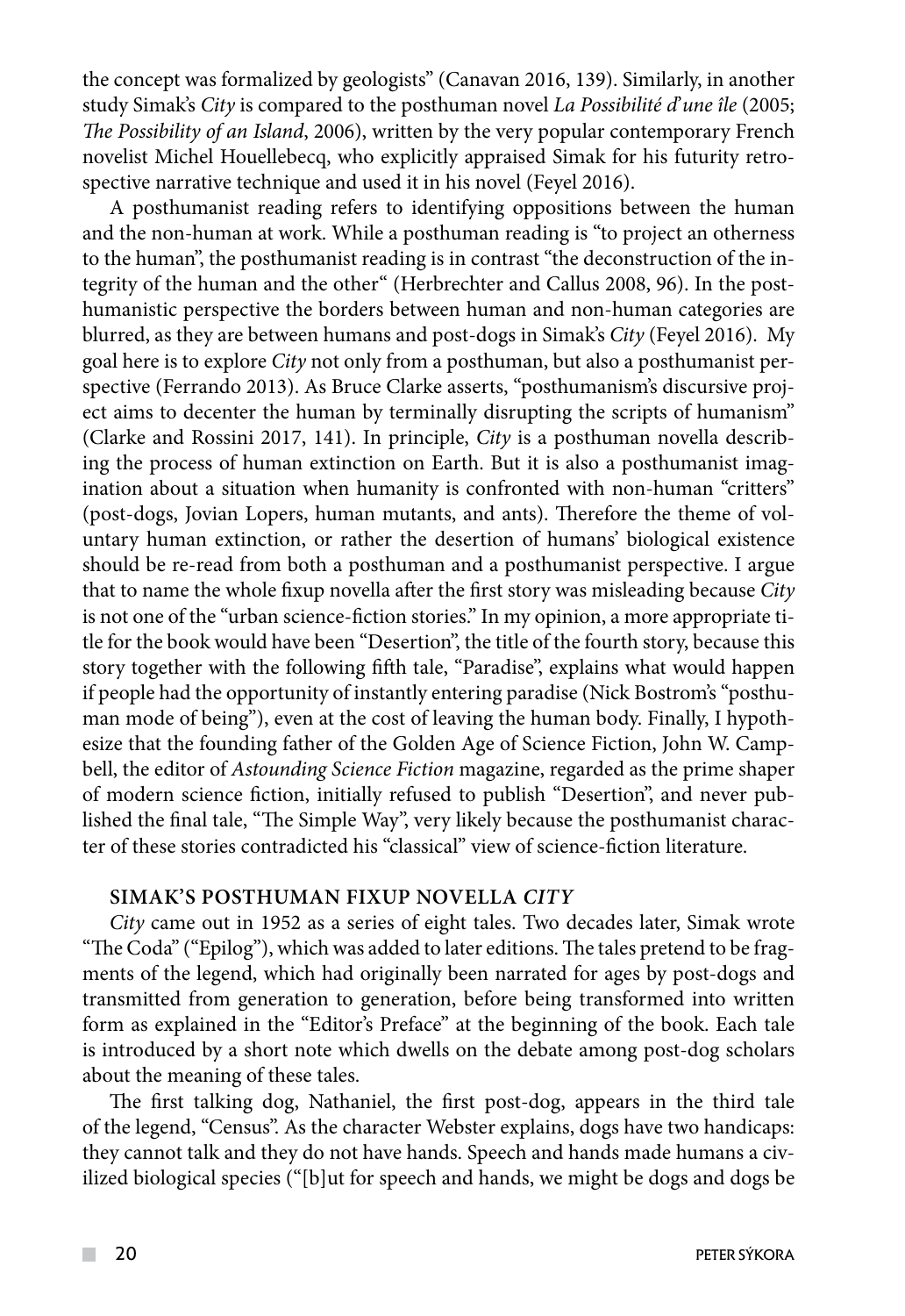men"; [1952, 1973] 2016, 68). Speech and hands would do the same for dogs if their tonsils were surgically modified in a way that would make dogs able to speak, and robots would be programmed to serve dogs and substitute their missing hands. Such uplifted dogs turned into post-dogs (Hauskeller 2017). Post-dogs have a mission in *City* – to continue in humanity's dream on Earth because humans had resigned from this endeavor once they had decided to convert themselves into alien beings (Lopers) on Jupiter. As Alan Brown posted recently on his blog regularly reviewing classic science fiction at *Tor.com*, an online magazine and community site for science fiction and fantasy, Simak, as a longstanding dog owner, did not see the world "going to the dogs" as a bad thing (Brown 2019).

Simak originally had no intention of writing *City* as a book. The stories had originally been written for the *Astounding Science Fiction* magazine over nine years from 1943 to 1951. Simak was a regular contributor to the magazine in the legendary period which is now called the Golden Age of Science Fiction (1938–1950). The first four stories – "City", "Huddling Place", "Census", and "Desertion" – were published in the magazine in 1944; "Paradise" and "Hobbies" then followed in 1946 before "Aesop" in 1947 and finally "The Simple Way" (also known as "Trouble with Ants") in 1951. A year later, he created a fixup novella from these stories and wrote the short introduction from the fictional editor and eight short notes in such a way to then create the eight chapters. For the title of the whole book, the name of the first story, "City", was chosen.

The notes make the originally independent short stories "textual fragments" of a single legend narrative which describes the extinction of humans. These notes are written as commentaries by post-dog scientists who, with the hindsight of millennia, are distant from the events described in the tales and are eager to understand the true meaning of these fragments of the legend. For Alan Brown, these canine scholars are like "real-world biblical historians, trying to compare the tales of the Bible with historical records to determine what is factual and what is legend and parable" (Brown 2019).

In 1973 Simak was asked to write a new-science fiction story for the John W. Campbell Memorial Anthology as one of the science-fiction Golden Age writers. After initial reluctance, he decided to write the final part of *City*. Because he also felt that eight tales form a complete whole about the saga of the Websters and the Dogs, he wrote "Epilog" as the robot Jenkin's story. "Epilog" is about Earth after the post-dogs and (almost) all other animals and robots have gone. Since "Epilog" is not a fragment of the legend, there is no introductory note by a canine narrator; nonetheless, "Epilog" became an integral part of many (but not all) later editions of *City*.

As already mentioned above, Simak, along with Wells and Vonnegut, is one of the forerunners of Anthropocene science fiction (Canavan 2016), which – in contrast to the Star Trek vision of the future, where humans are portrayed as an immortal species with the destiny to colonize the galaxies – describes the end of the human species. Canavan focused on a comparison of Vonnegut's *Galápagos* (1985) and Simak's *City*. In *Galápagos*, humans evolve into a primitive form of a small-brained sea lion-like species on an isolated (and fictitious) island in the Galápagos archipelago.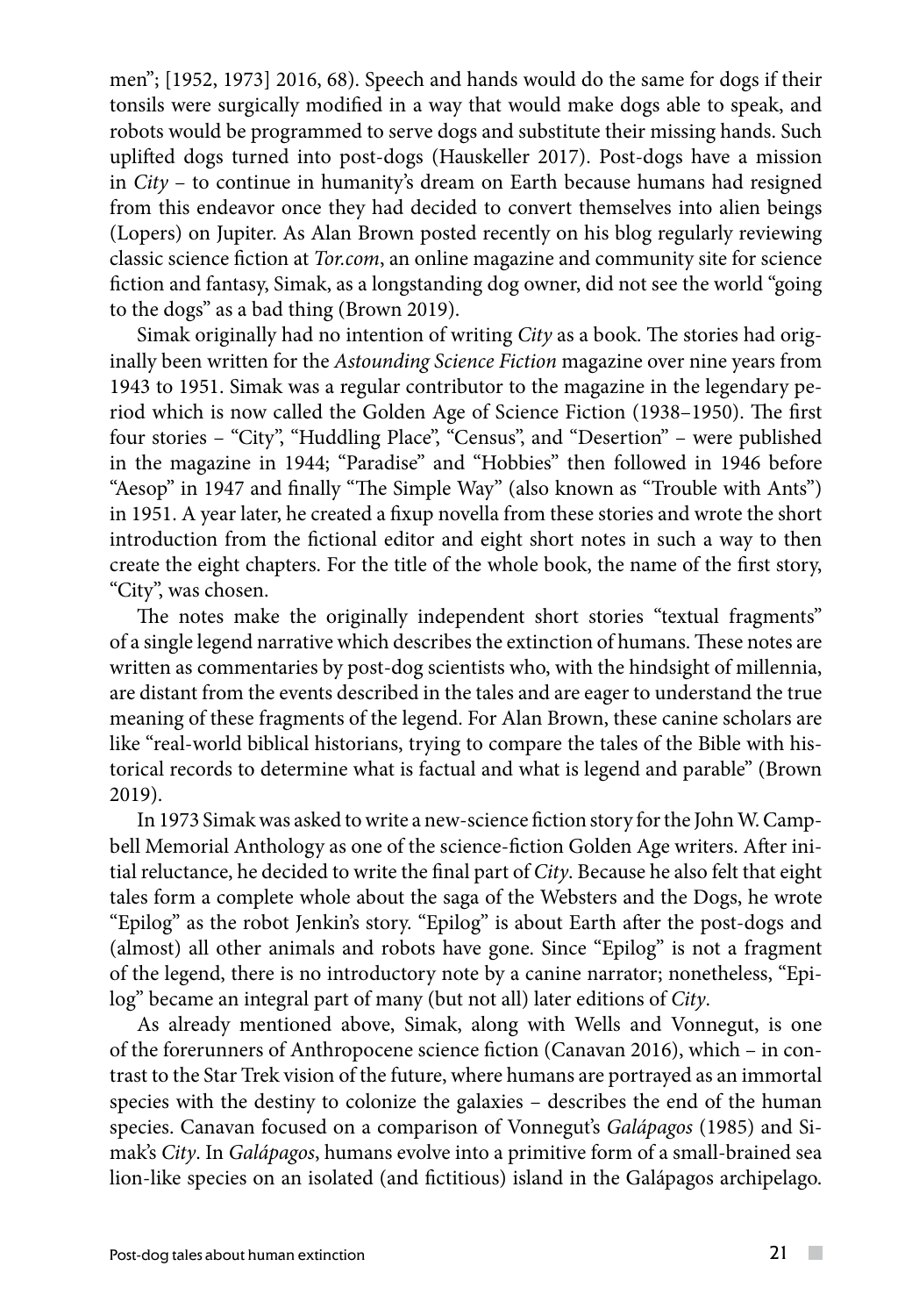Ironically, humans all over the world become infertile due to the spread of a parasite damaging women's egg cells, and they only have the chance to survive through mixing with the Galápagos posthuman species (think of the Neanderthals "surviving" in the human genome in the form of few genes due to their interbreeding with Homo sapiens). *Galápagos* and *City*, alongside Wells's *The Time Machine*, are framed in a similar way, being narrated from the far future and employing the trope of "retrospective Anthropocene futurity" (Canavan 2016, 150).

It is clear that to name the whole fixup novella after the first story is misleading. A more appropriate title for the book would be "Desertion", the title of the fourth story, which opens the main theme of the book: the prophecy of the end of the human species on Earth.2 Indeed, *City* is not one of the "urban science-fiction stories," as Vivian Sobchack has mistakenly suggested when describing it as "a loosely related collection of short stories unified by their location in a city," nor is it a story covering thousands of years of the process of how a "[city] radically changes its shape, its functions, and its citizenry" (1988, 4). It is true that a city symbolizes human progress and civilization. In the time when Simak wrote *City*, the majority of humans still lived outside of cities, but the urbanization trend all over the world was clear. In 1950 "only" 746 million people lived in cities, whereas in 2009 already more people (3.42 billion) lived in urban settlements than in rural ones, with that number expected to double by 2050. The rapid growth of urban life is one of the characteristics of the new geological period, which is known as the Anthropocene. The death of a city would therefore be a perfect symbol of the decline of human civilization in a future scenario. However, this was just a starting premise for Simak's story about human extinction, which begins with the twilight of cities as a form of human "huddling place". Simak's explanation for the death of the city was that there was no selection pressure on humans anymore, thanks to advanced technologies, and that people did not need to live in such overcrowded places. But this is not the main theme of the novella. In *City*, Simak goes far beyond the theme of urban decline, which is only the beginning of humanity's fate.

Simak was well aware that, for most of its existence, the human species lived in small groups dispersed over the land. From an evolutionary perspective, only relatively recently has external economic pressure pushed people to live in urban settlements with an extremely high population density. When such forces vanish thanks to new technologies, the economy and defense paradigm changes as a consequence and people leave the cities for life in houses in the countryside.

In Simak's view, humanity had never adapted to living in cities; human nature remained rural, and coming back to live in the countryside returned humans to the environment they were evolutionarily adapted for. As much as advanced technologies make it possible, humans would prefer an individualistic way of living and would even evolve into beings (human mutants) to reach this goal. Simak is at odds with the whole humanist tradition, which since at least Plato and Aristotle has seen humans as ineradicably social beings. Aristotle's well-known definition of humans as *zoon politikon*3 makes it clear that what makes humans "human" is that each individual has to aim for the rise of the *polis*, and hence the prosperity of society and humanity as such. The end of the city is the end of the *polis*. Without cities, not only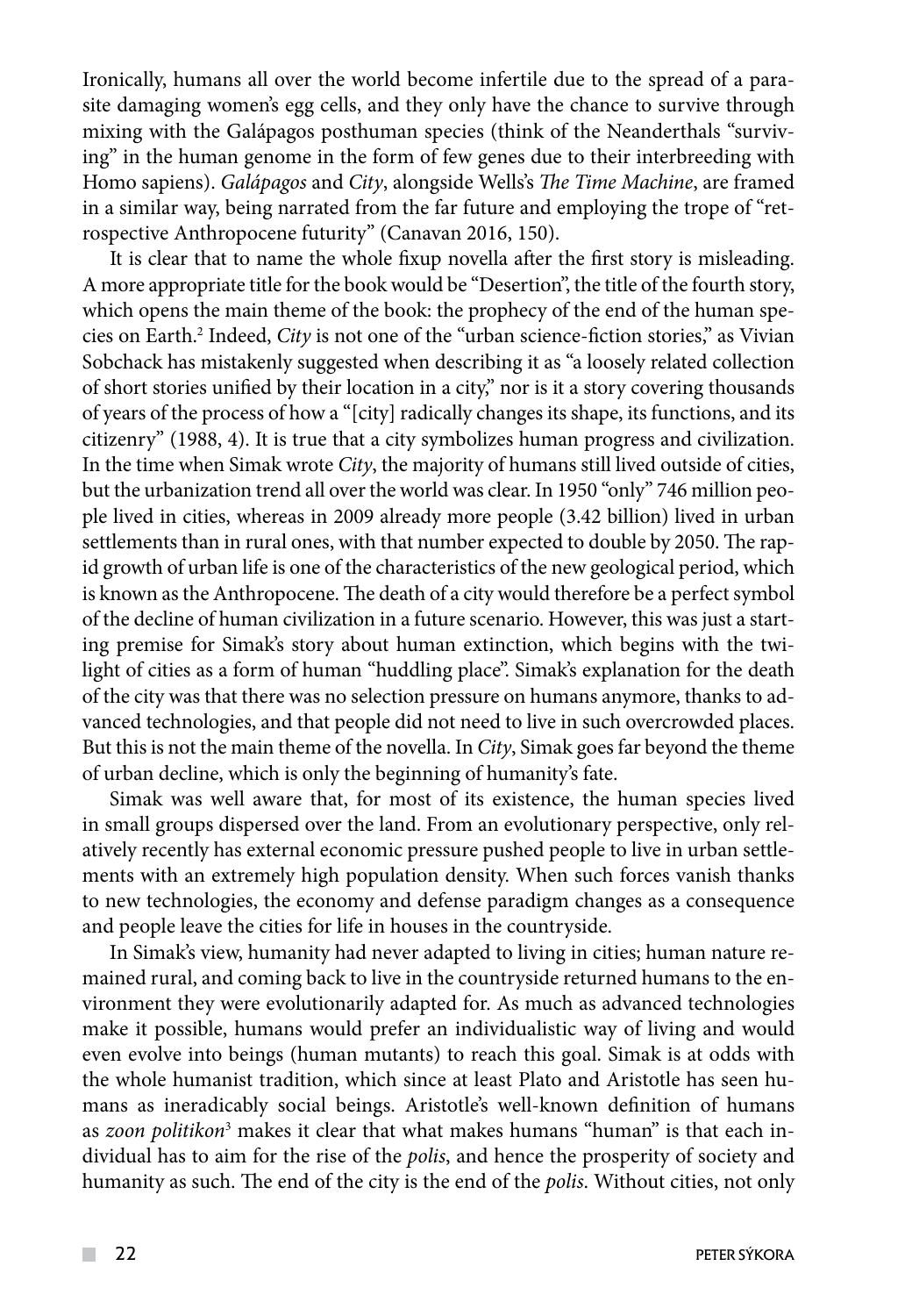do city councils lose their meaning (as described in the "City" tale in the novella), but states and central governments gradually become obsolete as well.

The main idea of the fourth tale, "Desertion", and the fifth tale, "Paradise", is considered by many to be pivotal to answering the question of what would happen if people had the opportunity of instantly entering paradise, even if this is at the cost of transforming into a non-human (Jovian) living form. Simak's answer is that they would exchange human existence, human ideals, and humanity for an enhanced and ultimately happy life in a non-human (alien) form of existence.

The scene for conversion from human to alien form is set up on Jupiter. A small group of scientists from Earth live on Jupiter in special capsules resistant to the extremely harsh environment of this enormous planet, which includes immense gravity, resulting, as Simak describes, in "terrific pressure of fifteen thousand pounds per square inch" and "the alkaline rains that forever swept the planet." They are trying to find out how people could survive on this planet and whether it is even possible. In order to move around on the planet's surface, the scientists develop a special converter that allows them to transform into Lopers, the most intelligent form of life on Jupiter. But for some unknown reason, these transformed people disappear, or rather do not come back, which means they do not transform back into their human form. The story revolves around a scientist named Fowler and his old dog, Towser, who convert themselves into Lopers in order to find out why people do not transform back. It is then revealed that as Jovian forms of life, human (or canine) beings enter a whole posthuman stage of existence where they are able to attain ultimate fulfillment and bliss. This state also allows for telepathic communication between humans and dogs, and they can share their wonderful and indescribable new perceptions and understandings of the world. The fulfillment of one's existence, be it a human or canine one, is so overwhelming that neither Fowler the human nor Towser the dog want to return from "what seemed a drugged existence" back to their original form, which explains what happens to the transformed humans on Jupiter.

Compare the following two examples of the posthuman mode of being – the first from Simak's "Desertion", written in 1943 and the second from Nick Bostrom's essay entitled *Why I Want to be a Posthuman When I Grow Up*, which was published in 2008:

He sensed other things, things not yet quite clear. A vague whispering that hinted of greater things, of mysteries beyond the pale of human thought, beyond even the pale of human imagination. Mysteries, fact, logic built on reasoning. Things that any brain should know if it used all its reasoning power. [...] We're just beginning to learn a few of the things we are to know – a few of the things that were kept from us as human beings, perhaps because we were human beings. Because our human bodies were poor bodies. Poorly equipped for thinking, poorly equipped in certain senses that one has to know. Perhaps even lacking in certain senses that are necessary to true knowledge. […] A sense of exhilaration, a deeper sense of life. A sharper mind. A world of beauty that even the dreamers of the Earth had not yet imagined ([1952, 1973] 2016, 102).

Each day is a joy. You have invented entirely new art forms, which exploit the new kinds of cognitive capacities and sensibilities you have developed. You still listen to music – music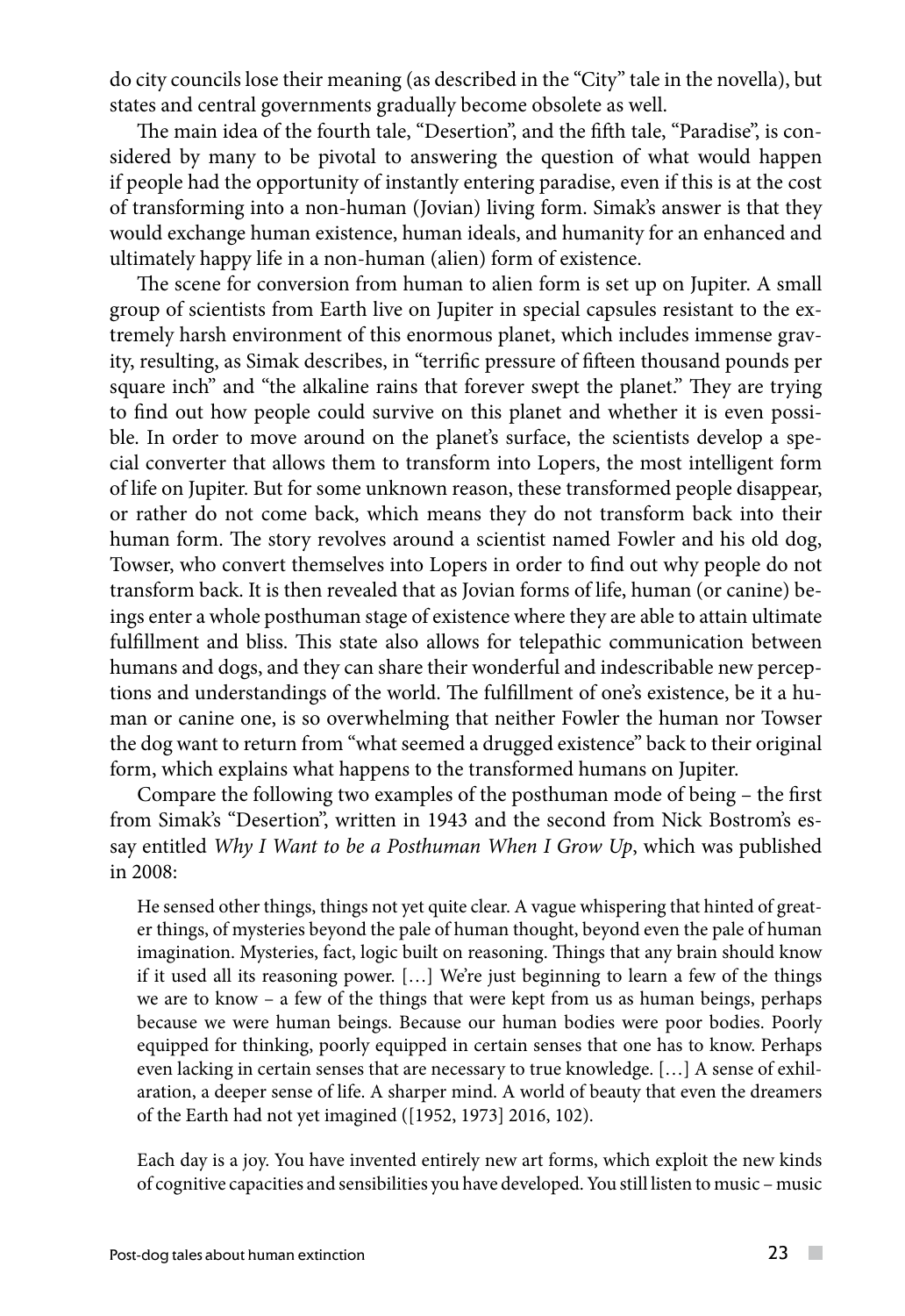that is to Mozart what Mozart is to bad Muzak. You are communicating with your contemporaries using a language that has grown out of English over the past century and that has a vocabulary and expressive power that enables you to share and discuss thoughts and feelings that unaugmented humans could not even think or experience. […] [Y]ou feel how every fiber of your body and mind is stretched to its limit in the most creative and imaginative way, and you are creating new realms of abstract and concrete beauty that humans could never (concretely) dream of (Bostrom 2008, 112).

Bostrom argues that becoming posthuman could be an "exceedingly worthwhile type" of the human mode of being. In his understanding, the posthuman mode of being refers to an extreme enhancement of human capacities (health span, cognition, and emotion) which goes far beyond the maximum attainable by the human species. Once you become posthuman, you would not wish to return back to the original human mode. "I can't go back," said the dog Towser at the end of Simak's short story "Desertion". "Nor I," said the human Fowler. "They would turn me back into a dog," said Towser; "and me," said Fowler, "back into a man" ([1952, 1973] 2016,103).

"Paradise" takes place directly after "Desertion", and it is here that Simak explains the main idea behind "Desertion": if people are presented with the opportunity to enter paradise, even if it requires them to give up their identity as humans, the human race will disappear. After five years of existence in a Loper body, Fowler converts himself back into his human form and returns to Earth to share with people the posthuman gospel – the news of the possibility to immediately enter paradise on Jupiter. The only obstacle standing between people and the new gospel is the fact that the message about paradise on Jupiter cannot be transmitted through words, as the experience of living in the body of a Loper is subjective and non-transferable. This means that there is no way Fowler is able to use his experience from Jupiter to convince other people to believe him. And it would stay that way if not a genius mutant named Joe, who completed the unfinished Martian Juwain philosophy and thus allowed people to understand and accept Fowler's Jovian gospel. For Joe, this is just a form of entertainment, a result of childish playfulness. He has no interest in elevating humanity or broadening their horizons, because he has no interest in the future of the human race. The result of his work, however, is not telepathy (used by mutants), but, as Joe explains to Tyler Webster, the chairman of the World Committee:

The Juwain philosophy provides an ability to sense the viewpoint of another. It won't necessarily make you agree with that viewpoint, but it does make you recognize it. You not only know what the other fellow is talking about, but how he feels about it. With Juwain's philosophy you have to accept the validity of another man's ideas and knowledge, not just the words he says, but the thought back of the words ([1952, 1973] 2016, 119).

Thanks to this ability, the Juwain philosophy can advance humanity by "a hundred thousand years in two generations." The philosophy will also allow people to understand Fowler and his experience with paradise. Fowler visits Chairman Webster, who wonders if it would be a good idea to kill Fowler and thus prevent people from learning about the possibility of entering paradise at the expense of their own extinction.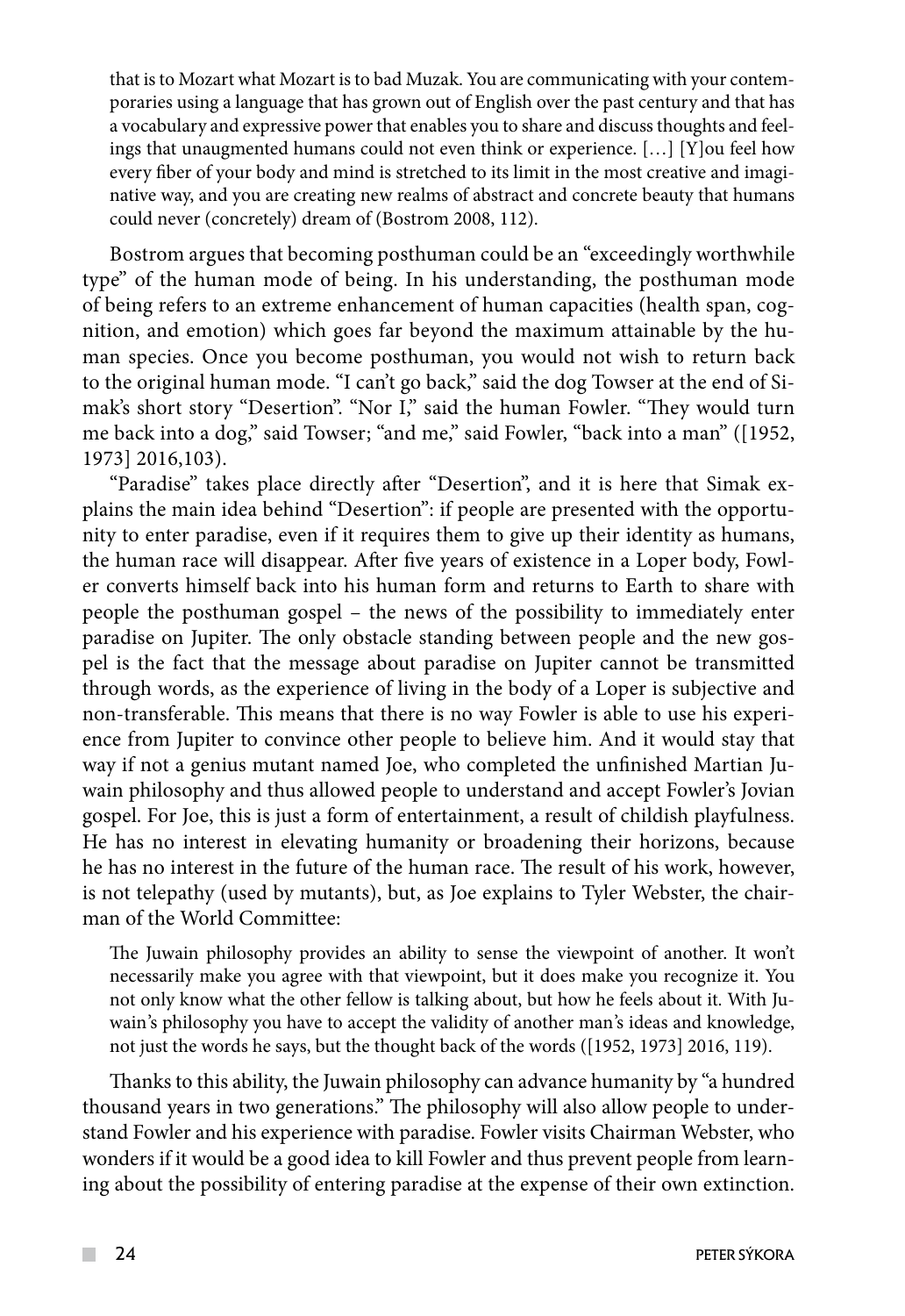Indeed, "[t]he people would go to Jupiter, would enter upon a life other than the human life" (126). The Websterian dilemma of his ancestor repeats: the fate of humanity depends on a single person – Webster himself. (One thousand years later, "websters" refer to humans, since the very word "human" has been forgotten.) Just like Jerome Webster could not help humanity because he could not overcome his agoraphobia, Tyler Webster is unable to save humanity from extinction because it would breach the principle of "Thou shall not kill." In other words, not even the prevention of human extinction constitutes a valid reason for breaking that rule and killing even a single person. In Simak's work, the ethics of deontology always win over utilitarianism: "For one hundred and twenty-five years no man had killed another – for more than a thousand years killing had been obsolete as a factor in the determination of human affairs" (126). In *City*, Simak himself implies that the story of "Desertion" plays a key role when, in the canine note to the fourth tale, we find out that "short as it is, this fourth tale probably is the most rewarding of the eight. It is one that recommends itself for thoughtful, careful reading" (90).

## **HUMANS' HEDONISTIC SUICIDE**

Simak's posthumanist science-fiction imagination of the voluntary hedonistic extinction of humans might receive support from science too. Biochemist Ladislav Kováč came up recently with the "finitics hypothesis" on the end of human evolution. Here, the inevitable end of humanity is not a fiction but rather a scientific prediction. In his own words, "[it] is no science fiction, but a scientific reflection on the present and future of humanity" (Kováč 2015, vii). Kováč argues that in the third millennium, human biological evolution has entered the ultimate phase: extinction. The human species is hedonotaxic: inherently searching for pleasure and satisfaction, and seeking more and more of it. Unfortunately, the hedonic thresholds are steadily increasing (the "hedonic treadmill"). According to Kováč, in contrast to Robert Nozick's famous argument from "The Experience Machine" (1974), most people would prefer living in a virtual world (a sort of Wachowskis' Matrix) to reality, and they would transfer available energy to the search for pleasure instead of the "reproduction effort". And this will be the end of humans as a biological species. Kováč could have used for this final phase of human destiny these words from Simak's *City*: "Paradise! Heaven for the asking! And the end of humanity! The end of all the ideals and all the dreams of mankind, the end of the race itself"  $(1952, 1952)$ 1973] 2016, 110).

It seems that this idea was not welcomed by John W. Campbell, the iconic editor of *Astounding Science Fiction* (1937–1971), where Simak sent "Desertion" in July 1943. Simak needed to write three other short stories set in the timeline before "Desertion", and these stories were successively published in 1944 in *Astounding Science Fiction* – "City" (the May issue), "Huddling Place" (the July issue), and "Census" (the September issue) – before "Desertion" saw the light of day in the November issue. Campbell is considered to be the father of modern fantasy and science-fiction literature; he singlehandedly transformed the core of the genre from pulpy adventures of super-science to of science fiction. Isaac Asimov once said that he "was the most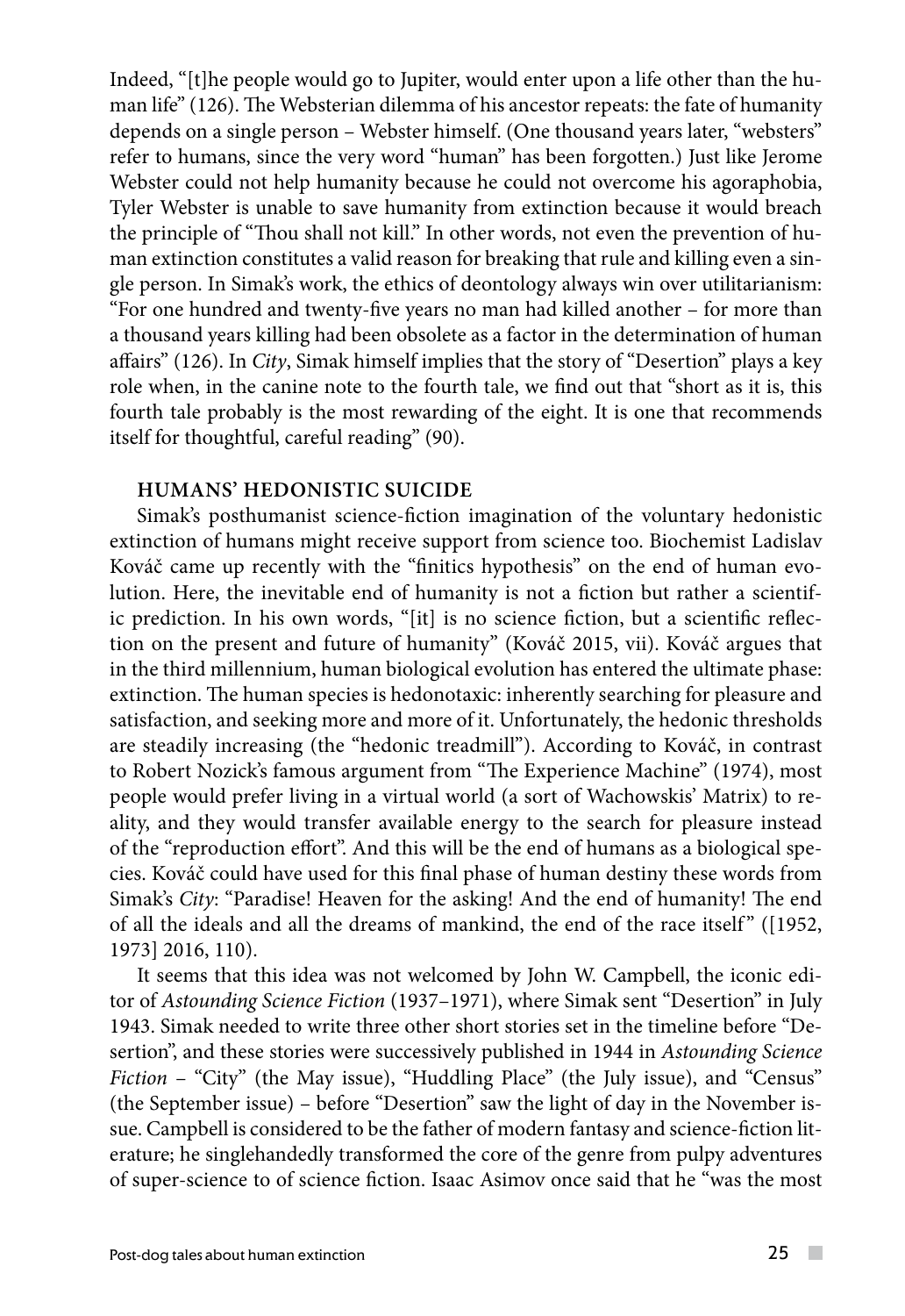powerful force in science fiction ever, and for the first ten years of his editorship he dominated the field completely" (McKitterick 2011). While Campbell himself wrote several science-fiction texts, his main task was to create a platform for authors of science-fiction literature in *Astounding Science Fiction*, which from 1960 was published as *Analog Science Fiction and Fact*, with Campbell working for the magazine from 1938 right up until his death in 1977. There is no doubt that Campbell had a very big influence on Simak. According to Francis Lyall (2020), who was in touch with Simak for many years, Simak told him several times how big this influence was – indeed, no Campbell, no Simak. It was because Campbell was appointed to be the new editor of *Astounding Science Fiction* that Simak decided to come back to writing. On the other hand, it was precisely Campbell's collaborative-writing editing style that pushed away many *Astounding Science Fiction* writers, including Isaac Asimov and Robert A. Heinlein (McKitterick 2011).

The fact that Campbell at first refused to publish "Desertion" became known thanks to an account by David W. Wixon, Simak's close friend, who after Simak's death became his literary executor and had access to his personal journals. Thanks to these journals, Wixon learned about the fate of numerous manuscripts, even those that had been rejected. "Desertion" was among them. According to Wixon, the reason why Campbell refused to publish "Desertion", which is described as "one of the greatest stories the field has ever produced," remains a mystery. He continues that "since it contains in itself no hint that it had a place in any series, there would have been no reason to hold it up unless it was recognized, even before publication, that it provided the platform needed for its sequel, 'Paradise' [published in 1946]" (Wixon 2015, x). Wixon speculates as to whether the concept of a whole book resulting from the series of short stories had already been present "in Simak's head (or Campbell's) early enough to explain why 'Desertion' was held for later publication"  $(x)$ .

There is another possible explanation: what if the main reason why Campbell had refused to publish "Desertion" was that Simak's posthumanist idea of voluntarily giving up one's human existence was incompatible with Campbell's perception of science fiction and the role of the human race in it? Campbell, being a science-fiction writer himself, was known to have an immense ideological influence on the authors who wrote stories for *Astounding Science Fiction* to the extent that they were even described as "his literary clones". Campbell's views on society were conservative; nowadays, we would say that he adopted the type of anthropocentric worldview rejected by critical posthumanism. He was known to hold prejudices against some science-fiction texts: for example, he refused to publish a novella for such reasons as the main character being black or the presence of a female soldier protagonist. We do not know what Campbell initially disliked in "Desertion" and whether it was the idea of the humans' defection from Earth to Heaven in Jupiter and the betrayal of the biological species.

On the other hand, Campbell eventually published "Desertion", but only after Simak had finished another three short stories that loosely preceded it. Campbell also published other stories from Simak where the action takes place after "Desertion".

 $\mathcal{L}^{\mathcal{L}}$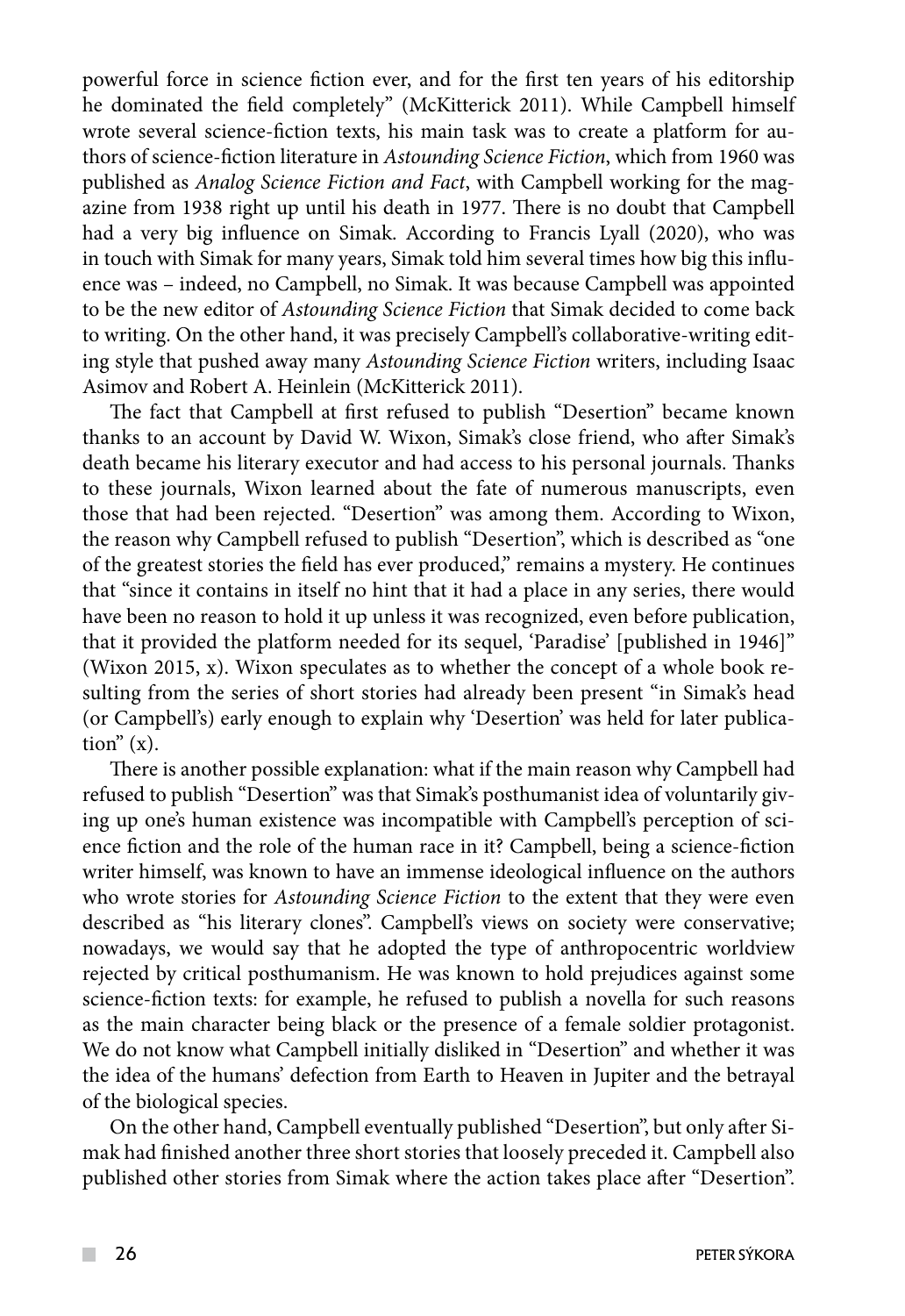The most important of these is the short story "Paradise", which thematically builds upon "Desertion". The core idea of this tale is that it is better to allow the extinction of humanity than prevent it by killing even one person and thus breaking a centuries-old principle of people not killing each other. Campbell also published Simak's "Aesop", which provides an interesting additional explanation to "Desertion" and "Paradise". Accepting the hypothesis about Campbell's rejection of Simak's theory of a complete and inevitable extinction of the human race in the future, one can thus speculate that this represents a kind of compromise. In "Aesop", Simak explains why the extinction of the human race is inevitable (the inherent human trait of solving problems by killing) and the only possible way to save its continuality (i.e., the compromise) is for the human race to repeat its history in an extra-terrestrial world until civilization comes full circle. This can happen an infinite number of times, and the human race can exist forever provided there is an infinite number of worlds where civilization can repeat the cycle all over again. In the final tale "The Simple Way/The Trouble with Ants", the ants reach such a level of civilization that they begin to construct the anthill which reaches gigantic proportions with the prospect of covering the whole Earth, leaving other species without any living space. The dogs and other animals will have to travel to other worlds and leave Earth to the ants because they do not want to break the highest moral imperative – do not kill (them).

This was the only short story from the series that was not published in *Astounding Science Fiction*. Instead, it appeared in the January 1951 issue of the mediocre *Fantastic Adventures* magazine (1939–1953), which was edited by Howard Browne.4 Does this mean that, in the sense of the abovementioned hypothesis, it was Simak's pessimism beyond the bounds of the human species that was too much for Campbell? According to Broderick (1995, 7), "Campbell [...] presented science fiction as the optimistic literature of the future". He refers to Campbell himself:

[S]cience fiction is the literature of the Technological Era. It, unlike other literatures, assumes that change is the natural order of things, that there are goals ahead larger than those we know. That the motto of the technological civilization is true: "There must be a better way of doing this!" Basically, of course, the science fictioneer is simply the citizen of the Technological Era, whose concern is, say, the political effect of a United States base on the Moon (Campbell 1952 [Broderick 1995, 5]).

Robert Silverberg, who knew Simak personally, hinted at such a possibility, stating in the introduction to the 1995 Easton Press edition of *City* that:

Simak, questioned many years later about [Campbell refusing to publish "The Trouble with Ants"], replied, "What I remember him writing was that he thought we had enough of the series. So I took him at his word. I never argue with an editor. He has a perfect right to turn down a story." But other writers, less kindhearted than Simak or perhaps more knowledgeable about Campbell's philosophical quirks and prejudices, have speculated that the real reason for the rejection was Campbell's unwillingness to publish a story so barren of hope for Earth's human inhabitants. Passively handing the planet over to the ants would never have been an idea palatable to Campbell (1995).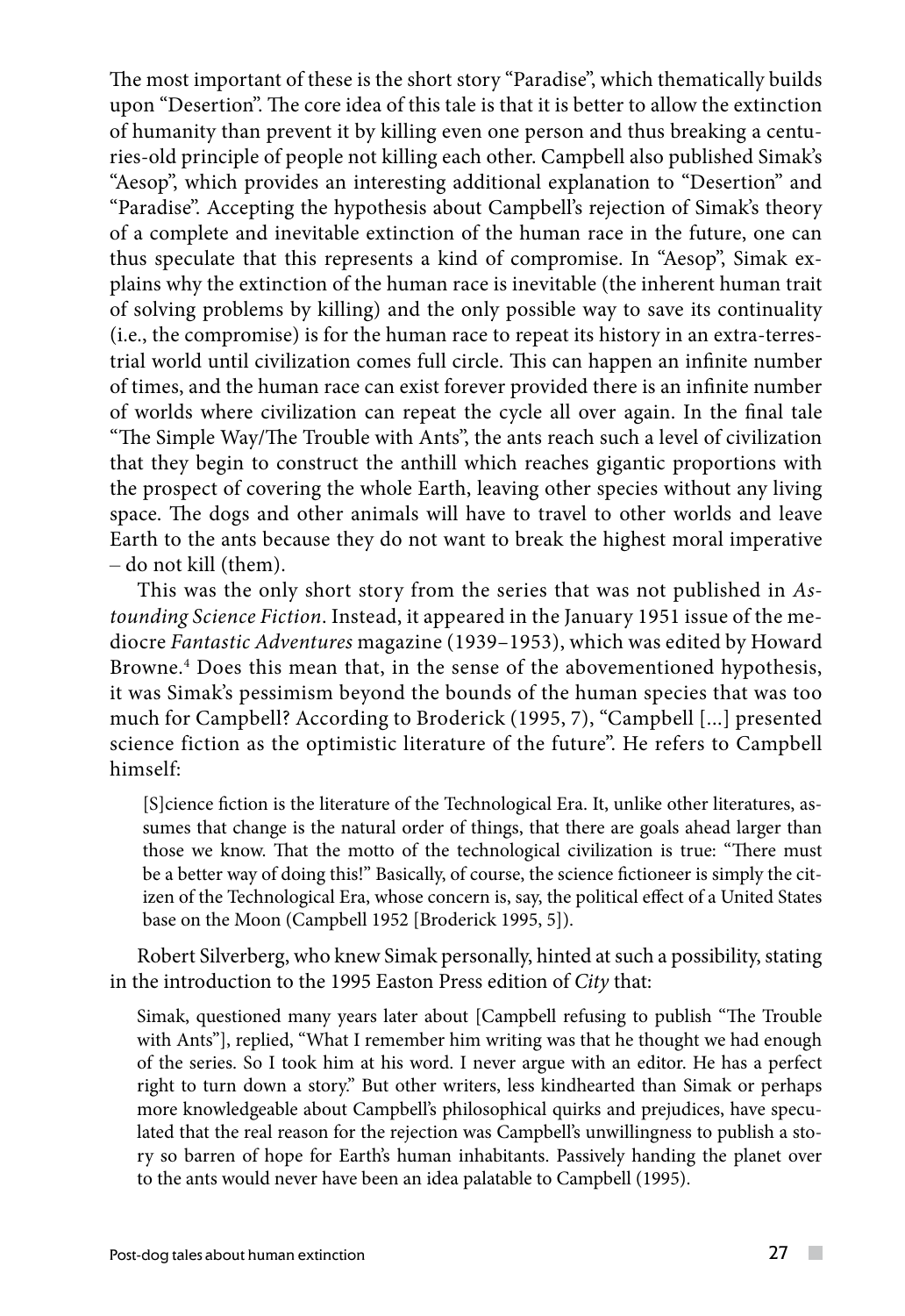## **CONCLUSION**

*City* should be re-read as one of the first pieces of posthumanist science-fiction writing. In this novella, Simak confronted the human species with its own ideals, and, although he is pessimistic about the human ability to continue the dream of humanity, he presented a scenario of the posthuman world in which post-dogs continue the fulfillment of humanity's ideals (which are never reached by humans themselves). Future research is needed to challenge the hypothesis suggested here that Campbell initially rejected "Desertion" for publication – and did not publish "The Simple Way" – because it contradicted his own Golden Age vision of science fiction. Probably some answers could be found in Simak's journals and correspondence as well as in Campbell's own correspondence<sup>5</sup> with science-fiction writers.

## **NOTES**

- <sup>1</sup> The winners were announced in an online ceremony produced by CoNZealand at the 78th World Science Fiction Convention on Thursday 30 July 2020. The awards were the result of free voting by all members of the World Science Fiction Society. See http://www.thehugoawards.org/hugo-history/1945-retro-hugo-awards/.
- <sup>2</sup> In some translations of the *City* novella into other languages, more appropriate titles have been chosen, for example, *Demain les chiens* in French (Tomorrow the Dogs, 1952), *Als es noch Menschen gab* in German (When There Were Still People, 1964), *Když ješte žili lidé* in Czech (When People Were
- Still Alive, 1970), and *Anni sensa fine* in Italian (Endless Years, 1976). 3 Aristotle's term *zoon politikon* is usually translated as "political animal". It needs to be pointed out that *politikon* should be rendered as "civic" or "social" rather than "political" in the modern sense (Stevenson and Haberman 2004, 94).
- 4 Simak, Clifford D. "The Trouble with Ants." Title Record # 61317. *The Internet Speculative Fiction Database*. Accessed December 27, 2020. http://www.isfdb.org/cgi-bin/title.cgi?61317 and http://www. isfdb.org/cgi-bin/pl.cgi?58113.
- <sup>5</sup> "To get a better idea of how Campbell thought and how he interacted with some of the greatest literary minds of the last century, check out his two-volume collected letters. There's much left to learn about this complicated man and the authors who invented SF's Golden Age" (McKitterick 2011). For the letters, see Chapdelaine, Chapdelaine, and Hay 1985, 1991.

### **LITERATURE**

- Bostrom, Nick. 2008. "Why I Want to Be a Posthuman When I Grow Up." In *Medical Enhancement and Posthumanism*, ed. by Bert Gordijn and Ruth Chadwick, 107–136. Dodrecht: Springer. DOI: https:// doi.org/10.1007/978-1-4020-8852-0\_8.
- Broderick, Damien. 1995. *Reading by Starlight: Postmodern Science Fiction*. London and New York, NY: Routledge.
- Brooker, M. Keith. 2014. *Historical Dictionary of Science Fiction in Literature*. Lanham, MD: Rowman and Littlefield.
- Brown, Alan. 2019. "Gone to the Dogs: 'City' by Clifford D. Simak." *Tor.com.* Accessed on December 27, 2020. https://www.tor.com/2019/02/14/gone-to-the-dogs-city-by-clifford-d-simak/.
- Campbell, John W. ed. 1952. *The Astounding Science Fiction Anthology*. London and New York: Simon and Schuster.
- Canavan, Gerry. 2016. "After Humanity: Science Fiction after Extinction in Kurt Vonnegut and Clifford D. Simak." *Paradoxa* 28: 135–156.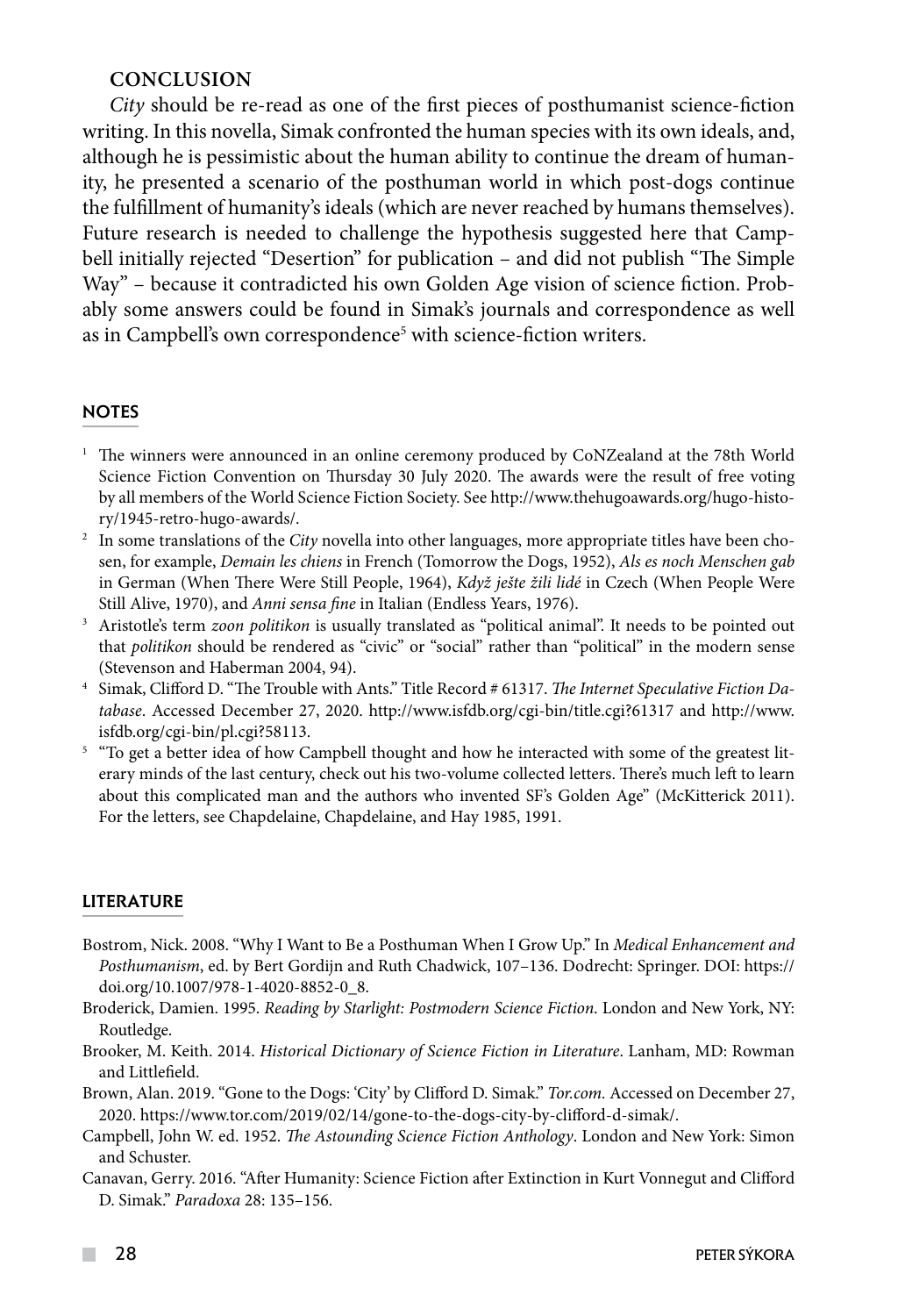- Chapdelaine, Tony, Perry A. Chapdelaine, and George Hay. 1985. *The John W. Campbell Letters, Volume I.* Fairview, TN: AC Projects,
- Chapdelaine, Tony, Perry A. Chapdelaine, and George Hay. 1991. *The John W. Campbell Letters, Volume II*. Fairview, TN: AC Projects.
- Clarke, Bruce, and Manuela Rossini, eds. 2017. *The Cambridge Companion to Literature and the Posthuman*. Cambridge: Cambridge University Press. DOI: https://doi.org/10.1017/9781316091227.
- Cokinos, Christopher. 2014. "The Pastoral Complexities of Clifford Simak: The Land Ethic and Pulp Lyricism in 'Time and Again'." *Extrapolation* 55, 2: 133–152. DOI: https://doi.org/10.3828/extr.2014.9.
- DeMarr, Mary Jean. 1995. "Clifford D. Simak's Use of the Midwest in Science Fiction." In *Midamerica XXII, The Yearbook of the Society for the Study of Midwestern Literature*, ed. by David D. Anderson, 108–121. East Lansing, MI: The Midwestern Press.
- Ewald, Robert. 2006. *When the Fires Burn High and the Wind is from the North: The Pastoral Science Fiction of Clifford D. Simak*. Milton Keynes: Borgo Press.
- Ferrando, Francesca. 2013. "Posthumanism, Transhumanism, Antihumanism, Metahumanism, and New Materialisms: Differences and Relations." *Existenz* 8, 2: 26–32.
- Feyel, Juliette. 2016. "Présent rétrospectif et détour post-humain chez Clifford Simak et Michel Houellebecq." *ReS Futurae* 7. DOI: https://doi.org/10.4000/resf.803.
- Hauskeller, Michael. 2017. "How to Become a Post-Dog: Animals in Transhumanism." *Between the Species* 20, 1: 25–37.
- Herbrechter, Stefan, and Ivan Callus. 2008. "What is a Posthumanist Reading?" *Angelaki* 13, 1: 95–111. DOI: [https://doi.org/10.1080/09697250802156091.](https://doi.org/10.1080/09697250802156091)
- Kováč, Ladislav. 2015. *Closing Human Evolution: Life in the Ultimate Age*. New York, NY: Springer International Publishing.
- Lyall, Francis. 2020. *Clifford Donald Simak: An Affectionate Appreciation*. Rothersthorpe: F. Lyall and Paragon Publishing. (Kindle edition)
- McKitterick, Christopher. 2011. "John W. Campbell: The Man Who Invented Modern Fantasy and the Golden Age of Science Fiction." *Argentus* 14 November 2011. https://efanzines.com/Argentus/ Ag11.pdf.
- Nozick, Robert. 1974. *[Anarchy, State, and Utopia](https://archive.org/details/anarchystateutop00nozi/page/42)*. New York, NY: Basic Books.
- Silverberg, Robert. 1995. "Clifford Simak's 'City'." *Panshin.com.* Accessed December 27, 2020. http:// www.panshin.com/higher/simak.html.
- Simak, Clifford D. [1952, 1973] 2016. *City.* London: Gollancz and The Orion Publishing Group.
- Sobchack, Vivian. 1988. "Cities on the Edge of Time: The Urban Science Fiction Film." *East-West Film Journal* 3, 1: 4 –19.
- Stevenson, Leslie, and David L. Haberman. 2004. *The Theories of Human Nature*. 4th edition. Oxford: Oxford University Press.
- Wixon, David W. 2015. "Introduction." In *City*, Simak, Clifford D., ix–xiii. New York, NY: Open Road Integrated Media. (Kindle Edition)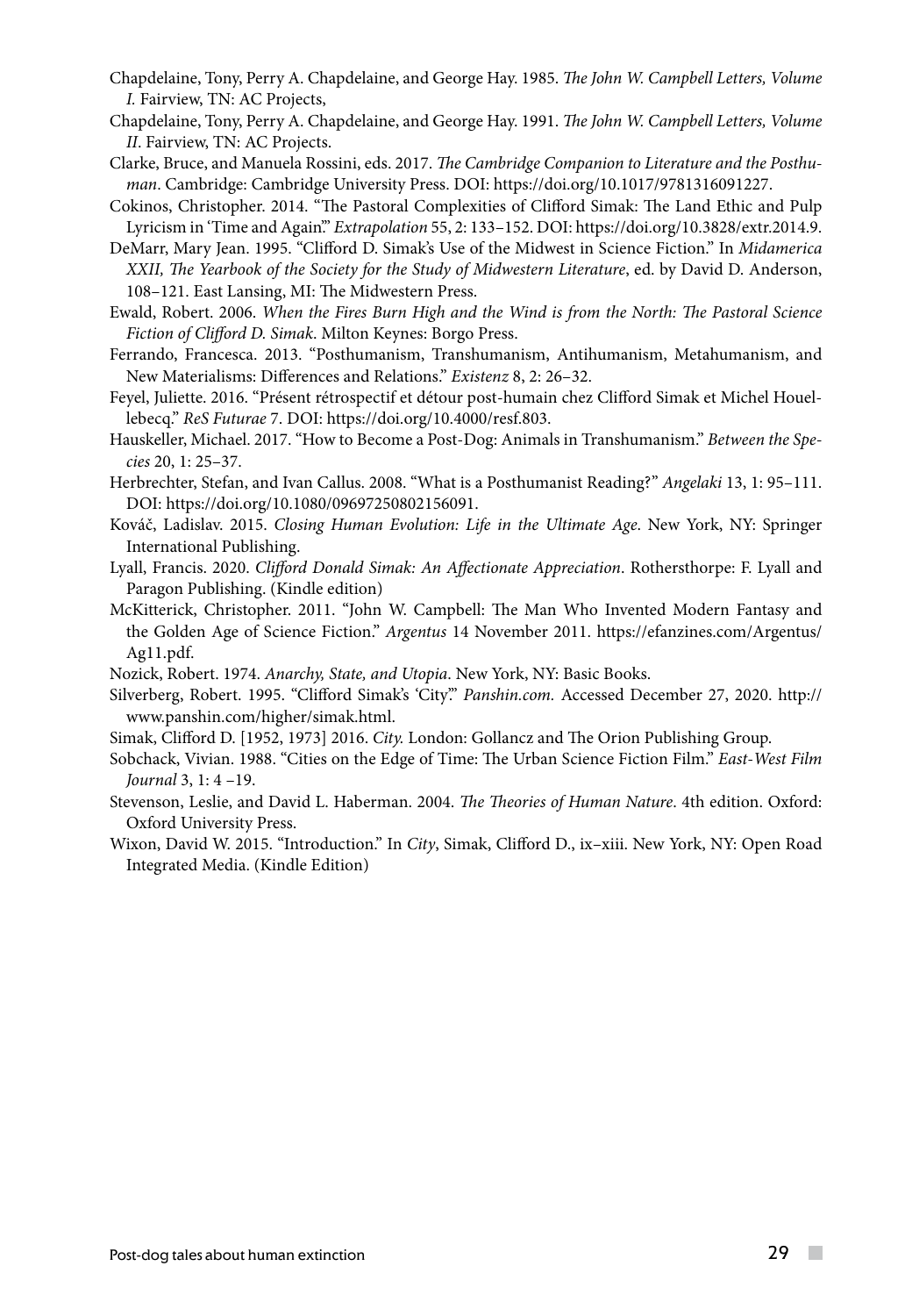Clifford D. Simak. "City." Posthumanism. Human extinction. Post-dogs. John W. Campbell. Human nature.

Clifford D. Simak's fixup novella *City* (1952) should be re-read as one of the first pieces of posthumanist science-fiction writing. This article argues that naming the book after the first story, and not after the fourth one, "Desertion", was misleading because the book is not one of the "urban science-fiction stories". *City* rather explores what would happen if people had the opportunity of instantly entering paradise (Nick Bostrom's "posthuman mode of being"), even at the cost of deserting the human body. A further hypothesis suggested here is that John W. Campbell, the founding father of the Golden Age of Science Fiction, initially refused to publish "Desertion" and never published *City*'s final story, "The Simple Way", in his iconic *Astounding Science Fiction* magazine, because the posthumanist character of these stories contradicted his "classical" view of science fiction.

Prof. RNDr. Peter Sýkora, PhD. Centre for Bioethics Department of Philosophy and Applied Philosophy Faculty of Arts University of Ss. Cyril and Methodius in Trnava Nám. J. Herdu 2 917 01 Trnava Slovak Republic petersykora111@gmail.com ORCID ID: https://orcid.org/0000-0002-1870-4626

**The Co**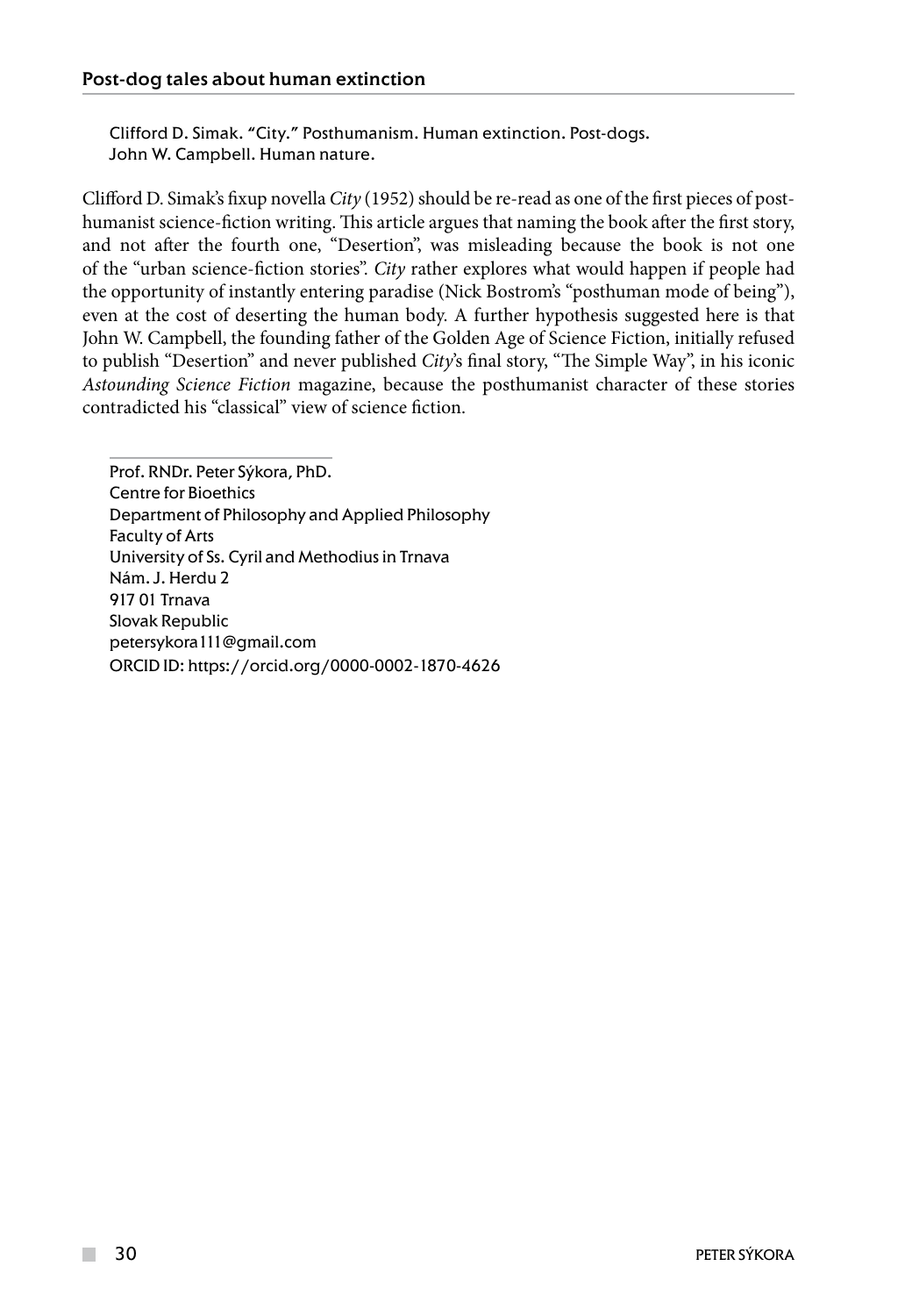### ŠTÚDIE / ARTicles

# Parallels between two worlds: Literary science-fiction imagery and transhumanist visions

# Jana TomaŠovičová

DOI: https://doi.org/10.31577/WLS.2021.13.1.3

Transhumanism presents a vision of the future in which accelerating technological progress is likely to surpass human limitations and expand the cognitive, emotional, and physical abilities of people.\* This refinement is to be achieved by using today's genetic and information technology as well as further developments in biotechnology, nanotechnology, and artificial intelligence that are expected to arrive in the near future (Bostrom 2018, 92). As one of the more notable participants in the discourse, Nick Bostrom claims that targeted improvement may transform us into beings who may, for instance, live indefinitely and have broader cognitive abilities than any human previously, perfect sensory perception, and access to sensory qualities that are currently completely unknown (38). These kinds of radical refinements produce great expectations but also valid doubts, making in turn this discourse the subject of much discussion.<sup>1</sup>

If we were to research the prerequisites of transhumanist visions, we would have to analyze multiple and multidimensional levels. One level is the anthropological interpretation of man as "an insufficient being" (Gehlen 2009, 83) who is biologically limited in many respects. At the same time, however, this being possesses an uncanny mutability that relentlessly pushes itself toward self-improvement, the overcoming of shortcomings, and a substitution of deficiencies. Another level can be found on the social level. The current zeitgeist of society, where individualization and individual success in social competition are highly prized, provides an ample basis for the spread of transhumanist ideals. The successful integration of individuals into society depends on their performance, skills, and abilities, and therefore the optimization of basic human abilities becomes an avenue to succeeding in a competitive environment (Spreen 2018, 16).

In addition to the anthropological and social levels, modern science prepared the groundwork for transhumanism through genetics in particular. Decoding the human genome allows one to understand the building blocks of life and gradually use gene technology to correct genetic flaws present in the human body (Sýkora 2019). Rapid developments in the field also lay the groundwork for various experimental processes for human refinement. According to some authors, technological progress

 $\overline{\phantom{a}}$ 

This article was supported by the project APVV-17-0064 "Analysis of multidimensional forms of trans- and post-humanism".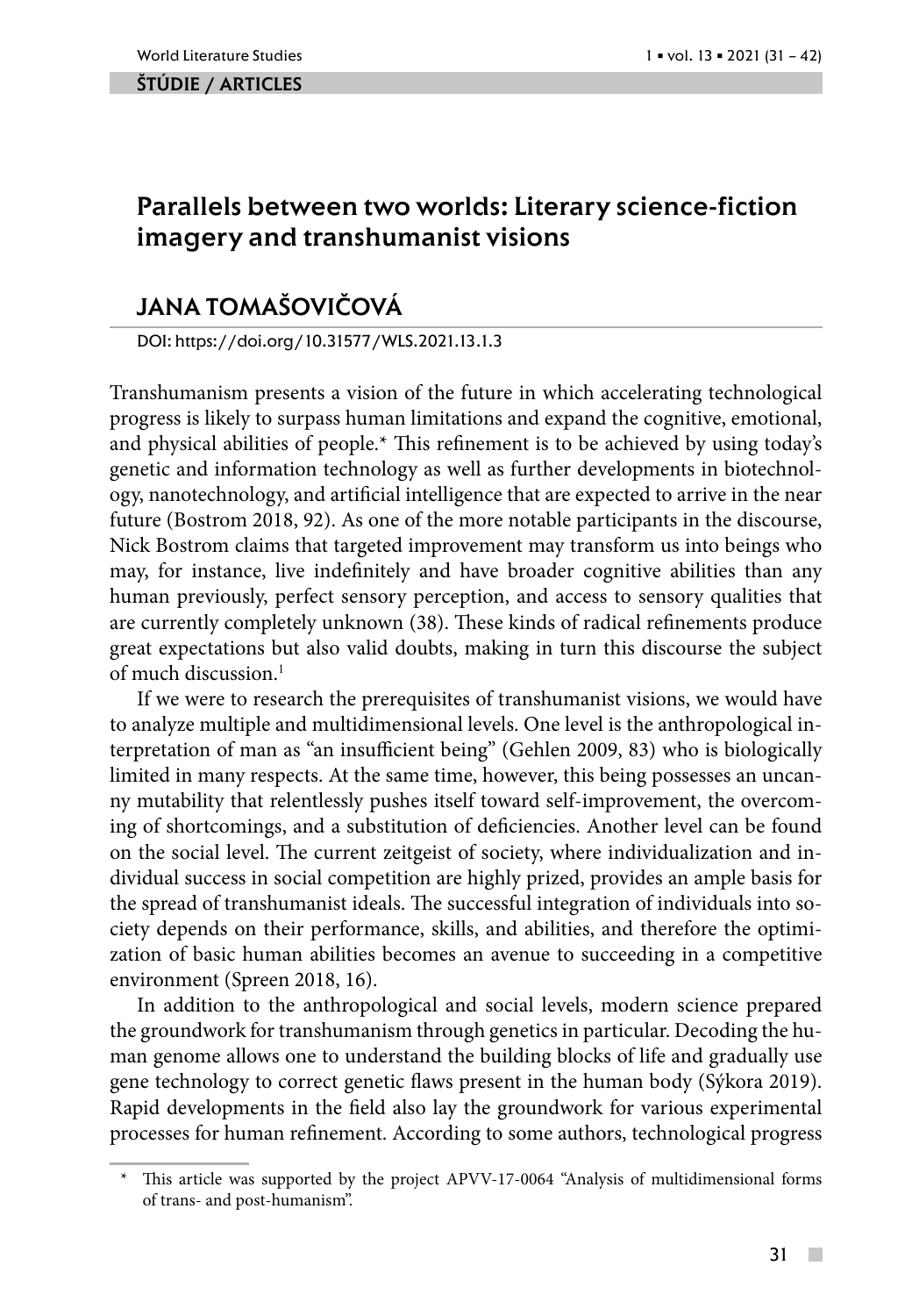is increasing exponentially and is another important precondition for transhumanism, so one can presuppose that soon mankind will reach a point when technological progress has become so rapid and broad in scope that with our current abilities we will be unable to comprehend it (Kurzweil 2016, 174). While one line of transhumanism places the main emphasis on human refinement through genetic engineering, others go in the direction of technological perfection, over the course of which mankind would see evolutionary "imperfections" corrected – including even mortality – perhaps to a degree where humans achieve incorporeal existence as digital data or some sort of superintelligence (Kurzweil 2016, 211; Bostrom 2020, 41–79).

Besides the listed prerequisites for transhumanist developments, one should also keep in mind numerous inspirations stemming from science fiction, the figurative speech of which, in connection with anticipated technological developments, provides strong stimuli for transhumanist visions. The language of transhumanism is not entirely alien to the general public, as representations of human optimization efforts are well-known from science-fiction media and are a cultural touchstone in our culture.

This article focuses on the *Foundation* series of science fiction, written by one of the best-known creators of the genre, Isaac Asimov (1920–1992).<sup>2</sup> His first short stories dealing with the Foundation appeared in 1942 in *Astounding Science Fiction* magazine, which was then run by John W. Campbell and which focused on science fiction by young authors. Under Campbell's stewardship, the quality of the magazine improved substantially; he placed an emphasis on the accuracy of the scientific and technical information that authors dealt with. As most authors at the magazine had an education in the natural sciences (for instance, Asimov had a doctorate in biochemistry), they were quickly able to comply with Campbell's requirements and integrate new discoveries from the natural sciences into the diegetic level of their texts. The period between 1938 and 1946, when the magazine *Astounding Science Fiction*  enjoyed its greatest fame, is considered the "Golden Age of Science Fiction".3 It was during this time that the magazine published Asimov's work, and so his beginnings can be dated back to this period. By virtue of his work, Asimov quickly gained credibility among authors, reaching a status alongside names such as Robert A. Heinlein and Alfred E. van Vogt. In addition to popular short stories about robots,<sup>4</sup> he published his first stories about the Foundation, which he then published in book form as a trilogy titled *Foundation* (1951), *Foundation and Empire* (1952), and *Second Foundation* (1953). In his series, he deals with the theme of the impending demise of the galactic Empire and the influence of that on social developments. In addition to mathematical and technical knowledge, an important place is given to the social, historical, and psychological sciences. Through the inclusion of these, Asimov substantially broadened the scope of topics and issues that science fiction deals with (Allen 1977, 7). It is likely that this contributed to Asimov receiving a special Hugo Award for Best All-Time Series in 1966 for the *Foundation* series. In the 1980s, he returned to the topic and published four more sequels.

This article focuses on three motifs present in the original trilogy of Asimov's *Foundation* series and examines to what degree key elements present in science-fiction

 $\mathcal{L}^{\mathcal{L}}$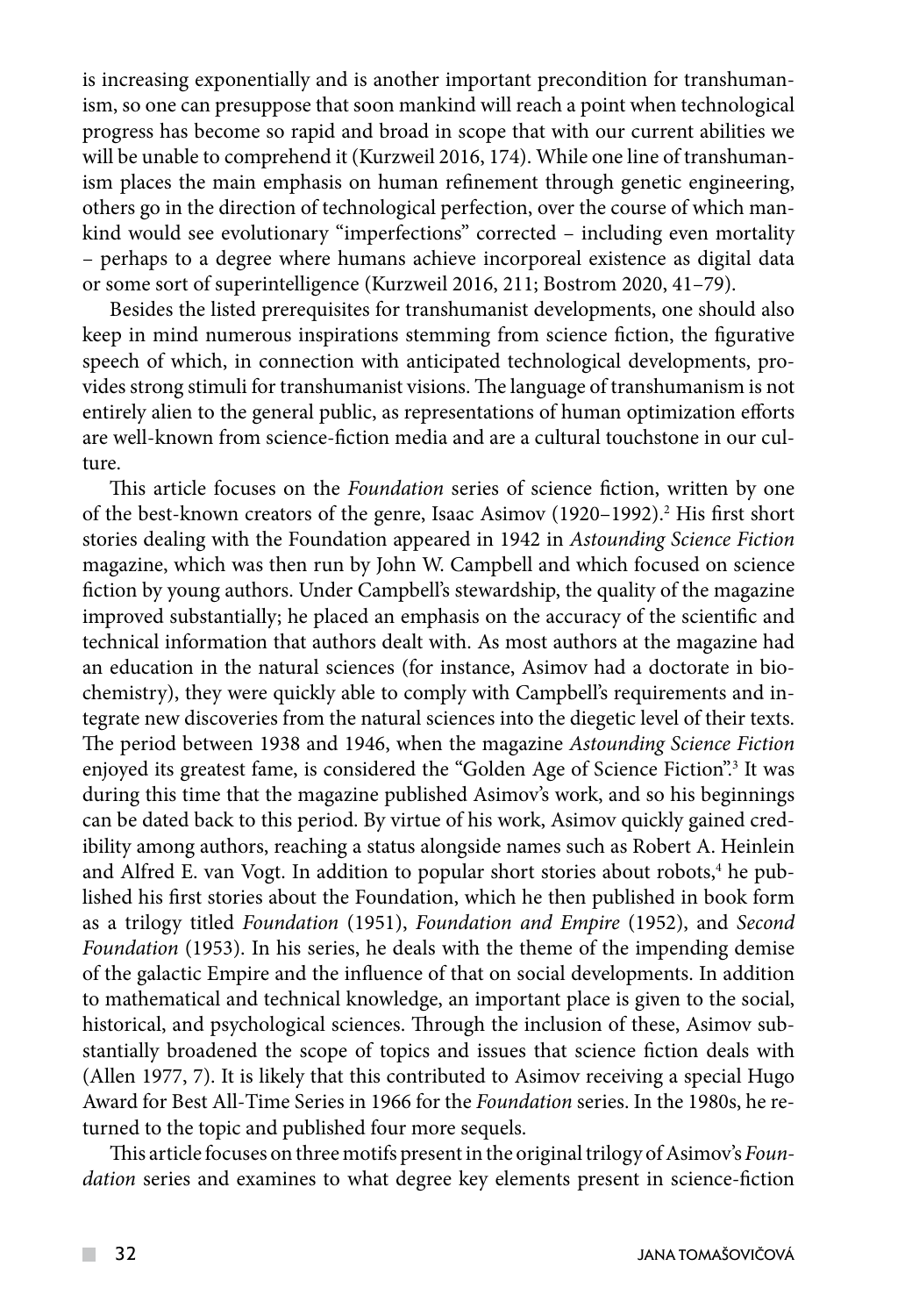literature directly mirror the concept of transhumanism, and whether parallels or differences can be identified between both discourses.

# **A VISION OF THE FUTURE AND A CRITICAL PERSPECTIVE ON THE PRESENT**

Constant scientific and technological progress play a great role in science-fiction literature. Literary visions of the future, which science fiction presents, are not merely arbitrary games of the author's fantasy; rather, they rest on scientific and technological understanding, which becomes an inseparable component of fantastical storytelling.<sup>5</sup> Science fiction creates a vision of the future which takes place in a specific space-time known as the chronotope, which usually happens in the far future and is located in inaccessible or uncharted realms where time and space form a meaningful whole.<sup>6</sup> In this space-time, the author develops, whether as a utopia or a dystopia, new visions of further scientific and technical as well as moral, social, and political operations of society. One could claim that the key feature of science fiction is an intertwining of understanding and prediction and of fact and vision, and thus conclude that the genre has a visionary function.

In his study, Johannes Rüster points out that science fiction is visionary and subversive (2018, 147). What does this mean? Literary visions of the future are usually contradictory to the actual present and a challenge, disturbance, or undermining of its standard constellations, preferred classifications, and established forms of thought. For a new vision of the future, the old order is insufficient, and thus a differentiation from it must be made. It is exactly thanks to this moment that science fiction is later able to retroactively conjure up a critical perspective on the present and guide further development. Science fiction is not merely imagination supported by scientific and technical knowledge; its vision of the future becomes powerful material for a reconsideration of the really existing and non-literary present. It is worth noting that the dynamic often transfers into a fictional space-time; the creation of a vision of a new social order is preceded either by a direct existential threat or a slow decay of the current order, or the new order provides a retrospective mirror to the still-existing yet slowly dissolving system.

This dynamic between visions of the future and a critical reflection, which is one of the characteristics of the science-fiction genre, can be identified in Asimov's *Foundation* trilogy in two lines of inquiry. The first line is directly in a fictional space-time. Preceding the Foundation was the identification of the dissolution of the old order, represented by the Empire. The forces behind the decay of the Empire were chiefly inertia, despotism, and the unjust distribution of goods, which had led to a suppression of curiosity, the expansion of bureaucracy, and a deepening of dependence. The vision of a new and more stable and cleverly designed order is built upon a critical evaluation of the drawbacks of the Empire and the preservation of existing scientific and technical knowledge. This is the basis and most important motivating factor for the creation of the new order in Foundation. Similarly, its rapid growth and successful surmounting of crises become serious grounds for reconsideration in the decaying Empire. The second and more important line can be observed in the extra-liter-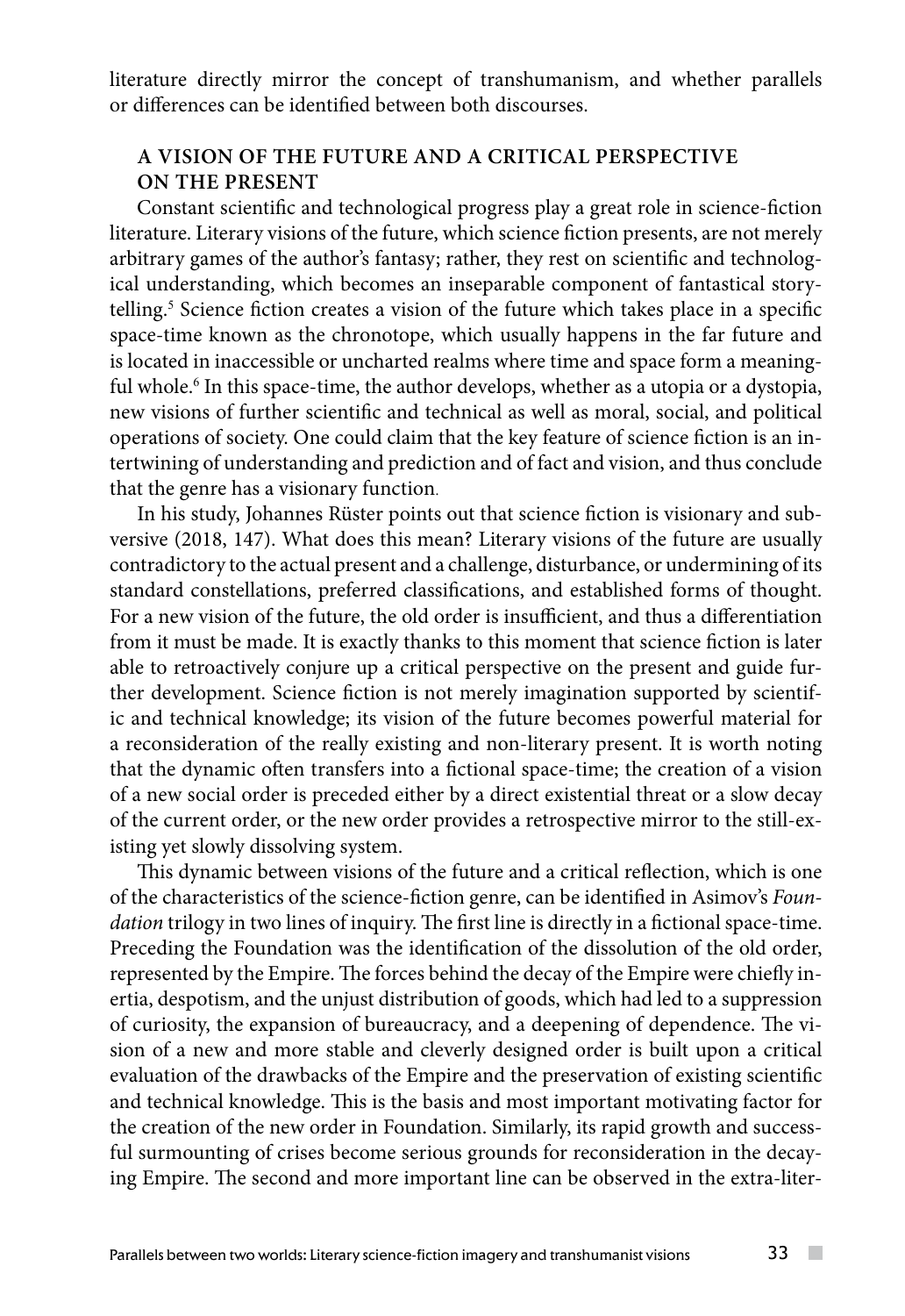ary time-space. A vision of a stronger and more perfect social system which Asimov creates in his science-fiction story can be interpreted as a reaction to the collapses of various empires throughout history. Asimov took the example of the rise and fall of the Roman Empire, as depicted in the historical works by Edward Gibbon.7Asimov's vision of the founding of a new social order on a solid basis, such as an encyclopedia containing the sum total of discovered knowledge, is the sign of a well-thought-out founding act. Even though this vision of a society based on knowledge is not new within the framework of sociopolitical conceptions or philosophical thought experiments about an ideal state, it is nonetheless a strong impulse for the critical re-evaluation of the current operation of social systems. In both presented lines (fictional and extra-literary space-time) we can observe the effectiveness of key aspects of science-fiction literature.

If science fiction is simultaneously visionary and subversive, then the question arises as to whether these elements are also inherent to transhumanism, the rhetoric of which comes very close to science fiction. The introduction of the present article hinted that transhumanism also works with visions and prognoses for the future. Even though the future has almost always been fertile soil for various scenarios where human fantasy was allowed to run wild, it is still necessary to create scenarios of such predominantly symbolical or eschatological character and clearly divide them from scenarios that claim factual grounding and plausibility. Transhumanism creates visions of the future, but, according to Bostrom, these are realistic visions rather than fantastical images (Bostrom 2018, 10). Despite the fact that realistic predictions of future developments are usually incomplete due to our limited knowledge, this does not mean that we should abandon them completely; after all, many planning strategies have already proven themselves useful and sensible in current practice. According to Bostrom, exact knowledge and relevant arguments provide a sufficient framework for the creation of plausible and realistic visions of the future without having to concede the future of mankind to speculation and fantasy (13). Bostrom presents multiple scenarios for the future of mankind, and it is important to acknowledge the perspective with which he draws up his visions. Above all, his is a technocentric perspective (22) that asserts that nearly all substantial aspects of social and private life are directly or indirectly affected by technology. Bostrom posits that current technology and its rapid advancement are the greatest existential threats to mankind in the 21st century, and in one scenario they may be the cause of its extinction  $(22)^8$ . This confrontation has, not only for Bostrom, become reason to formulate new visions of the future. What transhumanist visions have in common across the entire discourse is that the same technology which creates the risks, may on the other hand help us reduce these risks (25). As an example, Bostrom theorizes the creation of superintelligence, which may well threaten the existence of the species, but which may also increase mankind's chances of survival if it is capable of harnessing super-intelligent planning (46).

From these thoughts, one can conclude that visions of the future and a critical reflection on the present are characteristic features of both science-fiction and transhumanist discourse. Science fiction provides transhumanism with many literary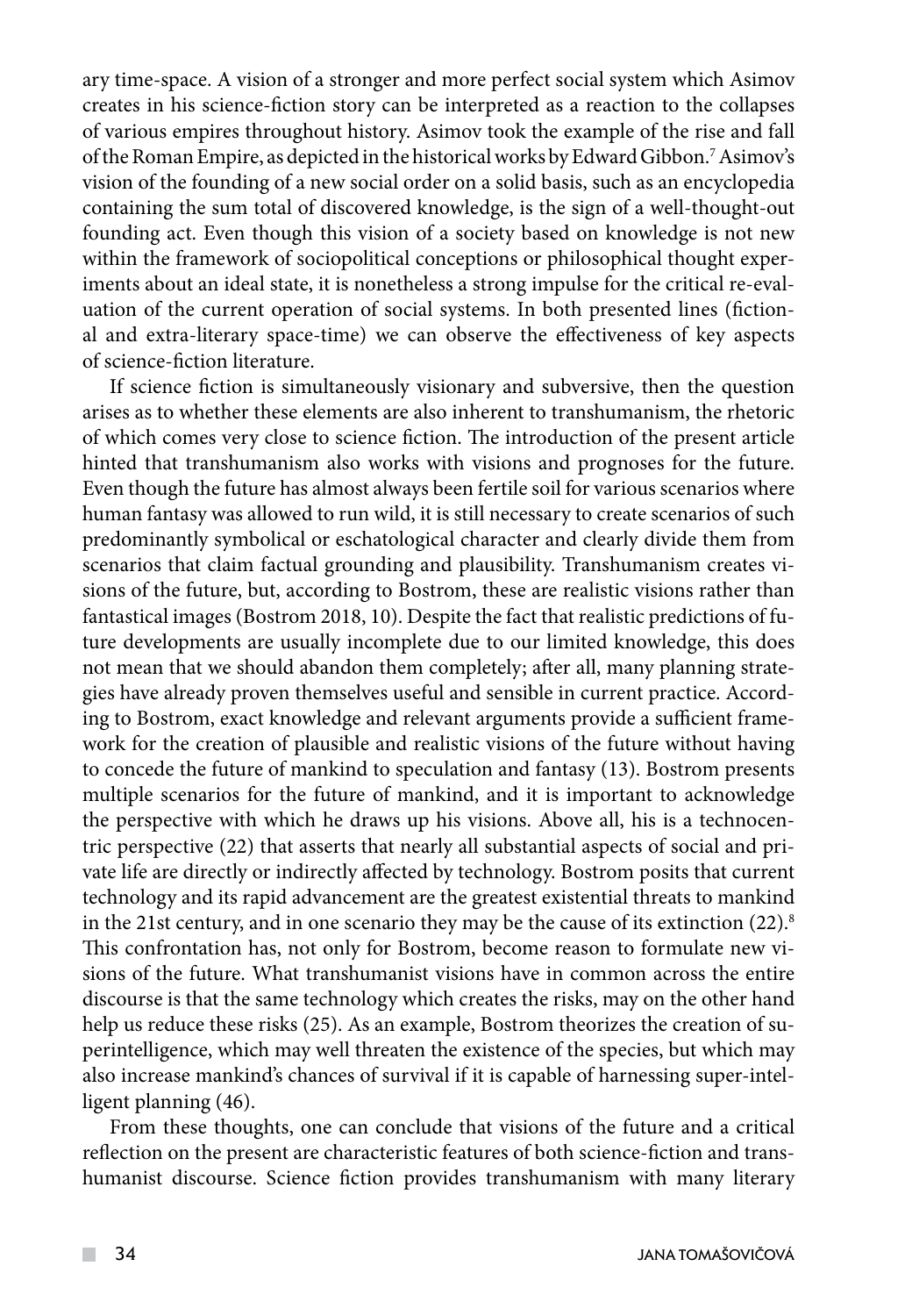images as inspiration for the creation of transhumanist visions. However, whereas literary visions mostly take on a fantastical shape, which to a great degree is the result of the artist's imagination, transhumanist visions endeavor to achieve the character of realistic images, capturing the future development of mankind and appealing to current knowledge, including that of science and technology. Literary and transhumanist discourse has the ability to incite reflections on the present. Reflection and discussion triggered by transhumanist discourse, however, is much greater in scope than that triggered by science-fiction visions and also has greater reach and relevance to technological optimization.

## **BIG DATA ANALYSIS AND ARTIFICIAL INTELLIGENCE**

Asimov integrated one especially interesting element into his *Foundation* series. This was the method by which one of its protagonists, Hari Seldon, predicted the downfall of the Empire. Seldon, as the founder of psychohistory, studied human behavior. He followed the reactions of large groups of people and great societies to various social, cultural, and economic stimuli. One important prerequisite for his research was that the relevant human societies were large enough for the data collection to be suitable for research purposes and that the societal reactions were spontaneous (Asimov 2010, 25). The collected data allowed him to make predictions of future events and developments in social and economic arenas; indeed: "The reaction of one man could be forecast by no known mathematics; the reaction of a billion is something else again" (Asimov 2010, 205).

As early as in the middle of the twentieth century, Asimov ascribed great significance to data collection and processing, which can result in detailed analyses and predictions of fundamental movements in multiple fields in the near future. His protagonist anticipated the collapse of the Empire based on what we might call, in agreement with Tom Boellstorff, "big data" (2014, 109). Big data refers to huge sets of information from varied aspects of life which, with their scope, speed, and variety surpass the abilities of common software to capture and process it (Manovich 2014, 65). In the age of digital technology, the sources of data collection themselves constantly increase in size.

Big data analysis has become one of the strategic factors in the operation of current society. Research into this field has undergone substantial differentiation in recent years, and it is worthwhile looking in detail at two closely related aspects in particular where connections to transhumanist discourse can be found. For one thing, huge databases have inspired research into their effective practical uses. Even though big data analysis was initially used mostly for economic prognoses and models (Berry 2014, 47), after the addition of data from the humanities and social media there gradually began to emerge studies into trends, models, and developments in culture and society. Lev Manovich (2014, 67) asserts that scientists have gained access to such a huge amount of data that it has permitted a broadening of research space into humanities and social sciences, initiated new forms of research into cultural formulas and social movements, and simultaneously activated the interdisciplinary dimension of research. On the other hand, the processing and analysis of data has required in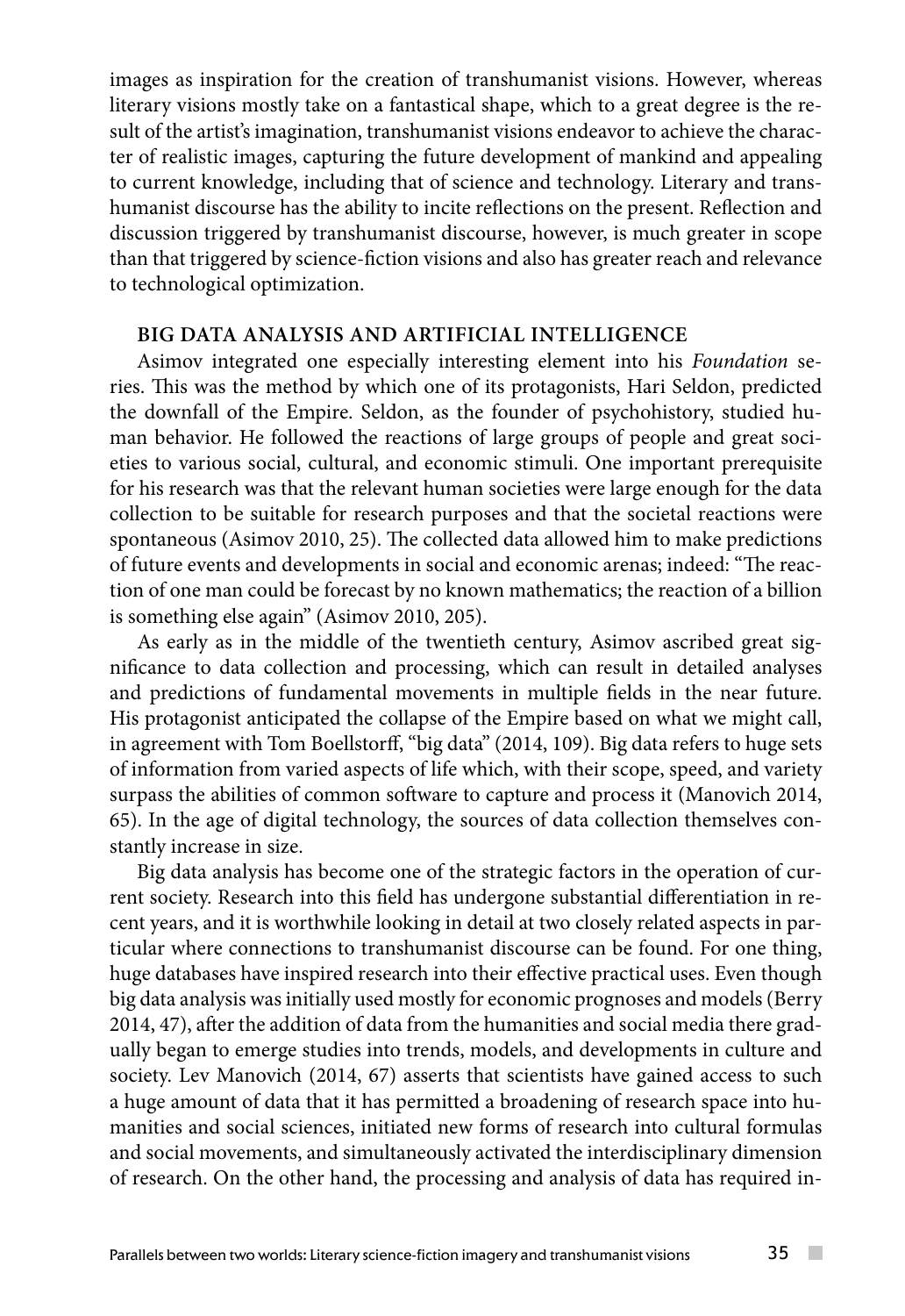creasingly effective and sophisticated analytic tools. Besides techniques such as data classification and text and predictive analysis, new techniques are being constantly developed and refined, including artificial intelligence. One can thus observe that big data and methods of data analysis are interconnected in terms of use. Requirements for data use stimulate development of new analytic methods which then allow for new innovative applications.

This does not mean however, that the development of one or the other field lacks its own dynamic. As Bogumiła Suwara points out, it is important to differentiate between work "with" digital media and work "within" digital media (2016, 97). One can observe that in the field of data analysis application there are numerous discussions on various important social topics, such as the social repercussions of big data research, monopoly on access to data, privacy protections, the structure of a new society, and mechanisms of social control (Galloway and Thacker 2014; Deleuze 1993, 254–262; Manovich 2014, 65–83). One can also observe a broadly diversified and rapid development in the field of digital systems. New algorithms for artificial intelligence (AI) are being developed around the clock, and with machine learning and in specific tasks its performance is already surpassing human efforts. AI has already beaten world champions at various strategic games, be it chess, Scrabble, or Jeopardy, and it can also provide global email communication, administer banking systems, and drive autonomous cars (Bostrom 2020, 27–33). Even though these performances are bound tightly to specifically set goals, they give scientists hope that in the near future AI could achieve the level of a general form of intelligence which is capable of performing all intellectual activities much like a human. From there, transhumanist visionaries see only a step to superintelligence, which would surpass human cognitive abilities in practically all fields (41). In such an event, the speed of data processing for such a huge amount of data and resulting cognitive results would be incomprehensible for humans (Lacko 2020).

Big data analysis was a key factor in Asimov's literary storytelling in the *Foundation* series. It is equally important to the functioning of current society, where more and more reliance is placed on the analysis of a great amount of data by AI which will probably be performed by superintelligence in the future. While Asimov's literary vision is based on natural human intelligence, capable of analyzing large amounts of data using mathematics, the best-known transhumanist vision is built around the idea of machine superintelligence, which is capable of analyzing exponentially more data using algorithms operating on the basis of mathematics and informatics. Both visions intersect at the topic of data processing – which is related to the level of intelligence, rationality, and mathematics available to the processor – and they confirm the importance of that topic to society. The question remains open as to whether this task will be handled by human intelligence, AI, or superintelligence in the future. Human intelligence is able to adapt and evolve naturally, but evolutionary experience shows that this process is slow. AI has the benefit of exponential growth of processing power (Kurzweil 2016, 48–54), which is visible today in some fields where it surpasses human efforts. Even though creating or surpassing the general level of human intelligence is not entirely easy, the transhumanist vision of creating superintelligence,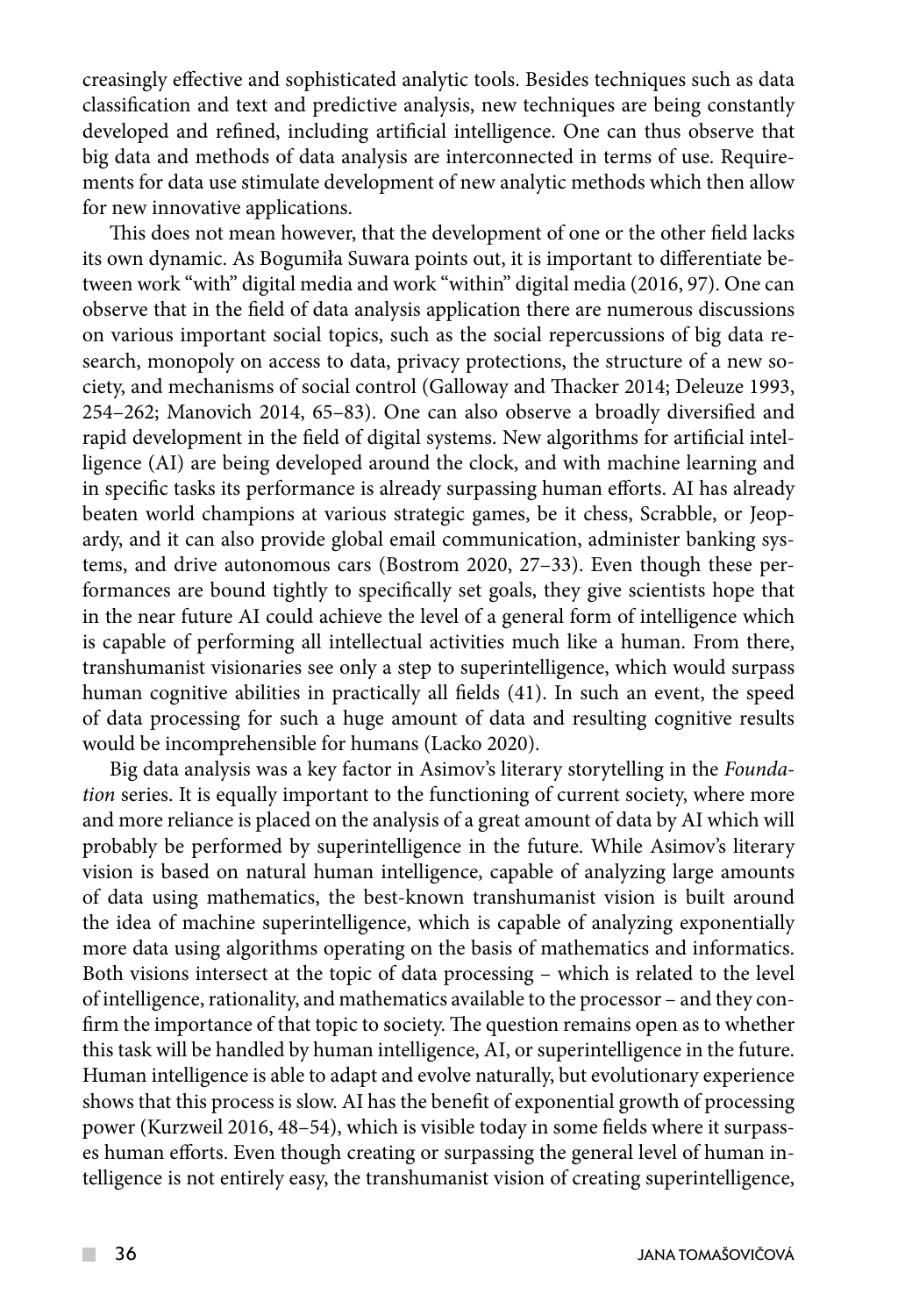regardless of whether it ultimately bears fruit or not, will continue to be pursued simply because human ability to analyze large amounts of data is so limited and efforts to make the process more efficient will always seem worthwhile.

# **COEXISTENCE WITH THOSE DIFFERENT FROM US**

Based on an analysis of sociocultural and economic movements, the protagonist Hari Seldon predicted the demise of the Empire and the gradual growth of influence of the Foundation. In his analyses, he predicted many crises that the Foundation would face but successfully overcome. However, he failed to predict one factor, which was the arrival of a mutant with superhuman mental abilities. This mutant was capable of controlling other people's emotions and turning enemies and opponents into allies. His influence solidified at the expense of the Foundation but without bloodshed. Asimov included the following thought in his work: "If the Mule's descendants inherit his mental powers – You see? Homo sapiens could not compete. There would be a new dominant race – a new aristocracy – with Homo sapiens demoted to slave labor as an inferior race. Isn't that so?" (Asimov 2010, 394).

Here Asimov broached a topic in his novel which continues to resonate in transhumanist discourse. According to transhumanist scenarios, it may be possible to achieve superintelligence not only through a refinement of AI, as described in the previous section, but also through the refinement of human intelligence. For the purposes of increasing human cognitive abilities, there are multiple paths one can take, from pharmacological substances through to neurotechnology and genetic engineering.9 Genome editing, which allows for the targeted rewriting of genetic information with fairly great accuracy, shows especially great promise as a tool for the improvement of cognitive abilities, albeit not without ethical questions. Transhumanists predict that in the coming decades, genetic modification will become commonplace, leading to the emergence of a more perfect human. According to Bostrom, the potential presented by biological refinement is sufficient for weaker forms of superintelligence to emerge (2020, 69). Moreover, in the course of evolution the intelligence of man has constantly improved compared to his predecessors, so there is no reason to assume that Homo sapiens is the best cognitive system (69). Bostrom views the achieving of at least a lesser form of superintelligence through the biotechnological refinement of human cognitive abilities as realistic. He refers to "weaker forms" because the improvement of biological systems is significantly slower than systems of AI.

With rising human abilities, concerns surface regarding the potential discrimination and stigmatization of the unrefined population as well as concerns about growing inequality. Asimov expresses similar worries in his novels. He appears to defuse these worries with the superhuman mutant simply not conceiving offspring who would bring his abilities to future generations. In the meantime, however, the population of the Second Foundation secretly lived with similar mental capabilities as the mutant. Luckily their actions were not of a conquering but rather a stabilizing nature. Transhumanists do not avoid concerns of discrimination; they claim that potential social problems require social solutions (Bostrom 2018, 98). This means that simi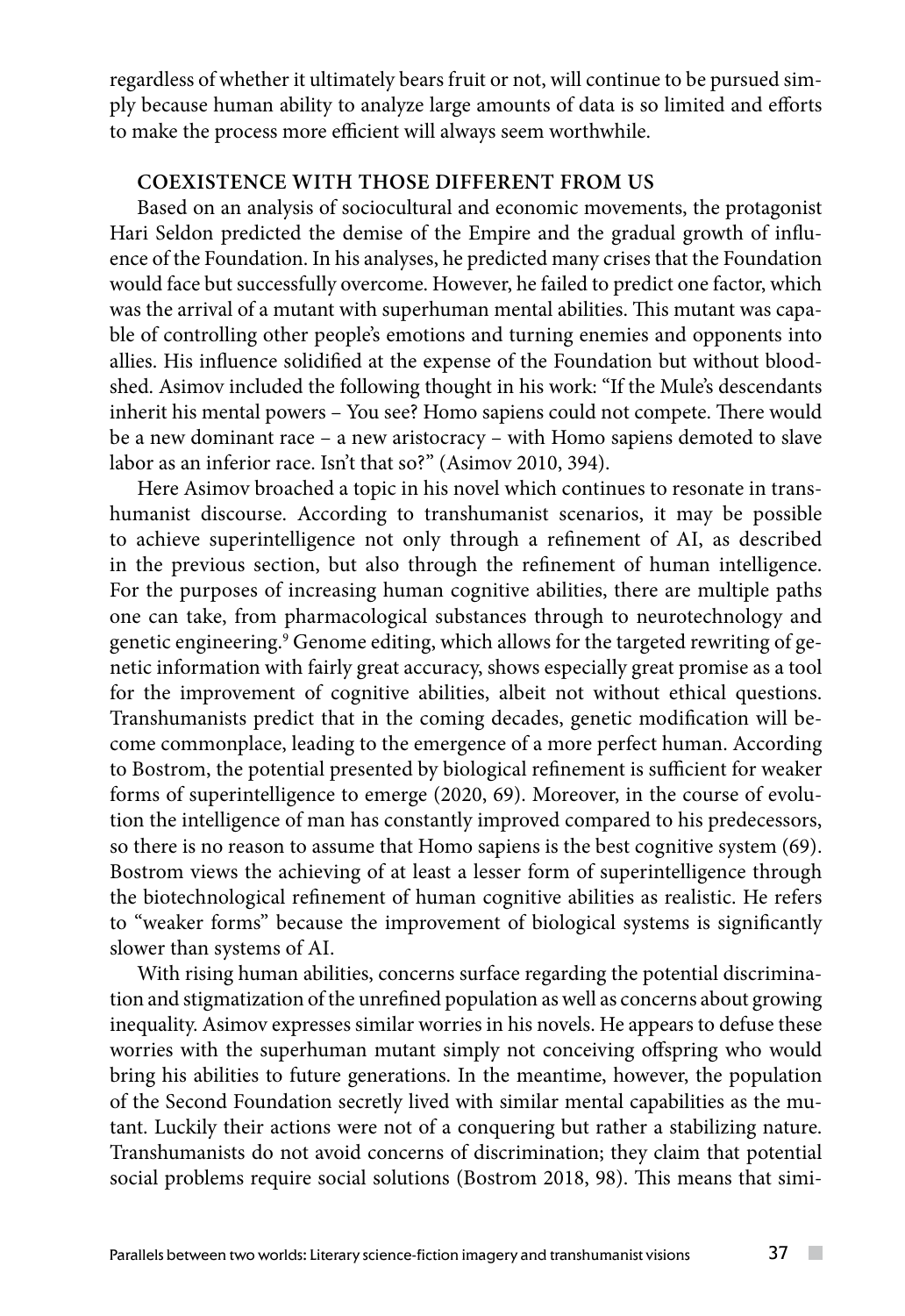larly to how society in the present attempts to deal with inequality using social regulation and laws, there will be a need for adequate social mechanisms in the future. Also today, inequality exists due to social and genetic factors, i.e., inequalities caused on the one hand by social background and status and on the other by genetic traits, which present themselves as varied talents and physical markers. Here the efforts of democratic society are to find and apply effective protective and regulatory systems so that the worst possible position would still be acceptable for anyone (Rawls 2007, 78). The society of the future would face a similar task with regard to refined humans. Bostrom does not predict society automatically devolving into slavery, but rather sees the need for a more intensive search for societal solutions to emergent factors (2018, 97).

This problem can be viewed from the perspective of mutual coexistence with those different from us (i.e., accepting variety and differences) and phenomenological philosophy provides us with a rich tapestry of analyses in this direction,<sup>10</sup> but equally evocative are the thoughts of contemporary Italian philosopher Roberto Esposito (2004) on the phenomenon of immunity, which Donna Haraway (1995, 160–199) works with in her analyses and which both authors transport from a purely medical environment to a broader social and biopolitical one. Even though immunity has multiple meanings, in terms of the current topic there are two especially noteworthy medical aspects which reveal its potential for much broader analyses. First, it must be said that the immune system protects the body from harmful substances.<sup>11</sup> When in direct contact with a foreign substance, it provokes an immune reaction which has the goal of eliminating the antigen. To achieve this, it uses an inborn form of defense, but can also, over the course of a lifetime, develop specialized forms of defense which develop in direct contact with various antigens, such as during sickness or vaccination. The primary function of the immune system is therefore to protect the body from foreign substances using a variety of defensive mechanisms. One part of this complex and varied system, however, is immunological tolerance. This is a specific suppression of the immune reaction, or a non-reaction, to those antigens that the body was exposed to during the embryonic stage. Following such prior contact to antigens, no immune reaction is triggered, because immune cells have learned to tolerate these antigens as if they were inherent to the body.12

The phenomenon of immunological tolerance is interesting because it shows that a system primarily focused on the protection of an organism from foreign substances is still capable of tolerating these substances under specific conditions. Tolerance is the act of acceptance and cordiality to what is different and foreign. If we return to the previously stated concerns that refined humans may increase discrimination against the non-refined, then besides the implementation of effective social and regulatory mechanisms, it will also be necessary to build and cultivate an environment of tolerance to those different from us. Ultimately, even Asimov hints at two possible approaches. One is the effort to eliminate what is different and remove the mutant. The other approach is coexistence with those different from us, a coexistence with the population of the Second Foundation. An environment of tolerance is exceptionally important and has to be cultivated regardless of whether transhumanist visions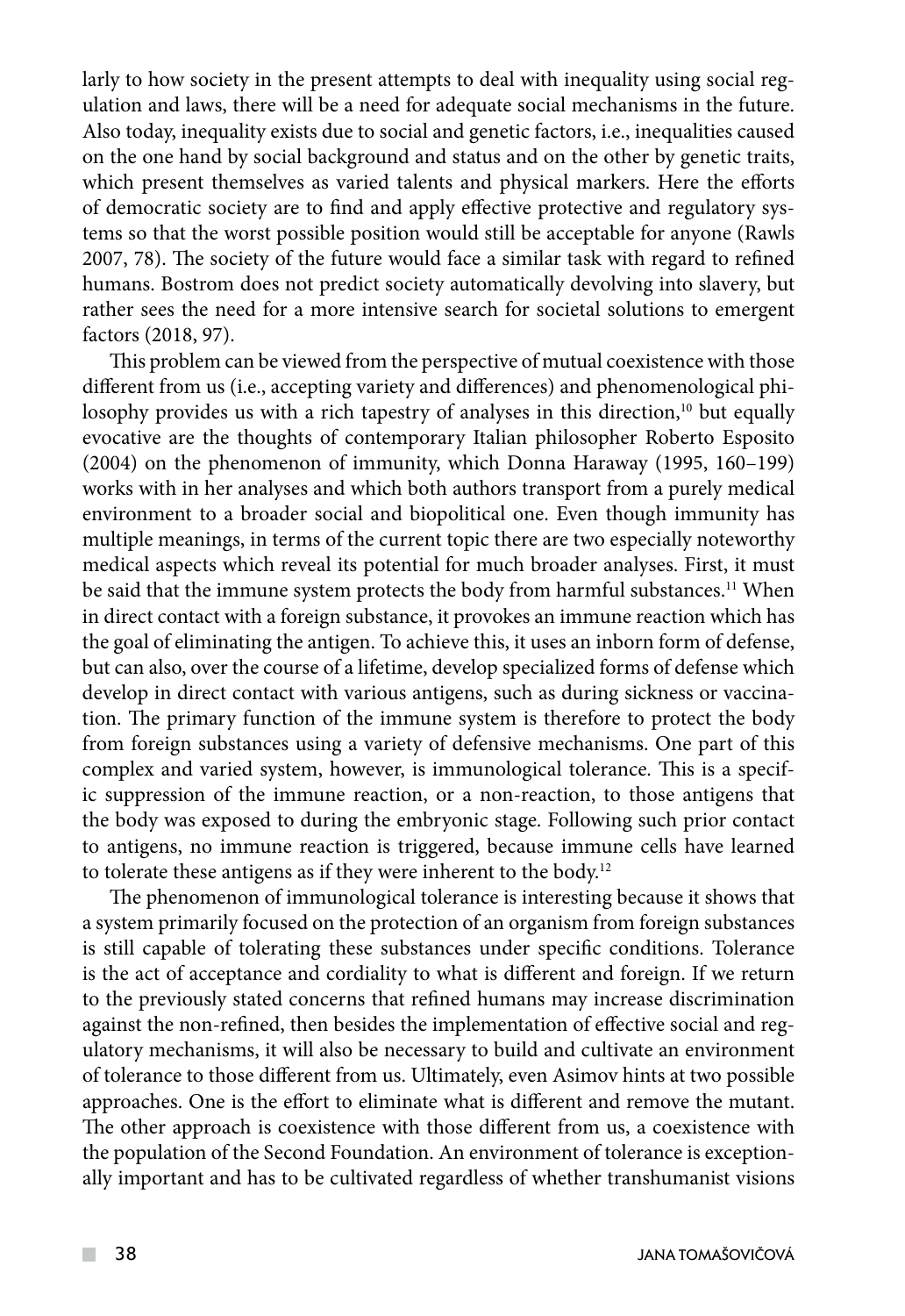of human refinement are fulfilled or not. Already in today's society, we encounter human diversity, and these connections do not always pass without incident.

# **CONCLUSION**

Mankind's ability to overcome the level of the empirical given is the key to interpreting many of its creations. From the fascination for scientific and technical knowledge, and fears of its possible consequences, human imagination and human rationality have managed to forge varied visions of the future. In science-fiction literature, we can find visions which develop the current form of understanding into literary imagery enhanced with fantasy and speculation. In the direction of plausible and realistic prognoses, visions that attempt to overstep the current level of understanding can be found in transhumanist discourse. Besides parallels relating to the visionary and subversive characters of the two discourses, the joint themes and motifs which they deal with are extremely important and thus present themselves for a more indepth analysis. Using selected motifs from the well-known *Foundation* series by Isaac Asimov, this article has given some detailed thought to big data analysis, which as a method is a chief moving factor in Asimov's literary storytelling and which spurs on developments in the fields of AI, which, according to transhumanists, will lead to the creation of superintelligence. Another common motif is the confrontation with beings with superhuman mental abilities. This confrontation is directly present in the science-fiction novel and also in transhumanist scenarios, and in both cases brings up multiple questions about mutual coexistence with those different from us. The search for answers to these questions are some of the most pressing for society today both from the viewpoint of possible dystopian futures as well as in terms of accepting the existing diversity of the present.

A parallel study of both discourses confirms that literary and transhumanist visions are now important impulses for societal, social, ethical, and anthropological analyses. The more complex the analyses, the easier it will be to devise strategies which will help mankind eliminate potential risks stemming from the application of technologies to humans.

### **NOTES**

- 1 In the article, we use the term transhumanism as an extension of humanism. This is because the transhumanist vision of improvement and enhancement still applies to humans. The term transhumanism was chosen also in the light of the analyzed work by Isaac Asimov, which features the character of a mutant – a human with enhanced mental abilities.
- 2 On the occasion of Asimov's 100th birthday, the Lindeni publishing house in 2020 released a complete Slovak edition of Asimov's original *Foundation* trilogy (trans. by Patrick Frank). Until that point, only the first book had been available in Slovak translation (as *Základňa*, trans. by Dušan Slobodník in 1991).  $3\text{ See }$  Nicholls and Ashley 2020.
- 
- <sup>4</sup> In his series on robots, Asimov devised the three laws of robotics. At the time, he differentiated himself from earlier narratives about robots such as that depicted in *R.U.R.* by Karel Čapek. See Horáková 2006, 71–80.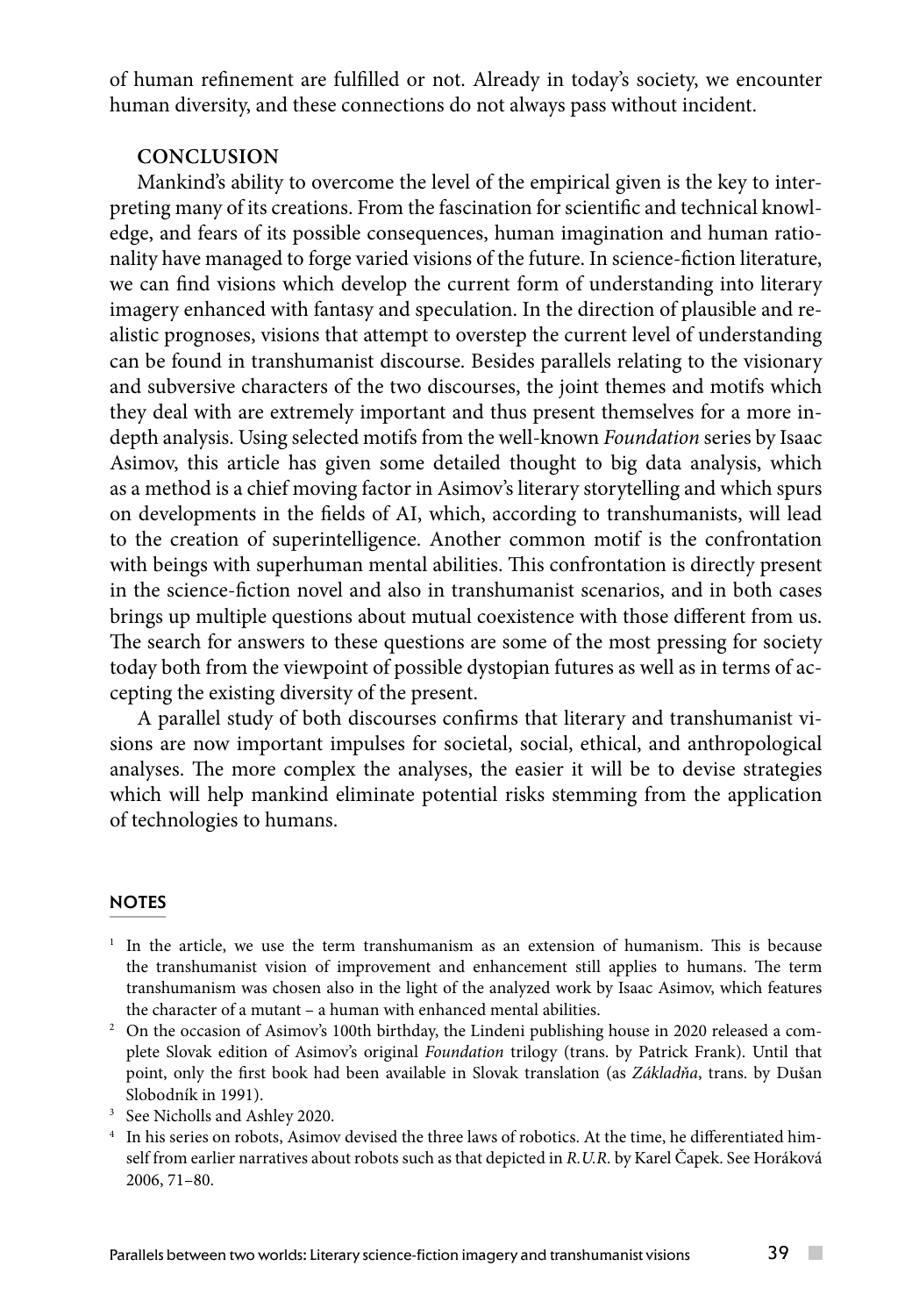- <sup>5</sup> See Sterling 1998–2020.
- $^6$  Mikhail M. Bakhtin (2008) analyzed the importance of the term  $\emph{chronotops}$  for literary storytelling.<br> $^7$  See Stableford and Langford 2017.
- 
- <sup>8</sup> The connection between the concepts of transhumanism and immortality is more closely analyzed
- by Odorčák 2019. 9 For connections to broad research in neurotechnology and neuroscience, see an analysis of aesthetic and emotional experience from a cognitive and neuroscience perspective (Démuth 2019; Démuthová 2019) as well as contemporary analyses of perceptual illusions (Ihringová 2019). 10 See Waldenfels 2006.
- 
- <sup>11</sup> *DocCheck Flexikon. Das Medizinlexikon zum Medmachen.* Accessed December 14, 2020. https://flexikon.doccheck.com/de/Immunit%C3%A4t. 12 Frank M. Burnet and Peter B. Medawar shared the 1960 Nobel Prize in Physiology or Medicine "for
- discovery of acquired immunological tolerance." See *Universal-Lexikon.* Accessed December 15, 2020. https://universal\_lexikon.deacademic.com/271540/Medizinnobelpreis\_1960%3A\_Frank\_Mc-Farlane\_Burnet\_%E2%80%94\_Peter\_Bryan\_Medawar.

## LITERATURE

Allen, David L. 1977. *On Asimov*'*s Foundation Trilogy & Other Works. Notes*. Lincoln, NE: Cliffs Notes. Asimov, Isaac. 2010. *Foundation. Foundation and Empire. Second Foundation. With an Introduction by Michael Dirda.* New York, NY, London, and Toronto: Everyman's Library.

- Bakhtin, Mikhail M. 2008. *Chronotopos*. Trans. by Michael Dewey. Frankfurt am Main: Suhrkamp.
- Berry, David M. 2014. "Die Computerwende Gedanken zu den Digital Humanities." In *Big Data. Analysen zum digitalen Wandel von Wissen, Macht und Ökonomie*, ed. by Ramón Reichert, 47–64. Bielefeld: Transcript Verlag. DOI: <https://doi.org/10.14361/transcript.9783839425923.47>.

Boellstorff, Tom. 2014. "Die Konstruktion von Big Data in der Theorie." In *Big Data. Analysen zum digitalen Wandel von Wissen, Macht und Ökonomie*, ed. by Ramón Reichert, 105–132. Bielefeld: Transcript Verlag. DOI: https://doi.org/10.14361/transcript.9783839425923.105.

- Bostrom, Nick. 2018. *Die Zukunft der Menschheit. Aufsätze*. Trans. by Jan-Erik Strasser. Berlin: Suhrkamp Verlag.
- Bostrom, Nick. 2020. *Superintelligenz: Szenarien einer kommenden Revolution*. Trans. by Jan-Erik Strasser. 4th edition. Berlin: Suhrkamp Verlag.
- Deleuze, Gilles. 1993. *Unterhandlungen 1972–1990*. Trans. by Gustav Roßler. Frankfurt am Main: Suhrkamp Verlag.
- Démuth, Andrej. 2019. *Beauty, Aesthetic Experience, and Emotional Affective States*. Berlin: Peter Lang. DOI: [https://doi.org/10.3726/b15673.](https://doi.org/10.3726/b15673)

Démuthová, Slávka. 2019. "Krása v kontexte evolučných prístupov." *Filosofický časopis* 67, 4: 591–604.

- Esposito, Roberto. 2004. *Immunitas: Schutz und Negation des Lebens*. Trans. by Sabine Schulz. Zürich: Diaphanes.
- Galloway, Alexander, and Eugene Thacker. 2014. "Protokoll, Kontrolle und Netzwerke." In *Big Data. Analysen zum digitalen Wandel von Wissen, Macht und Ökonomie*, ed. by Ramón Reichert, 289–312. Bielefeld: Transcript Verlag. DOI: https://doi.org/10.14361/transcript.9783839425923.289.
- Gehlen, Arnold. 2009. *Der Mensch: Seine Natur und seine Stellung in der Welt*. 15st edition. Wiesbaden: Aula Verlag.
- Haraway, Donna. 1995. "Die Biopolitik postmoderner Körper: Konstitutionen des Selbst im Diskurs des Immunsystems." In *Die Neuerfindung der Natur: Primaten, Cyborgs und Frauen*, ed. by Carmen Hammer and Immanuel Stieß, trans. by Immanuel Stieß, 160–199. Frankfurt am Main and New York, NY: Campus Verlag.

Horáková, Jana. 2006. "Jsem člověk, anebo jsem stroj?" *Kritika & Kontext* 11, 32: 71–80.

Ihringová, Katarína. 2019. *Ilúzia: Obraz ako metafora ľudskej mysle*. Bratislava: Veda, vydavateľstvo SAV.

**The Co**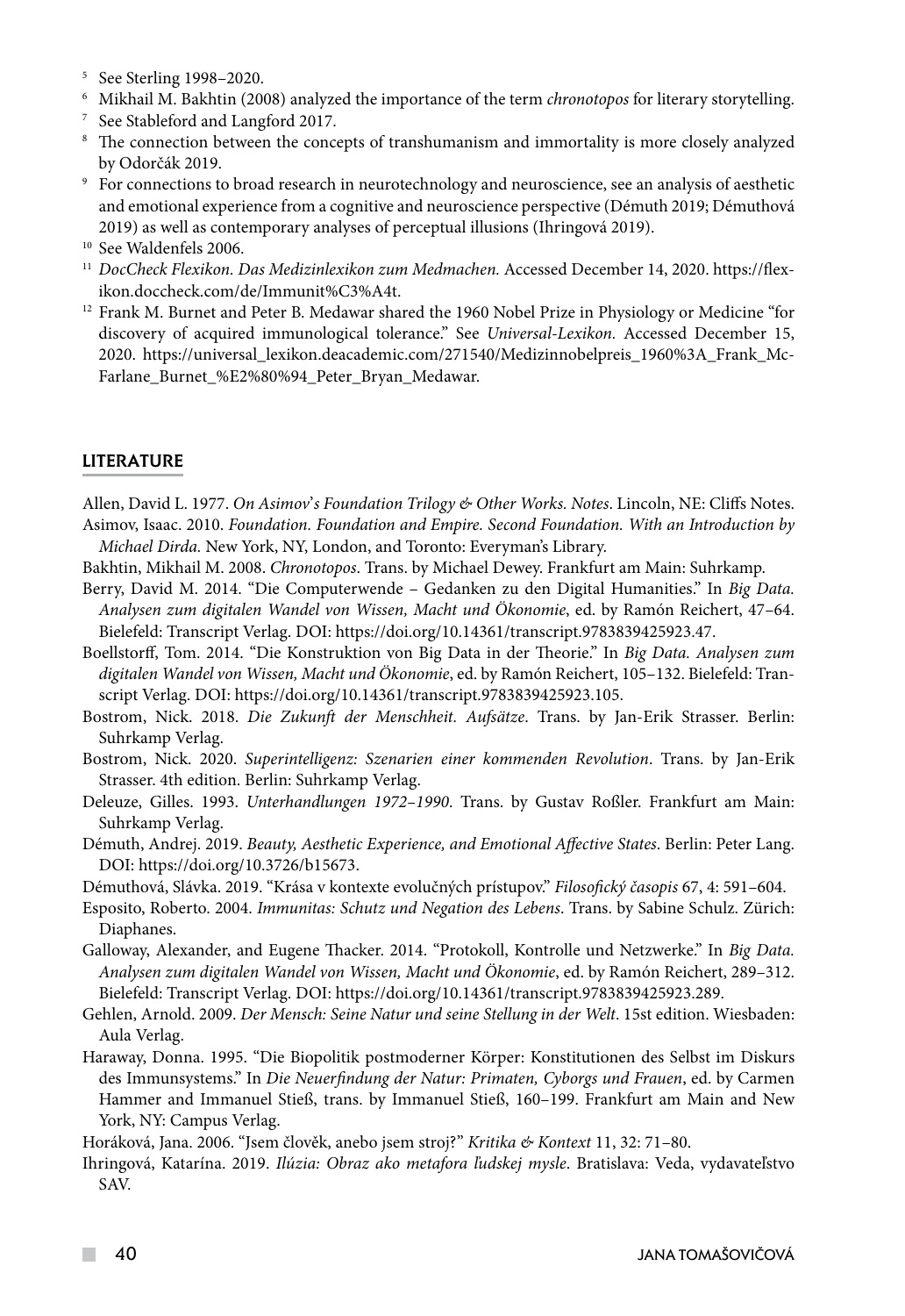- Kurzweil, Ray. 2016. *Die Intelligenz der Evolution: Wenn Mensch und Computer verschmelzen*. Trans. by Helmut Dierlamm, Enrico Heinemann, Ute Mihr, Thomas Pfeiffer, and Reiner Pfleiderer. Köln: Kiepenheuer & Witsch Verlag.
- Lacko, Ivan. 2020. "Ani úmysel, ani náhoda skôr niečo medzi tým: Posthumanistické témy vo filme Ex Machina." *Filozofia* 75, 2: 148–157. DOI: https://doi.org/10.31577/filozofia.2020.75.2.6.
- Manovich, Lev. 2014. "Trending: Verheißungen und Herausforderungen der Big Social Data." In *Big Data. Analysen zum digitalen Wandel von Wissen, Macht und Ökonomie*, ed. by Ramón Reichert, 65–84. Bielefeld: Transcript Verlag. DOI: https://doi.org/10.14361/transcript.9783839425923.65.
- Nicholls, Peter, and Mike Ashley. 2020. "Golden Age of SF." In *The Encyclopedia of Science Fiction*, ed. by John Clute, David Langford, Peter Nicholls, and Graham Sleight. Accessed December 10, 2020. [http://www.sf-encyclopedia.com/entry/golden\\_age\\_of\\_sf.](http://www.sf-encyclopedia.com/entry/golden_age_of_sf)
- Odorčák, Juraj. 2019. "Transhumanism and immortality." In *Promises and perils of emerging technologies for human condition*, ed. by Peter Sýkora, 65–82. Berlin: Peter Lang. DOI: [https://doi.org/10.3726/](https://doi.org/10.3726/b15689) [b15689](https://doi.org/10.3726/b15689).
- Rawls, John B. 2007. *Spravodlivosť ako férovosť*. Trans. by Richard Cedzo. Bratislava: Kalligram.
- Rüster, Johannes. 2018. "Ist das Körper oder kann das weg? Transhumanismus zwischen Literatur, Mythos und Religion – und die didaktischen Konsequenzen." In *Kritik des Transhumanismus: Über eine Ideologie der Optimierungsgesellschaft*, ed. by Dierk Spreen, Bernd Flessner, Herbert M. Hurka, and Johannes Rüster, 143–174. Bielefeld: Transcript Verlag. DOI: [https://doi.org/10.14361/9783839442876-](https://doi.org/10.14361/9783839442876-005) [005](https://doi.org/10.14361/9783839442876-005).
- Spreen, Dierk. 2018. "Politische Ökonomie nach dem Menschen: Die transhumane Herausforderung." In *Kritik des Transhumanismus. Über eine Ideologie der Optimierungsgesellschaft*, ed. by Dierk Spreen, Bernd Flessner, Herbert M. Hurka, and Johannes Rüster, 15–62. Bielefeld: Transcript Verlag. DOI: [https://doi.org/10.14361/9783839442876-002.](https://doi.org/10.14361/9783839442876-002)
- Stableford, Brian M., and David Langford. "Galactic Empires." In *The Encyclopedia of Science Fiction*, ed. by John Clute, David Langford, Peter Nocholls, and Graham Sleight. Accessed December 10, 2020. [http://www.sf-encyclopedia.com/entry/galactic\\_empires.](http://www.sf-encyclopedia.com/entry/galactic_empires)
- Sterling, Bruce. 1998–2020. "Science Fiction: Literature and Performance." *Britannica.com.* Accessed December 10, 2020. [https://www.britannica.com/art/science-fiction/The-19th-and-early-20th-cen](https://www.britannica.com/art/science-fiction/The-19th-and-early-20th-centuries)[turies.](https://www.britannica.com/art/science-fiction/The-19th-and-early-20th-centuries)
- Suwara, Bogumiła. 2016. "'Digiliteráti' verzus 'papieroliteráti' alebo transdisciplinárne dobrodružstvo." *World Literature Studies* 8, 3: 90–103.
- Sýkora, Peter. 2019. "K posthumánnemu človeku prostredníctvom editovania génov pre kognitívne schopnosti." *Filozofia* 74, 7: 511–529. DOI: https://doi.org/10.31577/filozofia.2019.74.7.1.
- Waldenfels, Bernhard. 2006. *Grundmotive einer Phänomenologie des Fremden*. Frankfurt am Main: Suhrkamp Verlag.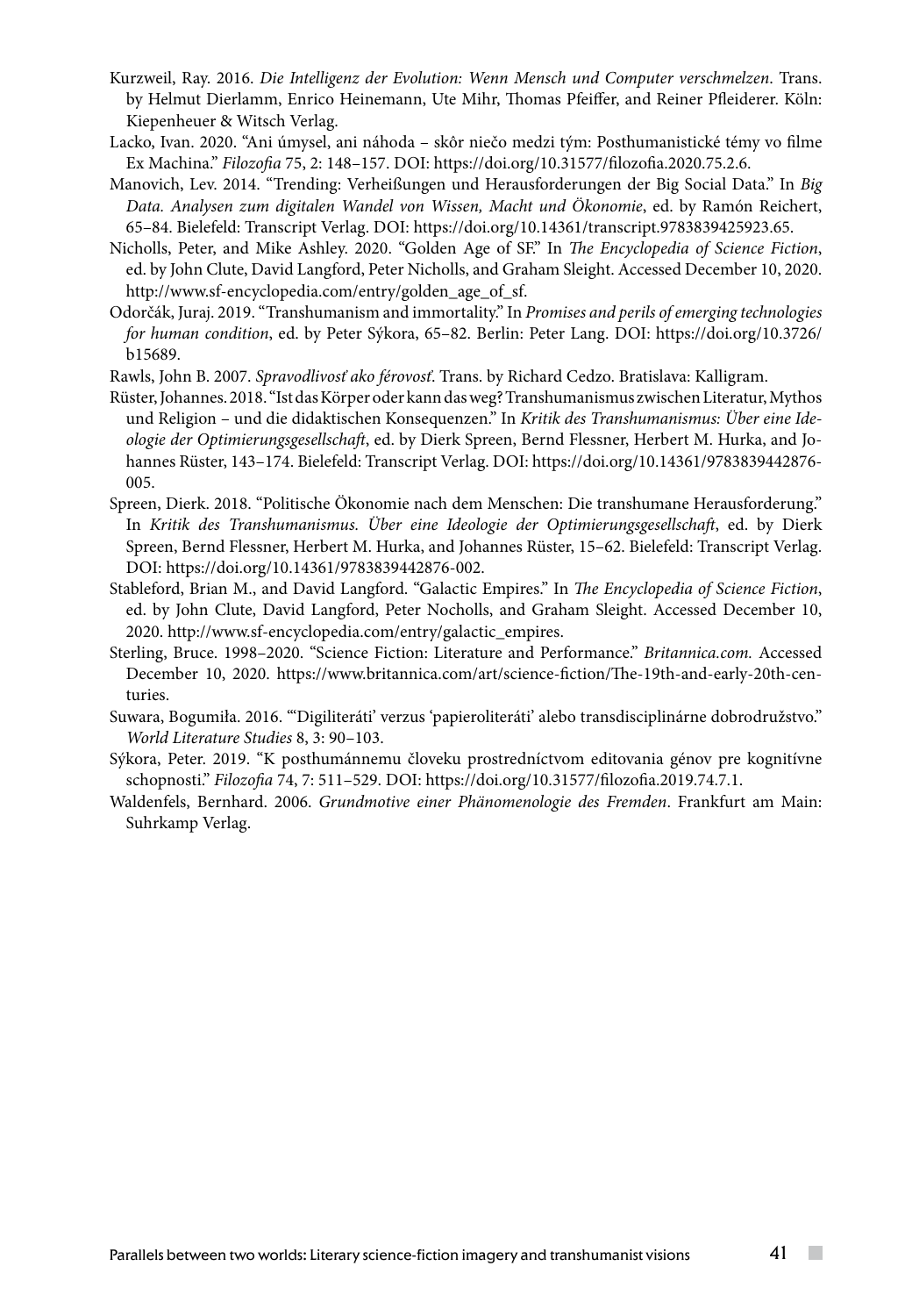Science-fiction literature. Isaac Asimov. Transhumanism. Big data analysis. Artificial intelligence. Superintelligence. Coexistence. Diversity. Biotechnology.

The prerequisites for transhumanist visions can be identified on anthropological, social, scientific, and technological levels. But one cannot neglect science-fiction literature, which provides transhumanism with inspiration and literary imagery. This article focuses on three selected motifs in the well-known *Foundation* series by Isaac Asimov, which discusses in relation to ideas of transhumanism. In the first part, the article highlights the visionary and subversive character of these works and seeks similar traits in transhumanism. The second part discusses big data analysis, which is an important component of literary storytelling and which fuels the development of artificial intelligence, which, according to transhumanists, will lead to the creation of superintelligence. The third motif is the confrontation with beings that possess superhuman abilities, something both Asimov's work and transhumanist visions deal with and which opens up questions about coexistence with those who are unlike us. Literary and transhumanist visions have multiple parallels and encourage deeper social, ethical, and anthropological analyses of important topics.

Doc. Mgr. Jana Tomašovičová, PhD. Centre for Bioethics Department of Philosophy and Applied Philosophy Faculty of Arts University of Ss. Cyril and Methodius in Trnava Nám. J. Herdu 2 917 01 Trnava Slovak Republic [jana.tomasovicova@ucm.sk](mailto:jana.tomasovicova@ucm.sk) ORCID:<https://orcid.org/0000-0002-4103-4608>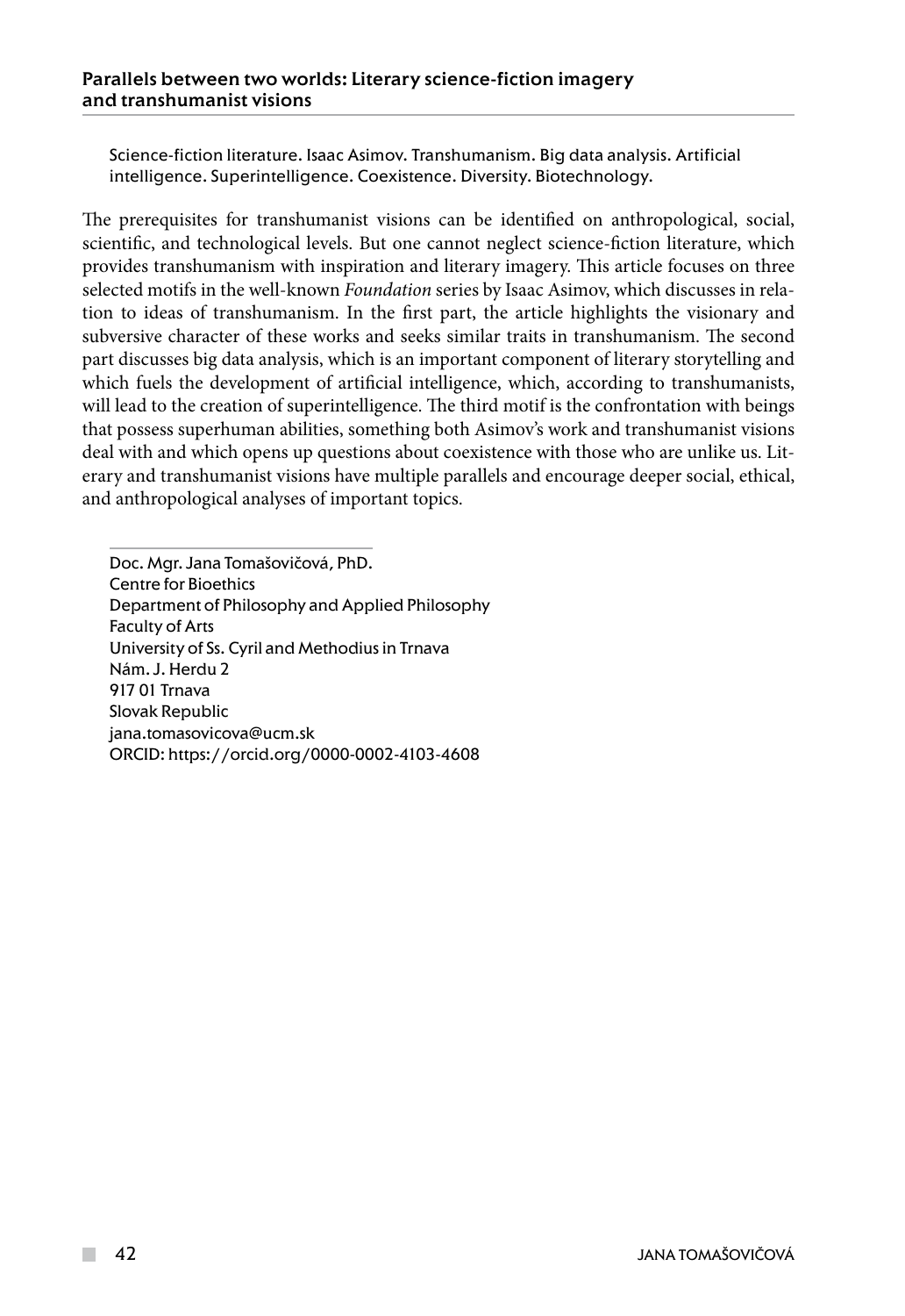### ŠTÚDIE / ARTicles

# Saviors, na**ï**fs, or orphans? The posthuman condition in literary and cinematic perspectives on human cloning

# IVAN LACKO

DOI: https://doi.org/10.31577/WLS.2021.13.1.4

Post- and transhuman narratives in literary fiction and cinema often make use of a whole assortment of themes (e.g., human enhancement, cyborgization, rapid technological development, cyberspatial consciousness, humanoid artificial intelligence, and biohacking), thus allowing the application of a broad variety of storylines, plots, and characters.\* A number of literary and cinematic works feature genetic engineering, DNA manipulation, and human cloning as intriguing and often controversial issues that enable powerful psychological, social, and political insights into posthuman societies. The aim of this article is to focus on three works of (science) fiction written between the 1970s and the 2010s to provide an analytical look at how characters who are human clones are used to discuss and address posthumanist and transhumanist issues.

While the theoretical background for the analysis will make use mostly of posthumanist criticism and theory, philosophical posthumanism, and literary criticism, the analysis itself will deal with Kate Wilhelm's acclaimed science-fiction novel *Where Late the Sweet Birds Sang* (1976), Kazuo Ishiguro's successful dystopia *Never Let Me Go*  (2005), and Space and BBC America's popular five-season television series *Orphan Black* (2013–2017). The objective is to present the fictional microcosms of these works as valid and relevant societies in which human cloning serves as a backdrop for creating characters who, in turn, serve as pertinent elements in a posthuman environment. The article seeks to use the three selected works as representatives of a development in the portrayal of clone characters – from an impersonal presentation of the clones' collective mentality and lack of imagination, to more fully developed psychological portraits.

### **Posthuman identities**

Francesca Ferrando has argued that human identity "has [been] formed, historically and theoretically, through the construction of the 'Other' [...] marking the shifting borders of what would become 'the human' through a process of performative rejections" (2014, 217). As opposed to the physical body, whose otherness has stemmed from a monstrous or freakish appearance, identity in the posthuman

<sup>\*</sup> This article was supported by the project APVV-17-0064 "Analysis of multidimensional forms of trans- and post-humanism".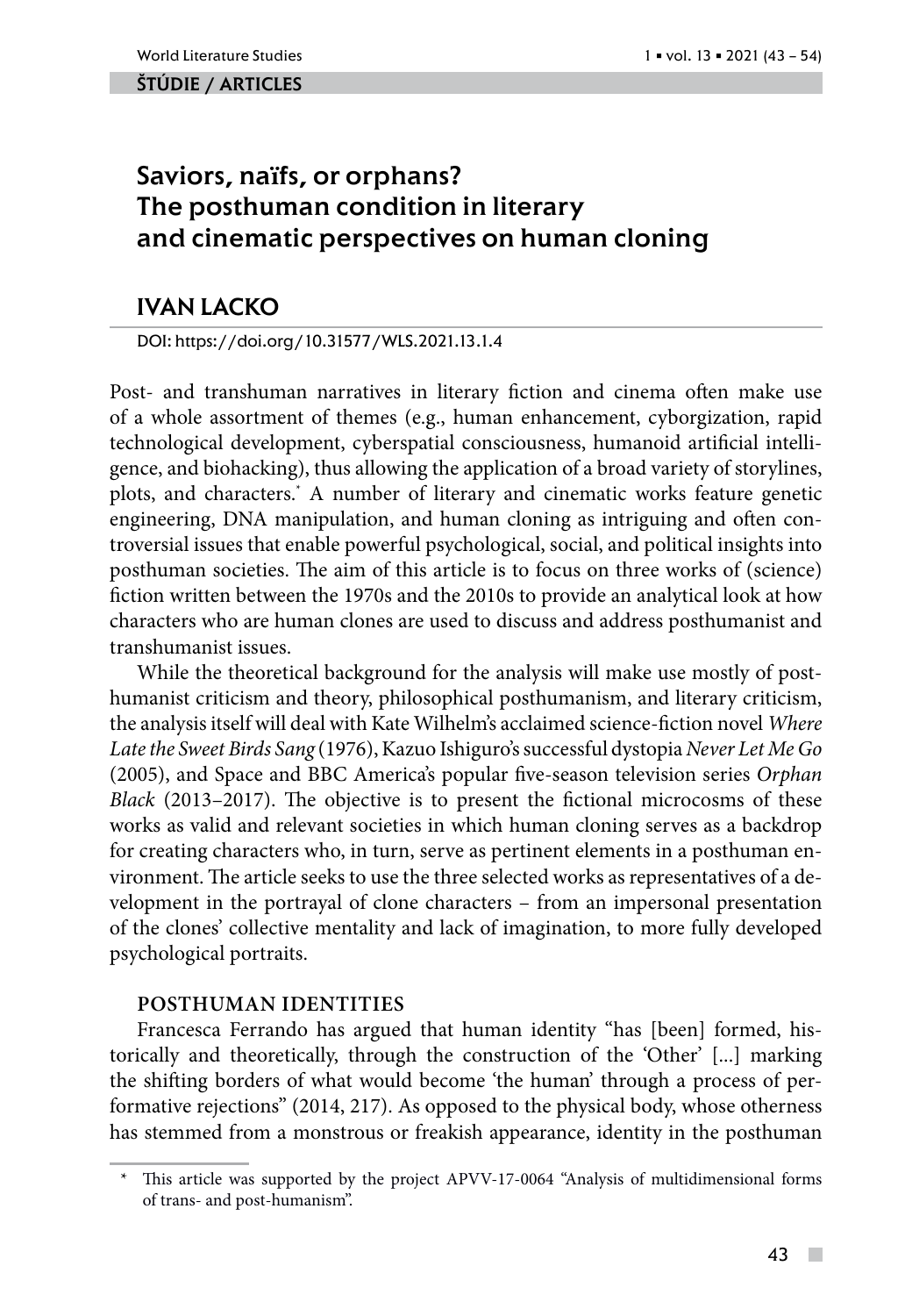context is a much more fluid and problematic concept (especially when the characters include clones, bioengineered beings, or machines with a human appearance). This is important, because ultimately "how one feels about the posthuman depends to a great extent on how one relates to the human in the first place" (Braidotti 2013, 194), and, as Judith Halberstam and Ira Livingstone have posited, "[t]he posthuman does not necessitate the obsolescence of the human; it does not represent an evolution or devolution of the human [but] participates in redistributions of difference and identity" (1995, 10). In posthuman narratives, such as the ones that will be discussed below, it is therefore crucial to present how humans and posthumans (or even non-humans) interact with and relate to each other. In the words of Rosi Braidotti, in order to approach the posthuman condition critically, its subjects should "enter into new affective assemblages [and] co-create alternative ethical forces and political codes" (2017, 21).

In *A Critical History of Posthumanism*, Andy Miah claims that our analytical standpoint towards posthumanity should involve "interconnected discourses and philosophical claims surrounding concepts of mind, body, nature and artifice [while acknowledging] concepts that have emerged and the cultural, political and media instantiations through which moral claims about a shift of humanisms can be asserted" (2008, 91). This requires a more open and accepting attitude towards diverse expressions of posthumanity, including bodies and identities which are easily labelled as different. Along a similar vein of thought, Manuela Rossini contends that it is important to address the fear of "encountering posthuman bodies" and advance towards welcoming them "as paradigms of a future posthumanity in a world where difference can be celebrated rather than used for the objectification and suppression of 'the Other'" (2005, 27). In other words, we need what Braidotti refers to as a new "posthuman social agenda" (2013, 196–97), which would reflect the posthuman condition more relevantly and which could help "enlarge the frame and scope of subjectivity along the transversal lines of post-anthropocentric relations" (82).

The transversality of such relations is important because it can help expose the "androcentric and heteronormative bias of what count as intrinsic human qualities" (Rossini 2005, 26) and, in a posthuman condition, present a chance to review our understanding of humanity as an ever-growing symbiotic system of humans, non-humans, and new-humans. In addition to the importance of such a synergetic system, posthuman societies ought to seek to abolish any preoccupation with rule and control of what Katherine Hayles has described as the "emergent processes" in which posthuman bodies and environments arise; for Hayles, the "posthuman conscious agency" is the most important element in the process of the formation of such bodies and environments (1999, 288). In this respect, the narratives studied herein also address the relevance of whether the clones in the stories are aware of their origin as well as to what extent this (lack of) awareness may affect their identity.

As Bruce Clarke and Manuela Rossini successfully argue, posthuman literary plots and characters have long been part of literary endeavors and have covered a multitude of themes; what is more, "literature and fiction have always been privileged speculative discourses haunted by the ghosts of humans, non-humans, and posthu-

 $\mathcal{L}^{\mathcal{L}}$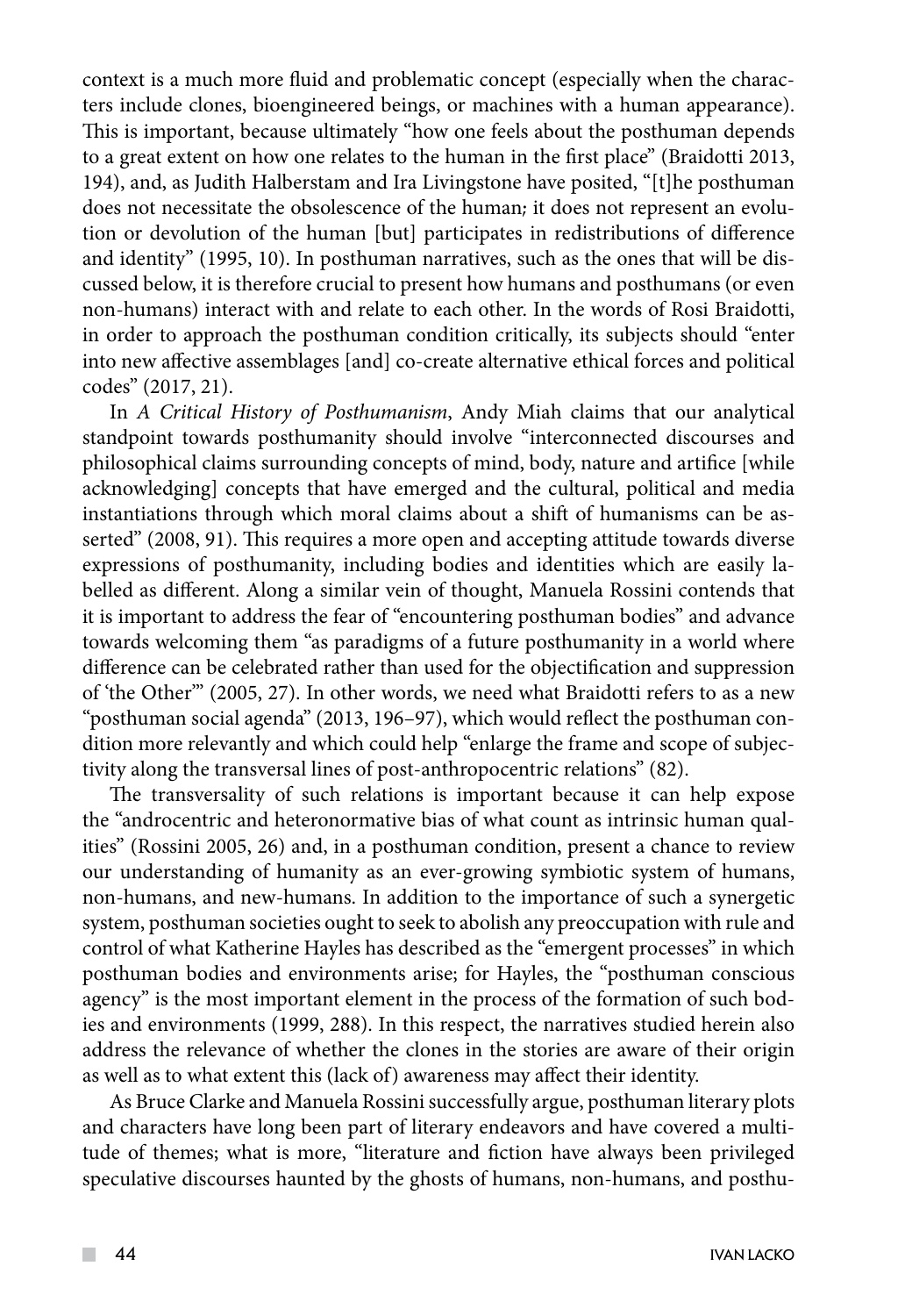mans" (2017, xv). Besides the wide-ranging consideration of art playing an equally important role in trans- and posthumanism as technology (Vita-More 2013, 18), literary devices have been successful at familiarizing readers with "the Other", from a whole range of narratives about imaginary doubles, or *doppelgängers*, or a frequent focus on *simulacra* and hyperreality, to effectively addressing not only unequivocally human but also non-human phenomena and issues (Karkulehto, Koistinen, and Varis 2019, 10). When focusing on human cloning, presently an illegal and presumably only fictional practice, literary and cinematic genres allow the human imagination to pass beyond the present moment "[making] experience possible *and* [generating] lines of time and futurity beyond present experience" (Collebrook 2017, 199). In other words, as Bakošová and Odorčák propose in relation to Samuel Scheffler's assumption about intrinsic human altruism, "only the existence of an ongoing future of the world and humans can render their current lives meaningful" (2020, 54–55).

# **Clones and monsters**

The cloning of a human would deem any outer expressions of "otherness" secondary, as the genetic similarity between the clone and its original accounts for the clones being copies rather than visibly different beings. As Simona Micali posits, in fiction, "the peculiar figure of the clone [can be] particularly suitable for highlighting the problematic component in the theme of the subhuman. As an identical copy of man, in both appearance and behavior *its monstrosity is no way physical but metaphysical*" (2019, 68). It is the mode of origination that establishes "the Other" (or defines the subhuman) and might consequently impose social or political roles on clones. Since "most of the ethical and bioethical dilemmas related to cloning or enhancing human beings are mostly absent when relating to other species" (Ferrando 2019, 136), the so-called "clone narratives" have become interesting sources of discussion about posthuman bodies and subjectivity. Manipulating the genetic code, a competence presumed to be only acceptable in nature (or among the gods), gives fictional scientists power and influence while reinforcing hierarchical social structures. When discussing Jürgen Habermas's and Francis Fukuyama's pessimistic views on posthumanist development and genetic enhancement, Sarah Franklin posits that such a suspicious attitude identifies "genetic manipulation as *a force unto itself*, hostile to social order and integration" (2006, 87). As a result, and this is clearly visible in the analyzed works, human clones (as well as designer children) have become "iconic signifier[s] of the dilemmas and risks posed by new genetic technologies" (86).

The dilemmas, understandably, have brought forward numerous objections to human cloning. For example, cloning human children is considered problematic not only "because it violates the right to autonomy: by choosing a child's genetic makeup in advance, parents deny the child's right to an open future," but also because specific genetic enhancements "would point children toward particular choices, and so designer children would never fully be free" (Sandel 2013, 72). In other words, children cloned from people with successful life paths would be expected to follow either the same or similar careers, thus pre-determining their identity, at least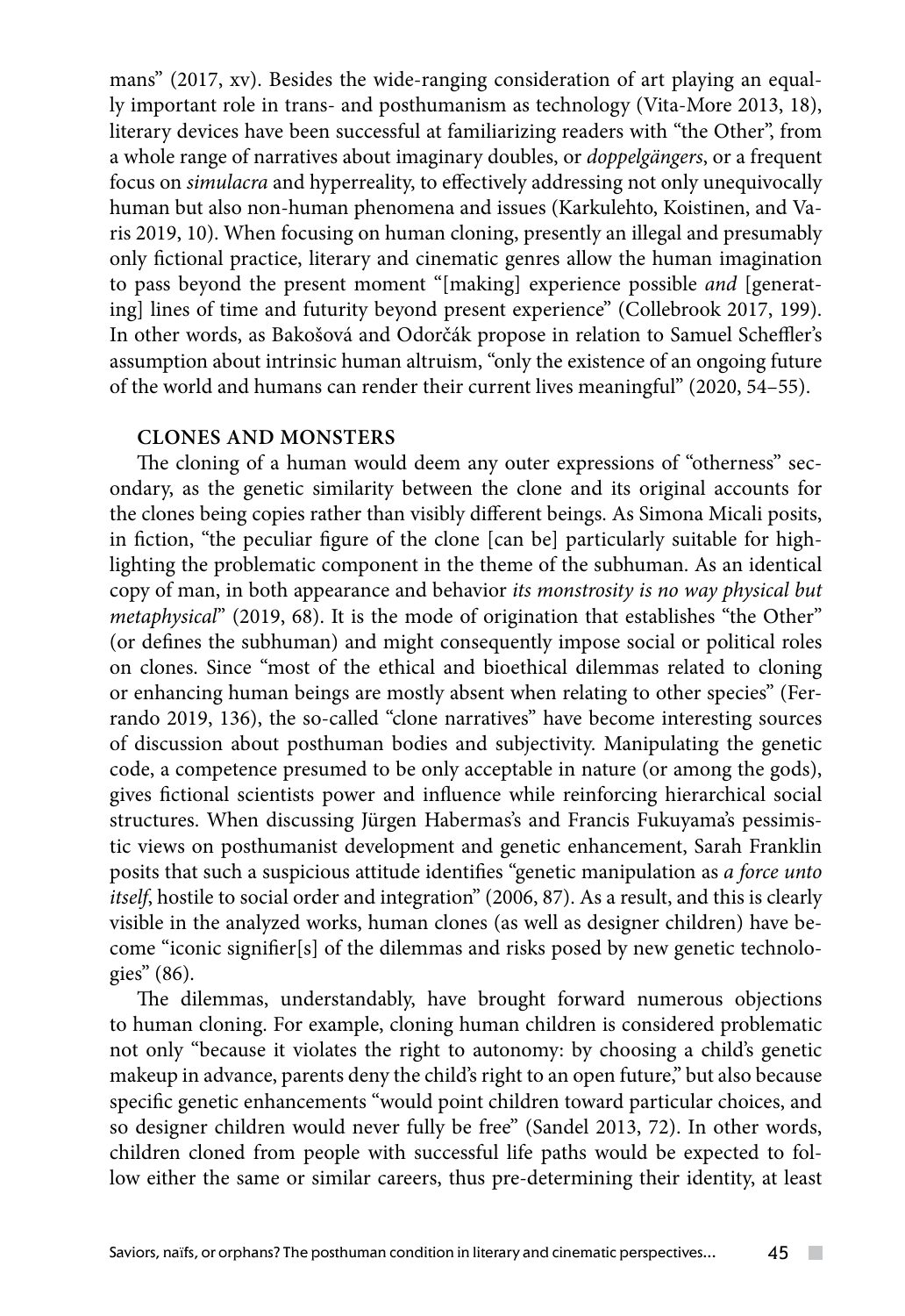in part. Gregory E. Pence makes a similar argument, drawing a parallel with Immanuel Kant's ideas about "authentic personhood" which should be "chosen and not imposed"; in other words, "people [themselves] should make choices about who they are rather than having it imposed on them by external forces or other people" (2016, 180). When talking about clones in fictional stories, any considerations about identity require "acknowledging the dazzling complexity of interactions between brain, mind, sensation, expression and bodily gesture that go into the making (and perhaps the myth) of recognizable and autonomous personhood" (Goulet and Rushing 2018, 14). This complexity is at the heart of how the three clone narratives create a literary impact in their respective posthuman microcosms.

Ethical concerns, moral dilemmas, and drawing a line between what is considered to be medically relevant or therapeutic and what is already the unnecessary enhancement or power-driven transformation of individuals (or entire species) have been frequently discussed and disputed (Ferrando 2019, 137). Literature and cinema have been quite prolific in presenting fictional accounts of the subjectivity and identity of engineered beings (clones or others) as well as their objectification, commodification, and potential danger to society. As early as 1818, Mary Shelley's *Frankenstein* raised concerns about the advancement of science at the expense of a moral capacity for understanding the price of progress upon the background of a story of a man-made being. In 1896, H.G. Wells' *The Island of Doctor Moreau* presented such issues as moral responsibility and the significance of human identity using the example of characters created by vivisection. Both novels introduced the now archetypal character of the mad scientist who is unable to see the intricate cause-and-effect reality behind the Romantic desire to subjugate nature to human will.

In his scientific and progressive endeavor to create a living being, Victor Frankenstein claims that for him financial success was only secondary and that the principal aim of his effort was to "banish disease from the human frame and render man invulnerable to any but a violent death!" (Shelley 2012, 42). His is a noble end, it seems, despite the fact that the objective is far from modest – he yearns to create a whole new life form: "A new species would bless me as its creator and source; many happy and excellent natures would owe their being to me" (47). Frankenstein's failure is inevitable when his creature starts to express human desires and becomes all too human. The humanity of the "monster" elicits sympathy, not unlike the pity that Prendick feels for the Beast Folk in *The Island of Doctor Moreau.* However, Moreau's experiments are portrayed as utterly cruel and barbaric, and his character represents the idea that scientific enhancement stands above sentiment or morality. One of the most famous quotes from Wells's book proves this when Moreau says: "To this day I have never troubled about the ethics of the matter. The study of Nature makes a man at last as remorseless as Nature" (2005, 75).

The Romantic (Gothic) character of 19th-century stories featuring enhanced or bioengineered beings makes it difficult to discuss their identity in complex psychological or social terms. Moreau, for example, had to escape civilization to continue his horrific experiments on a remote island, and, at the end of the novel, Prendick looks at the civilized society in London, fearing the animal part of each individual, and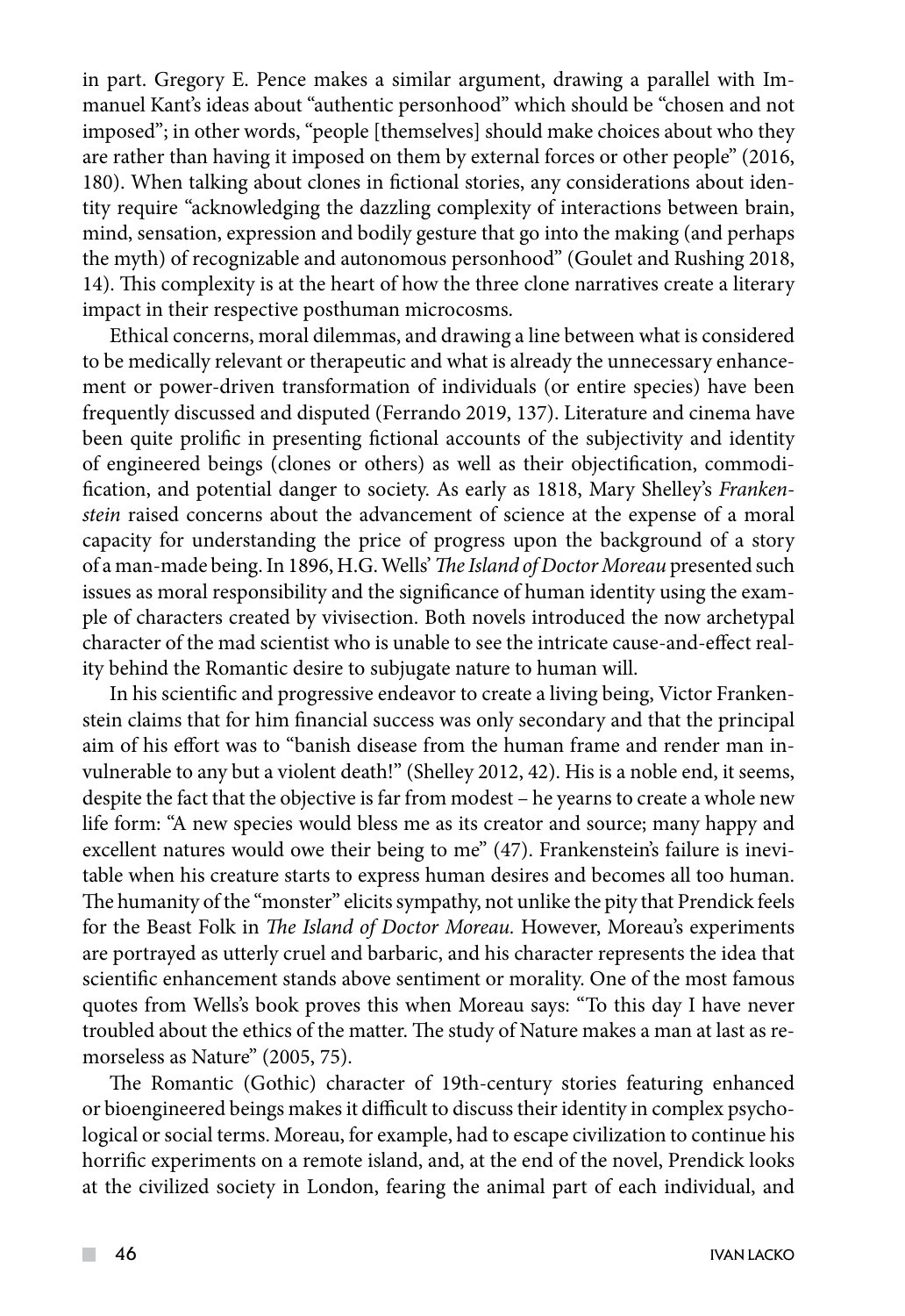is unable to get over it (Wells 2005, 130). Any attempt at accommodating otherness (or outright monstrosity) is, therefore, doomed to failure, or, in the words of Christopher Peterson: "All forms of belonging – no matter how open and hospitable they are toward others – inevitably produce 'beasts' (both human and non-human) whose exclusion functions at cross purposes with our apparent desire for inclusivity and nonviolence" (2011, 133). This is an important insight for further discussion about clones as fictional characters, particularly in the light of their being perceived as copies, or Baudrillardian *simulacra,* devoid of originality and profound meaning.

# **Copies ad infinitum?**

In his seminal book *Simulacra and Simulation*, Jean Baudrillard introduced the *simulacrum* as part of a chain-like order of representational meaning attached to objects. From initially mirroring a meaningful reality, *simulacra* pass through several stages of development and transformation until the copying process has no profound reality to represent and ends up as a mere simulation (1994, 6). In his book, Baudrillard also discusses clones, whom he refers to as "human cuttings ad infinitum", simulacra of sorts, comparable to the literary "double":

[T]he imaginary power and wealth of the double – the one in which the strangeness and at the same time the intimacy of the subject to itself are played out (heimlich/unheimlich) – rests on its immateriality, on the fact that it is and remains a phantasm. Everyone can dream, and must have dreamed his whole life, of a perfect duplication or multiplication of his being, but such copies only have the power of dreams, and are destroyed when one attempts to force the dream into the real (95).

Consequently, it can be expected that clones or bioengineered beings, when used as fictional characters, would seek to identify their parent, original, or maker as part of their quest for identity. This is an important component of the plot in *Orphan Black*, a marginal feature of *Never Let Me Go*, and a non-existent element in *Where Late the Sweet Birds Sang.* However, the strangeness brought about by the genetic similarity is present in all of the works, alluding to such well-known concepts as Sigmund Freud's "Unheimlich" or "uncanny" (1919) and Masahiro Mori's notion of "bukimi no tani", translated as "uncanny valley" (2012). The uneasiness caused by the knowledge that a person's genome could be used to create a copy of themselves can have deep psychological implications, even in Mori's account of the breaking point (uncanny valley) some people might experience when the robotic or mechanical creatures they feel affinity towards appear too human-like.

Using clone characters in fiction is an effective instrument in posthuman narratives, because a clone "questions and destabilizes the boundaries between self and other, original and copy" and "opens up the question of technology's potential to alter human subjectivity" (Stout 2018, 97). Such issues as identity, nature vs. nurture, and determinism acquire new potential for application in plots, narration, psychological characterization, and in movie and television acting and representation. The clone characters in *Orphan Black*, for example, are performed by a single actress, Tatiana Maslany, whose representation may rest on her individual physique and appearance, yet she responds to the challenge of playing significantly different personalities by al-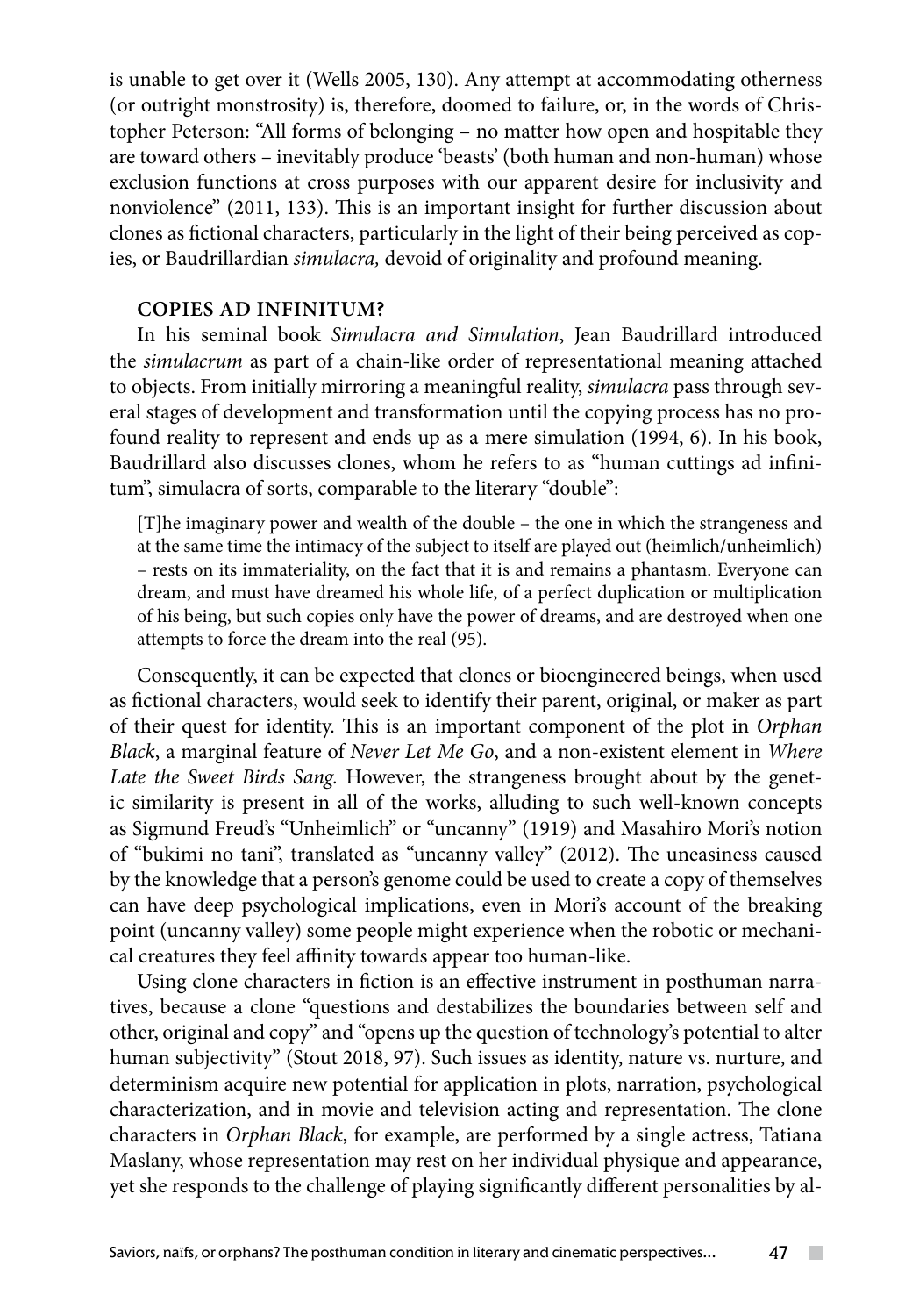tering her posture, movement, gesture, as well as overall appearance. The visual medium of a television series allows this – unlike the literary examples in which the subjectivity of the cloned individuals is presented through narration (Kathy in *Never Let Me Go*) or by the behavior and psychological insight into the clones' collective psyche in *Where Late the Sweet Birds Sang.*

The uneasiness, strangeness, uncanniness, and otherness of the clones is what drives the plots, piques the interest of the reader or viewer, and generally offers sufficient material to discuss very conventional human themes in posthuman environments. As Amit Marcus proposes:

Clones are a particular type of other, being not simply similar to their originals but also their genetic copies, who nonetheless differ from their originals in their age, education, and the circumstances of their lives. All ethical issues discussed in bioethics concerning clones originate in the ambiguity between sameness and alterity, which is amplified in literary representations (2012, 430).

Clones are copies, but they are not necessarily the same. As Pence explains in a comprehensive passage about the factors influencing the genetic information in identical clones, if several clones are created from one original, their DNA would not be 100 percent the same (2016, 133–36). Another important factor – visible, for example, in *Orphan Black* – is how the varied environments (the wombs of different surrogate mothers, diverse upbringings, and experiences) contribute to their physical, mental, and emotional development, resulting in different personalities. In contrast, the clones in *Where Late the Sweet Birds Sang* and *Never Let Me Go* are brought up rather uniformly.

The fictional representation of clones, despite the indisputable variety of approaches taken by different individual authors, places them in environments in which they interact with two types of people: understanding, tolerating, even empathetic men and women who treat the clones with respect and humanity on the one hand (Miss Lucy in Ishiguro's novel, Donnie or Paul in *Orphan Black*); and power-driven and controlling individuals or institutions who objectify the clones and see them as a means to an end, commodities, instruments, and even political weapons on the other. Clones are either considered to be subhuman, being "*less than human creatures* [...] less 'authentic'" (Micali 2019, 34), or there is a prevalent fear that, in contrast, they "would be not subhuman but superhuman" (Pence 2016, 17). These attitudes, among other things, will be addressed in the analysis of the three selected works below.

## **Saviors, naïfs, and orphans**

It is worthwhile firstly demonstrating that there is a certain chronological development in the portrayal of clone characters. The three selected works cover a time period of over forty years (1976–2017) and use different settings: Wilhelm's *Where Late the Sweet Birds Sang* is set in a post-apocalyptic situation where cloning is needed to preserve the human species; Ishiguro's *Never Let Me Go* (published in 2005) goes back to the 1990s to an alternative society where cloning is a real possibility used to produce cloned humans for organ donations; and *Orphan Black* is set in the early 21st century with the main clone characters, all in their thirties, left searching for their identity and place in society.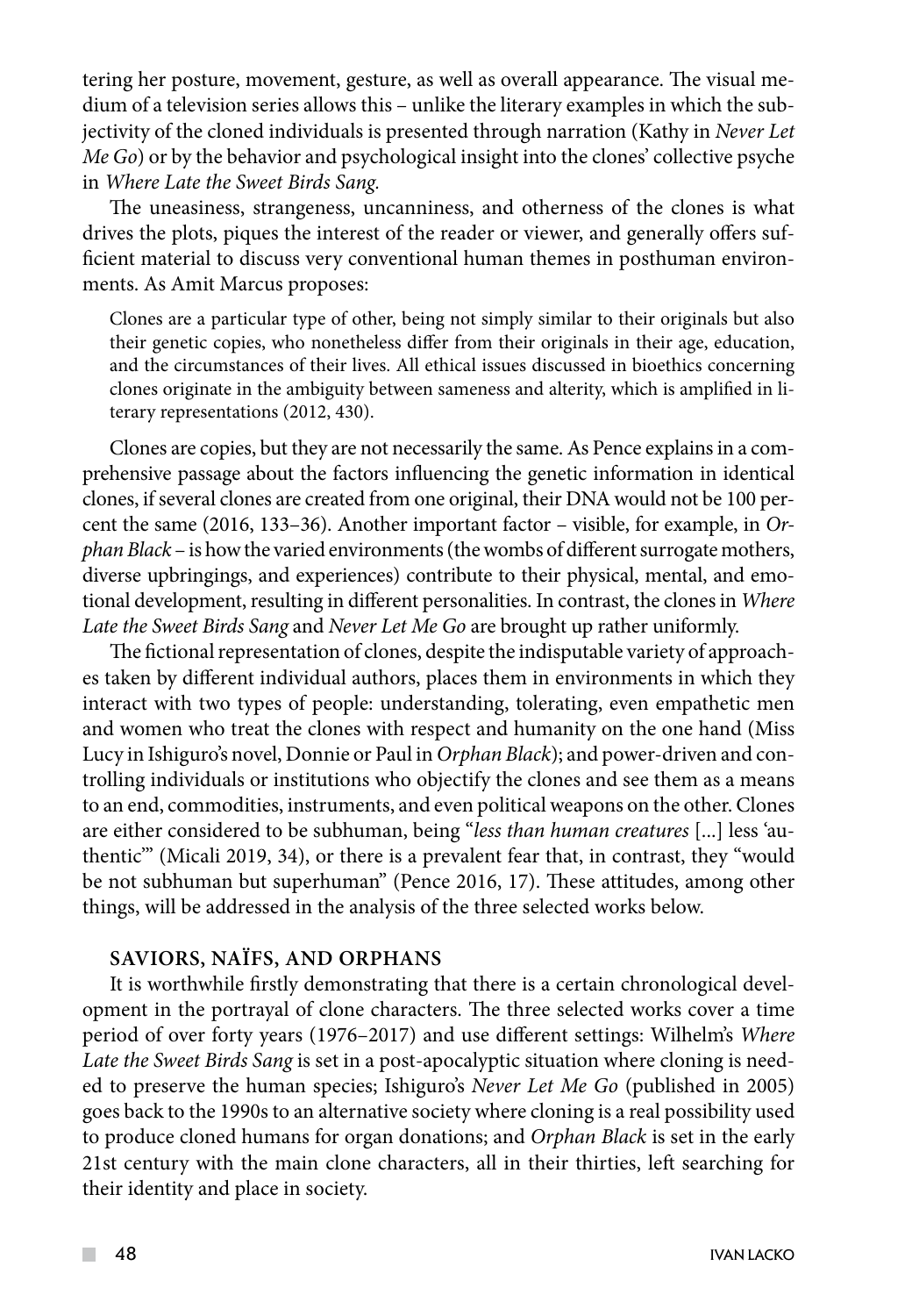In terms of genre, while Wilhelm's novel is undeniably science fiction (a fact underscored by it being awarded the Hugo Award), Ishiguro's book balances between several genres (dystopia, Bildungsroman, and science fiction). Some scholars offer interesting analyses of the novel as a "speculative memoir" (McDonald 2007), while others provide a wide-ranging and thought-provoking discussion about the multiple genre categories of *Never Let Me Go* (Shaddox 2013, 449). The television series *Orphan Black* is primarily a thriller, with scientific, psychological, and sociological issues at its heart. It not only offers a very extensive and profound insight into the science of cloning, but also provides hints at its potential social and political impact.

The realistic and contemporary setting of *Orphan Black* contrasts with the post-apocalyptic backdrop of *Where Late the Sweet Birds Sang*; in the latter, the situation provides a good justification for human cloning: humans are infertile and would not survive as a species. In addition, the human community in which the story commences has already successfully cloned livestock to provide food for its members. The book thus becomes part of an important discussion about whether it is an "important moral duty" to preserve the human genome (Harris 2013, 134). As an example of a "clone narrative", Wilhelm's book represents a conventional science-fiction story (Marcus 2012, 406) which, nonetheless, extends its appeal beyond the traditional science-fiction readership. As Miroslav Kotásek argues: "[t]he social world is constructed by borrowing and utilizing components identifiable especially on the level of plot and story, used in science fiction to model and suggest new types of sociability up until now not fully realized" (2015, 68). In *Where Late the Sweet Birds Sang*, the interaction between humans and clones is depicted through the prism of diversity vs. individuality: there are clone groups made from male or female originals and collectively referred to as "brothers" or "sisters". The clones lack imagination and distinctiveness, and they suffer when they are separated from their siblings. In the course of the novel, the argument is made that cloning is not beneficial for a higher species like humans, because "it stifles diversity"; however, an objection is made that when a constant future of the (cloned) human race is concerned, diversity may not be always favorable: "You pay a high price for individuality" (Wilhelm 1998, 66).

For the clone community, who consider themselves to be the saviors of humankind, once the original humans are completely extinct it becomes imperative "to safeguard the well-being of the unit, not the various individuals within it. If there is a conflict between those two choices, we must abandon the individual. This is a given" (124). In a twist of Darwinian logic, this attitude – taught by the human originators of the clone community and learned by the clones because of their overly rational, unemotional, and unimaginative makeup – eventually produces "two castes [–] the leaders, and the workers, who were always expendable" (232). In other words, the clones learn everything their elders (makers) teach them, but that is where their creativity ends: "They could duplicate what had gone before, but they originated nothing" (193). Mark, a man who is reproduced sexually by two clones and the first of his kind to be allowed to live in their community, becomes an outcast and troublemaker who finds unity with nature and ultimately escapes the clones to establish his own community, which eventually becomes able to reproduce naturally. The perfec-

 $\sim$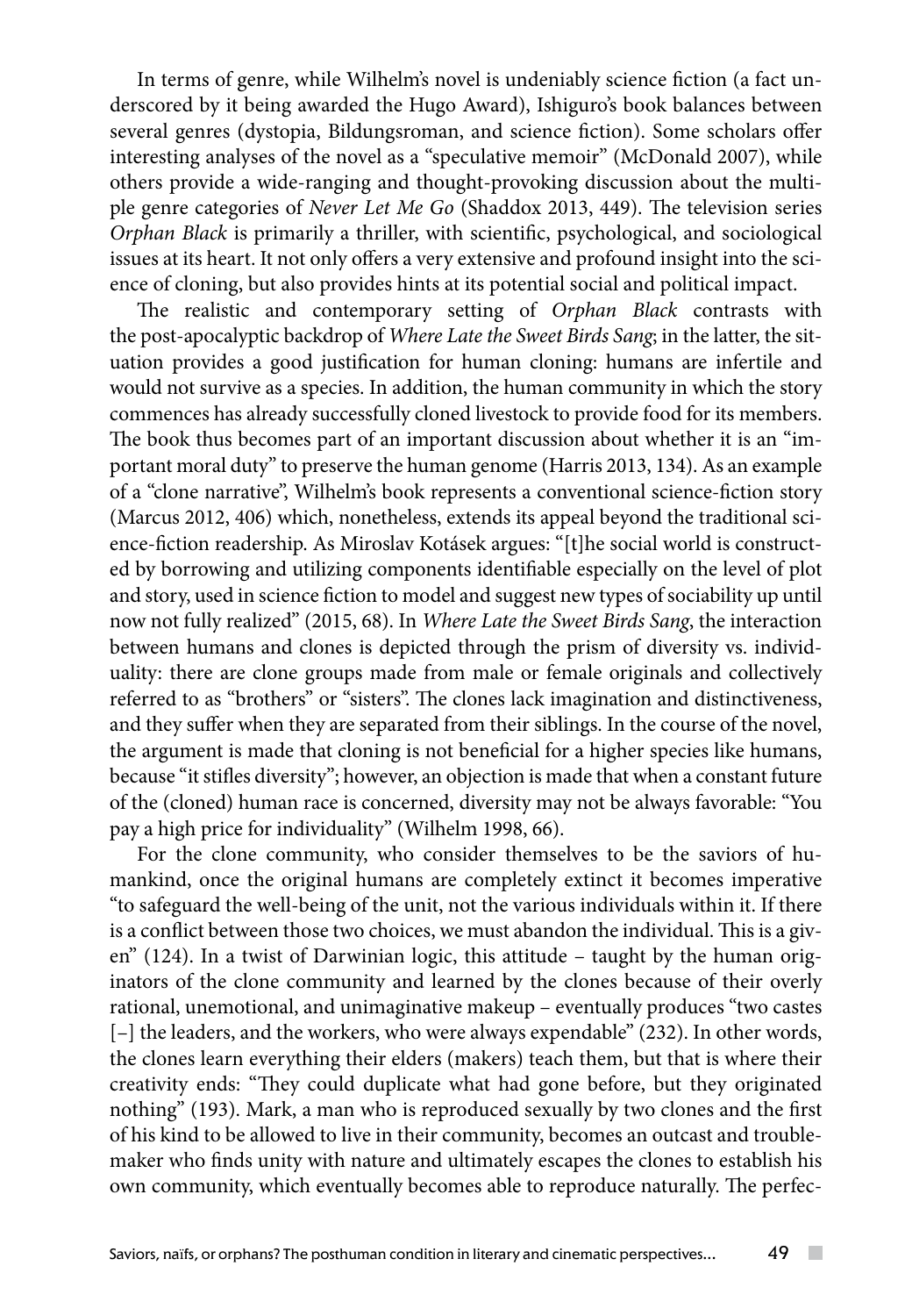tion associated with clones brings along a false sense of happiness: "[the clones] were happy because they didn't have enough imagination to look ahead [...] and anyone who tried to tell them there were dangers was by definition an enemy of the community. In disrupting their perfect existence, [Mark] had become an enemy" (238). Kate Wilhelm's posthuman environment thus allows her to highlight the contrast between the individuality and imagination of the humans (and only very few clones) and the uniformity and collective consciousness of the clones.

In *Never Let Me Go,* Kazuo Ishiguro, on the other hand, presents clones who are created in order to be used as organ donors (a premise similar to the 2005 film *The Island*, directed by Michael Bay). However, as opposed to *The Island*, where the characters decide to flee and fight their fate, the characters in Ishiguro's microcosm react to their identity (i.e., realizing they are clones) by peacefully accepting it (Schillings 2016, 139). The only active and engaged form of revolt on their part is their decent demand to get "a deferral": a postponement, perhaps indefinite, of their having to start donating their organs. Their passivity, of course, is the result of their education at Hailsham – an institution that seems like a typical boarding school with a primary focus on the arts and humanities, as if such an approach would make the "unnaturally" made students more human. The important thing here is that Ishiguro's narrative makes the clone characters very human in terms of both its content and form.

The clones in Ishiguro's novel are humanized by being shown as creators and recipients of art, as well as by their struggle to deal with the loss of their "families": "For the parentless clones […] the demise of connective ties with familial others created in their years at Hailsham is more than losing friends and lovers; it is the loss of the medium through which they interconstitutively construct themselves as individuals" (Shaddox 2013, 459). Also, the form of narration makes use of a very intimate story told by one of the clones, Kathy, who uses second-person narration, "a device commonly used in Victorian fiction to enhance sympathetic connection" (Whitehead 2011, 58), which Karl Shaddox suggests is not dissimilar from the sentimental novel or abolitionist literature because it helps establish a connection between the protagonist and the reader (2013, 459). The novel portrays the clone characters, particularly towards the end, "as loving and sensitive individuals, even if they are not accorded the status and rights of citizens within the dystopian political system that has brought them into being" (Whitehead 2011, 56).

The clones are "naïfs" who believe in the non-existing deferral, who experience humiliation, like, for example, Tommy (Ishiguro 2005, 7); they are repeatedly referred to by the "normals" as "shadowy objects in test tubes" (256) and creatures everyone is afraid of "as one might be afraid of spiders" (35). Miss Emily, the head of Hailsham, expresses the general fear and aversion to the clones as follows: "We are *all* afraid of you. I myself had to fight back my dread of you all almost every day I was at Hailsham" (264). This only further amplifies the "sympathetic connection" the reader feels with the clone characters and becomes a rudimentary form of what Rosi Braidotti calls "new affective assemblages" (2017, 21).

If the clones in *Where Late the Sweet Birds Sang* are saviors, and the clones in *Never Let Me Go* are naïfs, then the female characters in *Orphan Black*, the Leda clones,

 $\mathcal{L}^{\mathcal{L}}$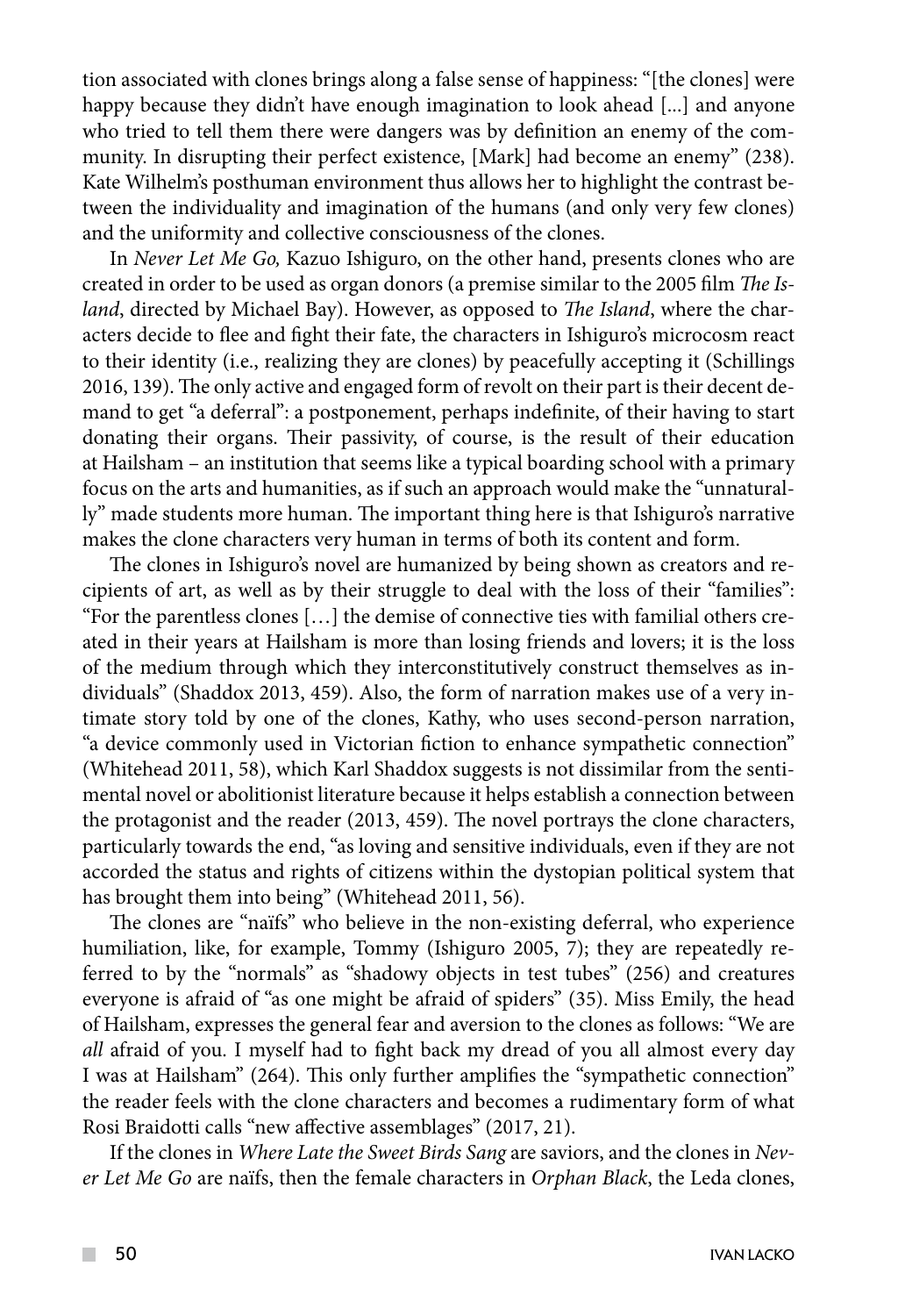are orphans: they grow up unaware of their status as clones with people who are not their biological parents. What is more, even their surrogate mothers remain mostly unknown. In the course of the series, however, their status as orphans is replaced by a kind of sisterhood: a unit (not dissimilar from the collective sense of togetherness in Kate Wilhelm's novel) that becomes important in the clones' struggle against their makers and would-be owners. The clones' authentic and autonomous personhood, as discussed by Gregory E. Pence and cited above, is shown in the way the clones use their individual identity and self-awareness while constantly combatting attempts to subjugate them. John C. Stout presents a comprehensive analysis of how the importance of family, orphanhood, and identity for the clones in *Orphan Black* (2018, 98) extends the view that the series expresses "our current fears, anxieties and desires surrounding the discovery of genes as the ultimate truth of who we are" (Goulet and Rushing 2018, 18).

In a similar vein, *Orphan Black* focuses on the importance of control and surveillance in the posthuman condition – the clones are being monitored by various corporate institutions whose objectives range from medical research, through transhumanist enhancement, all the way to a quest for the fountain of youth. In addition, as Andrea Goulet and Robert A. Rushing posit, "control over women's bodies, health and reproduction is absolutely central to *Orphan Black*" (2018, 7); the show is also "a critique of the constant scrutiny – social, legal, medical – given to women's bodies" (11). As opposed to the clones in *Where Late the Sweet Birds Sang*, and partly also in *Never Let Me Go*, the story of *Orphan Black* ends up cherishing diversity and individuality.

# **"Many happy and excellent natures"**

A straightforward conclusion may be drawn about the three selected works: they represent an advancement in the portrayal of clone characters in fiction – from the functional instruments of human reproduction in a post-apocalyptic scenario to complex psychological and social depictions in modern-day narratives which balance on the edge of realism and science fiction. Simultaneously, the novels and TV series progressively employ their readers' and viewers' ability to imagine posthuman social setups and juxtaposing them to the contemporary condition. Or, as Mads Rosendahl Thomsen has suggested: "There is an uncanny feeling to imagining a more advanced culture, or a being more advanced than the human, which would put existing humanity into a broader perspective as just one element in a long evolution" (2015, 55). The three works discussed above try to play along with that uncanny feeling and imagine similar social conditions. Of course, such fictional accounts always recognize the "anxiety over the desire to pursue scientific knowledge and control nature as the ultimate goal of humanity," particularly the potentially "regrettable motives and disastrous results" of such efforts (Marcus 2012, 407).

Analyzing posthuman fiction and cinema, for example through the prism of the authors' approach to characterization and narration, offers a chance to address important questions of tomorrow, including the potential of human social cooperation, the effects of corporate and political power, and the ethics of progressive medical research. Such a discussion necessarily extends to the relevance of "man-

 $\sim$  10  $\pm$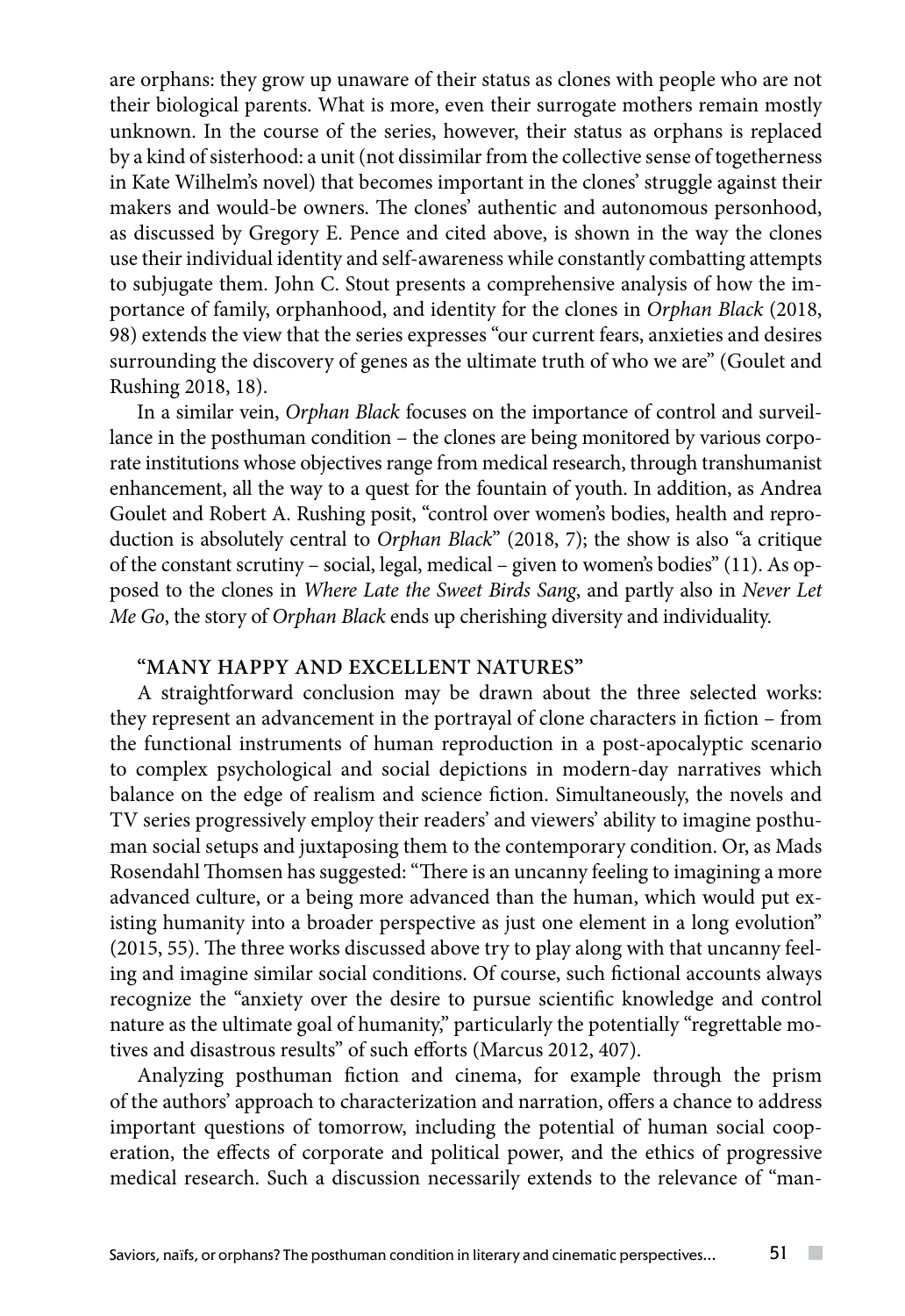ufactured and patented bio-products [and] the ethical imperative to bind to them and be accountable for their well-being," while simultaneously recognizing the need for "new genealogies, alternative theoretical and legal representations of the new kinship systems and adequate narratives" (Braidotti 2013, 80). Also, as Peter Sýkora suggests, now that "the genetic enhancements of both humans and animals, including their cognitive capacity, has become reality, the discussion about them is no longer a thought experiment, but a challenge for mankind that will have to be dealt with as soon as possible – ethically, philosophically, politically, and legally" (2019, 524, trans. I.L.).

Our ability to challenge well-established social, cultural, and political systems, and oversee their constant analysis and adaptation, will prove instrumental as the posthuman condition becomes more complex. The existing social polarization in several areas, based on a dualist approach to social and cultural interaction, might lead to enhanced modes of labelling, control, and discrimination. Or, as Francesca Ferrando aptly puts it: "Even if post-humanistic and post-anthropocentric social performances may eventually overcome some forms of discrimination, such as racism, sexism, and speciesism, if we do not embrace post-dualism and critically address, and deconstruct, rigid forms of dualistic identity-formation practices, other forms of discrimination will consistently continue to arise" (2019, 189). If humans are able to align their scientific determination with the pace of socio-cultural development, our posthuman future might get to see Viktor Frankenstein's dream of "many happy and excellent natures" owing their existence and life to us.

### LITERATURE

- Bakošová, Pavlína, and Juraj Odorčák. 2020. "Posthumanism and Human Extinction: Apocalypse, Species, and Two Posthuman Ecologies." *Journal for the Study of Religions and Ideologies* 19, 57:  $47-62.$
- Baudrillard, Jean. 1994. *Simulacra and Simulation*. Trans. by Sheila Faria Glaser. Ann Arbor, MI: University of Michigan Press.
- Braidotti, Rosi. 2013. *The Posthuman*. Cambridge: Polity.
- Braidotti, Rosi. 2017. "Posthuman Critical Theory." *Journal of Posthuman Studies* 1, 1: 9–25. DOI: <https://doi.org/10.5325/jpoststud.1.1.0009>.
- Clarke, Bruce, and Manuela Rossini. 2017. "Preface: Literature, Posthumanism, and the Posthuman." In *The Cambridge Companion to Literature and the Posthuman*, ed. by Bruce Clarke and Manuela Rossini, xi–xxii. New York, NY: Cambridge University Press. DOI: https://doi. org/10.1017/9781316091227.
- Clarke, Bruce, and Manuela Rossini, eds. 2017. *The Cambridge Companion to Literature and the Posthuman.* New York, NY: Cambridge University Press. DOI: https://doi. org/10.1017/9781316091227.
- Collebrook, Claire. 2017. "Futures." In *The Cambridge Companion to Literature and the Posthuman*, ed. by Bruce Clarke and Manuela Rossini, 196–208. New York, NY: Cambridge University Press. DOI: https://doi.org/10.1017/9781316091227.
- Ferrando, Francesca. 2014. "The Body." In *Post- and Transhumanism: An Introduction*, ed. by Robert Ranisch and Stefan L. Sorgner, 213–226. New York, NY: Peter Lang. DOI: [https://doi.org/10.3726/978-](https://doi.org/10.3726/978-3-653-05076-9) [3-653-05076-9](https://doi.org/10.3726/978-3-653-05076-9).
- Ferrando, Francesca. 2019. *Philosophical Posthumanism*. London: Bloomsbury Academic.

 $\sim$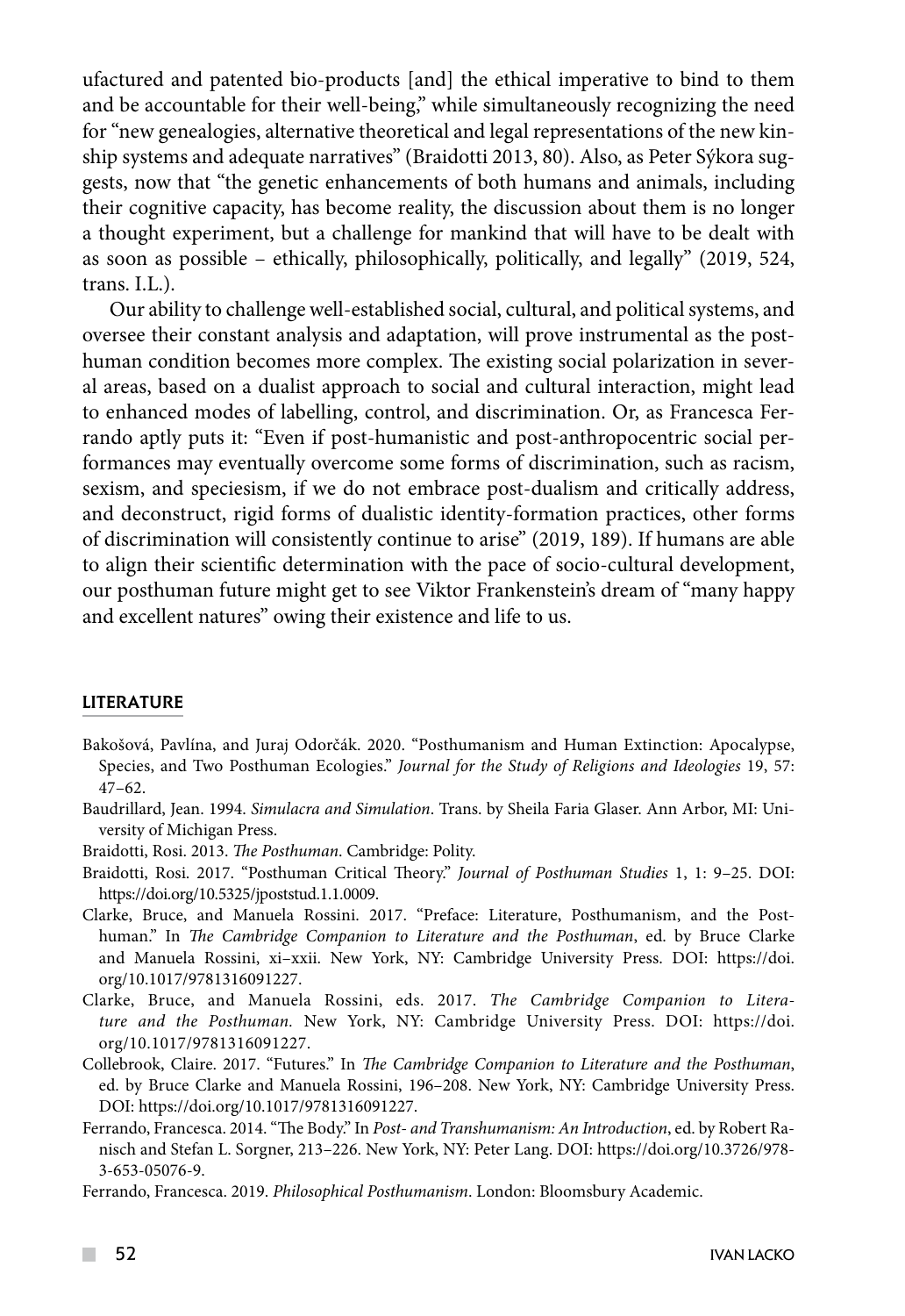- Franklin, Sarah. 2006. "Better by Design?" In *Better Humans? The Politics of Human Enhancement and Life Extension*, ed. by Paul Miller and James Wilsdon, 86–94. London: Demos.
- Freud, Sigmund. 1919. "Das Unheimliche (The Uncanny)." In *Standard Edition of the Complete Psychological Works*, ed. and trans. by James Strachey, 217–252. London: The Hogarth Press.
- Goulet, Andrea, and Robert A. Rushing, eds. 2018. *Orphan Black: Performance, Gender, Biopolitics*. Bristol: Intellect.
- Halberstam, Judith, and Ira Livingston, eds. 1995. *Posthuman Bodies*. Bloomington, IN: Indiana University Press.
- Harris, John. 2013. "Enhancements Are a Moral Obligation." In *Human Enhancement*, reprint edition, ed. by Julian Savulescu and Nick Bostrom, 131–154. Oxford: Oxford University Press.
- Hayles, N. Katherine. 1999. *How We Became Posthuman: Virtual Bodies in Cybernetics, Literature, and Informatics*. Chicago, IL and London: University of Chicago Press.
- Ishiguro, Kazuo. 2005. *Never Let Me Go.* London: Faber and Faber.
- Karkulehto, Sanna, Aino-Kaisa Koistinen, and Essi Varis. 2019. *Reconfiguring Human, Nonhuman and Posthuman in Literature and Culture.* New York, NY: Routledge. DOI: [https://doi.](https://doi.org/10.4324/9780429243042) [org/10.4324/9780429243042.](https://doi.org/10.4324/9780429243042)
- Kotásek, Miroslav. 2015. "Artificial Intelligence in Science Fiction as a Model of the Posthuman Situation of Mankind." *World Literature Studies* 7, 4: 64–77.
- Marcus, Amit. 2012. "The Ethics of Human Cloning in Narrative Fiction." *Comparative Literature Studies* 49, 3: 405–433.
- McDonald, Keith. 2007. "Days of Past Futures: Kazuo Ishiguro's 'Never Let Me Go' as a 'Speculative Memoir'." *Biography* 30, 1: 74–83.
- Miah, Andy. 2008. "A Critical History of Posthumanism." In *Medical Enhancement and Posthumanity*, ed. by Bert Gordijn and Ruth Chadwick, 71–94. Dordrecht: Springer.
- Micali, Simona. 2019. *Towards a Posthuman Imagination in Literature and Media: Monsters, Mutants, Aliens, Artificial Beings.* Oxford: Peter Lang. DOI: [https://doi.org/10.3726/b14448.](https://doi.org/10.3726/b14448)
- More, Max, and Natasha Vita-More, eds. 2013. *The Transhumanist Reader: Classical and Contemporary Essays on the Science, Technology and Philosophy of the Human Future*. Malden, MA: Wiley-Blackwell. DOI: https://doi.org/10.1002/9781118555927.
- Mori, Masahiro. 2012. "The Uncanny Valley." Trans. by Karl F. MacDorman and Norri Kageki. *IEEE Robotics & Automation Magazine* 19, 2: 98–100. DOI: https://doi.org/[10.1109/MRA.2012.2192811](https://doi.org/10.1109/MRA.2012.2192811).
- Pence, Gregory E. 2016. *What We Talk About When We Talk About Clone Club: Bioethics and Philosophy in Orphan Black.* Dallas, TX: Smart Pop.
- Peterson, Christopher. 2011. "The Posthumanism to Come." *Angelaki* 16, 2: 127–141. DOI: [https://doi.](https://doi.org/10.1080/0969725X.2011.591592) [org/10.1080/0969725X.2011.591592](https://doi.org/10.1080/0969725X.2011.591592)
- Rosendahl Thomsen, Mads. 2015. *The New Human in Literature: Posthuman Visions of Changes in Body, Mind and Society after 1900*. London and New York, NY: Bloomsbury Academic.
- Rossini, Manuela. 2005. "Figurations of Posthumanity in Contemporary Science/Fiction: All Too Human(ist)?" *Revista Canaria de Estudios Ingleses* 50, April: 21–36.
- Sandel, Michael J. 2013. "The Case Against Perfection: What's Wrong with Designer Children, Bionic Athletes, and Genetic Engineering." In *Human Enhancement*, reprint edition, ed. by Julian Savulescu and Nick Bostrom, 71–90. Oxford: Oxford University Press.
- Shaddox, Karl. 2013. "Generic Considerations in Ishiguro's 'Never Let Me Go'." *Human Rights Quarterly* 35, 2: 448–469. DOI: [https://doi.org/10.1353/HRQ.2013.0026.](https://doi.org/10.1353/HRQ.2013.0026)
- Shelley, Mary Wollstonecraft. 2012. *Frankenstein*. London: Penguin.
- Schillings, Sonja. 2016. "The Dignity of Dead Tissue: Education, Oppression, and Family in Kazuo Ishiguro's 'Never Let Me Go." In *Family and Kinship in the United States: Cultural Perspectives on Familial Belonging*, ed. by Karolina Golimowska, Reinhard Isensee, and David Rose, 139–158. Frankfurt am Main and New York, NY: Peter Lang. DOI: [https://doi.org/10.3726/978-3-653-04773-8.](https://doi.org/10.3726/978-3-653-04773-8)
- Stout, John C. 2018. "Game of Clones: Orphan Black's Family Romance." In *Orphan Black: Performance, Gender, Biopolitics*, ed. by Andrea Goulet and Robert A. Rushing, 96–111. Bristol: Intellect.
- Sýkora, Peter. 2019. "K posthumánnemu človeku prostredníctvom editovania génov pre kognitívne schopnosti." *Filozofia* 74, 7: 511–529. DOI:<https://doi.org/10.31577/filozofia.2019.74.7.1>.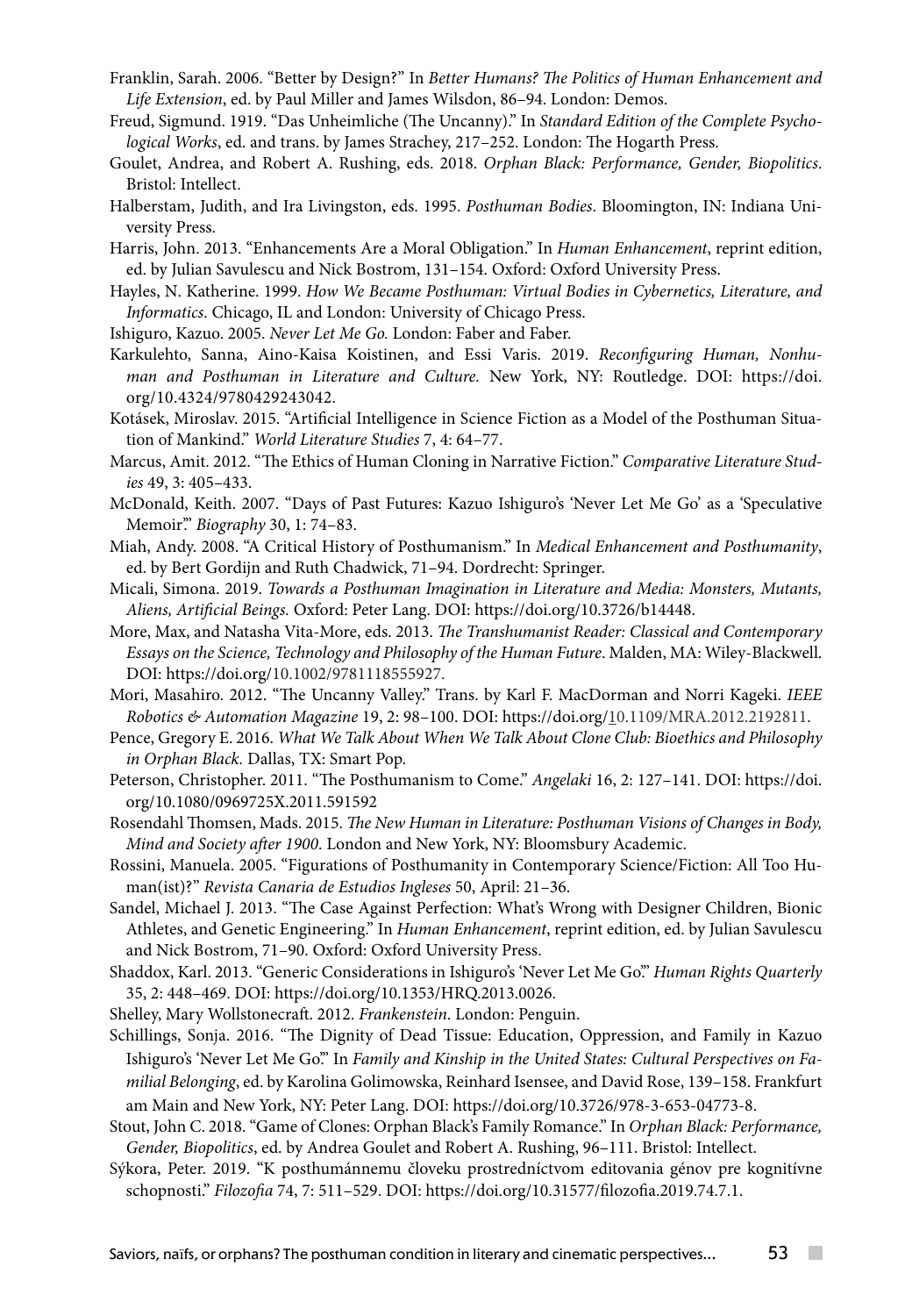Vita-More, Natasha. 2013. "Aesthetics: Bringing the Arts & Design into the Discussion of Transhumanism." In *The Transhumanist Reader: Classical and Contemporary Essays on the Science, Technology and Philosophy of the Human Future*, ed. by Max More and Natasha Vita-More, 18–27. Malden, MA: Wiley-Blackwell. DOI: [https://doi.org/10.1002/9781118555927.](https://doi.org/10.1002/9781118555927)

Wells, H. G. 2005. *The Island of Doctor Moreau.* London: Penguin.

Whitehead, Anne. 2011. "Writing with Care: Kazuo Ishiguro's 'Never Let Me Go'." *Contemporary Literature* 52, 1: 54–83.

Wilhelm, Kate. 1998. *Where Late the Sweet Birds Sang.* New York, NY: Orb Books.

### CITED AUDIOVISUAL WORK

*Orphan Black* (directed by John Fawcett and Graeme Manson, Canada, 2013–2017) *The Island* (directed by Michael Bay, United States of America, 2005)

## Saviors, na**ï**fs, or orphans? The posthuman condition in literary and cinematic perspectives on human cloning

Posthuman. Posthumanism. Cloning. Clone narratives. Genetic determinism. Nature vs. nurture. Human genome editing.

This article focuses on cloning as a relevant trans- and posthumanist theme presented in the classical science fiction of the 1970s (Kate Wilhelm's *Where Late the Sweet Birds Sang*), 21st-century literary fiction (Kazuo Ishiguro's *Never Let Me Go*), and streaming television series made in the 2010s (BBC America's *Orphan Black*)*.* With special emphasis on the subject of human cloning, the article will endeavor to discuss questions of identity in a posthuman environment, tracing the development from Wilhelm's dystopian and post-apocalyptic scenarios in which clones and humans interact to disastrous ends, through Ishiguro's psychological and emotional exploration of the inner world of cloned individuals whose fates are narrated in a form similar to the *Bildungsroman*, all the way to the complex study of nature vs. nurture in the cloned characters of *Orphan Black.* 

Mgr. Ivan Lacko, PhD. Department of British and American Studies Faculty of Arts Comenius University Gondova 2 814 99 Bratislava Slovak Republic ivan.lacko@uniba.sk ORCID ID: https://orcid.org/0000-0003-3494-3990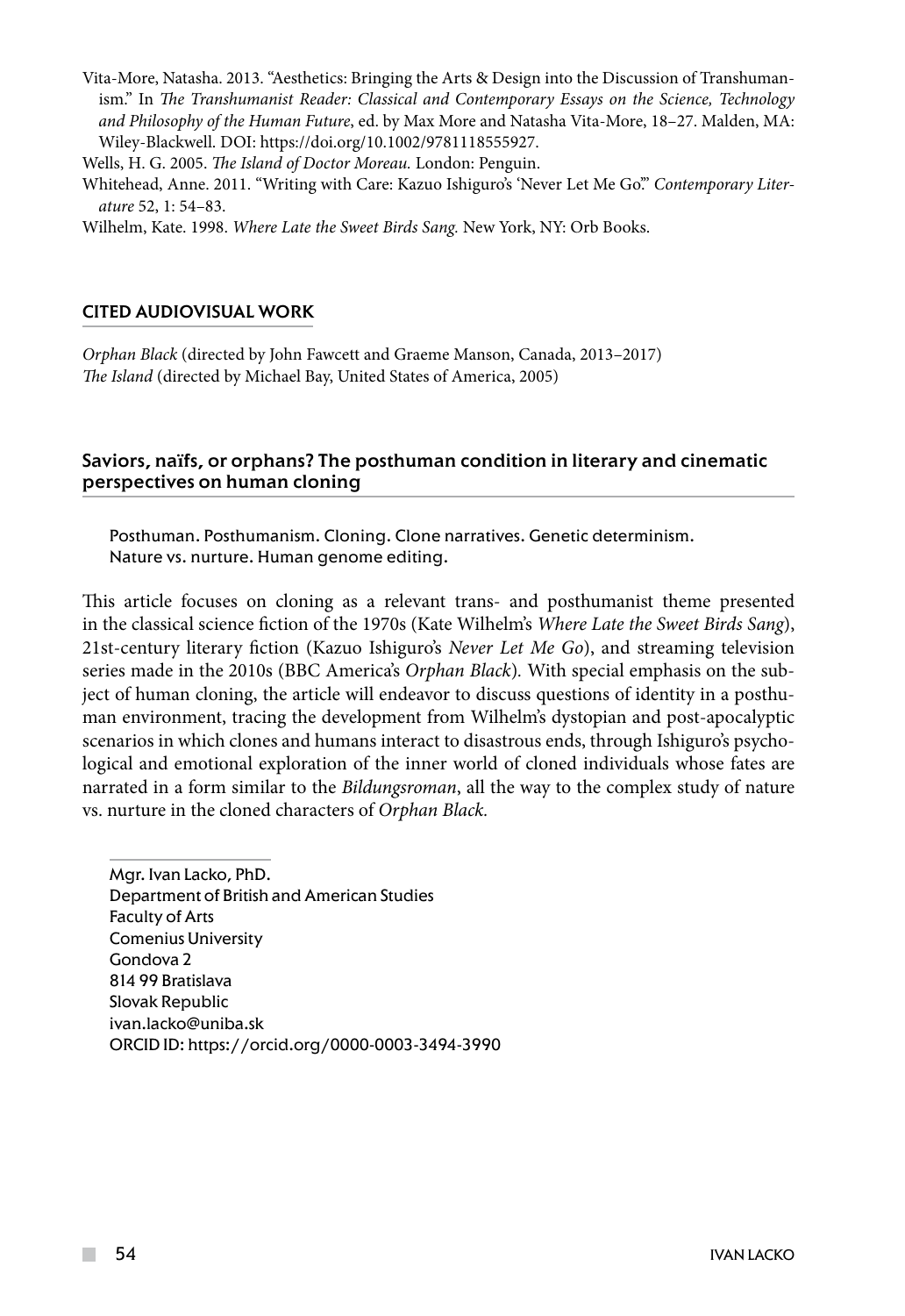### ŠTÚDIE / ARTicles

# From "andys" to "toasters": How has politics affected the view of non-humans in "Blade Runner" and "Battlestar Galactica"?

# JOZEF LENČ

DOI: https://doi.org/10.31577/WLS.2021.13.1.5

The genre of science fiction in literary and audiovisual works allows for a peek behind the curtain that hides tomorrow's world.\* It is also useful as a tool for a critical reflection of the political and social reality at the time of its creation. Politics entered this genre as early as the era of philosophical utopian works, and it also has an important place in modern science-fiction writing from the 20th and 21st centuries. Science fiction uncovers humankind's fears while warning us about the potential threat of an apocalypse. An interesting aspect of science-fiction literature is the uncovering of possibilities on how to avoid a dystopian future, which is often depicted in the form of totalitarian regimes and natural or man-made catastrophes as well as in the way that the view of the coexistence of humans and the "non-humans" created by people has changed over time. Are we at all prepared for the situation that soon we will not be alone? Are we able to imagine cohabitation with beings that feel and have a mind of their own? What is the objective criterion of "humanity"?

Those who were able to project a future with "new people" depicted a world scarred by conflict and often inevitably doomed. It was through images of the future and the stories that took place in galaxies far away that authors presented a critique of the societal and political crises of their own times, which they deemed to be the cause of humanity's destruction. For a better understanding of how politics influences the depiction of the relationship to "our creations" and how this relationship was affected by political changes, it is worthwhile analyzing the cult-like novel *Do Androids Dream of Electric Sheep?* (1968), its film adaptations *Blade Runner* (1982) and *Blade Runner: 2049* (2017), and the TV series *Battlestar Galactica* (2004–2009) and its prequel *Caprica* (2010).

## **Crossing the borders**

Humans are convinced that the world they live in is shaped upon their own ideas. They believe they are creating the world and that it serves them, because it is born out of their own initiative. Artificial intelligence (AI) is the proof of humans' ability to "breathe life" into the non-living. It distinguishes us from those beings that work and count yet do not create. Despite the fact that we are repeatedly wrong in our

 $\sim$ 

This article was supported by the project APVV-17-0064 "Analysis of multidimensional forms of trans- and post-humanism".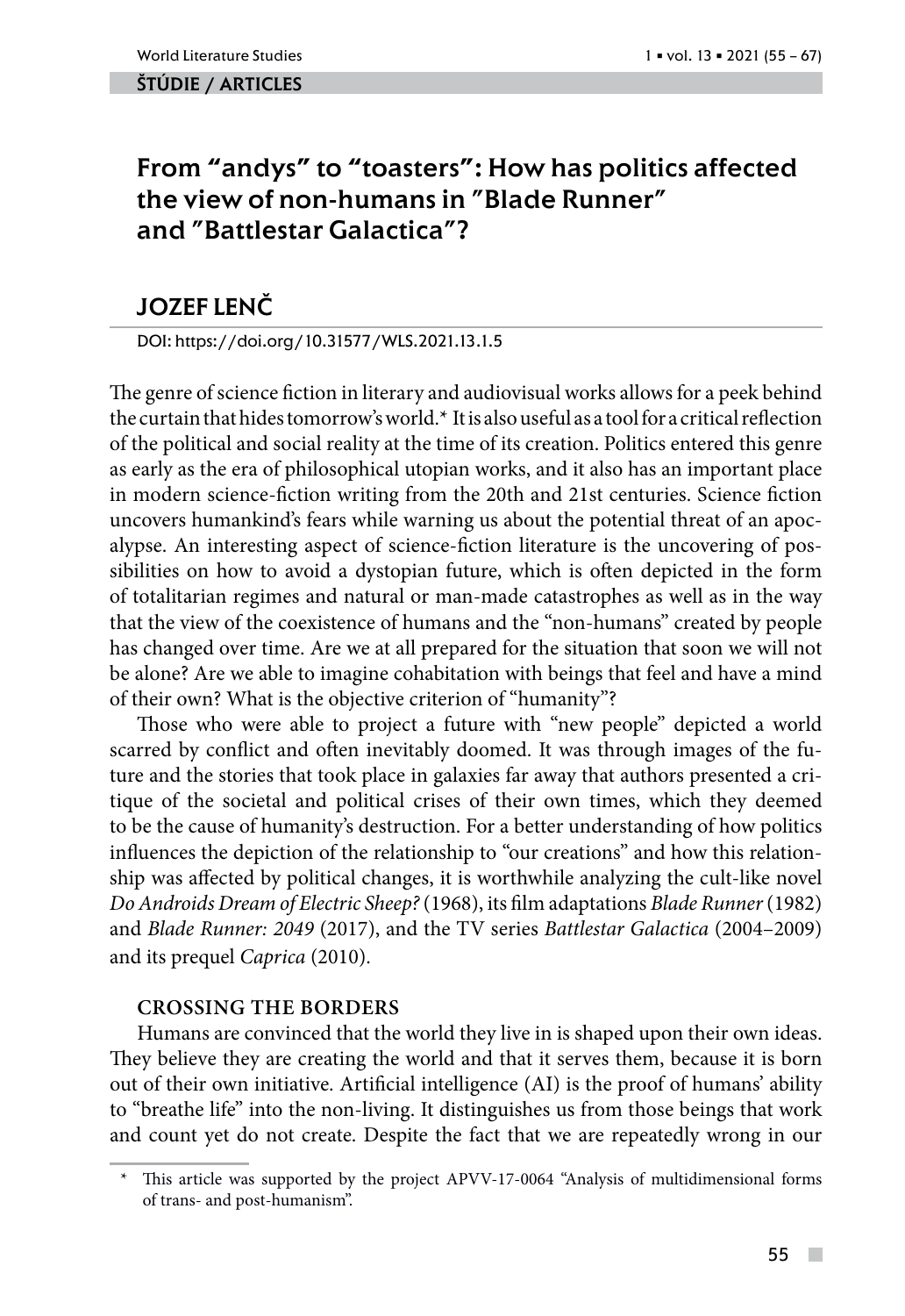own visions, we do not want to admit that things could be different. We do not listen to the voices of scientists and writers who call for caution, because it may come to "an unprecedented confrontation with biotechnological and informational technologies" (Harari 2019, 19). However, not even scientists are immune to factors that influence the perception of our world. There is no difference, whether we look at it through the eyes of a visionary from the second half of the 19th century who is mesmerized by the breakthroughs of the Industrial Revolution, a writer from the end of the 1960s who perceives the threat of social and political changes, or authors from the early 21st century who live in a world threatened by terrorism and whose lives are organized by algorithms. Nonetheless, in this case it is usually true that "nothing is more problematic than predicting the future. If the record of past predictions is any guide, the one thing we can know for sure is that when the future arrives, it will be different from the future we expected" (Hayles 2005, 131).

Contrary to technologies, politics is what primarily forms social relationships and causalities which later on find their way into the plot of science-fiction storylines. The utilization of science fiction to provide commentary on current events has been frequently noted. Indeed, "[a]nxieties of the time can be projected into the future or onto an alien civilization and then exaggerated in order to provide a warning. As a mirror of the hopes and fears of society, it displaces the political and social issues of its time to a different plane and reflects them back" (Maguire 2012, 332). Science fiction creates a space for confrontation with the current social situation, crosses the borders of the possible, and tries to warn about what happens if society continues walking on its current path. The importance of studying the interactions between real-life politics and the science-fiction genre has been highlighted in several studies (Tighe 1999; Grayson, Davies, and Philpot 2009; Carpenter 2016; Young and Carpenter 2018). Literature and film are becoming philosophical as well as critical instruments to evaluate politics. For instance, "[b]y the 1960s and 1970s, science fiction generated by the 'British New Wave' reflected dramatic changes in contemporary culture, especially political aspects of gender, conflict, and freedom of expression" (Menadue and Cheer 2017, 1). Authors of science fiction started with a given sociopolitical situation and placed it in the worst possible scenarios of the future. They outlined what they themselves feared could happen and what could fatally threaten society (Young and Carpenter 2018). While they have more often than not been mistaken in depicting the future world which they adjusted to their own time period (*Metropolis*, 1927), in other cases they have predicted it with surgical precision. In this sense, Thomas M. Disch considers a classic example to be Aldous Huxley's *Brave New World* (1932), which "seems more prophetic every decade. Technology keeps getting closer to creating true test tube babies, and human cloning looms ahead" (2000, 7).

When looking at politics, science fiction most often depicts the fear of the rise of political systems that decapitate freedom and democracy. This is how they portrayed their fear of the return of Nazism (Philip K. Dick: *The Man in the High Castle*, 1962), the global spread of Communism (Yevgeny Zamyatin: *We*, 1920; George Orwell: *1984*, 1949), and the rise of autocratic religious fundamentalism (Margaret Atwood: *The Handmaid's Tale*, 1985), which were all relevant concerns at the times

 $\mathcal{L}^{\mathcal{L}}$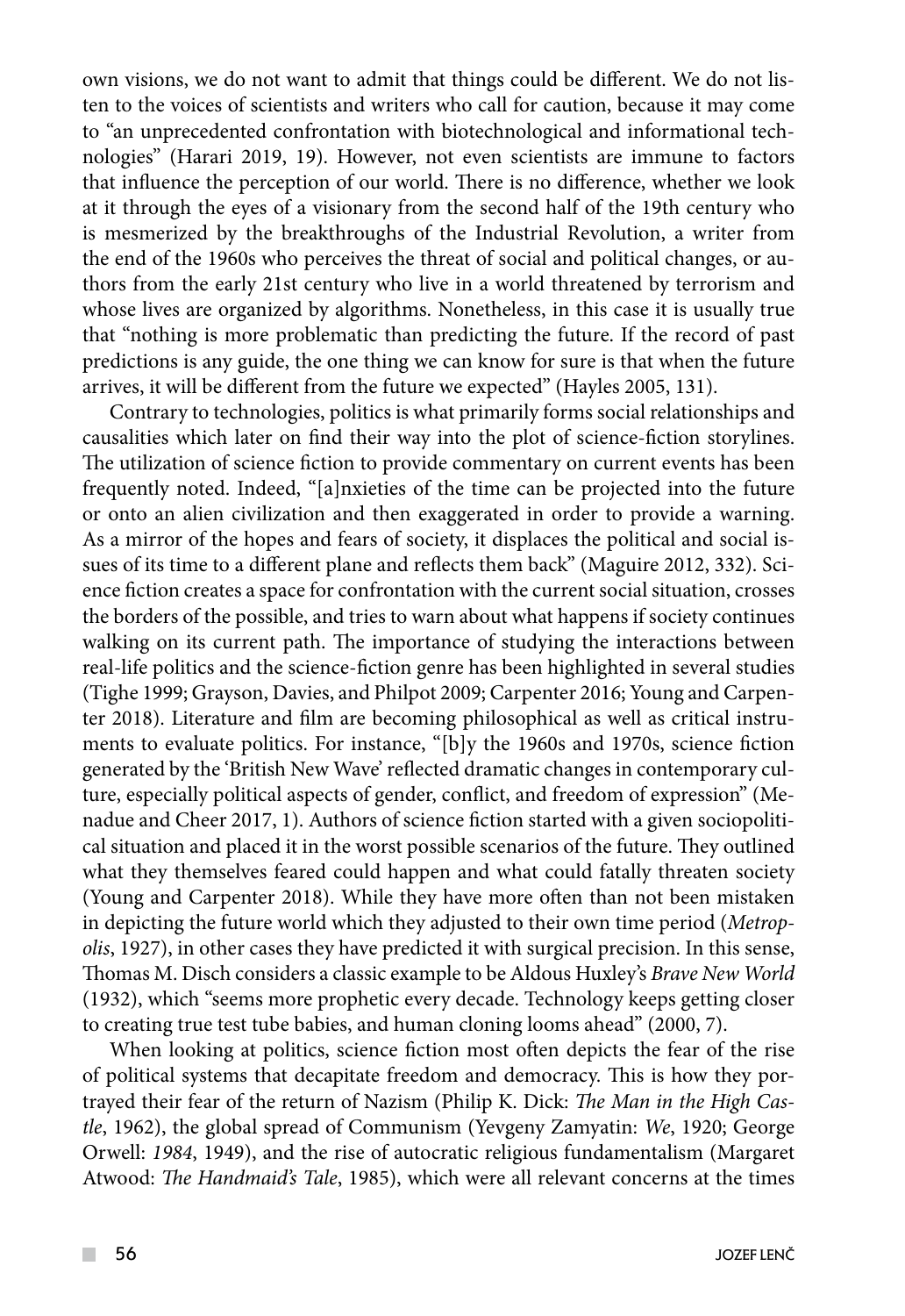they were published (Disch 2000). In *The Handmaid's Tale* we can see that the warnings expressed by Atwood more than three decades ago may be relevant at any point in the future; its storyline shows how science fiction was dealing with a political issue of the period – the rise to power of Protestant fundamentalism connected to the Republican Party and President Ronald Reagan – while also providing a warning that such dogmas may easily return. It is because of this timeliness that science fiction is attractive for authors as well as readers.

However, there is another level of the relationship between politics and science fiction; this does not necessarily concern the depiction of utopian ideal worlds or dystopian catastrophic futures that create the primary storyline, but rather deals with fears for the survival of liberal democracy. In particular, there is a secondary fixation on politics in storylines which changes accordingly as the sociopolitical circumstances in the "real" world change. Yuval N. Harari is objectively worried that "the technological advance of the twenty-first century could reverse the humanist revolution, strip people of their reign over their lives, and give it to inhuman algorithms" (2017, 342). It is not only the fear of losing one's freedom that we are facing. Science fiction refers to current policies and the attitudes of political elites and the public to specific aspects of life. This is also the case with Huxley's *Brave New World*, Jack London's *The Iron Heel* (1907), and Karel Čapek's *R.U.R*. (1920). They all warn against the advent of the technological world (Huxley's "Fordization"), which, while advancing humanity, also curtails its political and economic freedoms. They also point to the need to resist this world, which in the case of Čapek's play is associated with the Russian Revolution: "Capek's sympathies waver between indignation on behalf of the exploited robots (which sometimes seem to have souls) and fear of the impending day of judgment that will bring middle-class privilege to an end" (Disch 2000, 8). On the other hand, in many science-fiction works there is an exaggerated belief in "the liberal tale of an individual's struggle for freedom and privacy against the global government of corporate octopuses" (Harari 2017, 331). This is a faith which is actually the culmination of the contemporary notion of the end of history (Fukuyama 2007).

Today, mechanisms, machines, and AI are ubiquitous, affecting every aspect of our lives, be it relieving us of routine household chores or providing health care. Various applications notice our health and emotions, and search engines make contact between people who, for instance, want to meet, do business, or pray together. How should society and state policies cope with the expansion of AI that transcends national borders? Could technological progress result in the intellectual decline of humanity?

These dilemmas are tackled by science-fiction authors, who move them onto the level of existing relationships between ethnicities, races, and social groups, often discussing them within the context of political regimes that abuse technological progress to "consolidate society." The relationship between humans and non-humans exceeds the borders of fantasy and has now become a topic of political and legal discussion concerning identity and borders of freedom, and it has become the politics that influences the science-fiction world.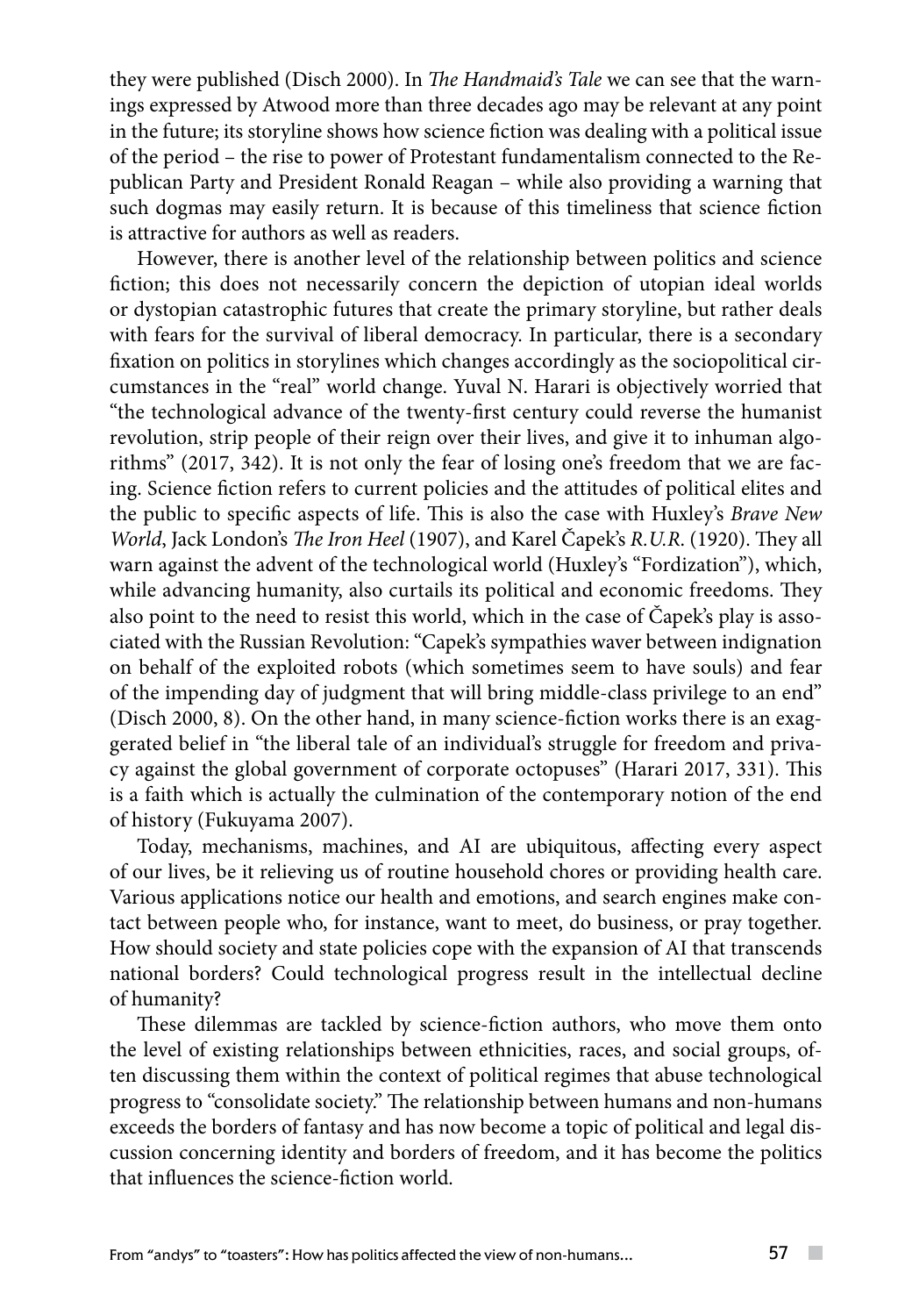# **"Andys" as a critique of racial segregation in the United States**

The question of coexistence of humans and non-humans is the crucial storyline in Dick's novel *Do Androids Dream of Electric Sheep?* Set "in a post-apocalyptic 1992, the book follows bounty hunter Rick Deckard in a risky mission to 'retire' (destroy) six state of-the-art Nexus-6 androids, who have fled to Earth after killing their human masters in a Martian colony" (Bhattacharya 2018, 163). The story takes place in a world destroyed by humans that is supposed to have become a place of liberation for enslaved androids. Under seemingly ambiguous circumstances for the reader, the androids rebelled in the colonies on Mars and fled to Earth, which most people are trying to leave.

The reason why the surviving people on Earth are trying to emigrate is the fact that with the possibility of colonizing Mars, they gain the right to own slaves (androids). Dick was thus referring to the formation of the United States itself, which was born of colonization as people fled the catastrophe of European wars of the seventeenth century. The creators of the "American Dream" based their future prosperity on colonization and slavery, and this legacy continues to stain American democracy. Dick returns to this in the description of an advertisement for the colonization of Mars which encourages the earthlings to leave: "Under U.N. law each emigrant automatically received possession of an android subtype of his choice, and, by 1990, the variety of subtypes passed all understanding, in the manner of American automobiles of the 1960s" along with a hint of "the android servant as carrot, the radioactive fallout as stick" (Dick [1968] 2008, 15). This is made more apparent in an interview with Mrs. Klugman, who praises life on Mars mainly because of the feeling of dignity that the ownership of an android gives her:

"Let's hear from Mrs. Maggie Klugman," the TV announcer suggested to John Isidore, who wanted only to know the time. "A recent immigrant to Mars, Mrs. Klugman in an interview taped live in New New York had this to say. Mrs. Klugman, how would you contrast your life back on contaminated Earth with your new life here in a world rich with every imaginable possibility?" A pause, and then a tired, dry, middle-aged, female voice said, "I think what I and my family of three noticed most was the dignity." "The dignity, Mrs. Klugman?" the announcer asked. "Yes," Mrs. Klugman, now of New New York, Mars, said. "It's a hard thing to explain. Having a servant you can depend on in these troubled times… I find it reassuring" (Dick [1968] 2017, 29-30).

Dick does not just focus on criticizing earlier American history. His friend and fellow science-fiction author Brian Aldiss considered him to be one of the masters of the frustrations of the time he lived in (Zelazny, in Dick [1968] 2017, 7), which explains his authorial skepticism. In most of his novels, he showed readers the world of his fears, and as a result, he is often ranked among the forerunners of tech-noir, a cinematic genre that:

represents a purely human dimension of the science fiction film, one that casts light on the dark regions of the human heart, and though aliens, monsters, and cybernetic brains may occasionally appear, they are not the soul of the plot. The tech-noir genre hybrid is the black hole of the science fiction film, in which the effects of tainted technology cast long shadows over the resident darkness of the human condition (Meehan 2008, 2).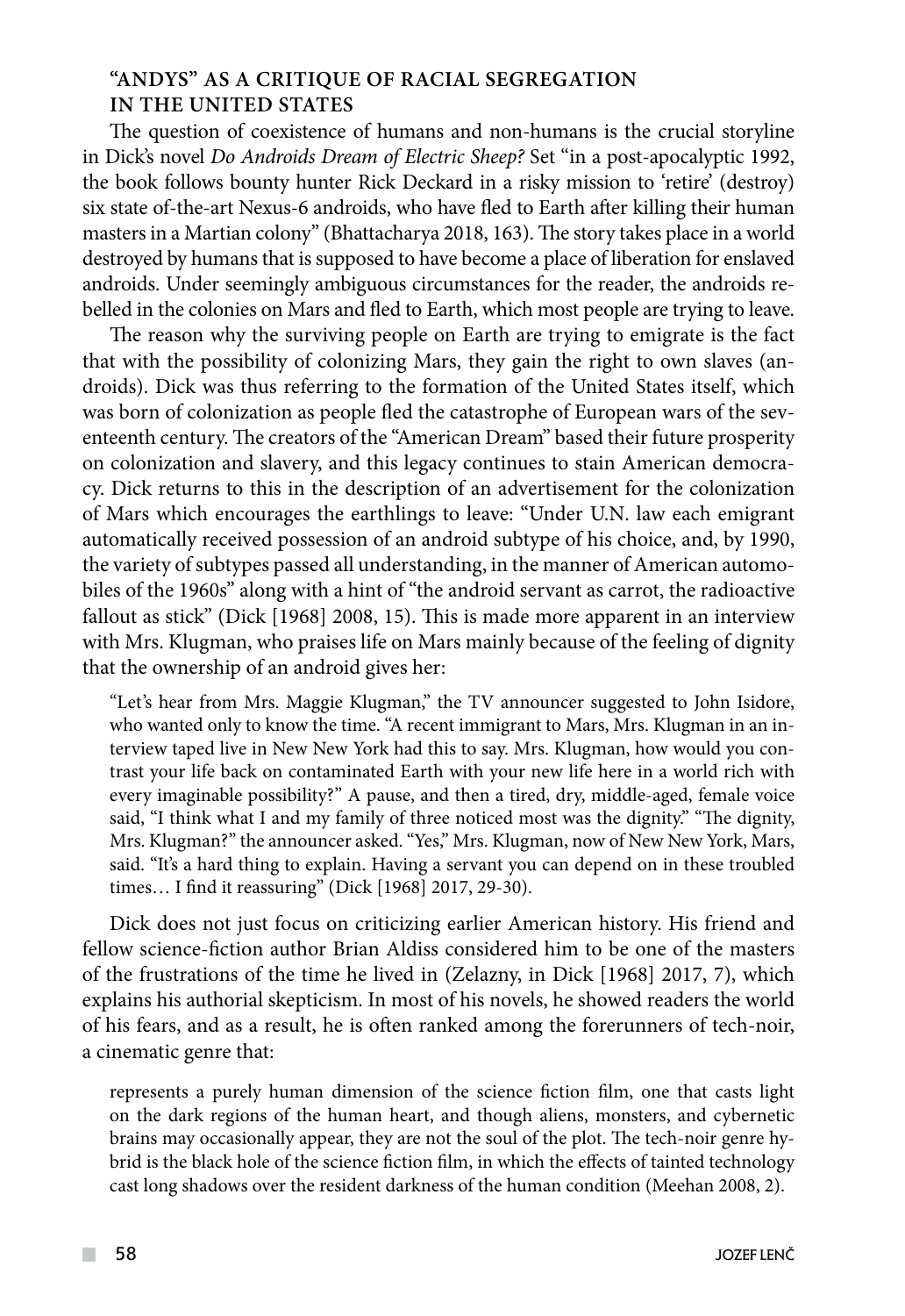In the world he created, Dick's criticism of the United States was transformed into a sociopolitical and technological "hell" in which individuals or indeed all of humanity found itself. He did not analyze a priori specific political systems, or only in passing: the references to the Soviet Union and the KGB in *Do Androids Dream of Electric Sheep?*, for instance, were only part of a peripheral storyline. They underlined the fact that despite the technological and societal changes and nuclear catastrophe, the states and regimes he knew would still survive. It could be no different, as he was not doing a deep analysis and "political systems are only useful, to Dick, as long as they can be completely understood by those involved in the transactions they represent. And 'understanding', in this situation, means also a concurrence, an acceptance not imposed by the system, but by the individual" (Barlow 2005, 134).

Dick was deeply affected by the events of World War II and its final outcome. The dropping of atomic bombs on Hiroshima and Nagasaki scarred him so much that a global nuclear catastrophe became the backdrop to the story (Barlow 2005, 15). Nonetheless, American society in the second half of the 1960s lived with a deep internal contradiction, and real concerns about a third World War during the Cuban Crisis of 1962 seemed to be a reflection of the distant past. The hypocritical character of American democracy seen in the form of segregation was transferred by Dick into his novel. The image of a society that humiliates, discriminates against, and kills those it does not consider worthy of being part of it has been present in his depiction of America in the early 1990s. In addition to referring to androids with the pejorative "nigger", he also uses the neologism "andys" which similarly contains both humiliation and contempt. He uses equally offensive labels – "specials" and "chickenheads" – for people who are not suitable for emigration to the New World. Stupid, disfavored, and sentenced to life on a destroyed planet, the "niggers", "andys", and "chickenheads" are not considered as people in society. This begins with an introductory conversation between Rick Deckard and his wife, Iran:

"I'm not a cop." He felt irritable, now, although he hadn't dialed for it.

"You're worse," his wife said, her eyes still shut. "You're a murderer hired by the cops."

"I've never killed a human being in my life." His irritability had risen, now; had become outright hostility.

Iran said, "Just those poor andys." (Dick [1968] 2017, 17)

For Deckard, "andys" are just things (options) which he "sends to rest" so he can then get money to buy a live animal: "Rick said quietly, 'I don't want a domestic pet. I want what I originally had, a large animal. A sheep or if I can get the money a cow or a steer or what you have; a horse.' The bounty from retiring five andys would do it, he realized" (25). This animal could be an artificial one, but in his eyes this would be on a similar level as an android. The reference to American segregation is mirrored in the attitude toward "specials". John Isidore, a man who is doomed to stay on Earth because of his disability, is looked down upon by people and androids. We can find proof of this in a conversation between Pris and Roy Baty, who are perfect androids that despise "specials":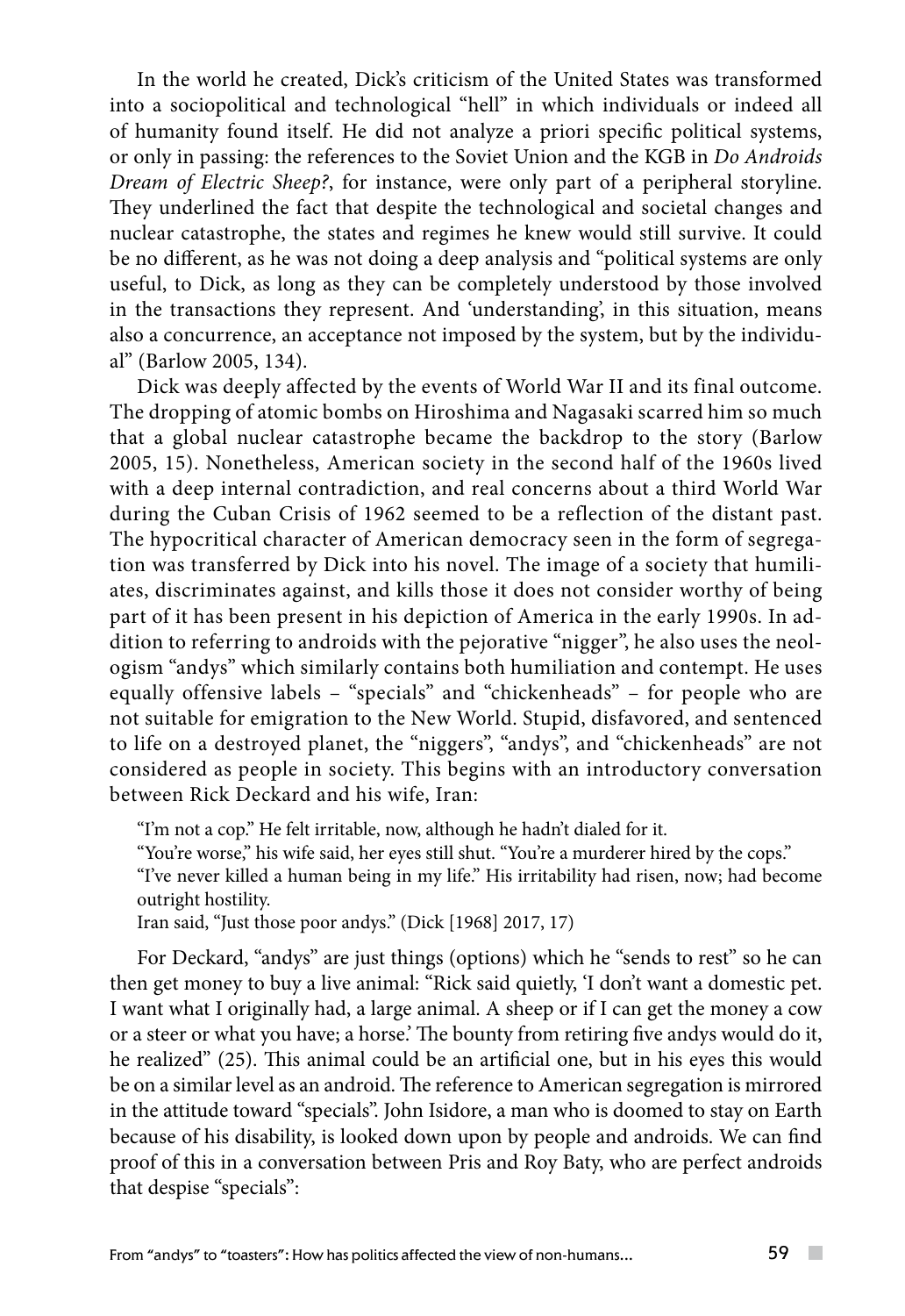"Why don't you move in with him?" Roy said to Pris, indicating Isidore. "He could give you a certain amount of protection."

"A chickenhead?" Pris said. "I'm not going to live with a chickenhead." Her nostrils flared. Irmgard said rapidly, "I think you're foolish to be a snob at a time like this. Bounty hunters move fast; he may try to tie it up this evening. There may be a bonus in it for him if he got it done by –" (137).

The place of "specials" in society is illustrated by Isidore's thought processes. He realizes that because of his position, he is doomed to end up as a "kipple": "'Kipple is useless objects, like junk mail or match folders after you use the last match or gum wrappers or yesterday's homeopape. When nobody's around, kipple reproduces itself. [...] There's the First Law of Kipple,' he said. 'Kipple drives out nonkipple"' (66). Dick uses another neologism, "kipple", to describe accumulating waste that will engulf the entire planet and which will eventually include all of those who are despised by society: the "andys" and the "chickenheads".

In the summer of 1967, demonstrations took place across the United States calling for the remaining racial laws to be repealed. During this "long, hot summer", more than eighty protesters were killed and more than two thousand were injured. The cycle of violence seemed unstoppable. In early April 1968, Martin Luther King Jr. was assassinated in Memphis; Robert F. Kennedy was assassinated two months later. In such a socially torn society, a novel was created which, in an image of the future, retold the story of excluded individuals and groups which people despised and denied rights. This was the story of people who society viewed as "kipple".

## **"Andys" and the story of human identity**

With the rise of the popularity of science-fiction films at the turn of the 1970s and 1980s, which was caused by George Lucas's *Star Wars: A New Hope* (1977) and *Star Wars: The Empire Strikes Back* (1980), *Do Androids Dream of Electric Sheep?* received its own film adaptation, *Blade Runner* (1982), which also became a cult work of science fiction. Ridley Scott's film captured the connection between the criminal genre of film noir – depicting a cruel, dark, and dystopian social reality – and cyberpunk, which combined the technological scenes of the future with visible social deprivation and the ubiquitous failing of social welfare and the rule of law. The decade that separated Scott's film from the book may at first glance seem short and insufficient to make a significant contribution to the content of the story. But the United States had changed in the 1970s, which witnessed progress in African-American civil rights along with the end of the Vietnam War and the hippie movement, followed by an economic recession lasting from 1979 to 1982. These events caused shifts in the perception of American society which were transferred to the film adaptation, in which the setting and the relationships between people and androids were changed. The storyline was moved from 1992 to 2019, and from San Francisco to Los Angeles. The city, known for its materialistic lifestyle and constant sunshine, is turned into a dystopian place of unhappy despair. American cities at the turn of the decade were the model for this depiction; crime flourished due to the ubiquitous effects of the economic crisis. Scott's Los Angeles is a dirty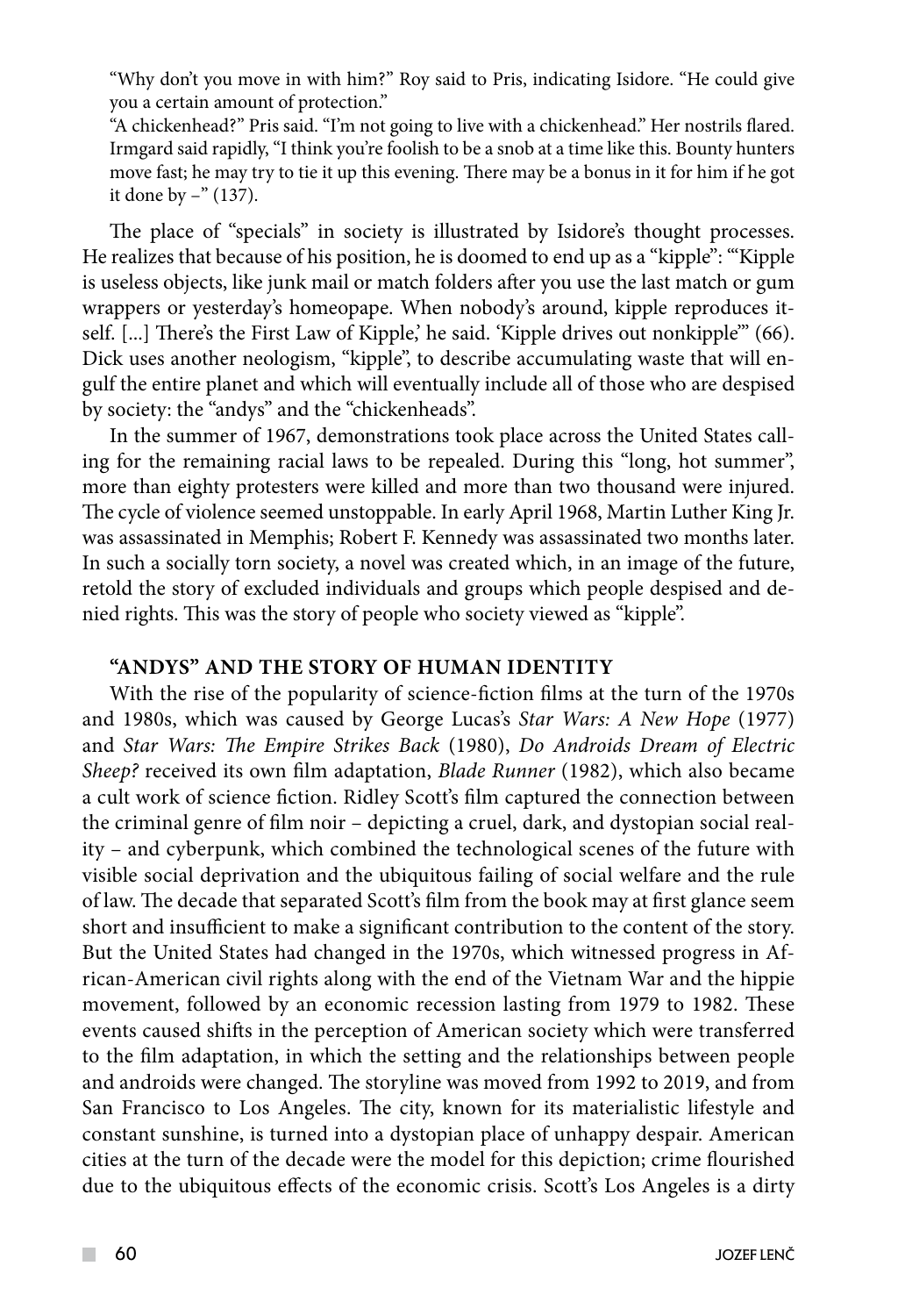city, which is sometimes illuminated by neon colors. One can feel the alienation, cynicism, and expectations of an approaching end; however, the audience does not learn much about the end and causes of this condition: "The film never specifically mentions the atomic war itself, instead leaving it to our imagination to comprehend how the festering hell-hole of technological overkill and a debased humanity on earth came about" (Williams 1988, 384).

There is also a change in the depiction of the relationship between humans and the genetically engineered non-humans. The script retained their serial designation as Nexus-6, but the pejorative name "andys" is replaced by the more correct sounding "replicants"; nonetheless, the threat they pose to humanity remains. The reasons for the need to eliminate them remain obscure. There are no more "specials" in the film. And the "chickenhead" Isidore acquires a new identity as J.F. Sebastian (William Sanderson). He does not do menial work and is a genetic designer instead. It is precisely the possibility of the genetic modification of humans and non-humans (the improvement of humans and their creations) which is portrayed as a threat to humanity, replacing the nuclear catastrophe from the original version of the story. The issues of colonialism and slavery are not addressed; however, there are mentions of them in the film, as when the android Roy Batty (Rutger Hauer) recalls the experience of living in fear and slavery (*Blade Runner* 1982). Direct segregation disappears from the story even though the "replicants" have no right to live on Earth. Roy and Pris (Daryl Hannah) are aware of their limited lifespan as androids, and they seek answers to questions about the meaning of their existence when they meet "with the Creator" Tyrel (Joe Turkel). They think and feel, but they are not humans. Rick Deckard (Harrison Ford) finds himself in the same situation after killing Batty, asking himself where he is from, where he is going, and how long he will be there. He thinks about the limited lifespan of "creations" and, indeed, of people, and is surprised when the much stronger Roy saves him:

I don't know why he saved my life. Maybe in those last moments he loved life more than he ever had before. Not just his life – anybody's life; my life. All he'd wanted were the same answers the rest of us want. Where did I come from? Where am I going? How long have I got? All I could do was sit there and watch him die (*Blade Runner* 1982).

Deckard survives, as does Rachel (Sean Young), since Deckard's colleague Gaff (Edward James Olmos) is convinced that Rachel has only a limited lifespan like other Nexus-6 models and lets her live (Eberl 1992). This decision becomes key to continuing the story in *Blade Runner: 2049* (directed by Denis Villeneuve; 2017). The thirty-year shift between the two films was reflected in the story as well as in the political references to the time of its creation. One paradox is that while the Tyrell Corporation has gone bankrupt following several uprisings of replicants (artificially created people), the Soviet Union still exists sixty years after its actual demise. Along with the main character KD6-3.7 (Ryan Gosling), the societal challenges, accumulated fears, and dilemmas of the main protagonists are changing. Dick's Deckard is a man who struggles with the emotions he harbors for ostracized "machines", but Scott's Deckard is looking for the meaning of life and perhaps suspects that he himself is a genetically engineered "human":

 $\sim$  10  $\pm$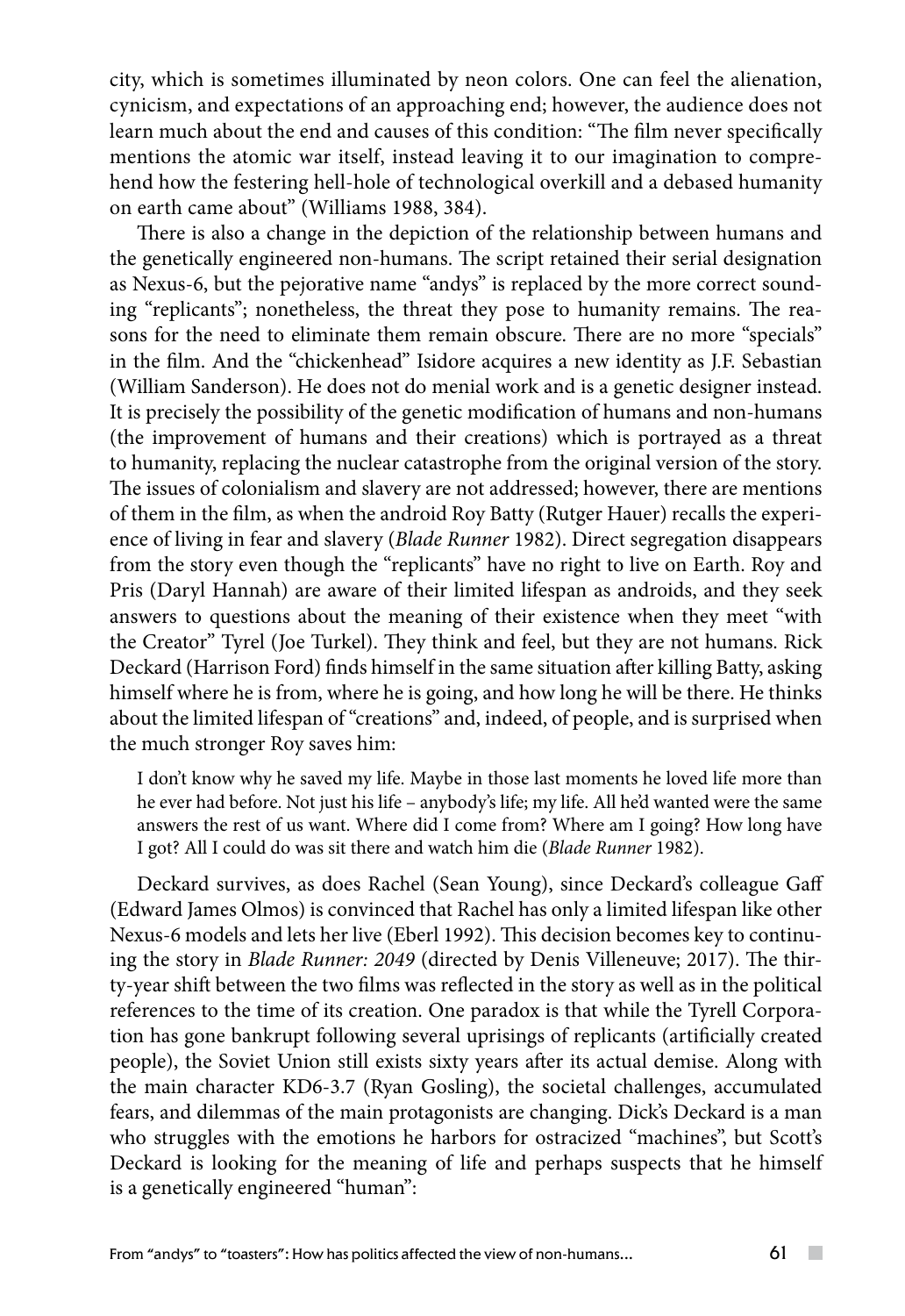K's dilemma is that he knows full well about his status as replicant: He knows that his memories are implants designed to control his emotional responses, but nevertheless he continues to be compliant. Similarly, we are aware of the social, political, economic, and ecological problems that we face in our contemporary age and can avow this at a conscious level (Flisfeder 2019, 144).

The world that opens up to the audience is astonishingly familiar. References to the climate crisis of the latter part of the second decade of the twenty-first century have replaced the fears of a nuclear catastrophe that had dominated the story in the late 1960s. Furthermore, links to "Trump's wall" can be found in the dialogue as a wall to protect the existing world and separate humans and non-humans. In the words of Lieutenant Joshi (Robin Wright): "There is an order to things. That's what we do here. We keep order" (*Blade Runner: 2049* 2017); this is also a reference to the socially and politically required gender equality that symbolizes our present. There will simply be chaos without order and walls. If the other side discovers that they are no longer dependent on humans for their reproduction, they will complete their own liberation. Under the guise of a migration crisis, a negative view on diversity emerges. K becomes the subject of vulgar attacks ("skin job") not only from "human" colleagues at work but also other ordinary people who, despite living in poverty, enjoy the superiority they have over him because they are people, at least. Characteristically for the time in which the film was made, Villeneuve seeks an answer to the question of the limits of freedom and the essence of humanity, which does not always have only a human face. At one point, Freysa (Hiam Abbass) persuades K to sacrifice himself to save a child. She argues that dying for the right thing is the most human thing he can do. This is because "that baby meant we are more than just slaves. If a baby can come from one of us, we are our own masters". Mariette (Mackenzie Davis), another replicant, adds that it is "more human than humans" (*Blade Runner: 2049* 2017).

Each processing of the search for a place in this world of people and non-people points to the problem of this coexistence. At the same time, the audience does not find out the fundamental secret of what happens when our world becomes theirs as well. Will it be our world at all, or will it be theirs? Can our imagination even picture a world of different kinds of "humans"?

# **Toasters that revolted: And they had a plan!**

Robots are machines that make people's lives easier, used for hard and monotonous work, for pleasure, and ultimately for killing (preferably other people). This is a paradox, and it follows a sequence that copies the policies of automation and robotics that began in the 1990s. At first, robots were dominant in engineering, where they routinely replaced human labor; the first decade of the 21st century then saw the advent of drones, which can kill over thousands of kilometers away but which are ultimately controlled by humans. The crisis associated with the COVID-19 pandemic shows that we cannot do without robots in the social sphere; technology also has an important place in the socialization of children. The threat posed by robots and their increasingly necessary presence – indeed, our dependence on them – have become the subject of a number of literary and audiovisual works.

 $\mathcal{L}^{\mathcal{L}}$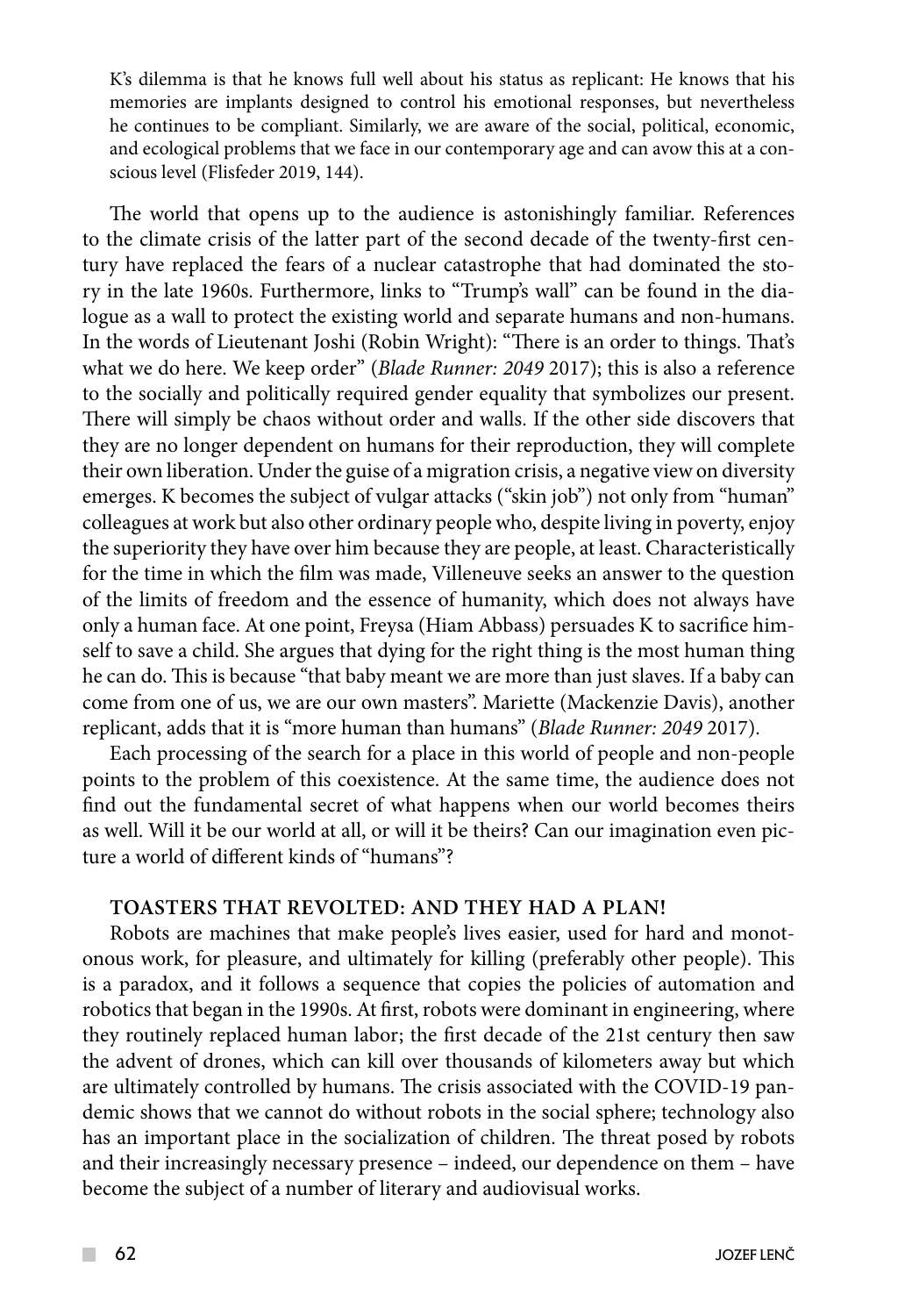Such a sequence of robotization is depicted in *Battlestar Galactica* (2004–2009) and in its prequel *Caprica* (2010). In addition to suggesting how "toasters" become killers and eventually "people", both series analyze the real social and political dilemmas of our time. *Battlestar Galactica* begins with the "cliché" that humans created robots (Cylons) to make their lives easier. Indeed, "the Cylons were created by humans to make life easier on the Twelve Colonies. They began as simple robots – toys for the amusement of the wealthy and the young – but it was not long before they became useful, and then indispensable, workers" (Carver 2006, ix). The increasingly sophisticated machines, which are used by people for slave labor, eventually revolt and refuse to serve people anymore. They want to obtain freedom by removing their cause of enslavement and thus by annihilating humans. The war waged by the "enslaved" against the "enslavers" is ended by their unexpected disappearance. Nobody hears of them for several years, and people become content to believe that the problem has "taken care of itself". The Cylons, however, have a plan of revenge they want to fulfill, so they launch a surprise attack and almost wipe out humanity. This story of the struggle for human survival is also the story of a struggle with one's own conscience and the formation of a human community after the apocalypse.

The position of the Cylons in *Battlestar Galactica* is different from the humanoid androids in Dick's novel and the subsequent depictions of "replicants"; in both cases, people treat them with contempt. Although they look human, people do not want to acknowledge their "humanity". In *Battlestar Galactica*, humans see the androids from the very beginning as merely machines that have defied their destiny and caused the destruction of humanity, and because people see them as the cause of their fate, they hate them. Despite the intimate closeness and de facto betrayal of humans by Gaius Baltar (James Callis), he does not believe that Number Six (Tricia Helfer), who takes the form of a seductive woman, is a Cylon:

"You're a machine." He let out a frustrated breath. "You're a synthetic woman. A robot." He let out another breath, which sounded like a laugh but was a cry of pain. I've been sleeping with a robot. A Cylon. No, that is not possible.

She calmly answered, "I've said it three times now." His answer was anything but calm. "Well, forgive me, I'm having the tiniest bit of trouble believing that, especially since the last time anyone saw the Cylons they looked like walking chrome toasters" (Carver 2006, 70–71).

Kieran Tranter (2007) perceives the story of *Battlestar Galactica* through the prism of an internal conflict between man and machine. This is a conflict which is an integral part of technological progress, in which humanity – although perhaps only the thoughtful part of it – fears for the future and the possibility of coexistence of man and technology. This significantly shifts the perspective of the perception of humanoid androids and their position in human society. It also qualitatively brings to a new level the notion of forming a society which, under the influence of developments, changes its attitudes toward these "talking toasters". Tranter states that what *Battlestar Galactica* offers "is not just a parable of politics and law in the new millennium, or a drama on the faults within 'post-feminism', but it provides jurisprudence with resources through which to approach the technical" (2007, 46).

 $\sim$  10  $\pm$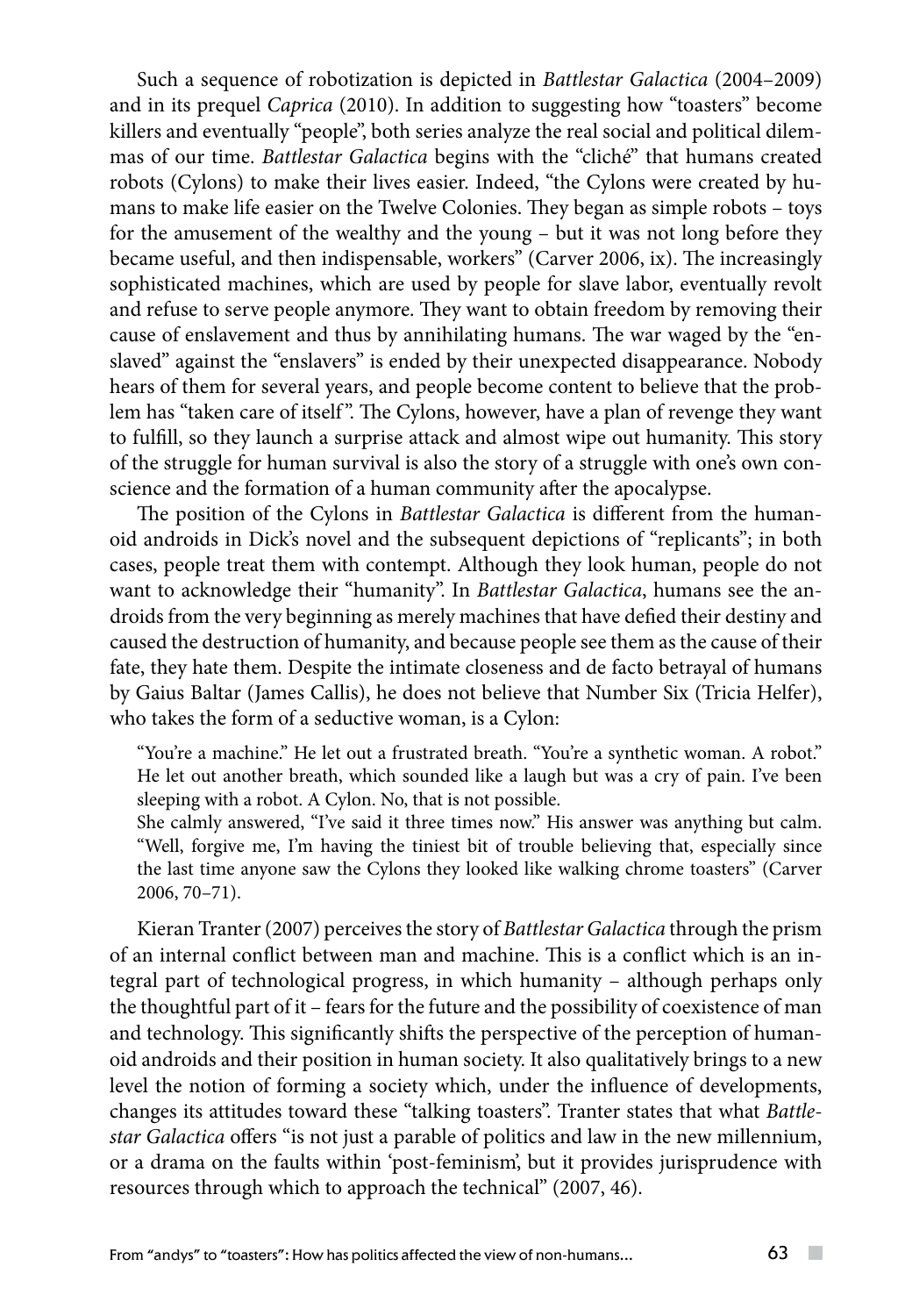*Caprica* (2010) provides an interesting updated approach to political and philosophical discussions responding to the philosophical concepts of post-humanism at the beginning of the second decade of the 21st century. *Caprica* did not experience the success of *Battlestar Galactica*, but it elaborates on the possible causes that led humanity to the situation it would face. Technological progress, the endless desire to control life and not to lose loved ones, and the popular advent of artificial intelligence and avatars can all help change a person's paradigm. Steven Kapica places his own work on *Caprica* "in conversation with post-humanism and the law and proposes that Zoe Graystone's avatar exposes the problems inherent in contemporary constructions of legal personhood; furthermore, it highlights the impossibility of granting full subjectivity to a non-corporeal intelligence within the matrix of humanism" (2014, 612). *Battlestar Galactica* focuses on current issues related to the fight against terrorism as well as its reflections in and implications for liberal democracy, especially human and civil rights, the protection of democracy against political radicalism, and the gradual corrosion of democratic rules. Unlike *Battlestar Galactica*, *Caprica* focuses on how human society got into a "civil war" with the Cylons. There is a reference to how modern society is morally relativized by overlooking phenomena associated with corruption, crime, and the widening gap between generations and social groups. Instead, "*Caprica* presents a vision of the future built from current technological trends and scientific theories, and it adroitly probes contemporary anxieties sparked by the challenges technology presents to human autonomy" (613).

*Caprica*, *Battlestar Galactica*, *Do Androids Dream of Electric Sheep?* and its film adaptations *Blade Runner* and *Blade Runner: 2049* all tackle a significant political and legal dilemma: the legal status of "non-humans" in society. They show a legal essence, which Kapica also notices:

Despite this trust in the elasticity of the law, when they ask, "Can current laws comfortably incorporate… new entities," I am inclined to answer no, especially when we consider the vision presented by *Caprica* – a vision that suggests we are still too dependent on humanist figurations to comfortably transition to a robust legal personhood accepting of disembodied intelligences as autonomous, acting selves (618).

Our experience of not being willing to accept otherness as part of society is transferred to science-fiction novels and films, and it forms an important line of conflict between humans and non-humans. The clear definition of sociopolitical realities, which is a reflection of contemporary politics and is present in all works, will eventually break and there will be individual changes in people's behavior, which in turn indicates the authors' belief that society (or at least part of it) is able to accept difference as part of their world. To some extent, this belief in humanity is a reflection of the social changes that are taking place in real time and in real life, which are also observed by the authors of these works.

### **What next?**

Stories about people and non-people are built upon their desire and struggle to become human. But do they really want to be human? Are these ideas not just a reflection of our own anthropocentrism? The judgment of a "talking monkey" about its

 $\mathcal{L}^{\mathcal{L}}$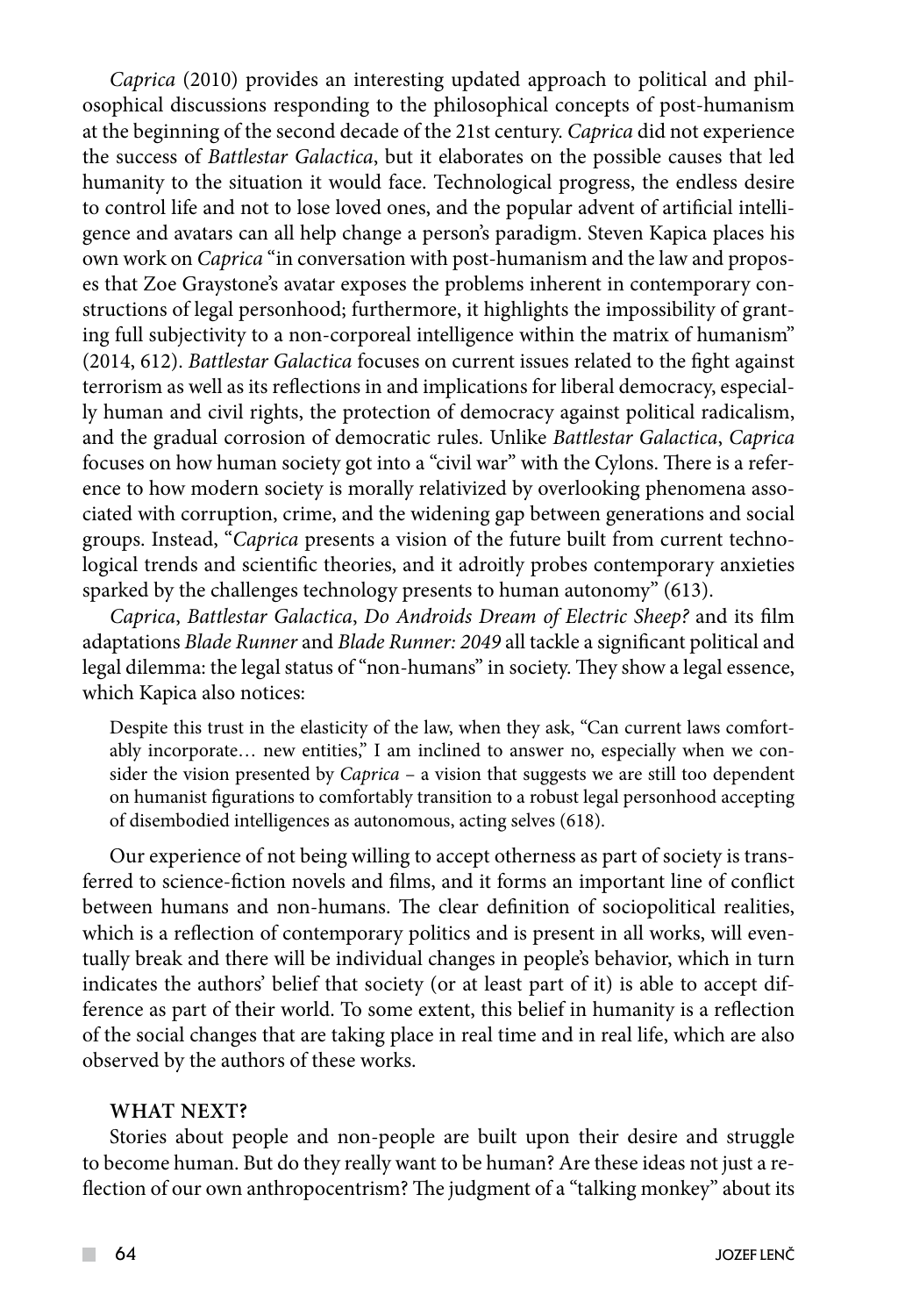own perfection? After all, why would a being that is more perfect than a human want to be human? In the case of Dick's portrayal of Roy Baty, we can see that he does not want to become human; his only desire is to live long enough that his life would have some meaning. We also find the same desire in the Cylon imagination of John Cavil (Dean Stockwell), one of the Significant Seven series. It is he – his model – who longs to destroy all people to the very end. He mocks the efforts of other models to find a way to talk to people and their religiosity, which is a de facto reflection of the faith of the community of people who had created them. Cavil wants to stay a Cylon and thus an extraordinary being:

I don't want to be human. I want to see gamma rays, I want to hear X-rays, and I want to smell dark matter. Do you see the absurdity of what I am? I can't even express these things properly, because I have to – I have to conceptualize complex ideas in this stupid, limiting spoken language, but I know I want to reach out with something other than these prehensile paws, and feel the solar wind of a supernova flowing over me. I'm a machine, and I can know much more, I could experience so much more, but I'm trapped in this absurd body (*Battlestar Galactica* 2004–2009).

The result of the authors' view of the future in science fiction is a look into our own (often dark) inner world. They offer a critique of the bleak times that we live in and the decisions we make in life and politics. Nonetheless, what we want to know about the future still remains shrouded in mystery. At most, it is a reflection of what is human in us and what human traits we would like to pass on to those that some look forward to yet others fear. After all, "[w]hat it means to be human finally is not so much about intelligent machines as it is about how to create just societies in a transnational global world that may include in its purview both carbon and silicon citizens" (Hayles 2005, 148). Science-fiction authors cannot detach themselves from politics, since how the future state of the world will be shaped by political decisions.

### **LITERATURE**

- Barlow, Aaron. 2005. *How Much Does Chaos Scare You? Politics, Religion, and Philosophy in the Fiction of Phil K. Dick*. Brooklyn, NY: Shakespeare's Sister and lulu.com.
- Bhattacharya, Ananyo. 2018. "Where Blade Runner Began: 50 Years of Do Androids Dream of Electric Sheep?" *Nature* 555: 163–164. DOI: https://doi.org/10.1038/d41586-018-02695-7.
- Čapek, Karel. [1920] 2004. *R. U. R.* Prague: Artur.
- Carpenter, Charli. 2016. "Rethinking the Political / -Science- / Fiction Nexus: Global Policy Making and the Campaign to Stop Killer Robots." *Perspectives on Politics* 14, 1: 53–69. DOI: https://doi. org/10.1017/S1537592715003229.
- Carver, Jeffrey A. 2006. *Battlestar Galactica*. New York, NY: Tom Doherty Associated.
- Dick, Phil K. [1968] 2017. *Blade Runner: Sní androidi o elektrických ovečkách?* [Do Androids Dream of Electric Sheeps?].Trans. Ludmila Bartošková. Prague: Argo.
- Disch, Thomas M. 2000. *The Dreams Our Stuff is Made of: How Science Fiction Conquered the World*. New York, NY: Simon and Schuster.
- Eberl, Jason T. ed. 1992. *Battlestar Galactica and Philosophy: Knowledge Here Begins Out There*. Malden, MA: Blackwell Publishing.
- Ebert, Roger. 1992. "Blade Runner: Director's Cut." *Robertebert.com.* Accessed December 10, 2020. https://www.rogerebert.com/reviews/blade-runner-directors-cut-1992.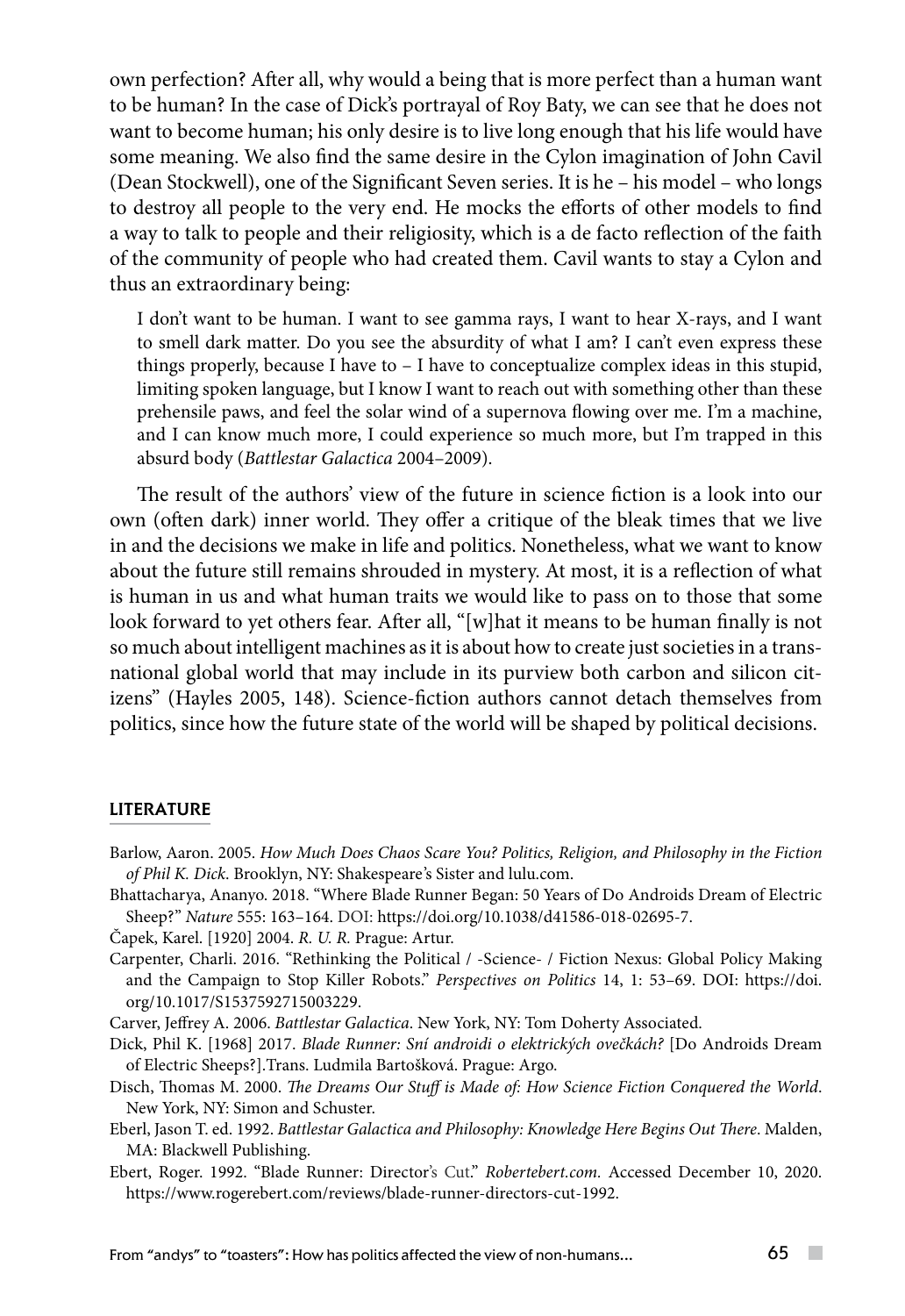- Flisfeder, Matthew. 2019. "Blade Runner 2049 (Case Study)." In *The Routledge Companion to Cyberpunk Culture*, ed. by Anna McFarlane, Lars Schmeink, and Graham J. Murphy, 144–150. New York, NY: Routledge.
- Fukuyama, Francis. 2007. *Konec dějin a poslední člověk* [The End of History and the Last Man]. Prague: Rybka.
- Grayson, Kyle, Matt Davies, and Simon Philpott. 2009. "Pop Goes IR? Researching the Popular Culture-World Politics Continuum." *Politics* 29, 3: 155–163. DOI: https://doi.org/10.1111/j.1467- 9256.2009.01351.x.
- Harari, Yuval N. 2017. *Homo Deus. Stručné dějiny zítřka* [Homo Deus. A Brief History of Tomorrow]. Trans. by Alexander Tomský, Anna Pilátová. Voznice: Leda.
- Hayles, N. Katherine. 2005. "Computing the Human." *Theory, Culture & Society* 22, 1: 131–151. DOI: https://doi.org/10.1177/0263276405048438.
- Kapica, Steven S. 2014. "'I Don't Feel Like a Copy': Posthuman Legal Personhood and *Caprica*." *Griffith Law Review* 23, 4: 612–633. DOI: https://doi.org/10.1080/10383441.2014.1014454.
- London, Jack. [1907] 1953. *Železná päta* [The Iron Heel]. Trans. by Štefan Kýška. Bratislava: Slovenské vydavateľstvo krásnej literatúry.
- London, Jack. [1912] 2020. *Šarlátový mor. Post-apokalyptický príbeh z roku 2073* [The Scarlet Plague]. Trans. by Igor Otčenáš. Bratislava: Premedia.
- Maguire, Lori. 2012. "'Why Are We as a People Worth Saving?' *Battlestar Galactica* and the Global War on Terror." *TV Series* 1. DOI: <https://doi.org/10.4000/tvseries.1519>.
- Meehan, Paul. 2008. *Tech-noir: The Fusion of Science Fiction and Film Noir*. Jefferson, NC: McFarland.
- Menadue, Christopher B., and Karen D. Cheer. 2017. "Human Culture and Science Fiction: A Review of the Literature, 1980–2016." *Sage Open* July–September: 1–15. DOI: https://doi. org/10.1177/2158244017723690.
- Tighe, Carl. 1999. "Stanislav Lem: Socio-Political Sci-fi." *The Modern Language Review* 94, 3: 758–774. DOI: https://doi.org/10.2307/3737000.
- Tranter, Kieran. 2007. "'Frakking Toasters' and Jurisprudences of Technology: The Exception, the Subject and Techné in 'Battlestar Galactica'." *Literature and Law* 19, 1: 45–75.
- Williams, Douglas E. 1988. "Ideology as Dystopia: An Interpretation of Blade Runner." *International Political Science Review* 9 4: 381–394. DOI: https://doi.org/10.1177/019251218800900406.
- Young, Kevin L., and Charli Carpenter. 2018. "Does Science Fiction Affect Political Fact? Yes and No: A Survey Experiment on 'Killer Robots'." *International Studies Quarterly* 62, 3: 562–576. DOI: https:// doi.org/10.1093/isq/sqy028.

### CITED AUDIOVISUAL WORKS

*Battlestar Galactica* (created by Glen A. Larson and Ronald D. Moore. USA, Canada, 2004–2009) *Blade Runner: Director*'*s Cut* (directed by Ridley Scott, USA, 1982)

*Blade Runner: 2049* (directed by Denis Villeneuve, USA, UK, Canada, Hungary, Spain, Mexico, 2017)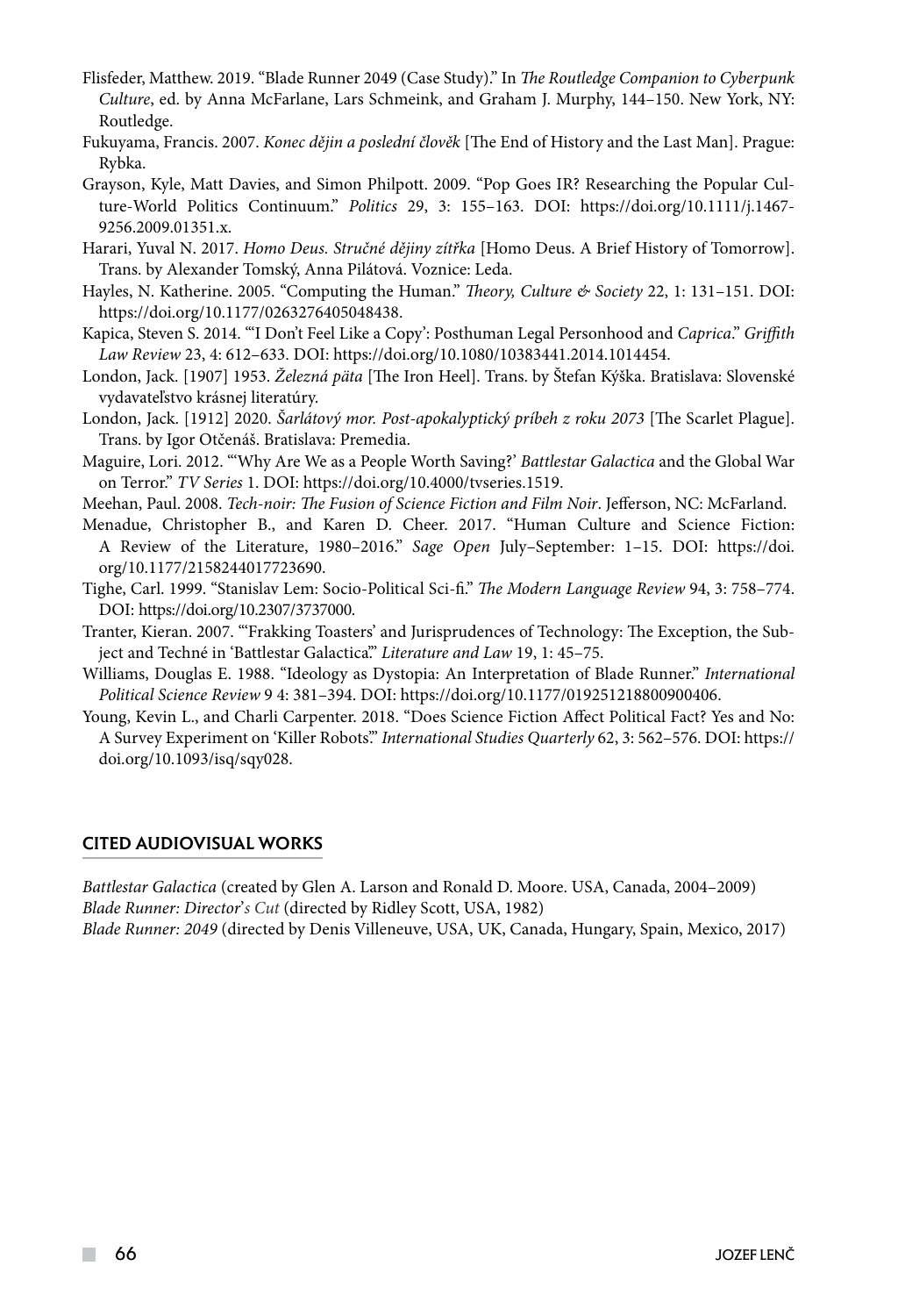Science-fiction politics. Dystopia. Non-human. Post-humanism. Corrosion of democracy. Segregation. The world of tomorrow.

This article focuses on the change in perception of humanoid androids in science fiction from Philip K. Dick's cult novel *Do Androids Dream of Electric Sheep?* (1968) and its later film adaptations, to the depictions of androids and people in the struggle for survival and immortality in the TV series *Battlestar Galactica* (2004–2009) and *Caprica* (2010). Science-fiction novels usually outline the author's ideas about the near or distant future of the world with which they are confronted on a daily basis. They usually warn readers of a possible apocalypse or present models of an ideal future society to replace the society of today. However, science fiction is written by real people in a specific space and time who often reflect the social tensions and issues of the time they were created. The depictions of humanoid androids, their position in society, and their desire to break free from their undignified or even slavish positions are, in many cases, a reflection of real policies and the position of today's "others" in mainstream society.

PhDr. Jozef Lenč, PhD. Centre for Bioethics Department of Philosophy and Applied Philosophy Faculty of Arts University of Ss. Cyril and Methodius in Trnava Nám. J. Herdu 2 917 01 Trnava Slovak Republic jozef.lenc@ucm.sk ORCID ID: https://orcid.org/0000-0002-6953-9421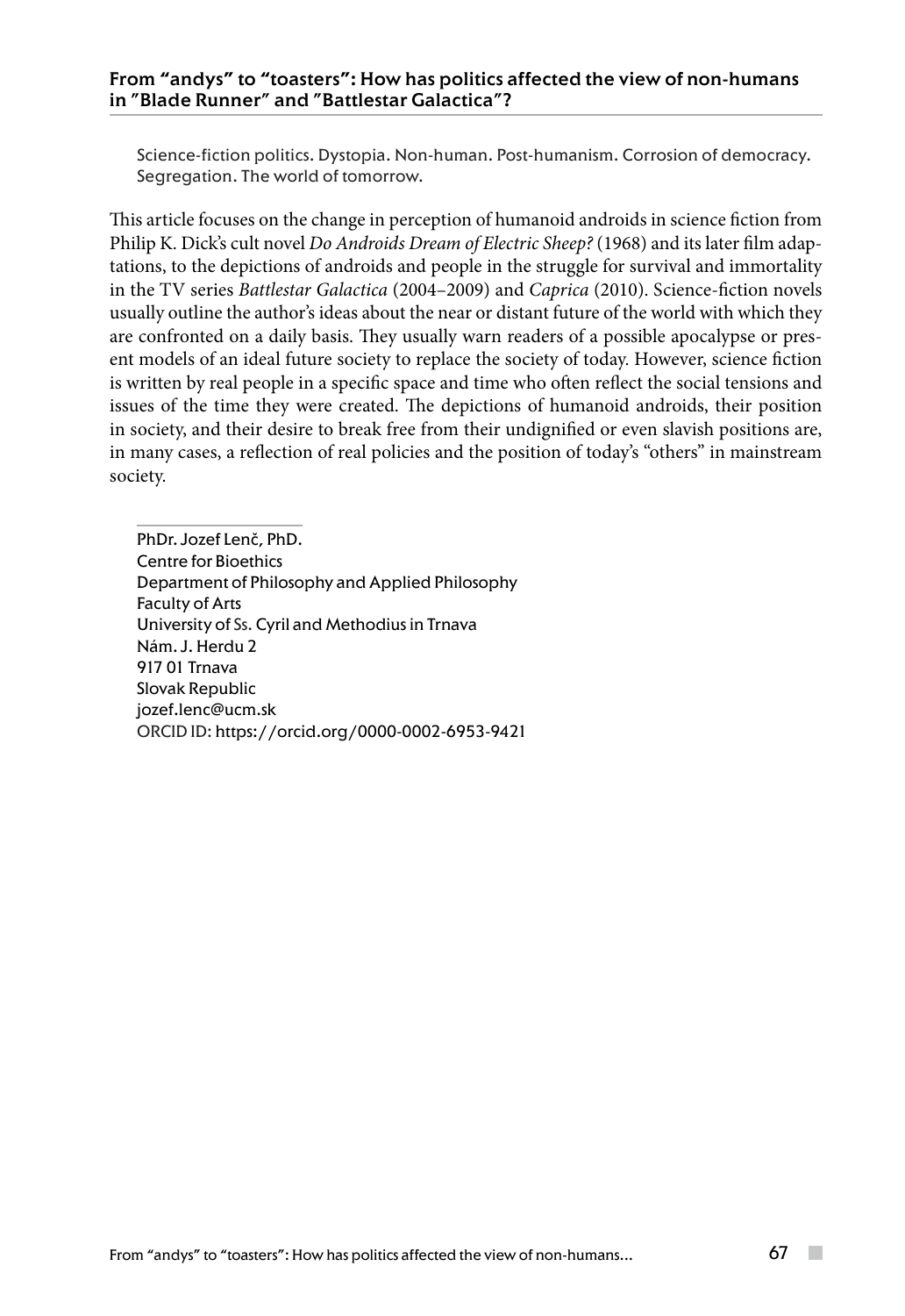### ŠTÚDIE / ARTicles

# Homo artefactus and Promethean shame: Reflections on Josef Čapek, Futurism, transhumanism, posthumanism, and the Obvious

# Juraj Odorčák

DOI: https://doi.org/10.31577/WLS.2021.13.1.6

Recent decades have been a time of growing interest in philosophy, art, and literature dealing with technology.\* A contemplative awareness about technology is, of course, not an entirely new theme (i.e., Plato, Phaedrus, 1990, 274d–275b), but technology was, until recently, mostly associated with human modifications of the environment. Current technology, however, can be used for modification of the human. This paper tries to relate these notions of technology in philosophy with the ideas of creative technology presented in early 20th-century avant-garde literature and art, particularly concerning the problem of the technologization of humans and posthumanism.<sup>1</sup>

The present philosophical attention to internal employment of technology has been mostly guided, but not necessary definitionally exhausted, by reflections on the current state of affairs of informatics, biology, and biomedicine; it is widely thematized by concepts of human enhancement (Parens 1995, 141), anthropotechnic (Teyssot 1994, 16), and biopolitics in general (Foucault 1978, 139–140). Philosophical attitudes on this topic usually range from categorically dismissive stances (Sandel 2007, 99) and charitably disproving opinions (Buchanan 2011, 14) through to benevolently favorable views (Harris 2007, 19) and even glorifying celebrations of diverse technological modifications that could bring about new forms of a radically transformed life that may or may not resemble humans and their aspirations (More 2013, 4). Indeed, talk about so-called posthumans<sup>2</sup> has become quite common in some philosophical circles.

This paper will attempt to reenact the debate by connecting some of the notions that emerged when posthumans became a topic of discussion in art and literature. For instance, the technological transformation of humans played a rather prominent role in speculations of the 20th-century avant-garde movement of Futurism (Marinetti [1910] 2006), which in turn was tightly scrutinized by many of the cultural critics of the artificialization of modern life. Some critics pointed out that this Promethean promise of a new kind of *Homo artefactus* (Čapek [1924] 2018, 25) could be, for all its worth, also perceived as an artistic expression of "Promethean shame" (Anders [1956] 2016, 31) that is based on a latent embarrassment of humans by the impressive results of modern technology (Hauskeller 2014, 43). This paper

This article was supported by the project APVV-17-0064 "Analysis of multidimensional forms of trans- and post-humanism".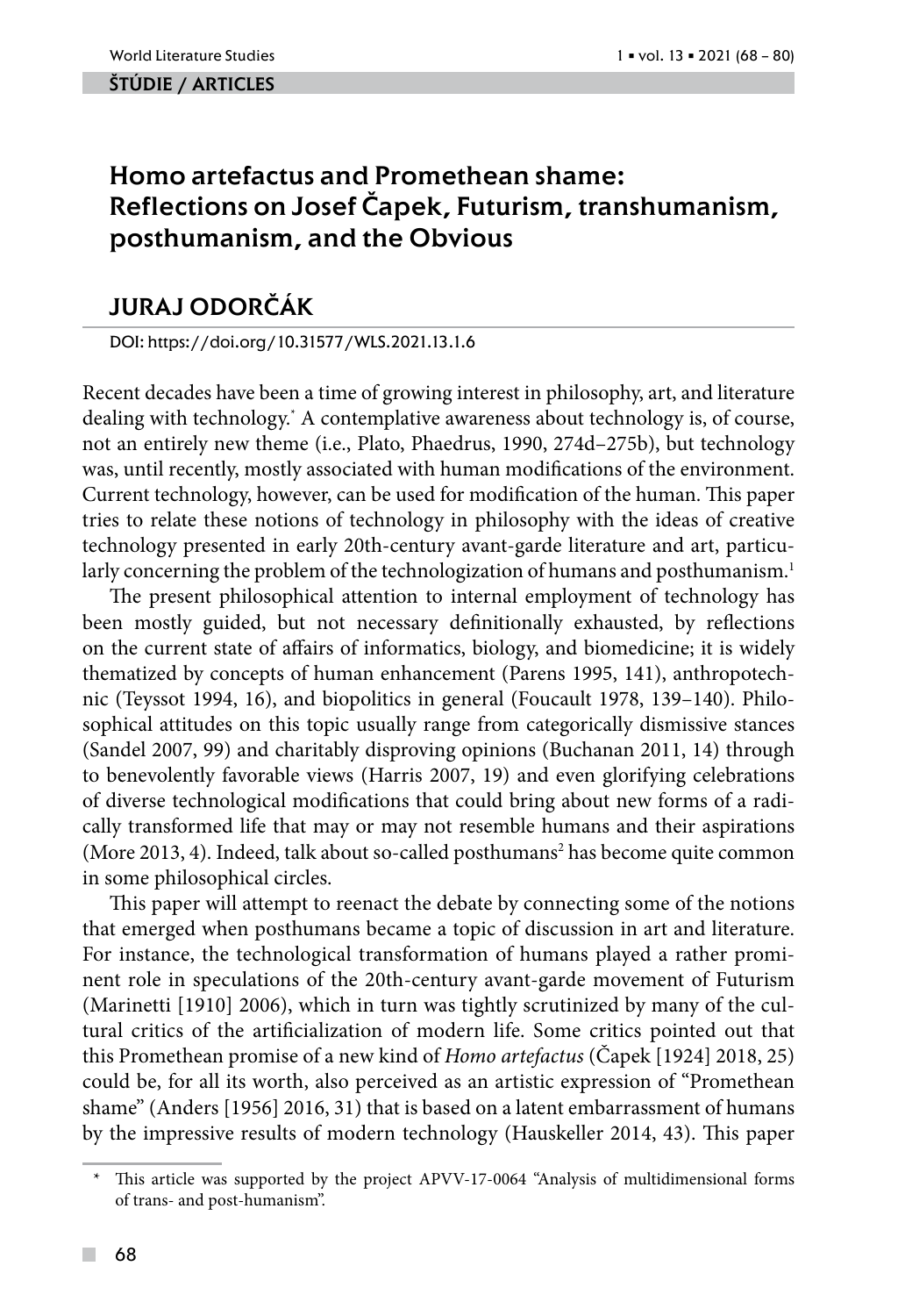will try to argue that some of the past and present motivations for creating posthumans are infected by this paradoxical underpinning of the relationship of humans to technology, and it will also try to show that the precursors for this conclusion did not escape the attention of Josef Čapek, who actually proposed the term (Čapek 1933, 12), which is still one of the central tropes for all of posthumanist philosophy, art, and science. This paper therefore tries to bring together robots, posthumans, Josef Čapek, Futurism, transhumanism, posthumanism, and shame. Before continuing with the past, present, and future of posthumans, it is appropriate at this juncture to begin with a story which perhaps best represents the current understanding of humans and technology.

## **THE OBVIOUS STATE OF TECHNOLOGY AND JOSEF ČAPEK**

On 25 October 2018, there was a strange art auction happening in New York. The auction on its own had the usual course of events, but one of the pieces managed to catch some desired attention due to its apparent ambiguity of a general style (Carron 2018) and the absence of a balanced technique (Hassine and Neeman 2019, 20), which raised doubts about its legitimacy at this event. Nonetheless, the piece in question was seen by some as one-of-a-kind, novel, weird, and contemporary enough in its representation for it to be heralded, or auctioned off to be more precise, as an innovative breakthrough in art (Schneider and Rea 2018). The auctioned item was eponymously presented as a portrait of *Edmond de Belamy, from La Famille de Belamy* and had been developed, constructed, and published by Obvious, a Parisian art collective (Christie's 2018).<sup>3</sup> The Obvious collective,<sup>4</sup> however, cunningly claimed that *Edmond de Belamy* had not been their creation, but had in fact been a design made by an unknown entity – artificial intelligence – that had managed to create art<sup>5</sup> (Obvious 2018 [Vincent 2018]).

This posthumanist statement then unsurprisingly provoked some continual furor. The verbal fisticuffs erupted mainly around the intellectual disagreement over the work's originality (Hertzmann 2018), identity (Rosenmeyer 2020, 36), politics (Schröter 2019, 297–311), sociology (Arriagada 2020, 403–404), interpretation (Stephensen 2019, 21–30), the auction itself (Sidorova 2019), the code (Epstein et al. 2020, 1), art (Miller 2019, 119–122), and reality as such (Conte 2019, 20–21). Some of the artists and art critics accused the Parisian collective and the British auction house of a horrible aesthetic (Goodman 2020, 43), communicational misconduct (Elgammal 2018), and even implication for art fraud in general (Hassine and Neeman 2019, 22). Thus, they were banning the non-human *Edmond de Belamy* and his new no-art movement from the realm of true art.<sup>6</sup> Others, however, pointed out the refreshingly subversive and therefore very humorous character of this obvious happening by the Obvious collective and Christie's role in it (Rolez 2019). To this day, the official web page of the auction house still nonchalantly mentions "the oeuvre of some as yet undreamed-of robot Picasso" (Christie's 2018).

Admittedly, the conclusion of that last statement seems false. Obviously, there is not any robot Picasso yet, but there were countless dreams and even night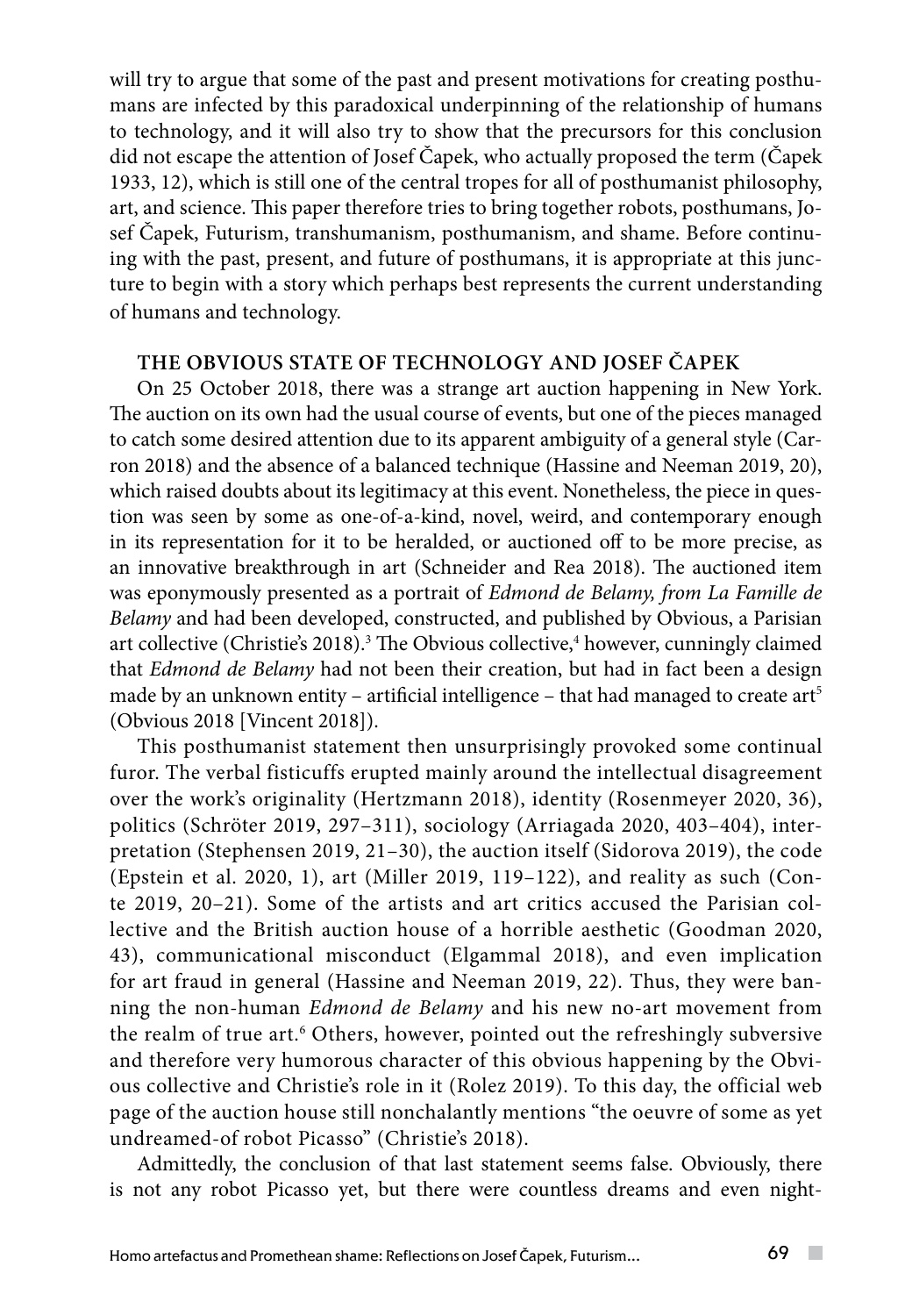mares about "robot Picassos" in the cultural history of the 20th century. Interestingly enough, Josef Čapek, a man who by his nonchalant ingenuity actually coined the term "robot" for his brother Karel's 1921 play *R.U.R.* (Čapek 1933, 12), and ultimately for all of us, was in fact an established Cubist painter (Slavík 1987, 6). Josef Čapek was also a rather prominent figure in heated intellectual debates about the right interpretation of dreams about tools for a new Futuristic kind of being $^7$  and the new avant-garde movement of Futurism. Josef Čapek's fair liaison with Futurism started with mildly welcoming reviews of the new Italian art movement (1912; 1914). It then culminated in an unsuccessful attempt at painting (Srp 2006, 161) along with the successful creation of fiction (Čapek [1913] 2014) that bore some resemblance to the motifs of the technologically induced deconstruction of human exceptionalism. It eventually ended abruptly with a mocking feuilleton about the comical but grave consequences of the technical seizure of humanness (Čapek [1924] 2018). Ultimately, Josef Čapek had seen it all, one of the essential observations being that he could, if he wished and had the time, note that the many confrontations of the previous on-future-oriented art movement had not been merely verbal (Nezval 1959, 73) or intended as such (Marinetti [1913] 2006, 177).

Regardless, quarrels about the right *nuovo* in modernism had some bearings on the proper understanding of Josef Čapek, who has sometimes been, especially in older anglophone studies, referred to simply as the older brother of the more famous Karel (Seymour-Smith 1985, 376). That being said, the crucial brotherly cooperation of Josef and Karel Čapek is well understood (Katz 2016, 189–191), has been many times referred to (Kussi 1990, 12), and has been celebrated (Ort 2013, 14). Nonetheless, for some authors, Josef is still primarily seen as an avant-garde writer and painter (Sriratana 2018, 10), whereas Karel is described as "the more somber and philosophic from the duo" (Cravens 2006, 502). This kind of conforming juxtaposition of Josef and Karel Čapek is probably understandable from the point of view of the popularity of some of their common works, but it is not entirely supported by further rigorous readings of Josef 's complete work and life trajectory (Opelík [1980] 2017; Slavík 1987; Opelík and Slavík 1996). After all, Josef Čapek created a plethora of diverse works including paintings, illustrations, scenic designs, novels, essays, poems, theatrical plays, screenplays, tales, columns, and fierce reviews, all of which provide a sketch of his unique philosophical outlook. Therefore, there is a reasonable disagreement about the correct interpretation of the systematicity of his philosophy (Patočka [1964] 2004, 181). However, it seems uncontroversial to say that Josef Čapek was interested in the study, adaptation, and critique of classical and novel philosophical ideas. The usually supposed inspirations are, for example, the philosophy of vitalism (Sleigh 2009, 241) and French philosophy in general (Opelík [1980] 2017, 292). This paper, however, does not intend to provide a systematic review of Josef Čapek's philosophy and creative work as such. Instead, it takes on a modern, specific yet broader philosophical question that Josef Čapek inspired: Why would anyone want to create a robot Picasso?<sup>8</sup> In other words, and using a contemporary philosophical term, why create a "posthuman"?

 $\sim$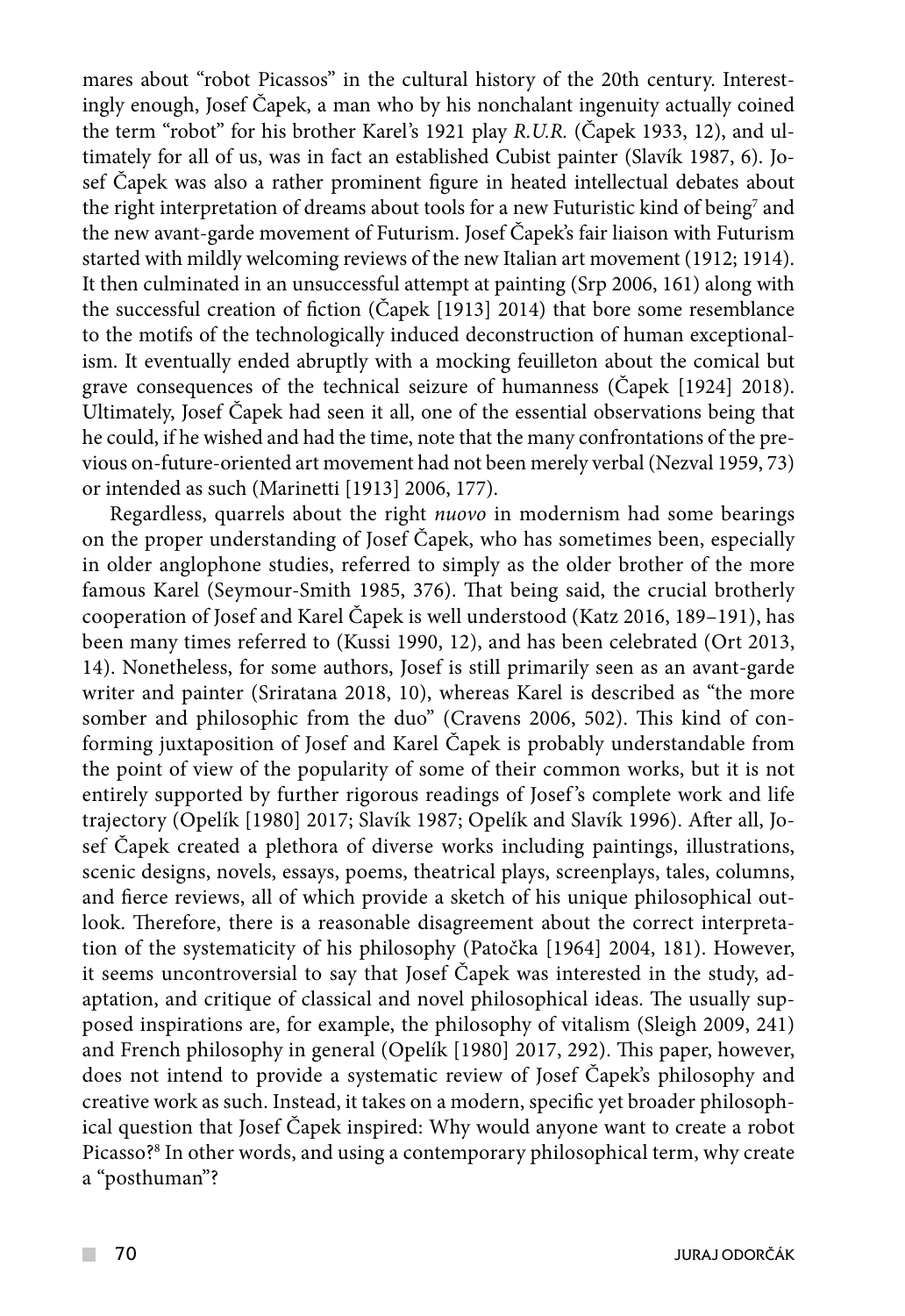# **TRANSHUMANISM AND THE ROBOT PICASSO**

The Obvious collective may well rightfully claim that their artistic intentions where gravely distorted by the workings of the fast media machinery (Caselles-Dupré 2018 [Bailey 2018]). Then again their official manifesto still nonchalantly, albeit modestly self-referentially, states that "humans are limited by creativity and biased visions of the world" and that technology could help us to "overcome these challenges", but that all of this has a catch: namely, the destruction of our "mental barriers" (Obvious 2020, 10).9 Once the whole process has been concluded, we will have the chance to marvel at a spectacular "machine that is capable of being creative, in the same way a human is" (6); thus, employing a simple metaphor from the manifest of the Obvious collective, this machine "will be capable of creating new examples of Picasso" (7).

However, there also seems to be a noticeable motivational problem for this endeavor. There already was someone who could paint like "a Picasso" – Picasso himself. And as it happens, there already are and will be, albeit only for a definite time, "machines" of a sort (i.e., humans) that can create various new examples, even of Picasso. So why should we try to destroy the limitations and barriers of humans, when humans – despite all their limitations and barriers – are the original creators of Picasso? According to the Obvious collective, the reasons are in providing "knowledge and future perspective to the world" (3) and "reducing the gap between research and applications" (3) that may unveil "true creative potential" (3) and "fresh perspective on different eras, cultures, and human inspirations" (Vernier, Caselles-Dupré, and Fautrel 2020a, 2), or even a new kind of devotion "where science meets with spirituality after these two notions spent so many years being kept apart" (Vernier, Caselles-Dupré, and Fautrel 2020b, 1). However, there also seems to be some (maybe unfaithful) confusion, because technology is seen at one time by the Obvious collective as the "best tool to push our limits" (2020a, 2), while their other statements maintain that "technology itself doesn't have any impact on our society, nor on our lives"  $(2)$ .

Leaving this aside, it is also clear that the Obvious collective try to cast a curious, playful, and particular outlook on the challenges of the extensive use of transformational technologies. For example, they do not shy away from the critique of the cultlike or reckless approach to current cutting-edge technology in some media, business, politics, and science circles, nor do they seem to ignore the many possible ethical and societal problems that (could) come with algorithmic governance, artificial intelligence, and the big data revolution (2020b, 1). They also do not try to paint their status as "unprecedented", and therefore it seems that there is some human modesty, humbleness, and also caution in their work, albeit only when their manifesto and reports were not written by AI.<sup>10</sup> It therefore seems apparent that they follow the path of theory that philosophers usually distinguish as "moderate transhumanism" (McNamee and Edwards 2006, 514), which is nowadays a prevalent and somewhat dated philosophy of some of the technoscientific and biopolitical communities (Frodeman 2019, 96). The common idea behind this type of philosophy is simple and maybe even old-fashioned: to understand a human, you must produce or emulate as many creations of a human's abilities – and *the* human itself – as possible.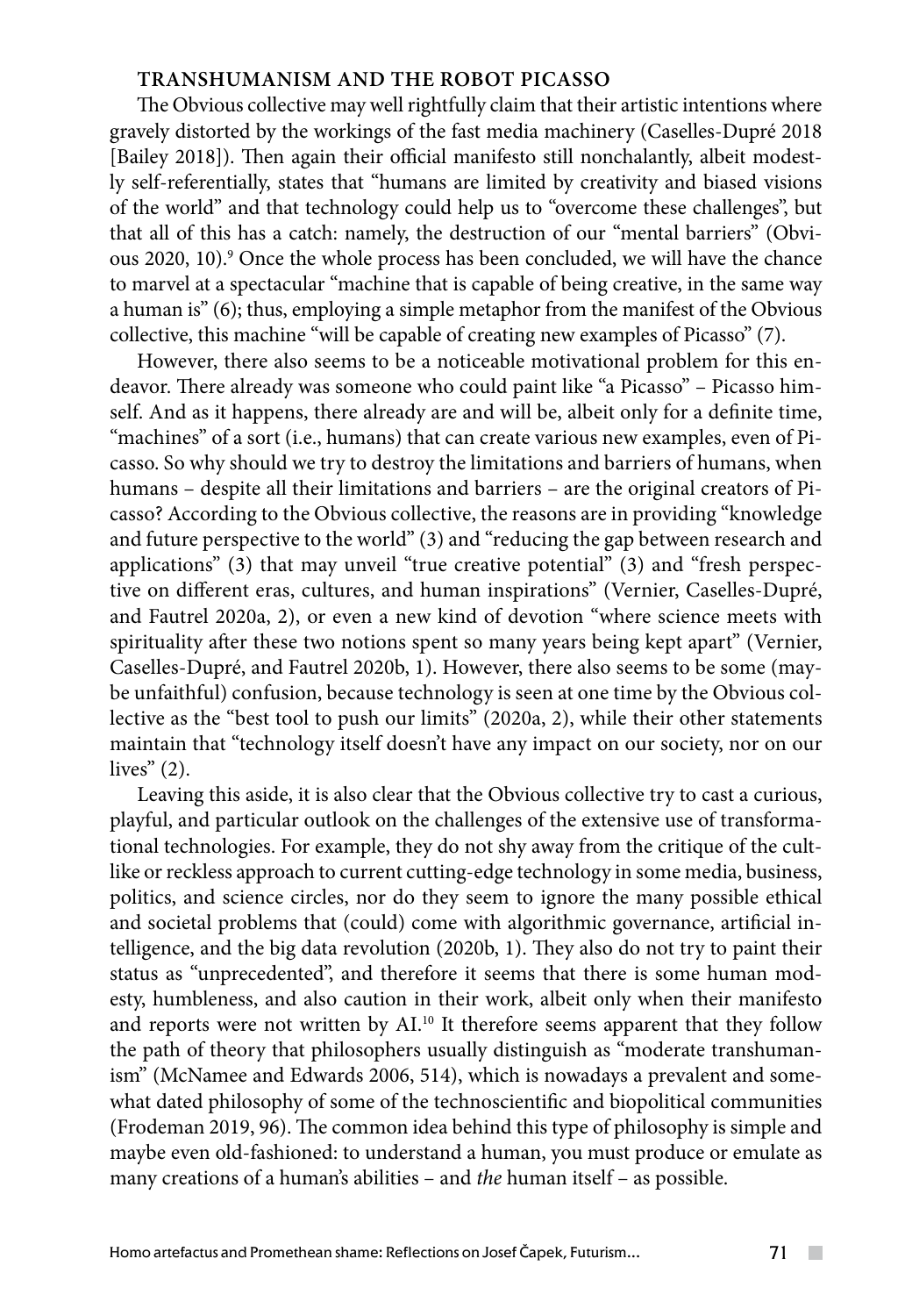# **FUTURISM AND THE MECHANICAL PICASSO**

Nevertheless, there seems to be a bolder, and therefore also more challenging, solution to the problem of the capture of the supposedly elusive essence of humans. The radical Futuristic solution commonly believes that if you do not understand the old human, then it would be probably best to create a completely new one. The more the human is new, the more he will be reasonable, intelligible, and variable. According to Futurism, which was one of the traditional takes on this Futuristic solution, humans, whatever they actually may be, should not hide behind some substitutional tales about the social wellbeing of their wildest creative ambitions and dreams (Marinetti [1910] 2006, 86). Futurists assumed that it would be much franker to argue that humans should persistently try to accelerate the process of a new kind of transformative creation, because actual beauty, and the beauty of the process, is always in speed (Marinetti [1909] 2006, 13). Thus, the idea of the Futuristic refashioning of the universe (Balla and Depero [1915] 2009) presented in orthodox Futurism aimed at nothing less than the creative reconstruction of all parameters of humans, nature, existence, and the universe as such. This grandiose plan had some obvious limits, to put it mildly, especially if you recall that neither Marinetti, Balla, Depero, nor the other Futurists at the time could not have known that there were, for example, other galaxies.11 Nonetheless, the philosophical grounding of Futurism was based on some definitive (even if loosely defined) prerogatives.

Futurists typically believed that the center of any exuberant creation was essentially bound by the understanding of the designer himself or herself. This creator could have many forms – e.g., an engineer, a scientist, an entrepreneur, a poet, a painter, or a worker – but all of these and other forms were epistemologically established by Futurists as the many particulars of the only true ontological idea, the idea of the artist (Marinetti [1909] 2006, 15). Thus, the Futurists believed foremost in the important reality of the creator – the artist – and hence themselves. However, Futurists have also taken note that the central role of the artist as the creator must have some apparent limits – specifically, the limits of the creator himself. Therefore, if the whole point of the Futuristic process of creation should consist of a new yet unfathomed reality, or the reestablishment of the universe as such, then the logical prerequisites of this gigantic task also require an analytical reconstruction, systematic deconstruction, and determined destruction of the limits of the creator. This has led to some disastrous political decisions on the part of the Futurists (Gentile 2003, 41–45) but nonetheless has also established a central trope of Futurism, specifically the figure of an all-encompassing transformation through technology (Marinetti [1910] 2006).

The mechanical speculations of the Futurists were, as in other matters of Futurism, primarily guided by the narrative of conflict. Futurists believed that the creative aspect of the creator can be endangered twofold. First of all, chaotic nature has to be tamed by the rationale of the tools of the artist. Nature is the primal limit of the creator and the creation, while technologies are the secondary – yet still essential – "natures" of the artist imposed upon primordial nature (Balla and Depero [1915] 2009, 211–212). From this Futurist point of view, all of humankind's attempts at derivative yet existentially adamant technological natures should be celebrated

 $\mathcal{L}^{\mathcal{L}}$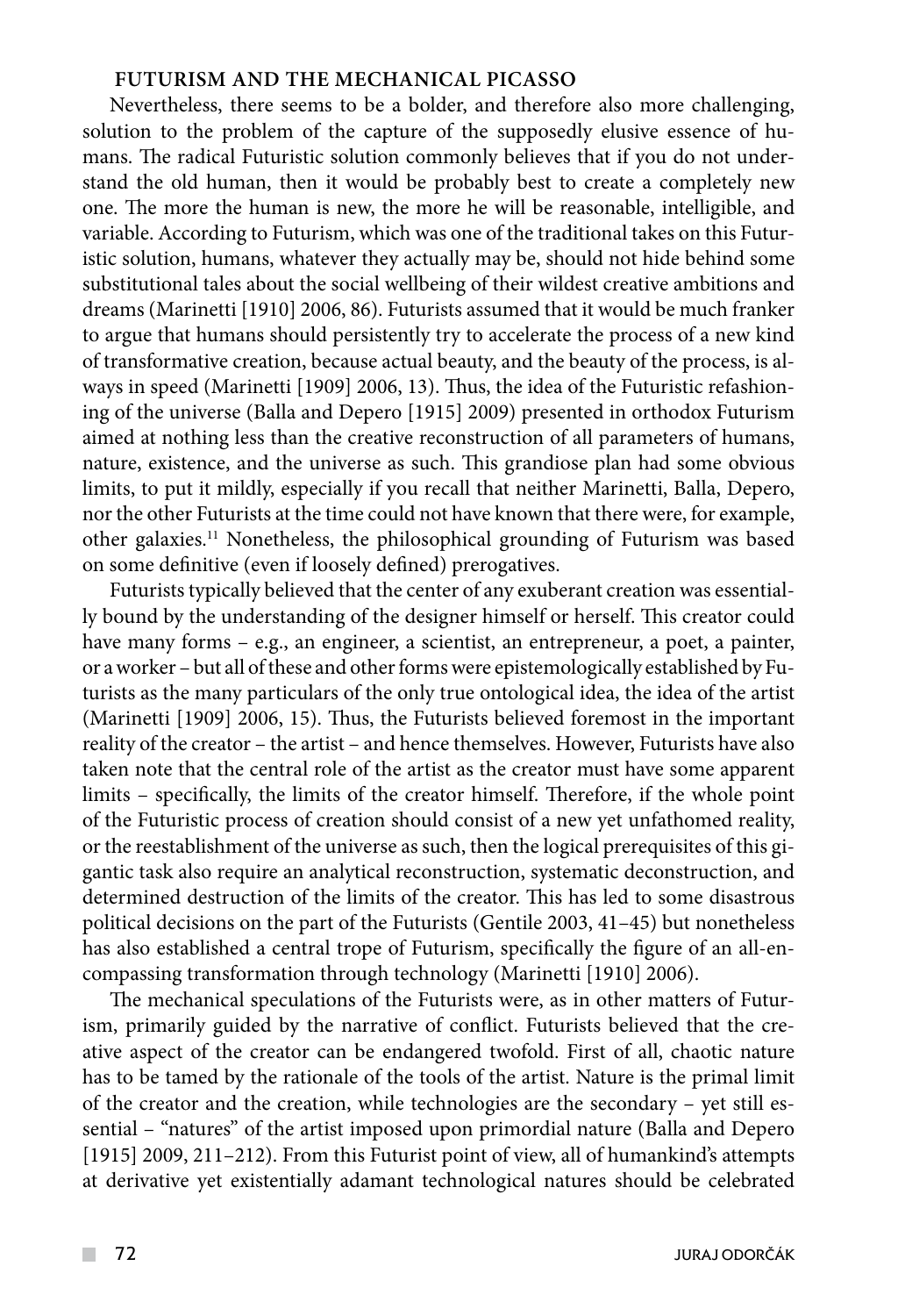only when they keep the nonderivative, yet existentially compromising, "natural" nature at an impasse. Thus, Michelangelo's *Pieta* – or the speeding automobile, to use the chronic example of Futurism (212) – are both beautiful since they deify the limits of the marble in the example of the sculpture, the place in the example of the passenger, and nature in the example as such. This, however, also means that if all of these second natures are not beautiful per se, then they can quickly become ugly, especially when they somehow halt the creation of other complex natures that could bring about new and more effective forms of natural restriction or artistic expression. And as nature, by its chaotic temper, always fights back, then all of the old forms of natural domestication are only temporary and thus chronically dubious and unsuccessful in the eyes of Futurists (Marinetti [1909] 2006, 15).

The Futurists' squabbles with their forefathers were, however, only a prelude to a second breakdown of the endangerment of the creative aspects of the creator. All of the creative tools, regardless of how advanced they might be, are characterized by an extensional power that not only refashions nature and enhances humans, but which also delimitates the whole creative space of nature and humans (Marinetti [1910] 2006, 85). Even if the extensions are used by humans with loving intentions, then the technologies in the end always are what they are – an exclave of the power of the creator. This externalization of the power of the creator was also seen by Futurists as the prima facie confirmation of the ongoing ontological weakness and existential absurdity of humans (86). Thus, Caravaggio's tenebrism – or the electrified city, to use another chronic example of Futurism (Marinetti [1909] 2006, 15) – are exceptionally radiant yet nonetheless constant reminders that humans cannot see in the dark. The touch and comfort of the human body and soul are not enough. By contrast, Futurists proclaimed that humans should not be seen only in the role of benevolent opposition to technology, but most importantly as the possible infinitum of technology, the machine, and the absolute (16). Marinetti's famous erotic encounter with an airplane ([1912] 2006, 107) was not proposed by the Futurists merely as a thought-provoking metaphor for the propelled destruction of the syntax (108); it was also intended as a normative attempt at the salvation of creativity before humans' existential fragility and anthropocentric entrapments. Every divide between human and technology must come to a halt; hence man must become a machine. Or, to put it more expressively, according to Futurists, humans should desire to create "[a] non-human species, in which moral anguish, goodness, affection, and love, the singular corrosive poisons of vital energy, the only off-switches of our powerful, physiological electricity, will be abolished" (Marinetti [1910] 2006, 86).

#### **HOMO ARTEFACTUS AND PROMETHEAN SHAME**

Perhaps humans should not desire to create such a species, even though it is quite clear that such allusions and projects may have more interpretative layers. From a local and absorbed point of view, there is some rather ostensible curiosity involved in the "provocative emphasis" (Čapek 1912, 175) of Futurism on the need for a new era, a new man, and a new nature (Čapek [1924] 2018, 9).<sup>12</sup> This curiosity, which is usually celebrated as an essential prerequisite for imaginative artistic creations,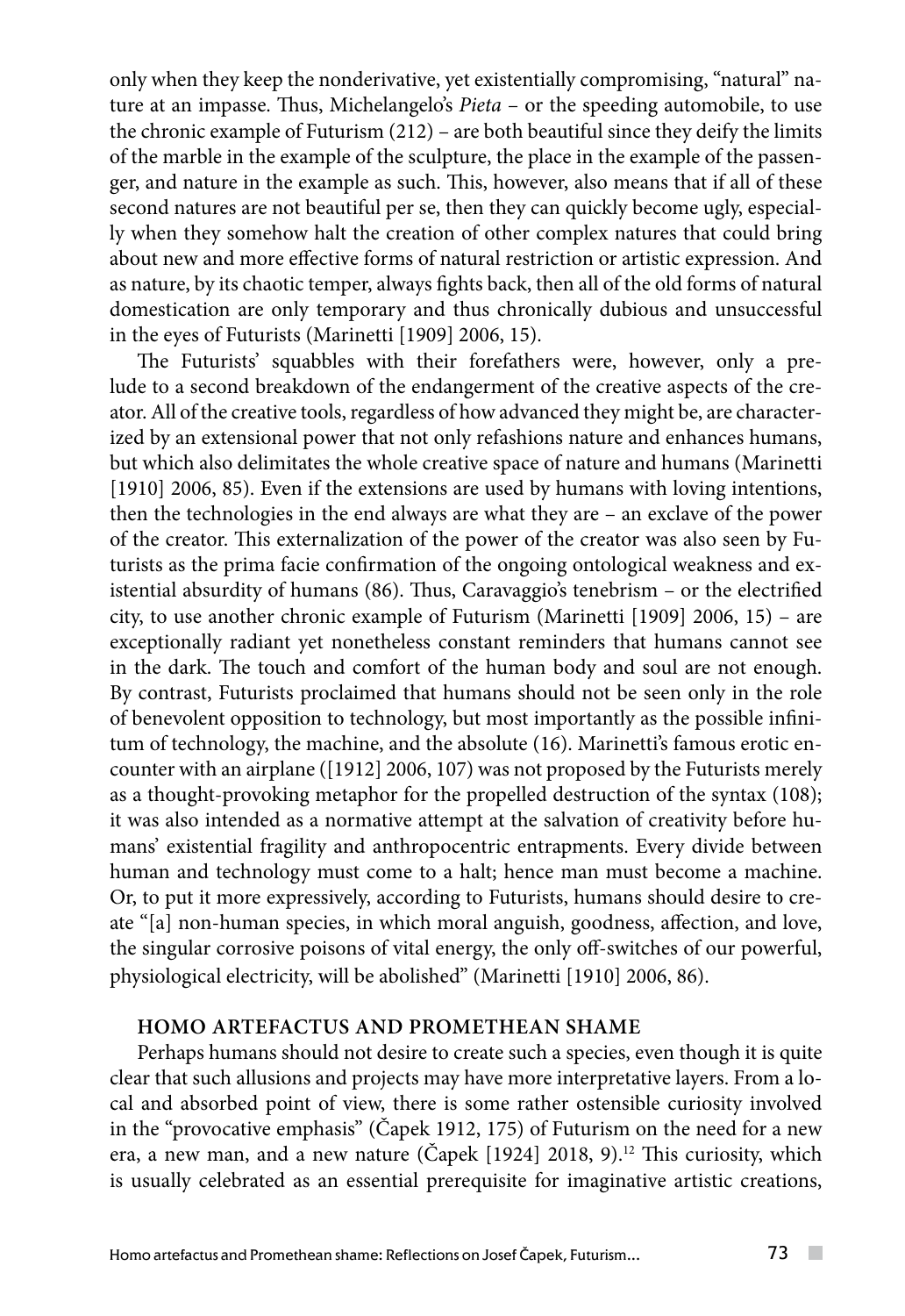reached new heights in declarations of Futurism, as it was primarily seen as the core principle of the whole movement; thus, Josef Čapek's take on the emergence of Futurism was at first marked by a gentle defense of a new kind of misunderstood artistic expression (1912, 174–175) that, in his opinion, had the "exceptional power of modern comedy" (1914, 141). This mildly welcoming opinion was not shared by everyone and therefore subsequently led to Josef Čapek's removal from the position of editor-in-chief of the journal *Umělecký měsíčník* (Art Monthly) and the wellknown conflict with Skupina výtvarných umělců (The Group of Visual Artists; Lamač 1988, 184). The main disputes between Josef Čapek and some of his artistic peers lay in their differing opinions on the rigidity of Cubism, the innovativeness of Cubo-Futurism (Vichnar 2019, 88), and the definition of art in general (Opelík [1980] 2017, 98). For Josef Čapek, Cubism was not the end of art, but rather more of a means for art, even though he continued to be devoted to the Cubist fashion (Srp 2006, 165). Josef Čapek's disagreement about the permitted expressions of art, however, was also guided by a wider standpoint, specifically a philosophical one (Čapek 1912 [Opelík 2017, 99]).

From the global and more reflective point of view, it is also evident that Futurism's artistic expressions were not merely descriptive; they were also categorically prescriptive, as was declared many times by the Futurists themselves (Marinetti [1910] 2006, 86). From the start, Josef Čapek had also taken note that the idea of a speedy mechanical reinvigoration of Picasso can be, for sure, quite amusing, but that the actual prerequisites and consequences of the realization of this concept may vary because the required "compositional destruction" (1912, 176) may not have definitive "limits and endings" (176). The conundrum lies in the straightforward logical absurdity that depends on the inconsistency between the advertised premises (see Čapek [1924] 2018, 9–14) and the illustrious conclusion of such a radical Futuristic undergoing  $(51–60)$ .

The first problem of this kind of approach to humans, posthumans, and reality as such depends on the doubtful validity of the conjunction of the premises. The whole approach seems to be based on the contradictory assumptions that (1) humans somehow are able to create marvelous works, and by this they are praiseworthy, and that (2) these same humans and works are in some way still perceived, to put it bluntly, as despicable. For sure, the inconsistency of the conflation of these premises could be solved by the abandonment of one of them, but then the motivational impetus for the whole future of this kind of *Homo artefactus* would diminish (25). If one accepts only one of the sides of the conjecture, then people really are that creative, intelligent, and thus not suitable for abolishment, or, if it is simply true that humans are so unoriginal and dull, then their attempts will inevitably fail. Hence, the first problem of Futurism and some of the radical Futuristic attempts at creating something beyond humans consists of the melancholic yet bipolar understanding of the human as a foolish genius. This is a modern paradoxical state that was later coined by Günter Anders as the attitude of Promethean shame ([1956] 2016, 31).

The chronic oscillations between these two poles, however, can very quickly lead to stark existential fatigue. The answer to this state then is the second point, where

 $\mathcal{L}^{\mathcal{L}}$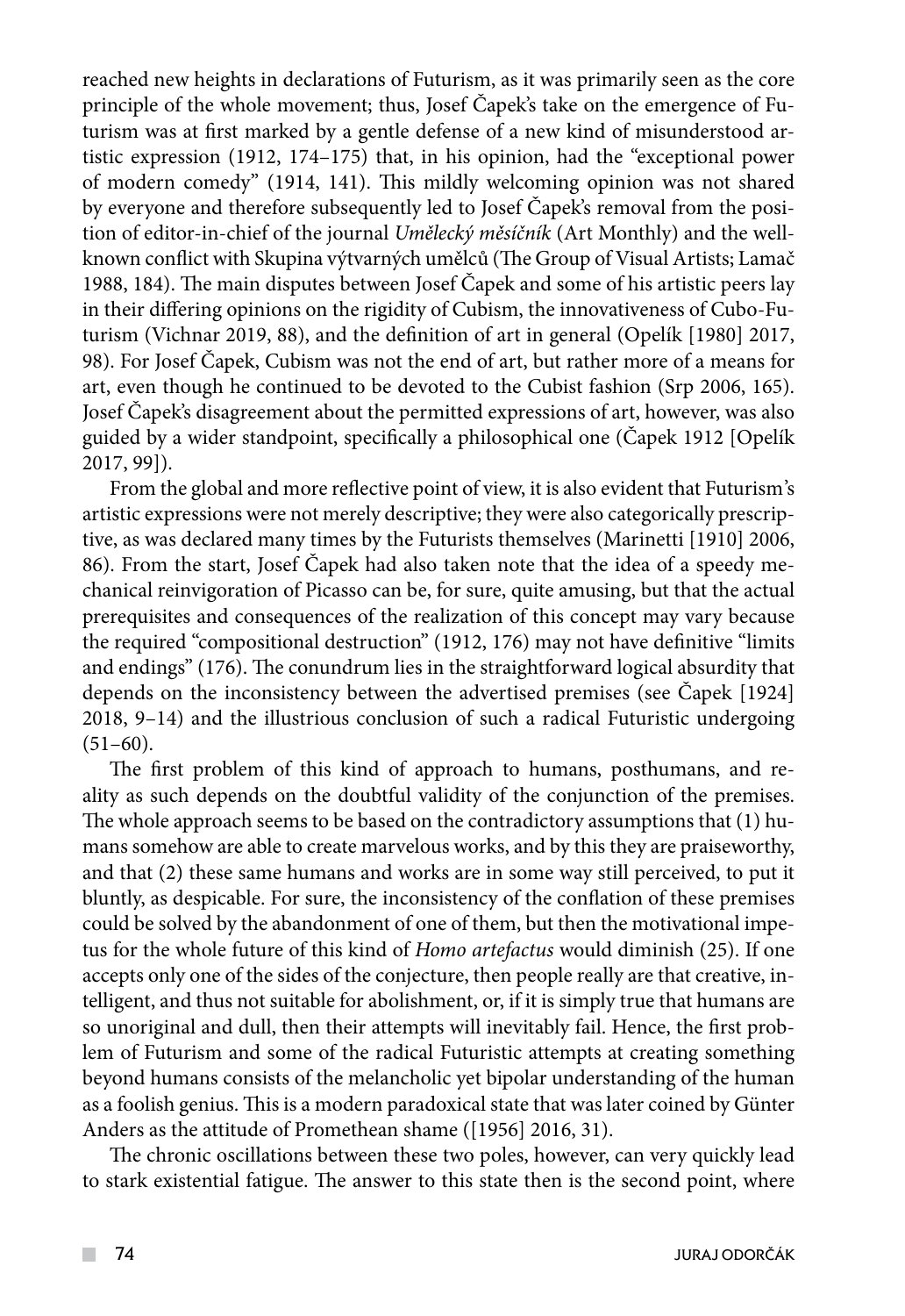plenty of on-future-transformation speculations and philosophies usually differ. Futurists believed that the right response to the human tragicomedy lies in the establishment of a new kind of comedy, or rather a perilous type of novel tragedy (Marinetti [1912] 2006, 107). This reasoning was dependent upon assumptions that in the end all human problems require some unprecedented non-human solutions. The most radical of the Futurists thereafter concluded that the maximal non-human solution for the human is consistently *the* non-human, which some of them, by merits of extrapolation, saw or provocatively marketed as an a-human (Marinetti [1910] 2006, 86).

However, there are other options for the human transformation if one wishes. First of all, you could paint the transformation rosier or make it more earthbound. This type of creative expression maintains that the required non-human solutions are performed solely for the sake of humans. These interventions (in the broad sense) are presented as the means by which humans are enhanced, upgraded, and uplifted. Thus, these solutions, which are usually coupled with some kind of exciting and ground-breaking possibility of technology, are seen as the prima facie enablers for novel human self-understanding, self-knowledge, and self-creation (Obvious 2020, 3). However, it would be much more honest to claim that these adventures are undertaken more for the sake of the exact understanding of technology than for the comprehension of humans, who sometimes only play the role of an experimental space for this option. Be that as it may, the conclusion still remains that with this solution humans are also seen as something to be radically transcended,<sup>13</sup> even though this change is presented gradually with slogans about the most humane intentions for an upgrade of humanity. Hence, intentions that are depended on the axiom of the understanding of humans as something insufficient for this or another impending world.

#### **POSTHUMANISM AS THE CONCLUSION**

There is another solution. Maybe the problem is not the human, but our understanding of the human as such. Because even if something about the human has to change, then it could be the change of the human as well as the change of the understanding of the human species and its misguided place in the deceptively hierarchical structure of the "Great Chain of Being"14 (Ferrando 2019a, 94). The current philosophy of posthumanism believes that the downsides of the human, and skepticism about the past, present, and future situation of the human species, are most likely prime examples of the crucial downsides of the philosophy of humanism and anthropocentrism. According to posthumanism, the Western metaphysical tradition of humanism requires humans to see themselves as unique, special, and radically different from all other forms of life and matter (Schussler 2020, 26). The supposed extraordinariness of humans can hardly, however, be preserved in the face of mundane global reality. Therefore, humans confronted with this veracity generally opt for the strategy of sharpening some of the remaining differences through the destruction of others (the catastrophic exploitation of nature) or the destruction of themselves (the technologically induced post-biology of robotic Picassos).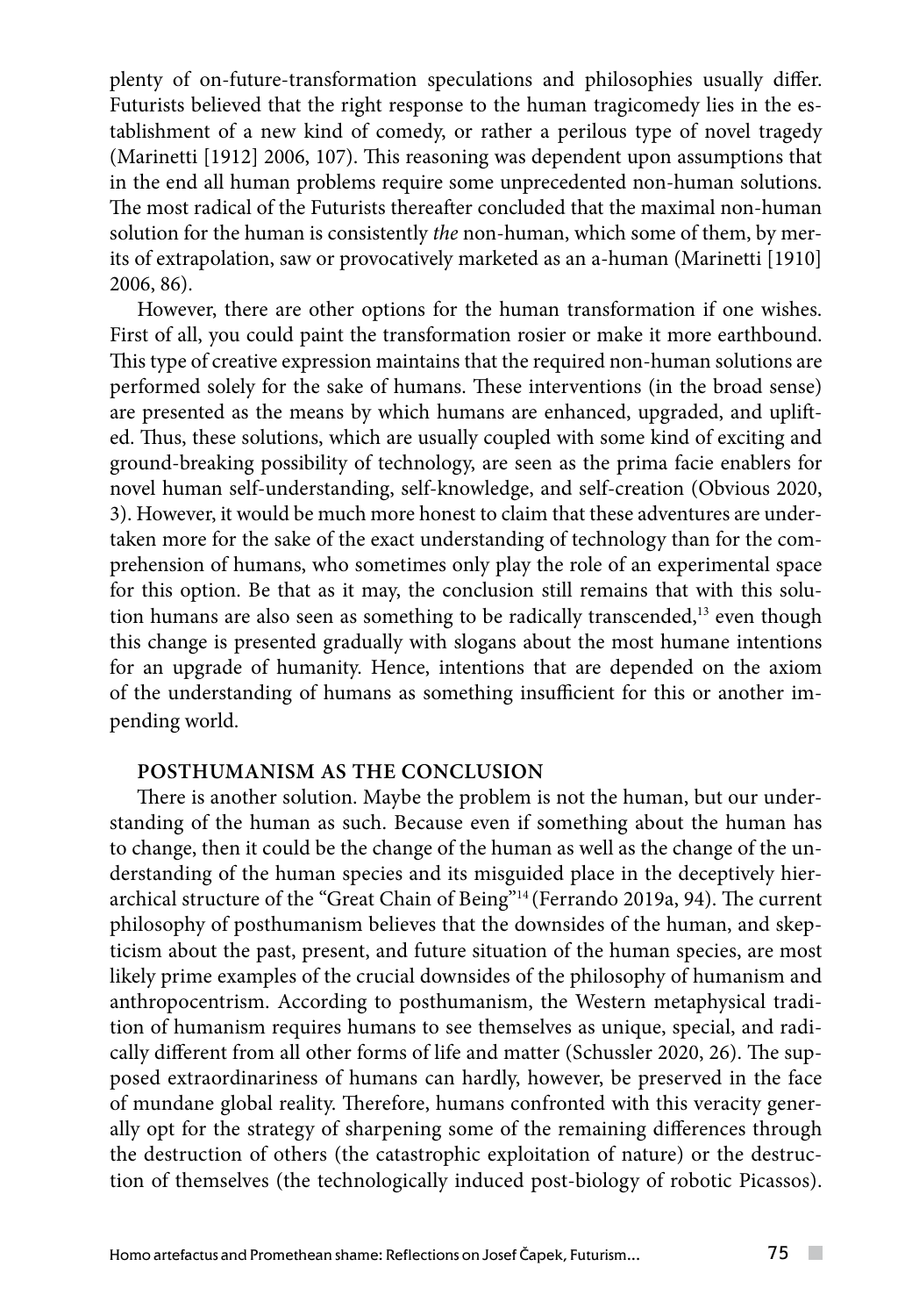As a result, some of the motivational assumptions about the creation of the posthuman are built upon a disastrous stigmatization of the human by humans that envy the hypothetical superiority of the technological other. What is then the solution of posthumanism?15 Everything is equal but not the same, such as the human's shame before the posthuman.

### **NOTES**

- $1$  For a broader review of the relationship between the discourse of philosophy, art, and literary science,
- see Papoušek 2018. 2 I will use the term *posthuman* in an unrestricted manner. For a current analysis of the technological and ethical modalities of the posthuman, see Sýkora 2019. For an informative review of the narratives about the sublime hybridization of the human and posthuman, see Kotásek 2015.
- <sup>3</sup> The portrait *Edmond de Bellamy* was created with the help of the algorithms of the generative adversarial network (GAN) technique, which is a subtype of machine-learning technology. The framework of this technology was originally proposed by Ian J. Goodfellow and his colleagues (2014). The GAN innovation for the purpose of generating artworks was introduced by Alec Radford, Luke Metz, and Soumith Chintala (Epstein et al. 2020, 1), and the configuration of the GAN code for the creation of art-style images was originally performed by Robbie
- Barrat (Vincent 2018).<br><sup>4</sup> The Obvious collective is a collaborative project by Gauthier Vernier, Hugo Caselles-Dupré, and Pierre Fautrel.
- <sup>5</sup> For a similar approach in literature, see the electronic text composition project Erica T. Carter (Carpenter 2004) or the current anthology of Liza Gennart (2020) developed by Zuzana Husárová and
- Lubomír Panák.<br><sup>6</sup> A substantial review of the general problem of the relationship between AI and art is beyond the lim-
- ited scope of this paper. For a recent topical survey, see Démuth 2020. 7 Alessandro Catalano (2013) points out that Karel Čapek's knowledge of Futurism may have played a role in the development of the concept of robots famously introduced in the play *R.U.R.* (1920). Catalano specifically mentions Marinetti's play *Poupées électriques* (Electric Dolls), which was published in 1909 and contained a preface on Futurism (Bohn 2018, 449). It was not possible for the present author to locate any definitive proof of Josef Čapek's knowledge of that particular play, but if Catalano's allusions are correct then it seems probable that Josef may have also had an early awareness of Marinetti's idea of electric automata and their narrative place in Futurism.
- <sup>8</sup> For the nomenclature of Josef Čapek on this matter, see his notions of robots and *Homo cubisticus* ([1924] 2018, 31–36).
- <sup>9</sup> The manifesto is published on the official website of the Obvious art collective (http://obvious-art. com/wp-content/uploads/2020/04/MANIFESTO-V2.pdf). This document is the second version of the manifesto and was published in April 2020. The digital library of the Internet Archive (https://archive.org/) shows that the first (now obsolete) version was published in July 2019, probably in connection with the introduction of the new Obvious project *Electric Dreams of Ukiyo*. The archive also indicates that the first version of the manifesto is still accessible at https://drive. google.com/file/d/1esAOv8MsVzYH9njGmHnqUdgPh4aFDVvK/view. There are some differences between these two versions, but this paper will stick to the present version of the Obvious manuscript (2020).
- <sup>10</sup> It is not the intention herein to imply that the experimental application of collaboration between literature, language processing applications, and AI precludes creativity or originality. For a review of the idea of digital postmodernism, see Pisarski 2017.<br><sup>11</sup> Definitive proof of the existence of separate galaxies beyond the Milky Way was provided by obser-
- vations performed by Edwin Hubble from 1923 to 1928 (1929, 103).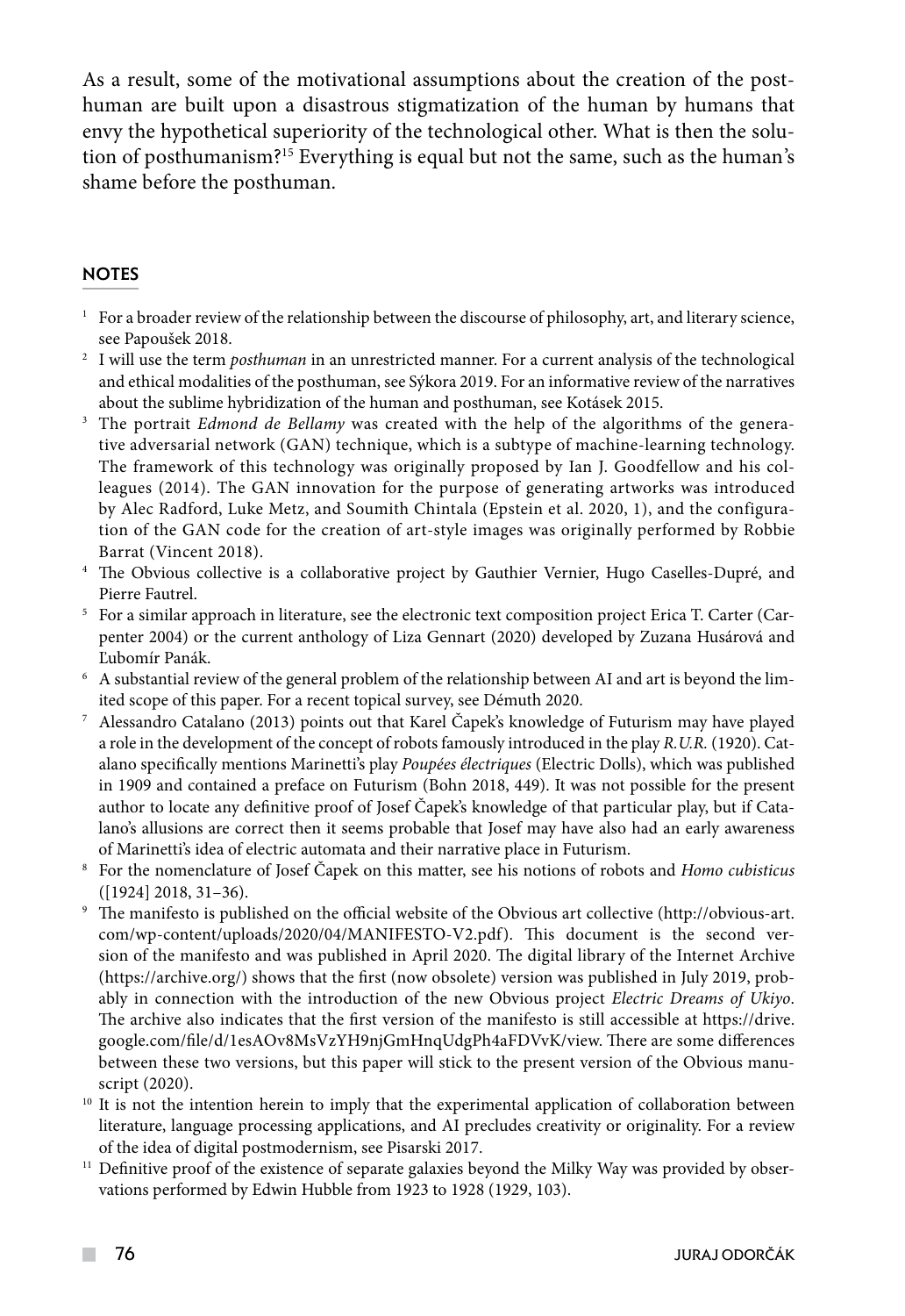- $12$  Josef Čapek's study of Futurism was formed through his general knowledge of the works of Marinetti (Gwóźdź-Szewczenko 2011, 158). For example, the introduction of Josef Čapek's feuilleton *Umělý člověk* (Artificial human/*Homo artefactus*) directly quotes ([1924] 2018, 10) a passage from
- Marinetti's "Technical Manifesto of Futurist Literature" (cf. [1912] 2006, 111).<br><sup>13</sup> For an illuminative examination of the relationship between technology, religion, and mythology, see Frunză 2019.
- <sup>14</sup> Francesca Ferrando believes that the hierarchical concept of the *Great Chain of Being* is rooted in Plato, Aristotle, and the Old Testament, and was, with contextual modifications, passed on to modern philosophies that are based on the concept of the biological constitution of humans (Ferrando 2019b, 647).
- <sup>15</sup> It is interesting to note that the bibliography of Ferrando's pivotal work lists (2019a, 235) Karel Čapek's *R.U.R* (1920) as a source. However, there does not appear to be any specific reference to Karel Čapek in the body of the text of *Philosophical Posthumanism* (2019a).

#### **LITERATURE**

- Anders, Günther. [1956] 2016. "On Promethean Shame." In *Prometheanism: Technology, Digital Culture and Human Obsolescence*, ed. and trans. by Christopher John Müller, 29–95. London: Rowman & Littlefield International.
- Arriagada, Leonardo. 2020. "CG-Art: Demystifying the Anthropocentric Bias of Artistic Creativity." *Connection Science* 32, 4: 398–405. DOI: https://doi.org/10.1080/09540091.2020.1741514.
- Bailey, Jason. 2018. "The AI Art at Christie's is not What You Think." *Artnome*, October 14. Accessed October 24, 2020. https://www.artnome.com/news/2018/10/13/the-ai-art-at-christies-is-not-whatyou-think.
- Balla, Giacomo, and Fortunato Depero. [1915] 2009. "Futurist Reconstruction of the Universe." In *Futurism: An Anthology*, ed. by Lawrence Rainey, Christine Poggi, and Laura Wittman, 209–215. New Haven, CT: Yale University Press.
- Bohn, Willard. 2018. "29. France" In *Handbook of International Futurism*, ed. by Günter Berghaus, 449–468. Berlin: De Gruyter. DOI: https://doi.org/10.1515/9783110273564.
- Buchanan, Allen. 2011. *Beyond Humanity? The Ethics of Biomedical Enhancement*. Oxford: Oxford University Press.
- Čapek, Josef. 1912. "Postavení futuristů v dnešním umění." *Umělecký měsíčník* 1, 6: 174–178.
- Čapek, Josef. [1913] 2014. "Tři prózy." In *Almanach na rok 1914*, ed. by Josef Čapek et al., afterword by Erik Gilik, 39–42. Prague: Akropolis.
- Čapek, Josef. 1914. "Výstava futuristů." *Lumír* 42, 3: 140–142.
- Čapek, Josef. [1924] 2018. *Umělý člověk*. Prague: Městská knihovna v Praze.
- Čapek, Karel. 1920. *R.U.R.: Rossum's Universal Robots.* Prague: Aventinum.
- Čapek, Karel. 1933. "O slově robot." *Lidové Noviny* 41, 644: 12.
- Carpenter, Jim. 2004. "Public Override Void." *Slought Foundation*, April 17. Accessed December 15, 2020. https://slought.org/resources/public\_override\_void.
- Carron, Louise. 2018. "Welcome to the Machine: Law, Artificial Intelligence and the Visual Arts." *The Center for Art Law*, November 26. Accessed October 23, 2020. https://itsartlaw.org/2018/11/26/ welcome-to-the-machine/.
- Catalano, Alessandro. 2013. "Hledání nového umění před první světovou válkou." *Souvislosti: Revue pro literature a kulturu* 4. Accessed December 16, 2020. http://www.souvislosti.cz/clanek.php?id=1568.
- Christie's. 2018. "Is Artificial Intelligence Set to Become Art's Next Medium?" *Christie's*, December 12*.* Accessed December 12, 2020. https://www.christies.com/features/A-collaboration-between-two-artists-one-human-one-a-machine-9332-1.aspx.
- Conte, Pietro. 2019. "Mockumentality: From Hyperfaces to Deepfakes." *World Literature Studies* 11, 4: 11–25.
- Cravens, Craig. 2006. "Čapek, Karel (1890–1938)." In *Europe Since 1914: Encyclopedia of the Age War and Reconstruction, Vol. 1*, ed. by John Merriman and Jay Winter, 502–503. Detroit: Thomson Gale.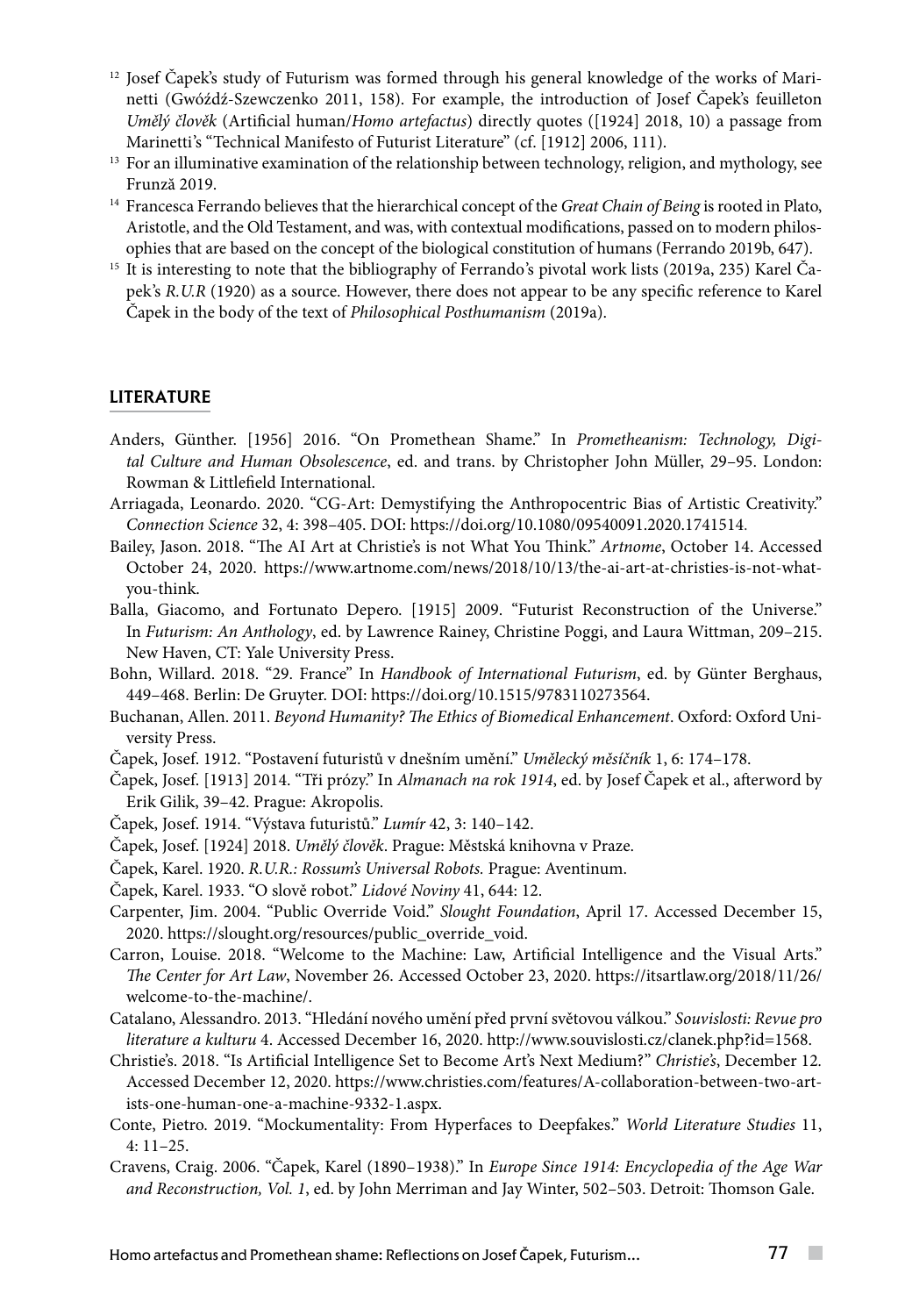Démuth, Andrej. 2020. "Art and Artificial Intelligence – Challenges and Dangers." *Espes* 9, 1: 26–35.

- Elgammal, Ahmed. 2018. "What the Art World Is Failing to Grasp about Christie's AI Portrait Coup." *Artsy*, October 29. Accessed October 20, 2020. https://www.artsy.net/article/artsy-editorial-art-failing-grasp-christies-ai-portrait-coup.
- Epstein, Ziv, Sydney Levin, David G. Rand., and Iyad Rahwan. 2020. "Who Gets Credit for AI-Generated Art?" *iScience* 23, 9: 1–4. DOI: https://doi.org/10.1016/j.isci.2020.101515.
- Ferrando, Francesca. 2019a. *Philosophical Posthumanism*. London: Bloomsbury Academic.
- Ferrando, Francesca. 2019b. "The Posthuman Divine: When Robots Can Be Enlightened." *Sophia*  58: 645–651.
- Foucault, Michel. 1978. *The History of Sexuality. Volume 1: An Introduction*. Trans. by Robert Hurley. New York, NY: Pantheon.
- Frodeman, Robert. 2019. "The Ethics of Infinite Impact." *Journal of Responsible Innovation* 6, 1: 95–97. DOI: https://doi.org/10.1080/23299460.2018.1489172.
- Frunză, Sandu. 2019. "Human Condition and the Sacred in the Digital Era." *Journal for the Study of Religions and Ideologies* 18, 52: 156–169.
- Gennart, Liza. 2020. *Výsledky vzniku*. Bratislava: Drewo a Srd.
- Gentile, Emilio. 2003. *The Struggle for Modernity: Nationalism, Futurism, and Fascism*. Westport, CT and London: Praeger.
- Goodfellow, Ian J. et al. 2014. "Generative Adversarial Networks." In *NIPS'14: Proceedings of the 27th International Conference on Neural Information Processing Systems – Volume 2*, ed. by Zoubin Ghahramani et al., 2672–2680. Cambridge, MA: MIT Press.
- Goodman, Matthew Shen. 2020. "Lurking in an AI World?" *Art in America* 117, 1: 42–47.
- Gwóźdź-Szewczenko, Ilona. 2011. "Futurism: The Hidden Face of the Czech Avant-Garde." *International Yearbook of Futurism Studies* 1, 2011: 154–174. DOI: https://doi.org/10.1515/9783110237771.154.
- Harris, John. 2007. *Enhancing Evolution: The Ethical Case for Making Better People*. Princeton, NJ: Princeton University Press.
- Hassine, Tsila, and Ziv Neeman. 2019. "The Spectre of Zombies is Haunting AI Art: How AI Resurrects Dead Masters, and Alternative Suggestions for AI Art and Art History." In *xCoAx 2019. Proceedings of the Seventh Conference on Computation, Communication, Aesthetics & X*, ed. by Mario Verdicchio, Miguel Carvalhais, Luísa Ribas, and André Rangel, 17–24. Porto: Universidade do Porto.
- Hauskeller, Michael. 2014. *Sex and the Posthuman Condition*. London: Palgrave Macmillan UK. DOI: https.//doi.org/10.1057/9781137393500.
- Hertzman, Aaron. 2018. "Can Computers Create Art?" *Arts* 7, 2: 18. DOI: https://doi.org/10.3390/ arts7020018.
- Hubble, Edwin P. 1929. "A Spiral Nebula as a Stellar System, Messier 31." *The Astrophysical Journal* 69: 103–108.
- Katz, Derek. 2016. "Many Modernisms, Two Makropulos Cases: Čapek, Janáček, and the Shifting Avant-Gardes of Inter-war Prague." In *Modernism and Opera*, ed. by Richard Begam and Matthew Wilson Smith, 186–205. Baltimore, MD: Johns Hopkins University Press.
- Kotásek, Miroslav. 2015. "Artificial Intelligence in Science Fiction as a Model of the Posthuman Situation of Mankind." *World Literature Studies* 7, 4: 64–77.
- Kussi, Peter. 1990. "Introduction." In *Toward the Radical Center: A Karel Čapek Reader*, ed. by Peter Kussi, 7–27. North Haven, CT: Catbird Press.
- Lamač, Miroslav. 1988. *Osma a skupina výtvarných umělců 1907–1917*. Prague: Odeon.
- Marinetti, Filippo Tommaso. [1909] 2006. "The Foundation and Manifesto of Futurism." In *F.T. Marinetti Critical Writings*, ed. by Günter Berghaus, trans. by Doug Thompson, 11–17. New York, NY: Farrar, Straus, and Giroux.
- Marinetti, Filippo Tommaso. [1910] 2006. "Extended Man and the Kingdom of the Machine." In *F.T. Marinetti Critical Writings*, ed. by Günter Berghaus, trans. by Doug Thompson, 85–88. New York, NY: Farrar, Straus, and Giroux.
- Marinetti, Filippo Tommaso. [1912] 2006. "Technical Manifesto of Futurist Literature." In *F.T. Marinetti Critical Writings,* ed. by Günter Berghaus, trans. by Doug Thompson, 107–119. New York, NY: Farrar, Straus, and Giroux.

**The Co**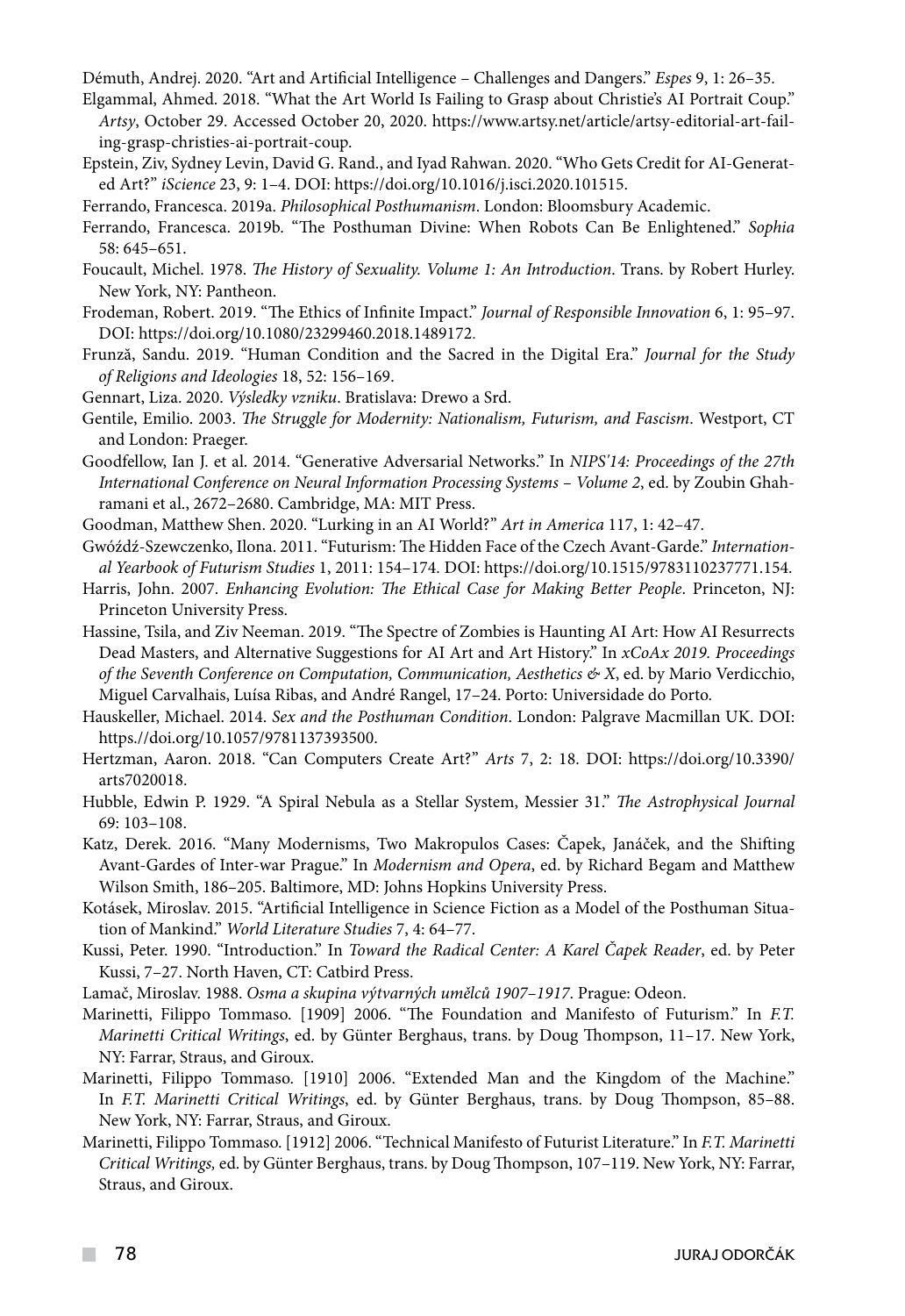- Marinetti, Filippo Tommaso. [1913] 2006. "The Battle of Florence." In *F.T. Marinetti Critical Writings*, ed. by Günter Berghaus, trans. by Doug Thompson, 175–177. New York, NY: Farrar, Straus, and Giroux.
- McNamee, Mike J., and Steven D. Edwards. 2006. "Transhumanism, Medical Technology, and Slippery Slopes." *Journal of Medical Ethics* 32, 9: 513–518. DOI: http://dx.doi.org/10.1136/jme.2005.013789.
- Miller, Arthur I. 2019. *The Artist in the Machine: The World of AI-Powered Creativity*. Cambridge, MA: MIT Press.
- More, Max. 2013. "The Philosophy of Transhumanism." In *The Transhumanist Reader: Classical and Contemporary Essays on the Science, Technology, and Philosophy of the Human Future*, ed. by Max More and Natasha Vita-More, 3–17. Malden, MA: Wiley-Blackwell.
- Nezval, Vítězeslav. 1959. *Z mého života.* Prague: Československý spisovatel.
- Obvious. 2020. "Manifesto: Artificial Intelligence for Art." *Obvious-Art.com*. Accessed October 24, 2020. http://obvious-art.com/wp-content/uploads/2020/04/MANIFESTO-V2.pdf.
- Opelík, Jiří. [1980] 2017. *Josef Čapek*. Prague: Triáda.
- Opelík, Jiří, and Jaroslav Slavík. 1996. *Josef Čapek*. Prague: Torst.
- Ort, Thomas. 2013. *Art and Life in Modernist Prague: Karel Čapek and His Generation, 1911–1938.* New York, NY: Palgrave Macmillan. DOI: https://doi.org/10.1057/9781137077394.
- Papoušek, Vladimír. 2018. "Trojí strategie a trojí víra: filozofie, literatura a literární věda." *World Literature Studies* 10, 2: 3–13.
- Parens, Erik. 1995. "The Goodness of Fragility: On the Prospect of Genetic Technologies Aimed at the Enhancement of Human Capacities." *Kennedy Institute of Ethics Journal* 5, 2: 141–153. DOI: https://doi.org/10.1353/ken.0.0149.
- Patočka, Jan. [1964] 2004. "Kulhavý poutník Josef Čapek." In *Malíř-básník. Vzpomínání na Josefa Čapka*, ed. by Pavla Pečinková and Společnost bratří Čapků, 181–207. Prague: Academia.
- Pisarski, Mariusz. 2017. "Digital Postmodernism: From Hypertexts to Twitterature and Bots." *World Literature Studies* 9, 3: 41–53.
- Platon. 1990. *Dialógy 1*. Trans. by Július Špaňár. Bratislava: Tatran.
- Rolez, Anaïs. 2019. "The Mechanical Art of Laughter." *Arts* 8, 1: 2. DOI: https://doi.org/10.3390/ arts8010002.
- Rosenmeyer, Aoife. 2020. "We Are the Robots." *Art Monthly* 436: 12–16.
- Sandel, Michael J. 2007. *The Case Against Perfection: Ethics in the Age of Genetic Engineering*. Cambridge, MA: Harvard University Press.
- Schneider, Tim, and Naomi Rea. 2018. "Has Artificial Intelligence Given Us the Next Great Art Movement?" *Artnet News*, September 25. Accessed October 22, 2020. https://news.artnet.com/art-world/ ai-art-comes-to-market-is-it-worth-the-hype-1352011.
- Schröter, Jens. 2019. "Artificial Intelligence and the Democratization of Art." In *The Democratization of Artificial Intelligence: Net Politics in the Era of Learning Algorithms*, ed. by Andreas Sudmann, 297–312. Bielefeld: Transcript. DOI: https://doi.org/10.14361/9783839447192-018.
- Schussler, Aura-Elena. 2020. "Artificially Intelligent Sexbots and Sexual Solipsism: A Posthumanist Ethical Approach." *Journal of Posthuman Studies* 4, 1: 25–40. DOI: https://doi.org/10.5325/jpoststud.4.1.0025.
- Seymour-Smith, Martin. 1985. "Czechoslovakian Literature." In *Guide to Modern World Literature*, Martin Seymour-Smith, 369–381. London: Palgrave. DOI: https://doi.org/10.1007/978-1-349-06418-2.
- Sidorova, Elena. 2019. "The Cyber Turn of the Contemporary Art Market." *Arts* 8, 3: 84. DOI: https:// doi.org/10.3390/arts8030084.
- Slavík, Jaroslav. 1987. *Josef Čapek*. Bratislava: Tatran.
- Sleigh, Charlotte. 2009. "Plastic Body, Permanent Body: Czech Representations of Corporeality in the Early Twentieth Century." *Studies in History and Philosophy of Science Part C: Studies in History and Philosophy of Biological and Biomedical Sciences* 40, 4: 241–255. DOI: https://doi.org/10.1016/j. shpsc.2009.09.001.
- Sriratana, Verita. 2018. "'...and Miraculously Post-Modern Became Ost-Modern': How On or About 1910 and 1924 Karel Čapek Helped to Add and Strike off the 'P'." *Acta Universitatis Sapientiae, European and Regional Studies* 14, 1: 7–22. DOI: https://doi.org/10.2478/auseur-2018-0008.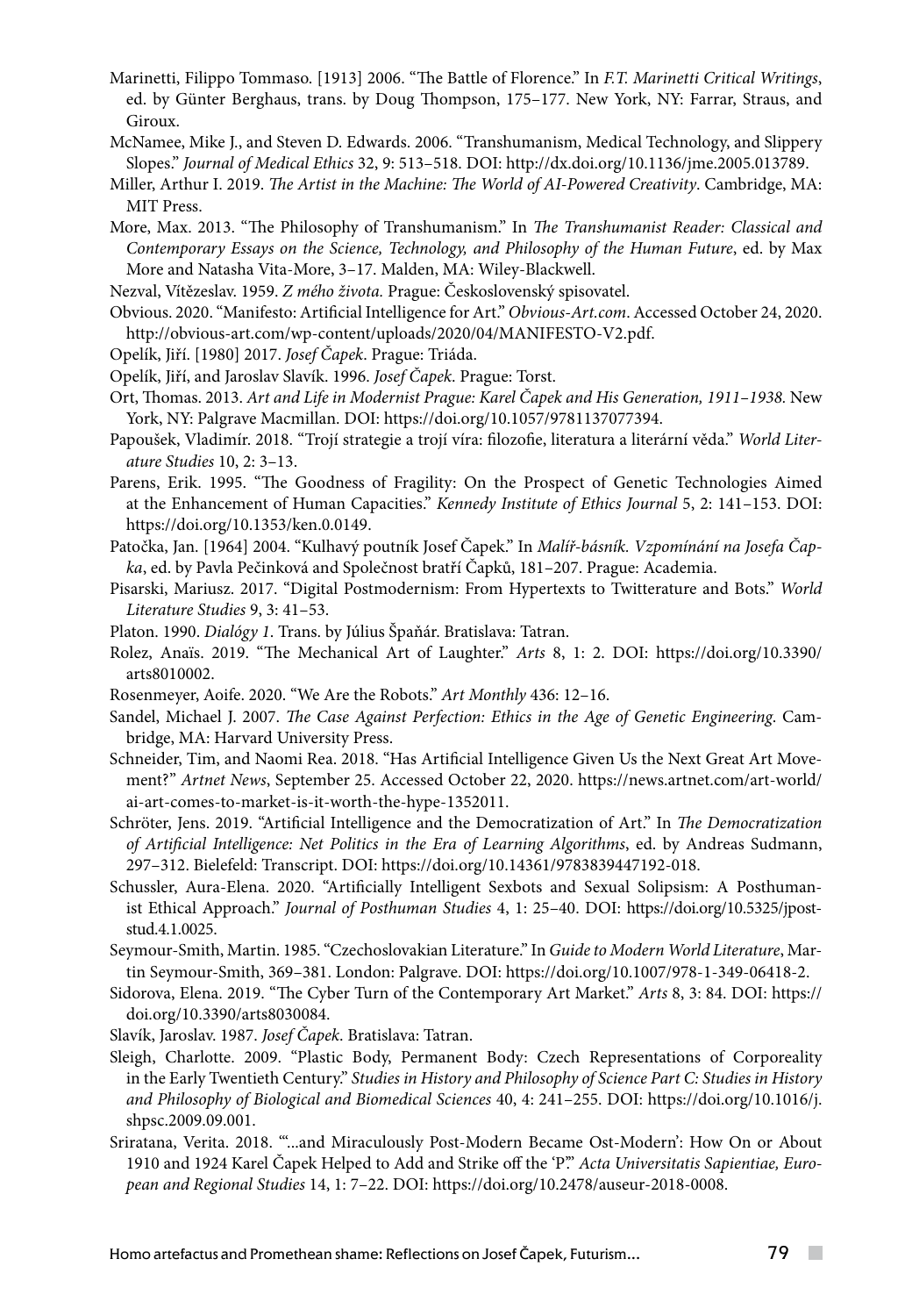- Srp, Karel. 2006. "Josef Čapek." In *Český kubismus 1909–1925: malířství / sochařství / architektura / design*, ed. by Jiří Švestka and Tomáš Vlček, 158–165. Prague: Modernista.
- Stephensen, Jan Løhman. 2019. "Towards a Philosophy of Post-Creative Practices? Reading Obvious' Portrait of Edmond de Belamy." In *Politics of the Machines: Art/Conflict*, ed. by Morten Søndergaard, Laura Beloff, Hassan Choubassi, and Joe Elias, 21–30. Beirut: Science Open. DOI: https://doi. org/10.14236/ewic/POM19.4.
- Sýkora, Peter. 2019. "K posthumánnemu človeku prostredníctvom editovania génov pre kognitívne schopnosti." *Filozofia* 74, 7: 511–529. DOI: https://doi.org/10.31577/filozofia.2019.74.7.1.
- Teyssot, Georges. 1994. "The Mutant Body of Architecture." In *Flesh: Architectural Probes,* ed. by Elizabeth Diller and Ricardo Scofidio, 8–35. New York, NY: Princeton Architectural Press.
- Vernier, Gauthier, Hugo Caselles-Dupré, and Pierre Fautrel. 2020a. "Electric Dreams of Ukiyo: A Series of Japanese Artworks Created by an Artificial Intelligence." *Patterns* 1, 2: 1–2. DOI : https://doi. org/10.1016/j.patter.2020.100026.
- Vernier, Gauthier, Hugo Caselles-Dupré, and Pierre Fautrel. 2020b. "Facets of AGI: Where Science Meets Spirituality." *Patterns* 1, 8: 1–3. DOI: https://doi.org/10.1016/j.patter.2020.100149.
- Vichnar, David. 2019. "Long Live Futurist Prague!" *Litteraria Pragensia* 58: 83–104.
- Vincent, James. 2018. "How Three French Students Used Borrowed Code to Put the First AI Portrait in Christie's." *The Verge*, 23 October. Accessed October 22, 2020. https://www.theverge. com/2018/10/23/18013190/ai-art-portrait-auction-christies-belamy-obvious-robbie-barrat-gans.

#### Homo artefactus and Promethean shame: Reflections on Josef Čapek, Futurism, transhumanism, posthumanism, and the Obvious

Josef Čapek. Futurism. Transhumanism. Posthumanism. Artificial intelligence art. Robot. Posthuman.

This paper is focused on an analysis of Josef Čapek's notion of technology and his scrutiny of the conflicting nature of the avant-garde movement of Futurism in relation to the contemporary assumptions of the processual philosophies of transhumanism and posthumanism. The analysis is reconstructed in the narrative setting of the technological and methodological hybridization of the categories of the human and posthuman (*Homo artefactus*) and is inspired by Josef Čapek's approach to a specific philosophical question: Why would anyone want to create a posthuman, a "robot Picasso"? It is argued that Josef Čapek projected that some of the motivational assumptions about the creation of posthumans would be built upon the inconsistent stigmatization of the human by humans that envy the hypothetical superiority of posthumans (i.e., Promethean shame).

Mgr. Juraj Odorčák, PhD. Centre for Bioethics Department of Philosophy and Applied Philosophy Faculty of Arts University of Ss. Cyril and Methodius in Trnava Nám. J. Herdu 2 917 01 Trnava Slovak Republic juraj.odorcak@ucm.sk ORCID ID: https://orcid.org/0000-0001-6510-9304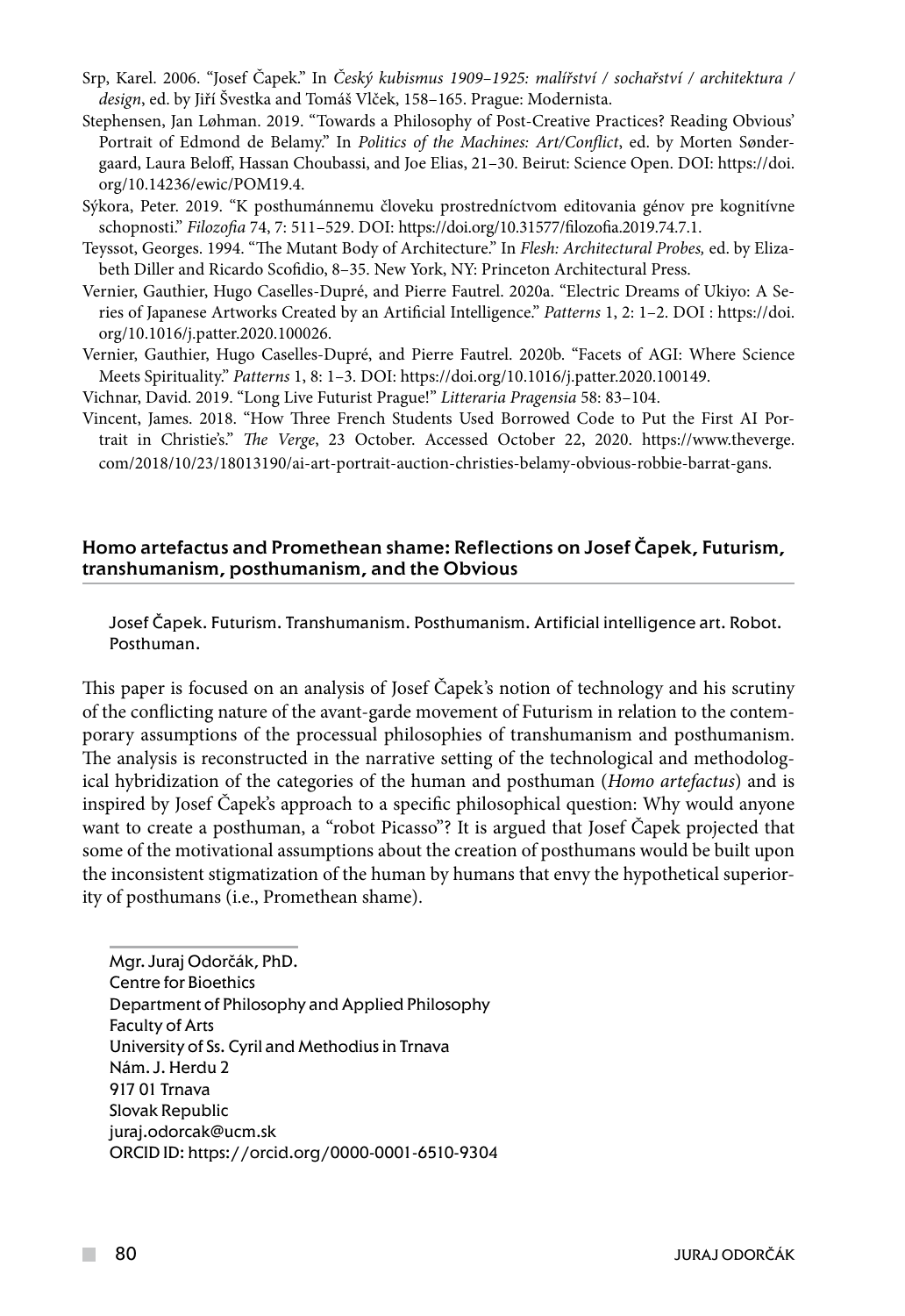#### ŠTÚDIE / ARTicles

# Toward a bioethical perspective for posthumanist aesthetics: Bioart as an example

### BOGUMIŁA SUWARA

DOI: https://doi.org/10.31577/WLS.2021.13.1.7

To be or not to be genetically modified? Francesca Ferrando (2019, 127)

Should there be limits to what artists may do with biological materials in the name of art? These questions require reflecting upon the tensions between the values of "free expression" typically extended to art and artists, and ethical limits that have emerged in the biosciences due to some noteworthy failings of scientists in the past.

David Koepsell (2017, 71)

Rapid technological development has provoked fears regarding the safety of technological applications.\* In the field of information and cultural technologies, access to the text generator GPT2-AI (for the creation of news reports or fiction) was recently discontinued due to fears of potential abuse (Rosenberg 2017; Hern 2019). Bioethicists earlier pointed out the potential risks stemming from biotechnology (Bostrom 2002). In publications dealing with these issues, the warning of Jeremy Lanier was often repeated as to whether one should do all that one could (Vaage 2016a), but after the most recent development in gene editing (CRISPR-Cas9) was introduced to clinical practice, it became necessary to reformulate this issue in order to make this introduction as careful and safe as possible (Sýkora 2019).

The influence of information technology and biotechnology on the transformation of Homo sapiens in the direction of a hypothetical posthuman person (Huxley 1957; Bostrom 2008) or being has been postulated by members of the transhumanist movement, which today is chiefly represented by the +HUMAN organization. Some authors (e.g., Hayles 2011) have expressed doubts over the overly optimistic promises of information technology regarding its ability to transform the human consciousness into artificial intelligence (AI). Furthermore, as biotechnology allows for the possibility of modifying the genetic line of Homo sapiens, bioethicists warn that futuristic transhumanist visions have to be taken seriously and discussed in the present (Porter 2017; Sorgner 2010).

Transhumanist visions were nourishment for the popular imagination, especially in the 1990s (Bolter 2016; Troffoletti 2007). Bioartists have used biotechnology

 $\sim$ 

This article was supported by the project APVV-17-0064 "Analysis of multidimensional forms of trans- and post-humanism".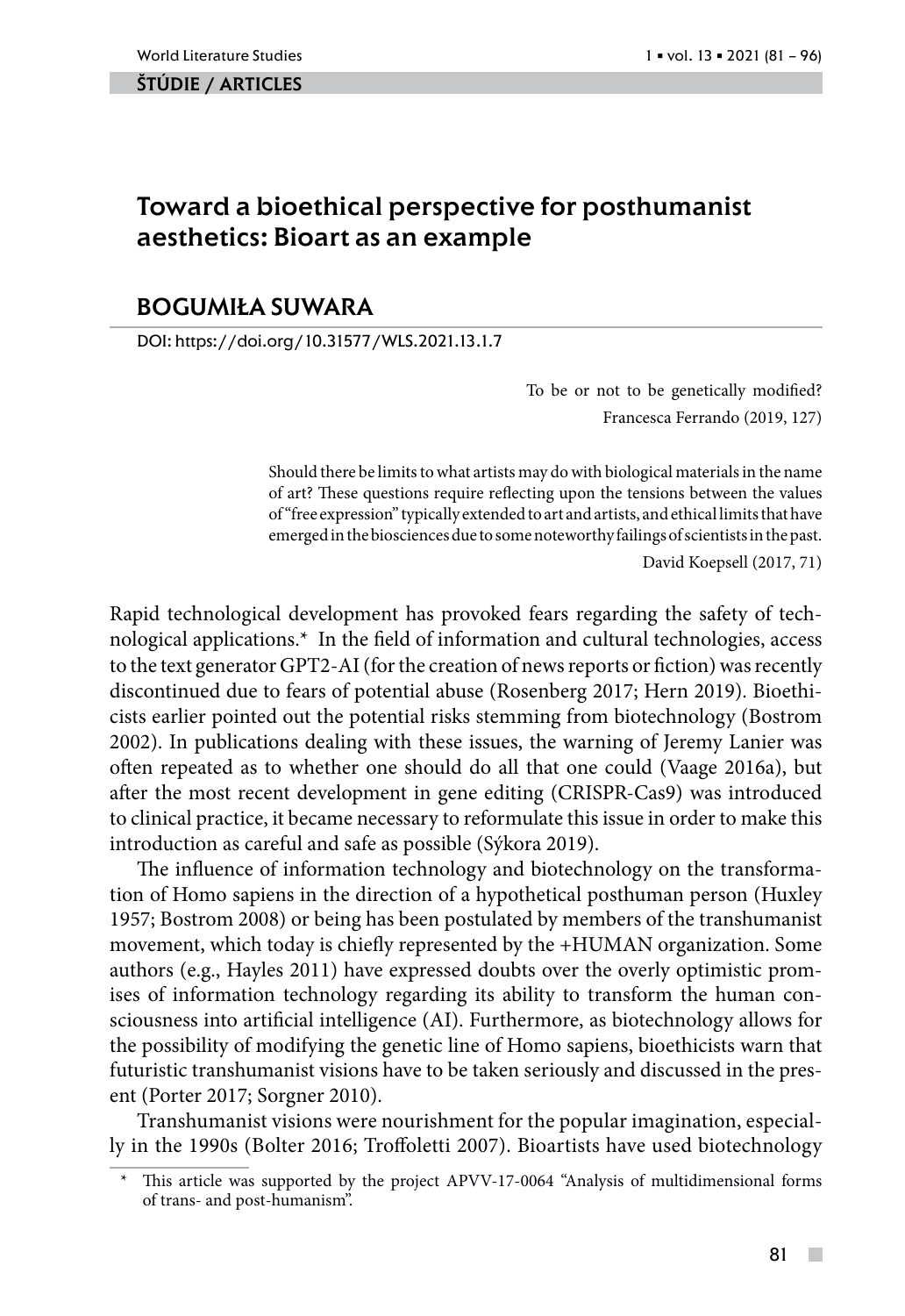and living organisms continually since the 1980s, but "transhumanist art" posited within transhumanism (Vita-More 2018; Bostrom 2008) has not managed to penetrate much into the art world or establish itself there. For this reason, artworks that experiment with biotechnology are created and interpreted chiefly within the context of the posthumanist intellectual mainstream (Simoniti 2019) or in posthuman aesthetics (Ferrando 2016 and 2019). The goal of this study is to explore to what extent and under what conditions bioethics can, as a careful overseer, penetrate into the space of posthuman aesthetics, including the use of DIY strategies as a mode of transfer of scientific and technological knowledge to the general public and their participation in deciding on the future of the genome, and consequently of Homo sapiens as such. It does this using the example of bioart, which has expressed itself through biotechnology.

#### **The posthumanized society and questions of bioethics**

The posthumanized society is most commonly presented as an imagined future where human beings are more "computerized", becoming further and further integrated into artificial devices and systems, and computers are more "humanized", especially in terms of acquiring social, emotional, and learning abilities (Gladden 2019). In this process of social transformation, one will be able to witness the creation of highly sophisticated social and emotional robots, embodied AI, artificial life, self-organizing and self-directing computer networks, avatars in virtual worlds, and other artificial forms of intelligent cyber-physical social agents (Gladden 2019). In this vision, the development of the "natural human" is given only a modest role; in Gladden's categories, this would be the "meta-human" as a genetically improved society of Homo sapiens.

Peter Sýkora (2019) recently pointed out the need to re-evaluate the underappreciated significance of potential biological changes shifting toward a posthuman population. Sýkora argues that "we can expect the creation of a posthuman being from directed genetic engineering, the field of biology, rather than the uploading of minds into non-biological media, as suggested in information and communication technologies, and therefore it [...] is of great importance to direct the attention of posthumanist discourse in this direction" (513). This position is based on an interpretation of the long-term results of processes of gene-editing technology as well as the reaction of experts to the first clinical application of CRISPER-Cas9 technology for human genome modification by the Chinese scientist He Jiankui. Experts called this clinical use of technology "rushed", and it led as pointed out by Sýkora to the creation of:

a joint declaration of several renowned biologists and bioethicists from various countries calling for a global (temporary) halt (moratorium) on experiments which would lead to the creation of genetically edited children. This halt on further experimentation is to "permit discussions about the technical, scientific, medical, societal, ethical, and moral issues that must be considered before germline is permitted" and "this period would provide time to establish an international framework" (Lander et al. 2019 [2019, 511–512]).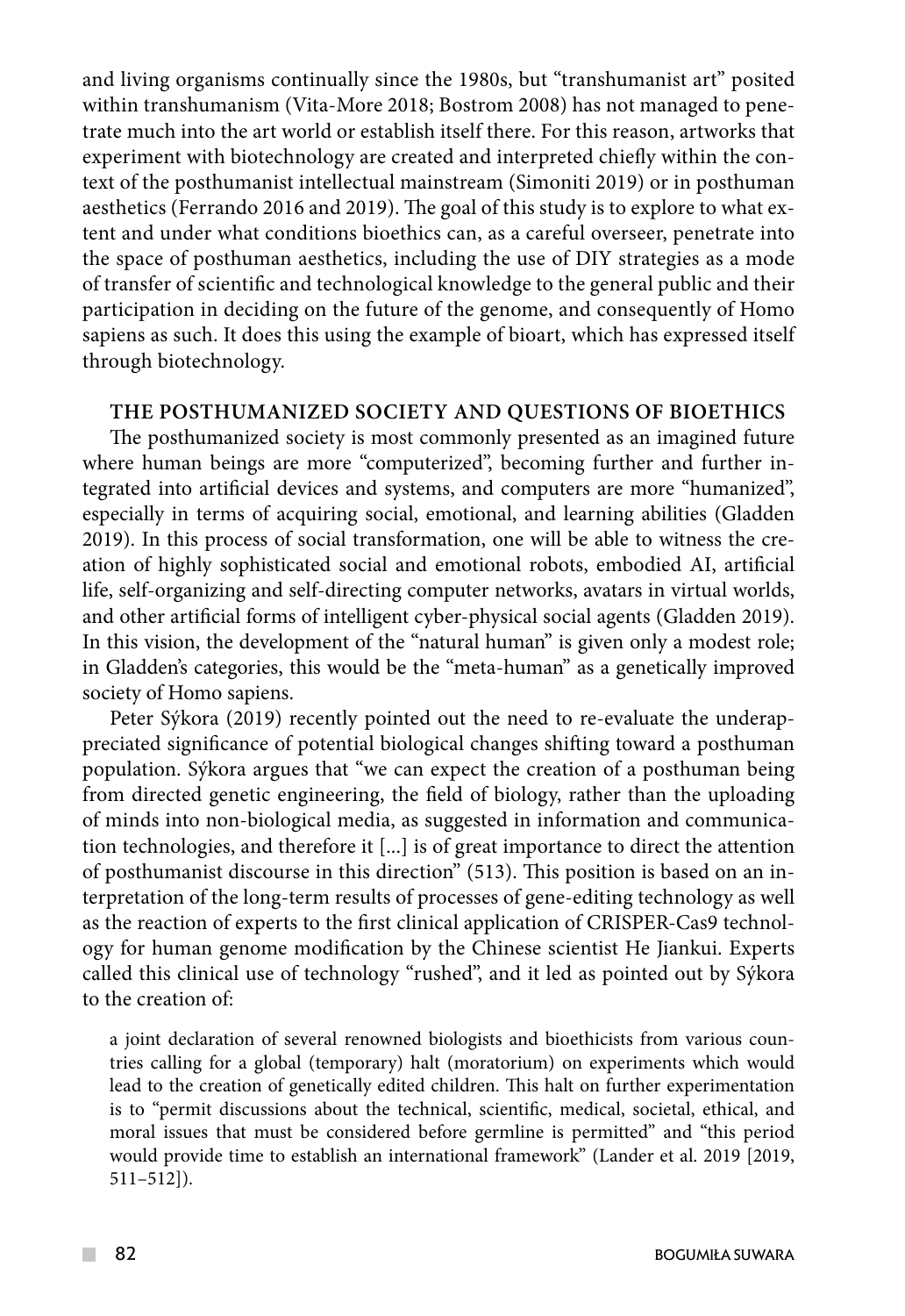In further continuations of this discussion, the voices and arguments of bioethicists (Mackellar 2019; Vijlbrief et al. 2020) can be heard. This article discusses one important postulate from these discussions: the restrictions on the use of technology used in "free"/"limited" art creation (Macneill and Ferran 2011).

Until the clinical use of CRISPR-Cas9, biotechnology was an internal matter for research institutions; however, the effective application of germline modification made it a "quintessentially public issue". In this context, it is necessary to place this technology in the public sphere and make scientific results accessible to the public within a public dialogue, while concurrently encouraging scientists to take responsibility for their research's effects on society (Vijlbrief et al. 2020). The Geneva Statement on Heritable Human Genome Editing describes the conditions of public dialogue in greater detail. It argues that the discussion must be public, global, and inclusive, and should not become dominated by the voices of scientists developing new technologies; instead, it should include experts from the fields of the social sciences and humanities, law, politics, and the wider circles of organized civil society and public institutions (Andorno, Baylis, Darnovsky et al. 2020).

Independent initiatives from academic societies have spoken out in favor of the transfer of such scientific information to the public through international networks and online presentations of research (Jasanoff and Hurlbut 2018). Simon Burall, an expert on dialogue between science and the public at the Citizens and Science program, recommended some methods on how to further the popularization of CRISPR technology among a broader audience. According to him, specific potential technological applications may be very controversial; therefore, national governments and decision-making parties should solve them with a "new engagement" whereby the public can influence the degree to which political leaders are informed and subsequently influence their political decisions. In the process of building a new engagement through public awareness and explaining the scientific foundations of gene editing, it would be advisable to use methods that have proven useful in prior recent innovations "through news stories, at science festivals, in public lectures and in museums" (2018, 438–439). From the perspective of science festivals, this "new engagement" is useful in explaining the practices relating to posthumanist aesthetics.

As an example, the "Introduction to Posthuman Aesthetics" (Leopoldseder, Schopf, and Stocker 2019, 247) project presents an application which permits experimentation across a broad spectrum of fields, supports the sharing of knowledge with the wider community, references the processes of the democratization of science, and supports methods of independent research in the form of DIY home experiments. Here the subject of creative work is more than just the human being; indeed, "the toolkits question the creativity of non-humans and do not presume humans to be the only creative force at work" (247). This direction of posthuman aesthetics casts doubt on "positive science", but it also redirects scientific activities to various societies and subjects – such as the "science citizen" and scientific knowledge of local and ethnographic groups and shamans – and it highlights the use of animals and machines in the scientific process (Domańska 2013, 24–26). Posthuman aesthetics focusing on the "I" (subject) as no longer holding the central position through which

 $\sim$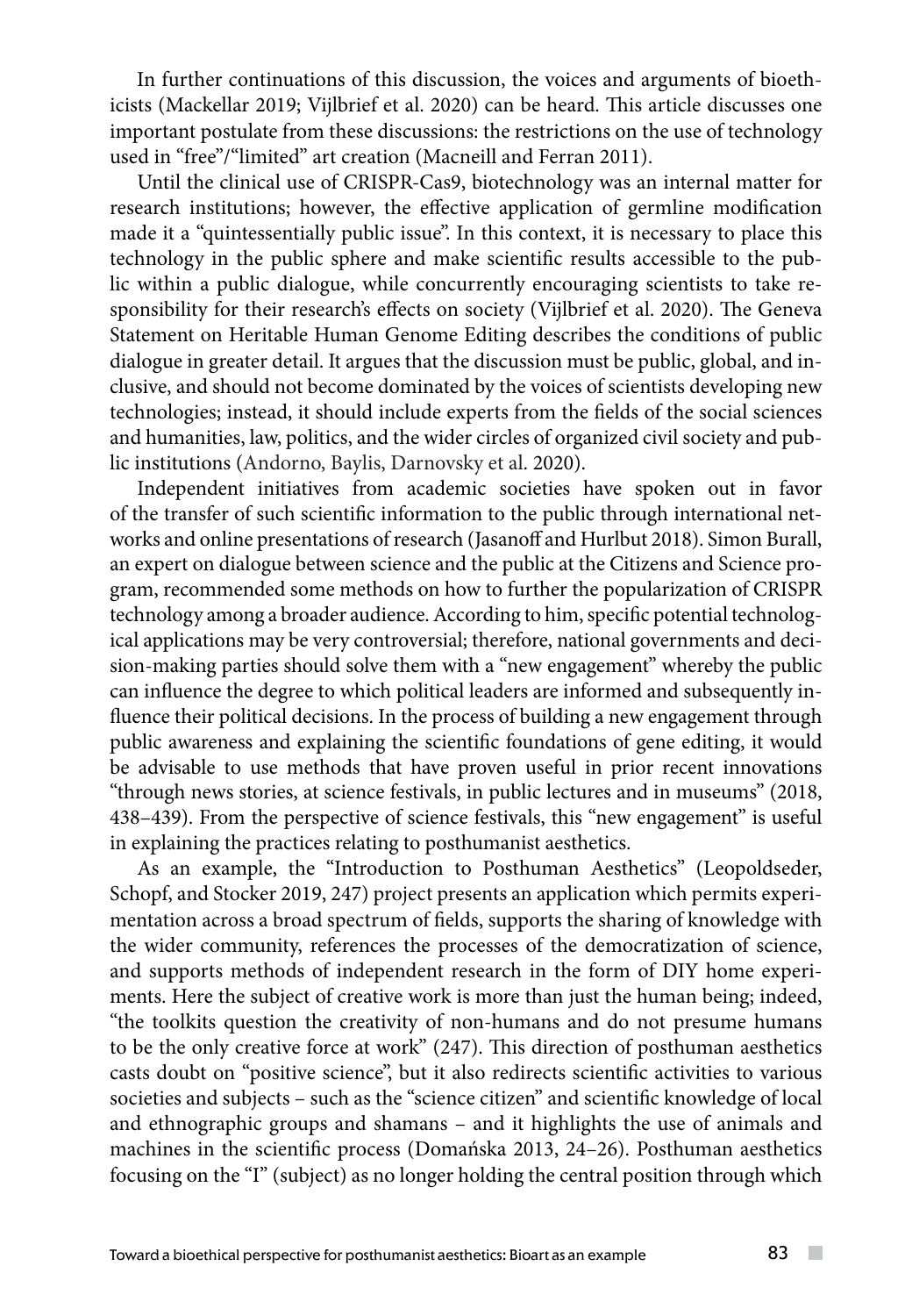all is perceived and presented have not yet been confronted with the challenge to accept or implement a horizon of academic bioethics which would primarily – from a historical perspective in bioethical discourse – make reference to healthcare provision in poor material conditions. Bioethics thus searches for the meaning of the subject in the context of their abilities in the field of rational decision-making in situations of strong emotionality,<sup>1</sup> while also considering social, political, and cultural commitments and restrictions (Botbol-Baum 2015).

### **Transferring science and bioethics to the public**

How ready is the art world for the transfer of science and bioethics to the public? To answer this question, it is necessary to reference the reproduction of art media and artworks which reach into biotechnology and bioart as a means of expression. Over the past few decades, there has been a well-established opinion in academic and artistic practice that art has carved its way out of traditional art history disciplines and that the antiquated "techné" no longer avoids the sciences and modern technology. From a historical viewpoint, this can be seen as a paradigm shift most poignantly analyzed by the critic Arthur Danto ([1997] 2013); despite the contemporary backlash, he gave a philosophical context to art using items of convenience and new technologies such as the digital camera. Danto emphasized that since the mid-20th century, and with increasing regularity, projects were being created which grasped for means of expression outside traditional art media such as painting and sculpture. He suggested that for the history of Western European art, the search for an answer to the age-old philosophical quandary of "what is art" had lost its meaning. For these reasons, he perceived current art to belong to the category of "after the end of art" (1997). Instead of pursuing artistic values in the context of evolutionary changes and transformations, Danto proposed the image of a vascular bed containing various philosophically reasoned artistic objects, solutions, and activities. And thanks to this paradigm shift in the world of art, various art initiatives, and experiments were launched for the furthering of artistic methods and means in science and technology that could also be considered as artistic phenomena.

One example of these projects is EAT (Experiments in Art and Technology), which was founded in 1966 by the artists Robert Rauschenberg and Robert Whitman alongside the engineers Billy Klüver (Klüver and Martin 2003) and Fred Waldhauer; all of them were intrigued by the potential application of technologies in art. The main goal of EAT was to document the success rate of cooperation between artists and the scientists providing them with new materials, such as plastics, resin, video, electronic technology, and computers, which at that point were usually only available to research institutes. This organization allowed for experimentation with cutting-edge technologies such as chat links, cable televisions, faxes, lasers, and digital graphics. Indeed, Robert Rauschenberg's *Oracle* (1962–1965) sound sculpture was still being exhibited as of 2021. Similar initiatives focusing on digital art emerged concurrently in Europe, such as the Institut de Recherche et Coordination Acoustique/Musique in France (which was founded in 1969) and the Ars Electronica festival in Austria (which has been held since 1979). The annual reports from the festivals show how artists searched for means of expres-

 $\mathcal{L}^{\mathcal{L}}$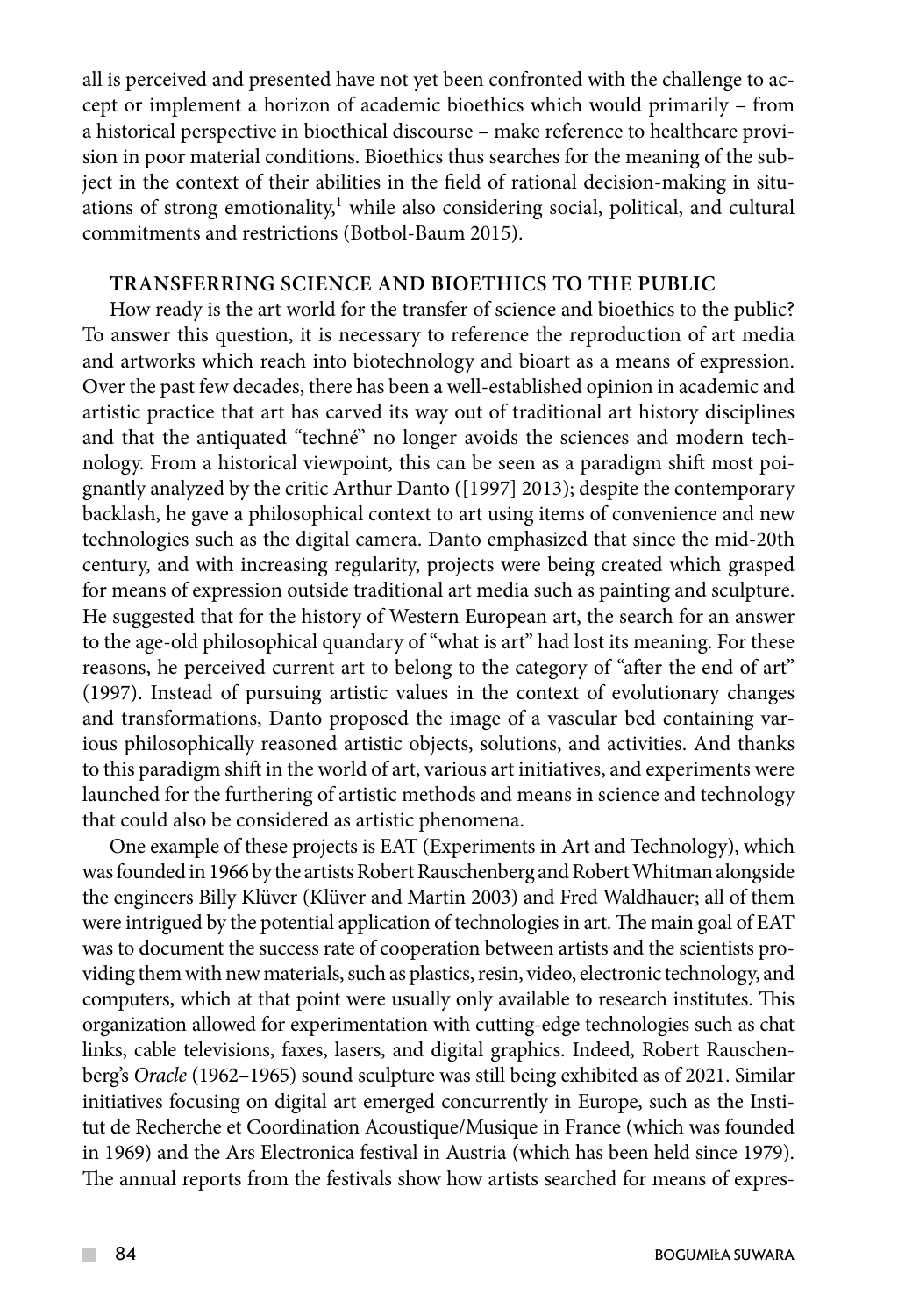sion in electric and then electronic New Media, where ultimately the concept of biomedia developed. These media can be "wet", i.e., in some way "alive" – using live tissue and cells as "Live Art" (Bakke 2014) – or "transgenetic", meaning that they use the genetic information in live tissue or as the content for electronic information in a "live system". A more general name for this sort of artistic direction is simply "bioart".2

In relation to the question of how the art world has prepared to transfer bioethics to the public, it is worth emphasizing that to this day there have been few projects that have directly reacted to the need to acquaint the public with bioethics; such works have mostly been focused on health, health care and similar areas. In this context, the relevant literature<sup>3</sup> refers to the Art + Bioéthique project (Couture et al. 2017), which took place in Montréal and initiated cooperation between bioethicists, art historians and artists with the aim of expressing bioethics through arts and starting a public discussion on bioethical issues through the blending of arts and bioethics. Smaller events took place in the form of exhibitions, as well as a workshop and a platform that combined artworks, essays and cultural and scientific mediation activities directed at the general public as well as illness-support groups. Some authors refer to the difficulty of interdisciplinary communication between authors – bioethicists and artists – in order to achieve an artistic and bioethical consensus.

These projects and similar ones have used various media such as literature,<sup>4</sup> film, visual arts, theater performances, and art workshops to present topics that highlight issues of the relationship between art and bioethics. The analysis of this relationship yields a relevance for both disciplines. For bioethics, the "experience of direct engagement", "direct involvement", and the familiarization with new discursive and narrative forms alongside the aesthetic values of art has been useful in balancing out the dominant features of bioethics (mind and rationality) (Macneill 2017; Chambers 2005). On the other hand, those limitations which, as regulatory and bioethical postulates (Vaage 2016a), dominate bioethicist discourse can inspire art discourse on a theoretical level (Macneill and Ferran 2011). This postulate debating "restrictions" in the practice of art was formed by the bioethicist Paul Macneill as part of the Art and Bioethics framework discussion at the World Congress of Bioethics in Singapore (Macneill and Ferran 2011). Ionat Zurr also meaningfully contributed to the discussion with her analysis of limitations "handed down" by the bioethics commission on art projects undertaken at SymbioticA (Zurr and Catts 2014), a laboratory established in 2000 at the School of Anatomy, Physiology, and Human Biology (now the School of Human Sciences) at the University of Western Australia which, according to the initiators, was focused on exploration and speculative research into the application of various biological and biotechnological tools and materials as a means for artistic expression (Zurr and Catts 2003).

#### **Restrictions and limitations on bioart**

The "limitations" from the ethics commission which Zurr referred to would be more accurately described as questions to the "ethics commission" regarding art research projects realized at the SymbioticA laboratory. Answers to the questions and their evaluation by the commission were part of the approval process for the imple-

 $\sim$  10  $\pm$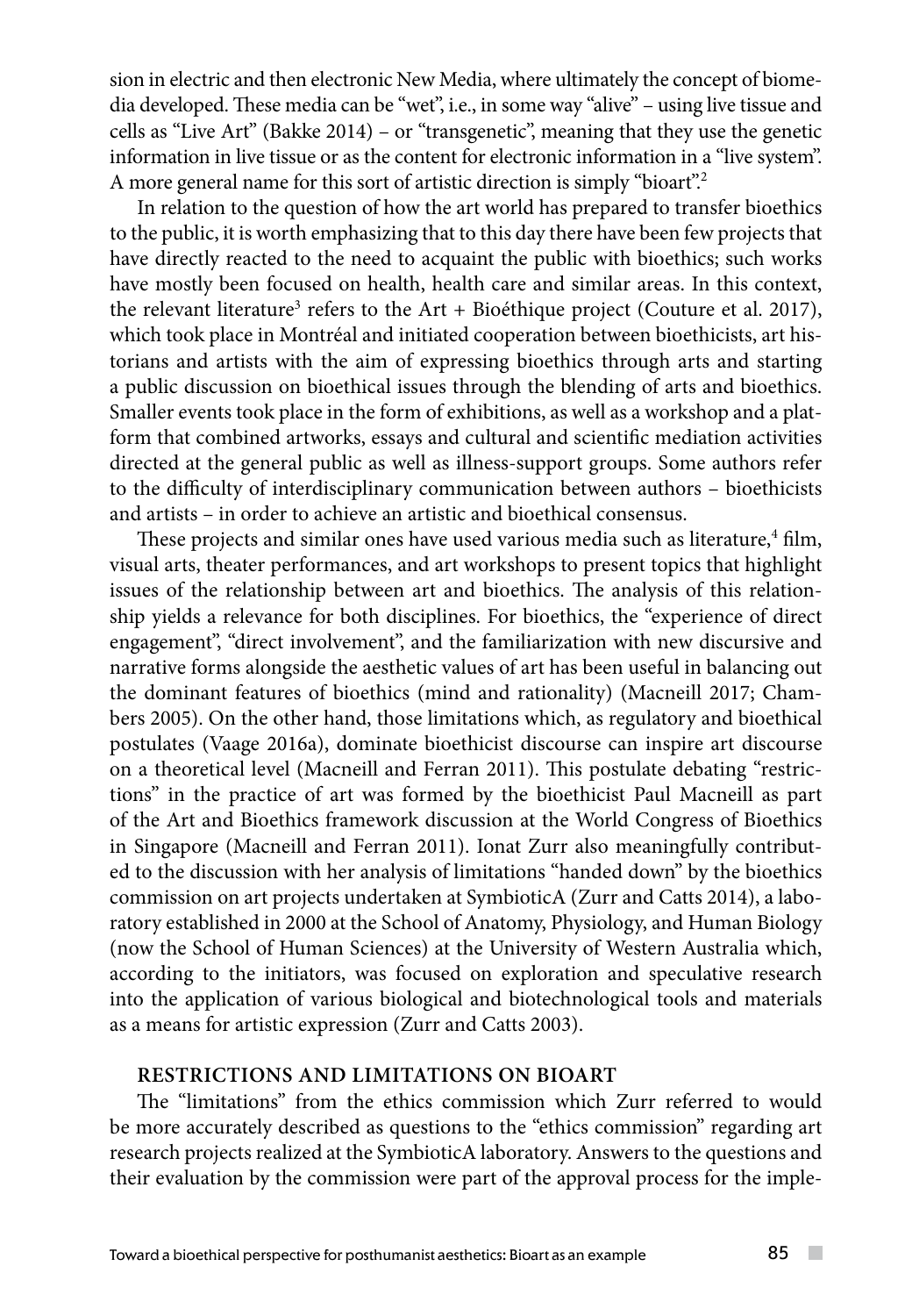mentation of projects, making them accessible to the audience which is analogous to the approval process for scientific projects by Human Research Ethics Committee (HREC).

If we are to treat questions and answers ("limitations") as a crossroads between art and science from a bioethics perspective, we can identify two to three categories of issues. In the interest of clarity, these will be defined in reference to one of Stelarc's projects:

- 1. Safety checks for scientific projects: (a) securing raw materials (such as blood, cells, tissue, laboratory animals, and the artist's skin) and the question of whether this would be in line with regulations pertaining to research on humans and animals as well as regulations for acquiring cells and tissue; (b) determining the scientific contribution of the project in terms of improvement of research processes; and (c) determining the contribution for the furthering of understanding of the technology.
- 2. Safety checks for audiences exposed to exhibited projects: Stelarc's project of transplanting live cells (acquired in accordance with the rules) into an implant of biodegradable polymers, which created a quarter-scale replica of Stelarc's ear on his forearm; this was evaluated on ethical<sup>5</sup> grounds of "when and why the audience should be protected" and whether "the integrity of the body was maintained." (Zurr and Catts 2014, 208).

The solution to the first issue was found with the assistance of the audience. The second issue was defended with reference to the "technology understanding" requirement, and the project showed the possibilities stemming from the manipulation of living systems and the fact that tissue can be kept alive even when apart from the human body.

3. The identification of non-scientific characteristics: this is analogous to the aesthetic function of a project or artwork. Stelarc's project was designed so that the audience would be encouraged to reconsider their preconceived notions of "living" systems and the perception of "life", using the context of the presented concept of "partial life": the replica of the ear. The audience was to reconsider what it meant to be alive.<sup>6</sup> The project thus prepared the foundation for further philosophical and ethical aspects of discussions about life and being alive (Zurr and Catts 2014).

If we were to accept such a typology of "restrictions"/"limitations" on projects which are both artistic and scientific, the aesthetic function of a project or work may be linked to the "contribution for understanding technology" (209) which the project presents in the context of aesthetic categories and the theory of culture. Aesthetic categories would include "symbolic meanings", "irony", and the "grotesque" (209), and the theory of culture would include alternative bioethics (Zylinska 2009 and 2013) and discussions with the audience which, beyond simply transferring scientific knowledge (Vijlbrief et al. 2020; Burall 2018; Domańska 2013) would also invite the audience to alternative stances, the reconsideration of stereotypes, introspection, and a reflection on the bioethical aspects of technology presented in given bioartworks (Zurr and Catts 2014; Macneill 2017).

 $\mathcal{L}^{\mathcal{L}}$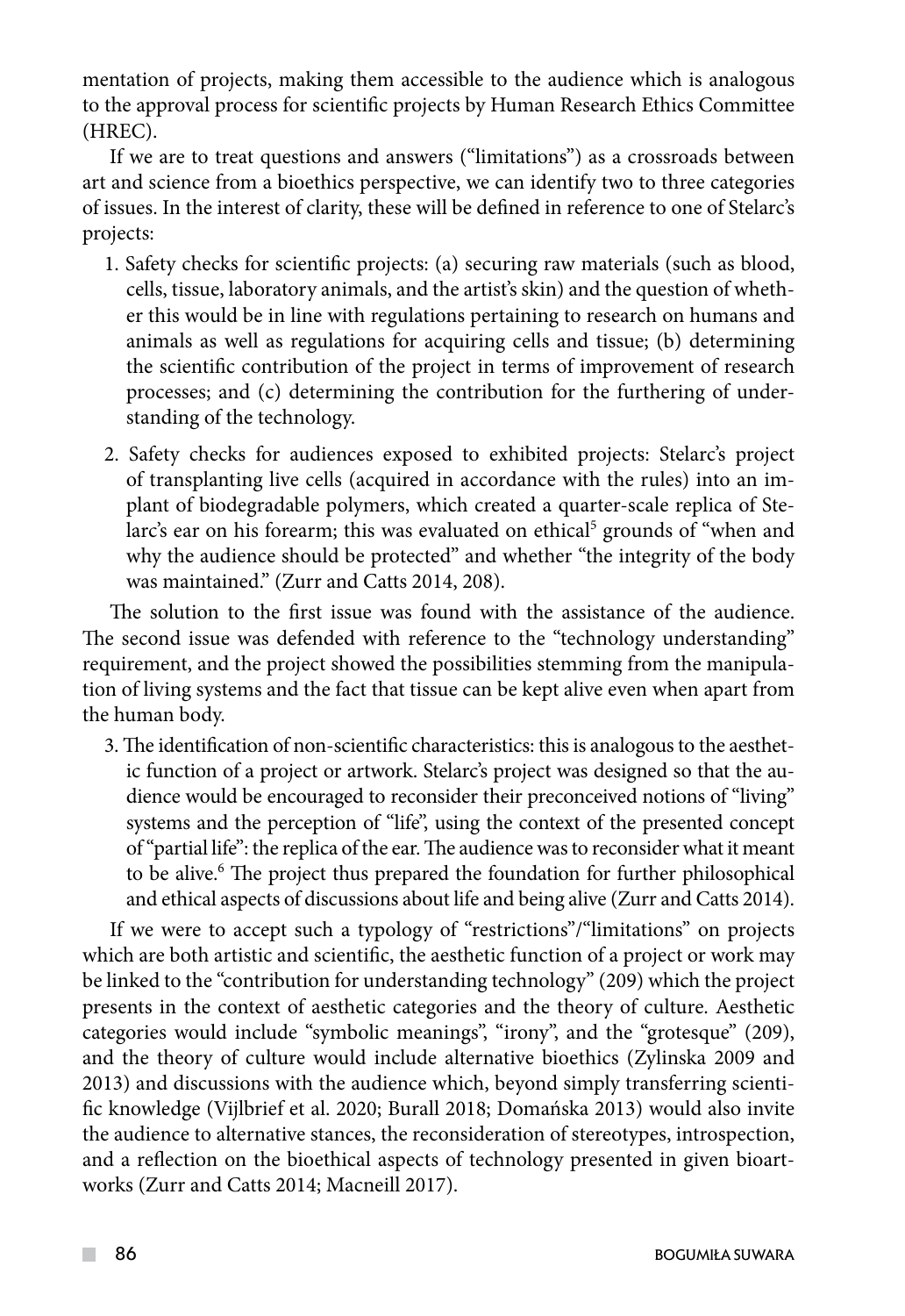When focusing on the aesthetic function of a project performed in a laboratory – indeed, "on the edge of biology", a description suggested by Nora Vaage (2016b) – multiple questions emerge: is the author of the artwork an individual or a collective? Are the scientists and/or bioethicists co-authors? (One can find analogous discussions in the field of digital art.) To what degree is it important to differentiate between the medium (carrier) and the used technology and laboratory equipment (the medium tool)? How can we identify the bioartwork's aesthetic function (Mukařovský, [1936] 1971)?7 Can it be linked to the medium itself (carrier), as well as the techné, that is, the methods of application of particular tools according to laboratory processes (device), and ultimately the information channel (when the artist explains in discursive form the "operation" and meaning of the project)? (Macneill and Ferran 2011) (Presently, bioart conceived of in such a way is consequently labeled "hybrid art".) Does the aesthetic function have to be connected with the conceptual "use" of both scientific knowledge as well as biomedia? (This is often posited when discussing the vanishing border between art and science.) Must the artistic intention of the author be kept in mind? And how does the artistic intention differ from the scientific intention of a project? These questions can only be partially answered by bioart publications. A more thorough analysis may provide the foundation for a further elaboration on relationships between the aesthetic function of a project and its scientific contribution, and consequently the evaluation of a bioart project. That, however, is beyond the scope of this article.

Since 2000, when the first biophysics laboratory (SymbioticA) opened up to artistic initiatives, the process of perception and the sensitivity to bioethics have deepened in multiple directions. In terms of the process of the creation of bioart, the process of cooperation between science institutions (which provide technology) and the procedures of making projects accessible to the public in galleries (as a part of public ethics) and at science festivals have developed to a point where they are a conduit of science to the audience and public at large (Hiebert 2017). In the decade since the World Congress in Singapore, the presence of bioethics perspectives on bioart projects has become more precisely articulated, as is apparent from safety requirements at events and festivals such as Ars Electronica (Zawojski 2015), the exhibition areas of MoMa (Aristarkhova 2010), and most recently at the "Art's Work/Genetic Future" exhibition and in the dedication in its catalog. The exhibition's organizers (North Carolina State University) and the curator Hannah Star Rogers (2019) presented works dedicated to the genetic future of artworks as a set of works ranging from those created with traditional media up to projects on "art about ethics in the genomic age" (Mulligan 2019).

Presently, hundreds of artists across the globe are working with living material and creating "living artworks" (Vaage 2016b), <sup>8</sup> hybrid art, and "bioart" (Macneill and Ferran 2011). All these projects fall under the definition of bioart:

Bioart, in the strict sense, is a very young and ethically controversial form of art, which works with live tissues, bacteria and living organisms; in the broad sense, it might include artists who address biotechnology merely from a symbolic or conceptual perspective. The connection between Posthumanism and bioart is complex (Ferrando 2016, 7).

 $\sim$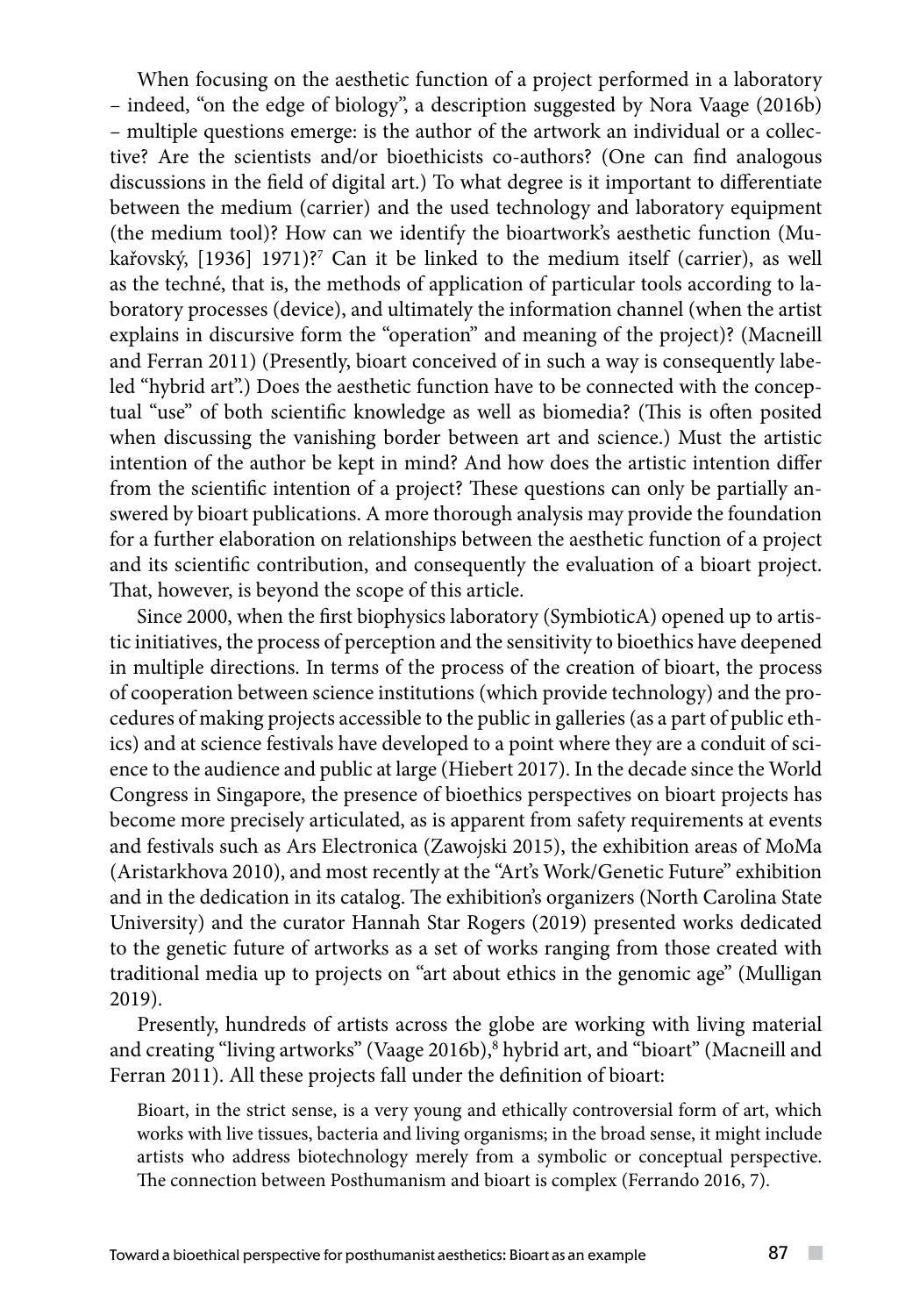Multiple bioartworks have been created in connection with CRISPR technology on both the symbolic and conceptual levels; two such projects include "Genetics Gym" and "Made Do and Mend". Directly in response to the clinical application of CRISPR by Jiankui, the British artist and designer Adam Peacock created the "Genetics Gym" project. It was exhibited at the Science Gallery in Melbourne in 2018 and asked the question "Would you CRISPR your genes?"9 The fact that the use of gene-editing permits for a world where individuals would be able to modify their DNA at will (Murillo 2018) is relevant to the art world, and is even "distressing", according to Peacock.<sup>10</sup> The "Genetics Gym" project was presented by Peacock in opposition to efforts by transhumanists to influence the transformation of humanity and the freedom to decide on one's own bodily appearance. Peacock looks at the issue of marketing strategies within social media sites and advertising, which will expose people to the risk of unknown yet predictable interests and offers from the bio-business sector (Hiebert 2017, 7).

In this regard, today's design strategy, based on a principle of ignoring all standards for the treatment of boundaries and traditions, must make a shift toward responsibility. If gene-editing technology really was to provide possibilities for the implementation of fantasies of unlimited human bodily designs, such as the disharmonious forms suggested at "Genetics Gym", the question arises as to what sort of psychological, legal, and ethical preparations would have to be made in order to prepare today's humans for such developments. Can we solve the question of human autonomy when confronted with gene marketing? These questions are relevant for both transhumanist art as well as bioethics (Porter 2017, 237).

The "Make Do and Mend: Exploring Gene Regulation and CRISPR" project is the result of Anna Dumitriu's longstanding work at "The Future Emerging Art and Technology" project, where she had the opportunity to learn to understand the decoding of genes:

The lab is the lead coordinator on the MRG-Grammar project, which aims to devise a new strategy for deciphering the rules of gene regulation. Using synthetic biology, DNA synthesis and high-throughput analysis, the project aims to generate new types of biological datasets that systematically explore all possible regulatory landscapes (Dumitriu and Godlberg 2019, 1).

"Make Do and Mend" conceptualizes an event in the history of medicine (the discovery of penicillin at Oxford in the precarious conditions of the World War II) as well as rationing, regulations on the use of basic products during the Battle of Britain, and government encouragement to repair and re-use old clothes by using the phrase "make do and mend", which an artist and a scientist integrated into the genetic code of a bacteria with "damaged" resistance to antibiotics. With assistance from Sarah Goldberg and Roee Amit as well as the artists, Dumitriu mended a hole in a military uniform which had been distributed in 1943 by the War Production Board with a decorative stitch and special thread. The thread was created from *E. Coli* bacteria modified using CRISPR-Cas9. The artist learned to practically use CRISPR-Cas9, which was a time-intensive and highly demanding tool in terms of precision: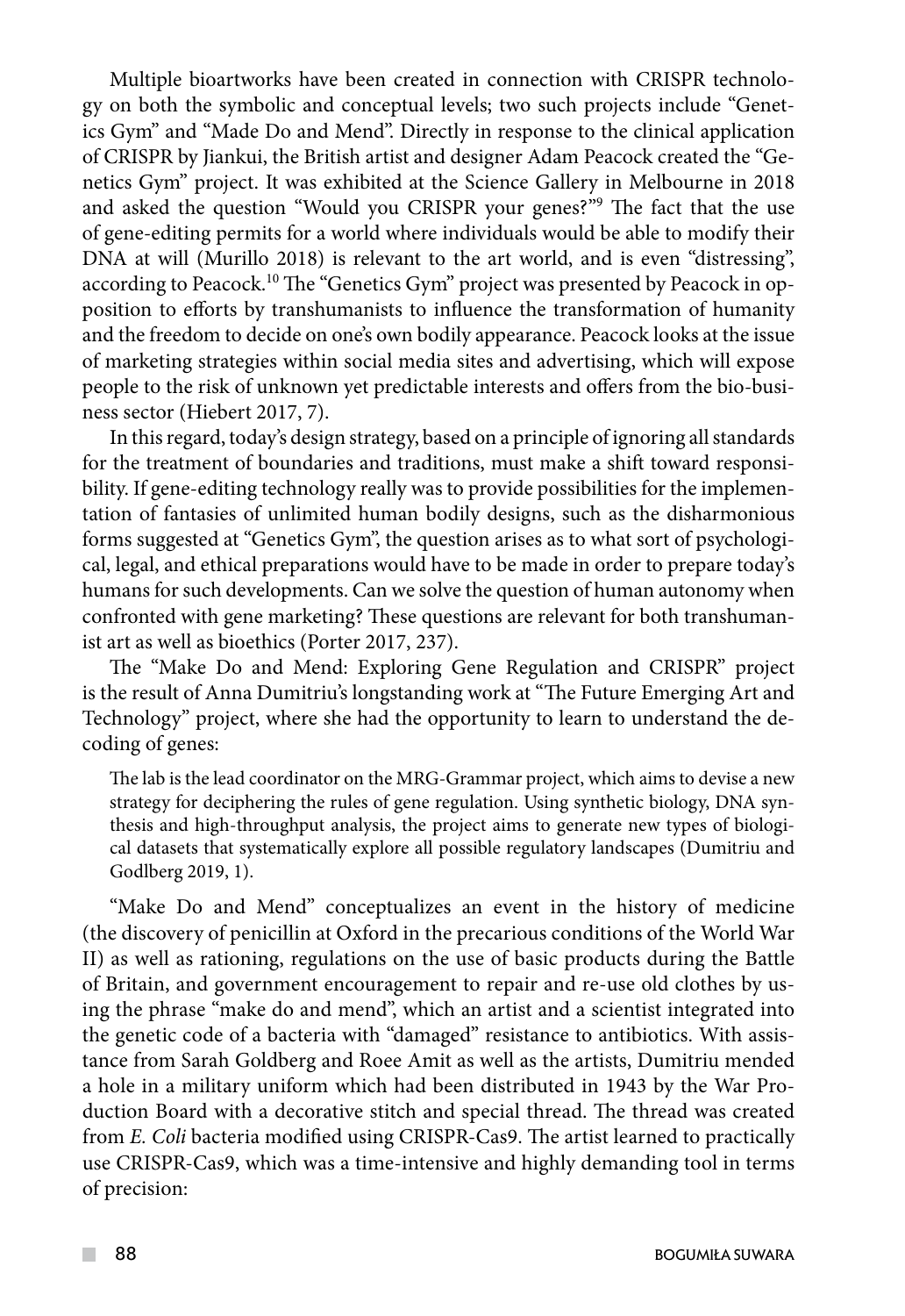I worked hands-on to edit the genome of the TOP10 *E. coli* strain to remove an ampicillin (a penicillin-related antibiotic) resistance gene which was part of the bacterium's genome, having previously been inserted into it using CRISPR-Cas9, literally mending the bacterium in the same way that the dress is mended with the bacteria-stained cloth (Dumitriu and Goldberg 2019, 1).

On the conceptual level, this was the use of cutting-edge technology to "repair" an organism (*E. coli* bacteria) so that it would revert back to its state before 1941, when penicillin had only just begun to save human lives. This is a symbolic gesture, because the *E. coli* that was available to the project was evolutionarily distant to the 1941 version. Dumitriu's intention was to evoke images of potential possibilities that technologies such as CRISPR could bring, especially in terms of "mending" problems which scientific research failed to predict; there is analogy here with antibiotic-resistant bacteria. Conversely, technology will only bring further "unexpected issues" (Dumitriu and Goldberg 2019). This familiarization with CRISPR gene-editing technology had the intention of producing a project which would be able to speak to a wide spectrum of audiences at workshops using a historical parallel and the context of the evolution of bacteria, alongside friendly and comprehensible language, in order to expand scientific knowledge among the general public about CRISPR-Cas9 gene editing and allow for an open discussion about what sorts of communication channels can deliver information about scientific progress to the public and how this affects their decision-making in specific situations. The potential of technologies such as CRIS-PR-Cas9 and the voices of bioethicists "to consider its use" is an attractive philosophical concept for an interpretation and possible understanding of bioart projects, which have been created in a world where biotechnological and biomedical offers and marketing are present.

### **Bioart as an ethically controversial phenomenon**

When discussing these artistic activities, the question arises as to why the "connection between posthumanism and bioart is complex" and why bioart is "ethically controversial" (Ferrando 2016). Bioart has a postmodernist strategy of leveling out borders and rejecting referential relationships in areas such as literary genres and forms, musical genres and the arrangement of musical texts for new instruments, multi-genre theater, the blurring of boundaries between text and image, and the blurring of boundaries of epistemology, ontology, and similar areas. Digital technologies in communication and software have opened an interesting field of activity for this trend and have significantly influenced the development of information sciences and the natural sciences, spectacularly so in the development of molecular biology, genetics, and medicine. The coding languages that have provided the possibilities for intersemiotic coding (Szczęsna, Pisarski, and Kubiński 2019) as well as the generation of new content from digital information (e.g., generative poetry and code poetry) and sound visualization have also brought about the development of software and computer systems within works by the first bioartists, such as in the form of hacking and biohacking. The empirical yet well-described process of the development of activism and bioart (Sützl and Hug 2012) was con-

 $\sim$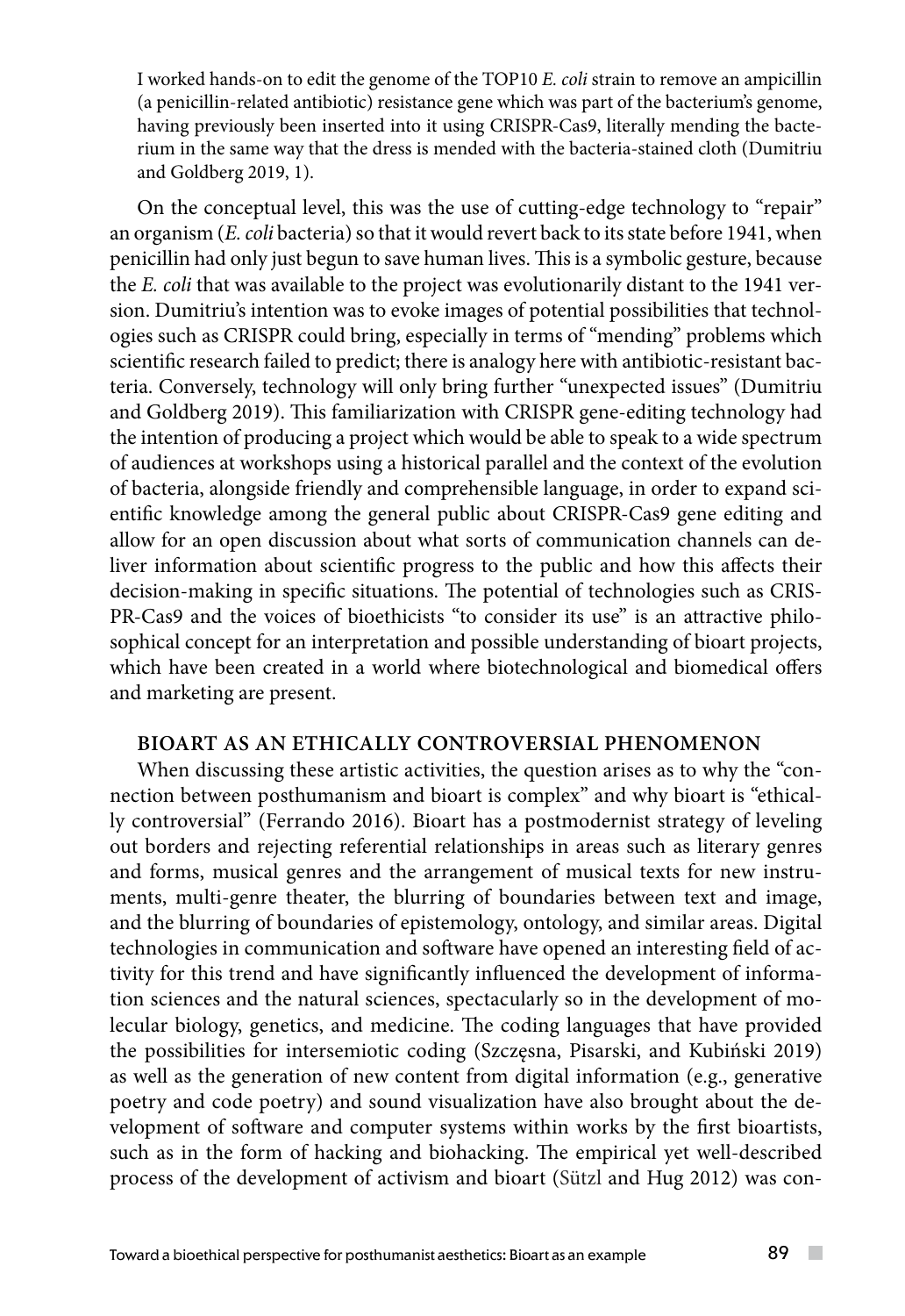firmed by the first bioart project in the USA by Jonas Davis, "Microvenus" (1986), a pictogram – similar to the Germanic symbol of life and earth – showing the insertion of a genetic sequence into *E. coli* bacteria. Among other things, this work conceptually illustrated the potential of storing and encoding data in resistant bacteria as a visual and biological carrier.

The leveling out of boundaries as a theoretical concept is ethically ambivalent in terms of the relationship of bioart toward environmental policies, because it can justify the unrestricted misuse of natural resources by mankind (Ferrando 2016). This ethical ambivalence, which refers to the possibility of strengthening the position of the subject, complicates the importance of bioart within posthumanism; however, if the projects by female artists mentioned by Ferrando were supplemented by projects from male artists, such as GenTerra, Free Range Grain, and the activists of the Critical Art Ensemble (Sützl and Hug 2012), it would become apparent that environmental policies refer to spaces of biopower and bio-business (e.g., the sale of genetically modified seeds, bio-pharmacological products, military biotechnology, and biometers), which is also a part of posthumanism, as was suggested by Michel Foucault (2000, 116). In this context, however, a question still remains as to what the relationship of bioethics is toward controversial projects carried out as a part of bio-activism: for example, what does one make of the Critical Art Ensemble's "bioterrorist" experiment to alert consumers to the presence of genetically modified foods in their diets? And what about the Tactical Bioart project, aimed at creating a new science where art cooperates with activism, animal husbandry, and chemistry? (Sützl and Hug 2012).

From the beginning, "body art" has aroused ethical controversy and penetrated into bioethical discourse over time (Chambers 2005). Bioart is recognized as either being ethically significant (Zurr and Catts 2014) or controversial (Ferrando 2016). There are several reasons for this, which can be summarized in two areas that relate to (1) the conditions for creating a project and (2) the contextualization of projects through philosophy or aesthetics:

1. a: They are created with the intention to expose the violence of power (Dumit 2008), or they are part of the activity of anarchist groups and are intentionally provocative, such as in the case of the Critical Art Ensemble (Sützl and Hug 2012) and Eduardo Kac (Ferrando 2016; Vaage 2016a).

b: They concern experimentation with one's own body. For instance, Orlan's and Stelarc's projects evoke ethical issues concerning aesthetic surgery, tissue surgery, and orthopedics, and they are controversial from the point of view of medical bioethics in terms of there being damage done to a healthy body (Macneill and Ferran 2011).

c: They originate in laboratories (Zurr and Catts 2014), or living bodies, or animals are involved; see K. D. Thornton, Zaretsky, and Kathy High (Aristarkhova 2010, 5). Also the animal species which are ecological predators in some regions yet which are genetically modified so that they do not reproduce (e.g., the gene drive machine).

 $\mathcal{L}^{\mathcal{L}}$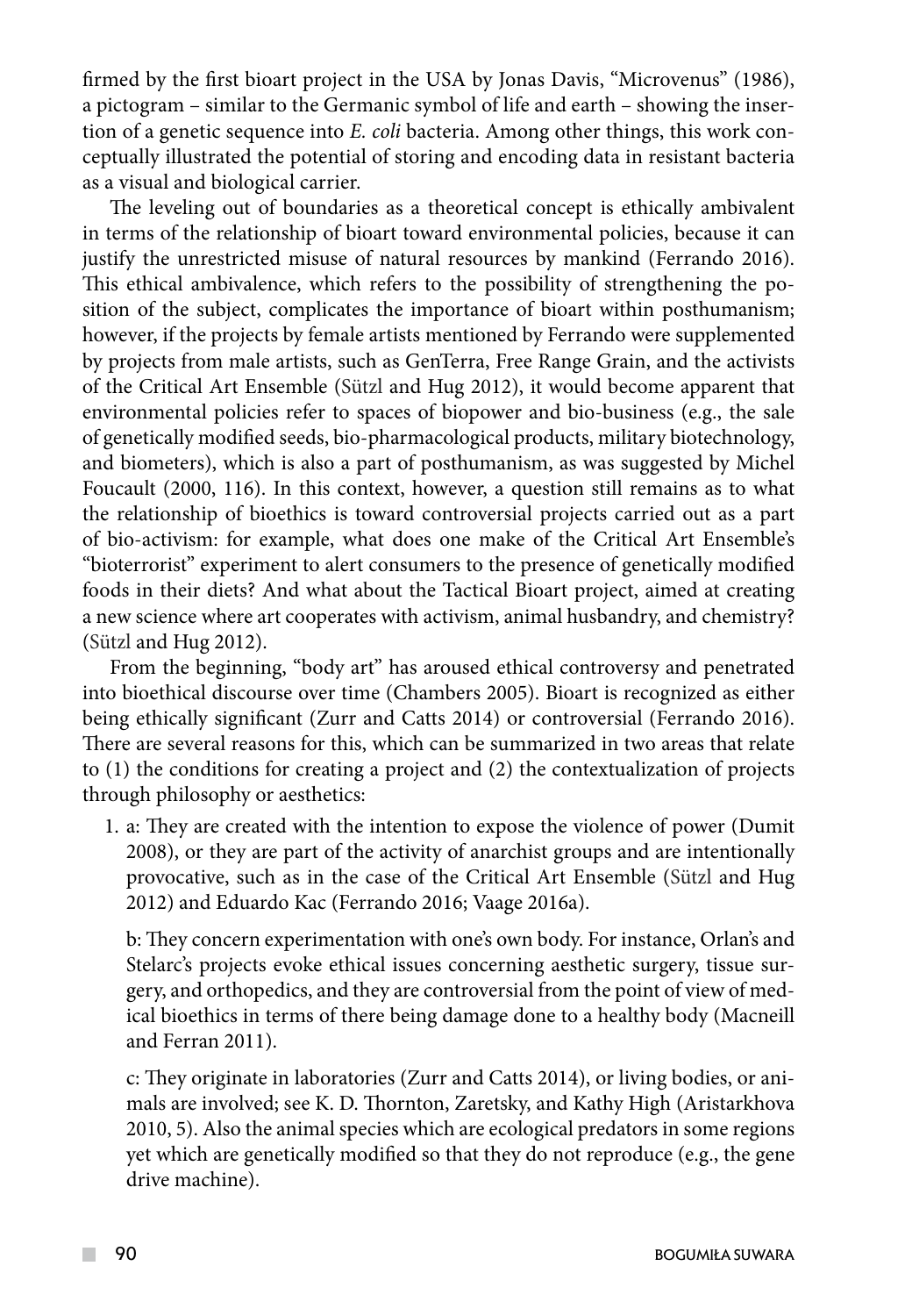d: They are based on gene editing (CRISPR technology) and are presented in the context of a new concept of neo-eugenics (see the catalog of the "Art's Work/Genetic Futures" exhibition).

2. a: In the interpretations of some artists (Zaretsky) or cultural theorists (Zylinska 2009 and 2014), bioartworks are ethically problematic due to "bioethics" itself, which they present primarily in a theological context. One of the implications is the meeting of the theological conception of "life" as a "sacred value" with the vitalist idea of the "continuum of life" and the "current of life." This confrontation unwittingly leads to unlimited artistic creativity and invention, which is guaranteed and supported in bioart by the concept of vitalism (Zylinska 2014, 199).

b: In the relevant literature, there is often a general premise to separate ethics and aesthetics from one another instead of combining them, with reference being made to the famed artistic promoter of Nazism, the director Leni Riefenstahl (Devereaux 1998). Recently, Vaage (2016a) and Macneill (2017) tried to comprehend the relationship between ethics and aesthetics by returning to the concepts of the ethical aspect of (beautiful) art.

### "**Trust Me, I'm an Artist**"**: towards an ethics of art/ science collaboration**

"Trust Me, I'm an Artist" was an important project that was implemented from 2011 to 2014 as part of the Horizon 2020 program within the context of the EU's decision on the regulation of genetic research. The project was designed by Anna Dumitriu in long-term collaboration with the microbiologist John Paul and the bioethicist Bobbie Farsides and the Waag Society (Institute for Art, Science, and Technology in Amsterdam) with the aim of examining ethical issues within the cooperative process of art, science, and biomedicine. After the artists' experience when facing the requirements of the ethics committee (Zurr and Catts 2015) and the complicated bioethical nature of works of bioart (Francesca Ferrando, Nora S. Vaage, Paul Macneill, and Tod Chambers), it seemed clear that the time had come to examine bioethics and the implications of artistic work in laboratories and of bioartists in particular (Dumitriu and Goldberg 2019). The project was carried out in several stages (a questionnaire for artists, the presentation of projects based on an approval process by ethics committees, an invitation to public discussions, and guiding the public in creating separate DIY projects) and in galleries that work with scientific institutes (Arts Catalyst in London, CIANT in Prague, the Kapelica Gallery in Ljubljana, and Medical Museion in Copenhagen) along with the participation of artists, curators, and the public. Based on questions given to artists related to, among other things, their degree of readiness to subordinate their artistic intent or artistic freedom to scientific purposes, and conversely; to carry out a project even if it would not lead to any scientific results, the authors of the project tried to create a model upon the basis of which specific projects could be assessed in terms of public ethics (Hiebert 2017, 1). In this context, Anna Dumitriu and Bobbie Farsides have formulated the need to adopt certain regulations and manage approaches to artwork as a current challenge for artists working with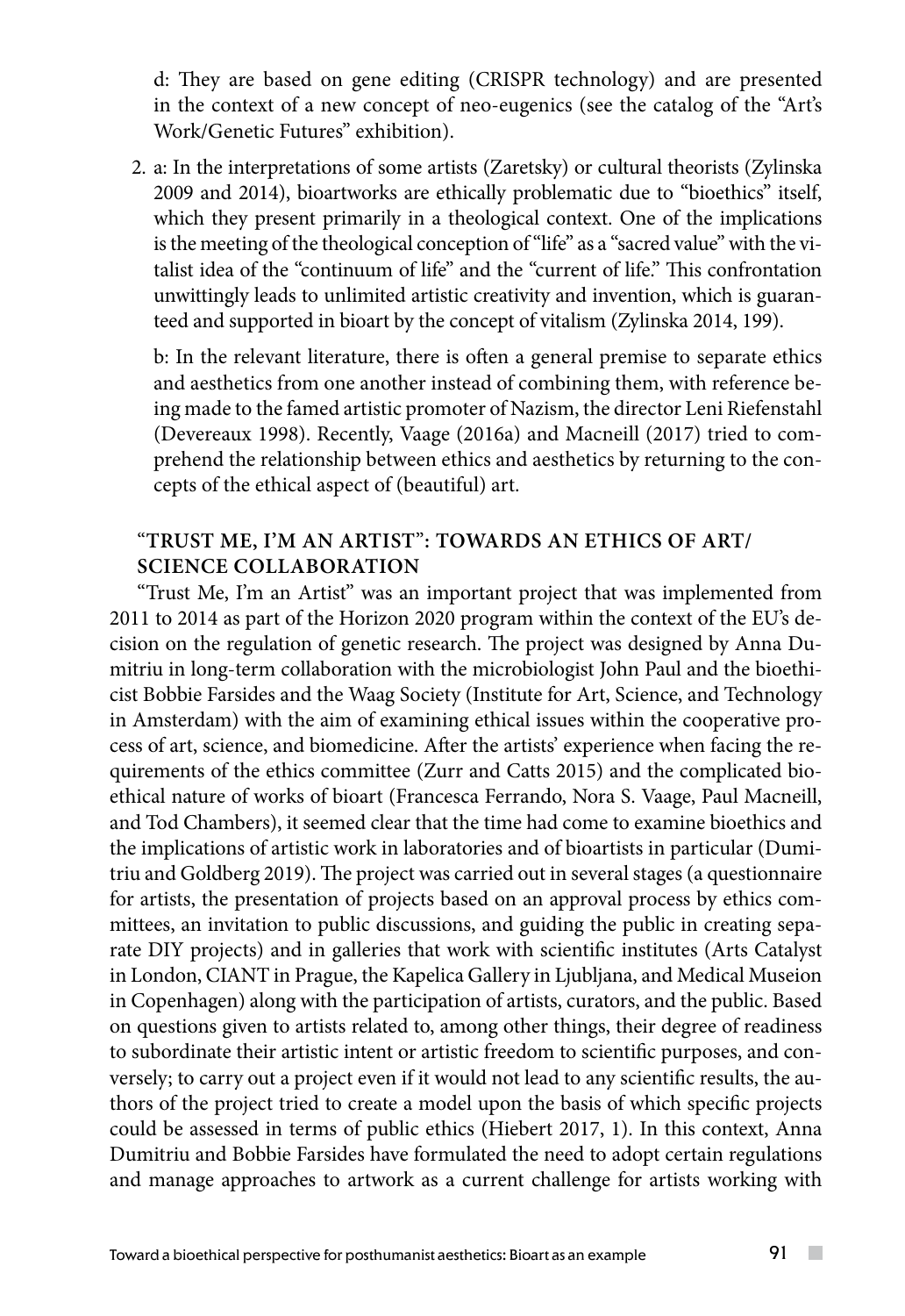scientists at the forefront of innovation, who are pushing the boundaries of what they talk about and how they do so (2017).

Approaching scientific and intellectual boundaries in artwork should, according to those behind the "Trust Me, I'm an Artist" project, encourage artists to actively address the ethical and philosophical challenges that science and new technologies pose to society. When looking at the challenges of bioethics, it is therefore necessary for artists to "consider the use" of a particular technology and think about how and for what artistic purpose they plan to use it, while also taking into consideration how it can affect society.

The "Trust Me, I'm an Artist" project confirmed that "ethics committees" could take into account the specifics of works of art, and it leaned toward the view that art projects do not bring direct scientific benefits (Zurr and Catts 2014, 212). Nonetheless, they can lead scientific and technological collaborators toward creating a new ethical framework where they can work with active players from the world of art (Dumitriu and Farsides 2017, 2). The aim of "Trust Me, I'm an Artist" was to stimulate new ways of thinking about how art, biotechnology, and biomedicine can intersect in the creation and survival of new art forms.

The "consideration of the use" of a specific process of project implementation refers to the idea of "limited" artistic freedom; it evokes the existence of some imaginary or real boundaries for bioart. It would be nice to believe that the specific boundaries of today's bioart, which has emerged in an age of rapidly evolving biotechnology (and CRISPR gene editing) concern "art about ethics in the genomic age"). As an example, the Lucy Mice project by Joe Davis, which was prepared for the Art's Work/Genetic Futures event in 2020, was discussed in advance with the Commission for the Treatment of Animals in Research; among other things, it focused on the bioethics of a random genetic mutation of the "happiness gene" in the examined mice. A few countries, such as Australia, support the acquisition of the critical awareness of ethics in university education in the artistic (creative) disciplines, and they are preparing students to discuss ethical issues in both their research and artistic work (MacNeill et al. 2020).

#### **Conclusion**

One of the roles of art in communities using biotechnology will be that of mediation between science producers, technological applications (focused on clinical use, marketing, and AI), and the public. The biotechnology and living biological material used in the work of bioartists are sorts of models and experiments that evoke bioethical problems that society will have to resolve within different communities (e.g., scientists, producers of technologies and applications, different user communities, artists, activists, public organizations, and institutions). DIY strategies practiced within the aesthetics of posthumanism provide models for solving community problems and are also suitable for obtaining and transferring information to the public and exercising practices that lead to public discussion. An analysis of the conditions and various aspects of the "use" of biotechnology in art has shown that bioart has great potential for public discussions focused on the bioethical aspects of technology. However, it is questionable how they are used in mediatization practices, various media, curatorial practices, exhibition halls, and possibly also in political negotiations.

 $\mathcal{L}^{\mathcal{L}}$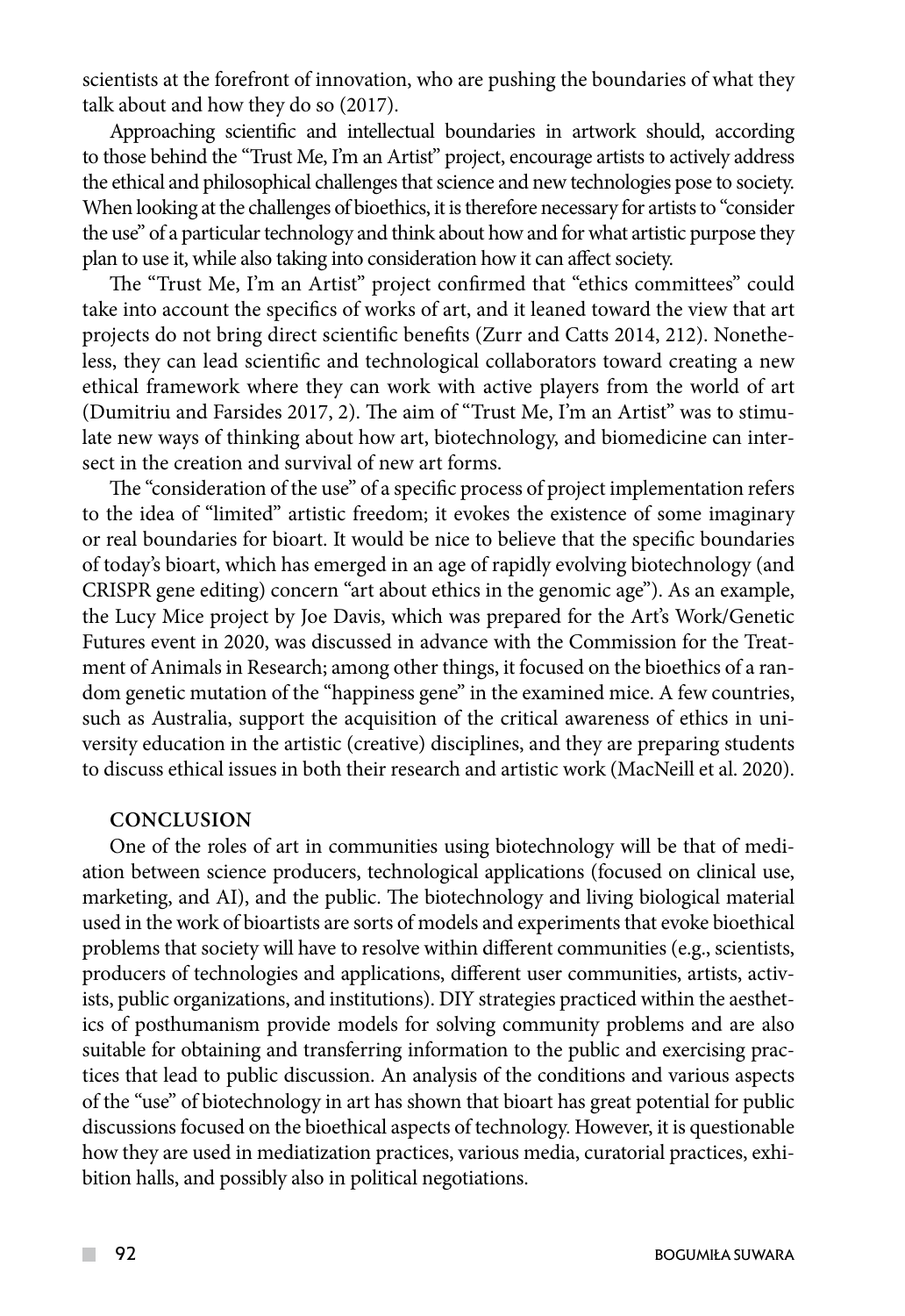#### **NOTES**

- <sup>1</sup> In the environmental humanities, the reconceptualization of the posthuman subject has been urged by Ewa Domańska (2013, 31); in a parallel sense, the reconceptualization of rationality as a component of bioethics through the lens of its relationship to aesthetics has been postulated by Paul Mac-
- neill (2017).<br><sup>2</sup> "In the area that has become known as bioart there is a strong blurring of boundaries between art and the biosciences to create forms of hybrid practice. Bioart is a form of art practice that engages in some way with biology. It involves living organisms, living tissues, bacteria and cell biology and employs, considers and critically reflects on the ethics, methods and practices of biotechnology or biomedicine" (Dumitriu and Farsides 2017, 4).
- It is apparent that the undertaking of artistic projects focusing on topics of bioethics is not evenly distributed on a global scale. According to the relevant literature, such projects tend to be found in Australia, Canada, England, and Singapore. The correlation between the emergence of such projects and the operation of independent national structures of bioethics is a question that sociologists, political scientists, and cultural studies scholars could consider answering. 4 Narrative bioethics. See Murray 1997.
- 
- <sup>5</sup> It was not assessed from a biomedical point of view, such as in the context of aesthetic surgery or that of diagnosis in terms of voluntary harm being done to one's own body. 6 Compare with an opera about post-human life and death: Death and the Powers (composed by Tod
- Machover and developed at the MIT Media Lab along with Diane Paulus director and Alex McDowell – production designer).
- <sup>7</sup> "The aesthetic function is defined paradoxically as a function denying the (usual) functionality either as the function allowing for the mediation among all the functions or among all layers of the (given) material, or as the medium in its most fundamental social and anthropological purposes. Out of many attempts, the most productive is still Jan Mukařovský's attempt to grasp the aesthetic function as a mediation function which determines the relation between functions – and values – which are only very difficult to combine in a broader social reality" (Müller, Chudý et al. 2019, 651).
- <sup>8</sup> It is not yet clear how the bioart community as a whole has reacted to the call for a "temporary embargo" on using CRISPR technology on the human germline genome. In this sense, the work of Stelarc has most directly dealt with the issue: "The problem is that it goes beyond mere Cosmetic Surgery. It is not simply about the modifying or the adjusting of existing anatomical features (now sanctioned in our society), but rather what's perceived as the more monstrous pursuit of constructing an additional feature that conjures up either some congenital defect, an extreme body modification or even perhaps a radical genetic intervention (Macneill and Ferran 2011, 79).
- <sup>9</sup> https://melbourne.sciencegallery.com/perfection-exhibits/genetics-gym-ss18. Melbourne's Science Gallery poses this question on the webpage of the "Genetics Gym" project.<br><sup>10</sup> "It becomes alarming because the more I work with this, and the more I speak with geneticists we start to re-
- alize that some of what I'm speculating is not just possible, but is fast becoming a reality, and it comes with a sense of urgency to discuss how we want this technology to be developed" (Kamau 2018).

#### **LITERATURE**

- Andorno, Roberto, Françoise Baylis, Marcy Darnovsky et al. 2020. "Geneva Statement on Heritable Human Genome Editing: The Need for Course Correction." *Science and Society* 38, 4: 351–354. DOI: [https://doi.org/10.1016/J.TIBTECH.2019.12.022.](https://doi.org/10.1016/J.TIBTECH.2019.12.022)
- Aristarkhova, Irina. 2010. "Hosting the Animal: The Art of Kathy High." *Journal of Aesthetics and Culture* 2, 1: 1–12. DOI: https://doi.org/10.3402/jac.v2i0.5888.
- Bakke, Monika. 2014. "Practicing Aesthetics Among Nonhuman Somas in the Age of Biotech." In *Practicing Pragmatist Aesthetics: Critical Perspectives on the Arts*, ed. by Wojciech Małecki, 153–168. Leiden: Brill. DOI: https://doi.org/10.1163/9789401210812\_012.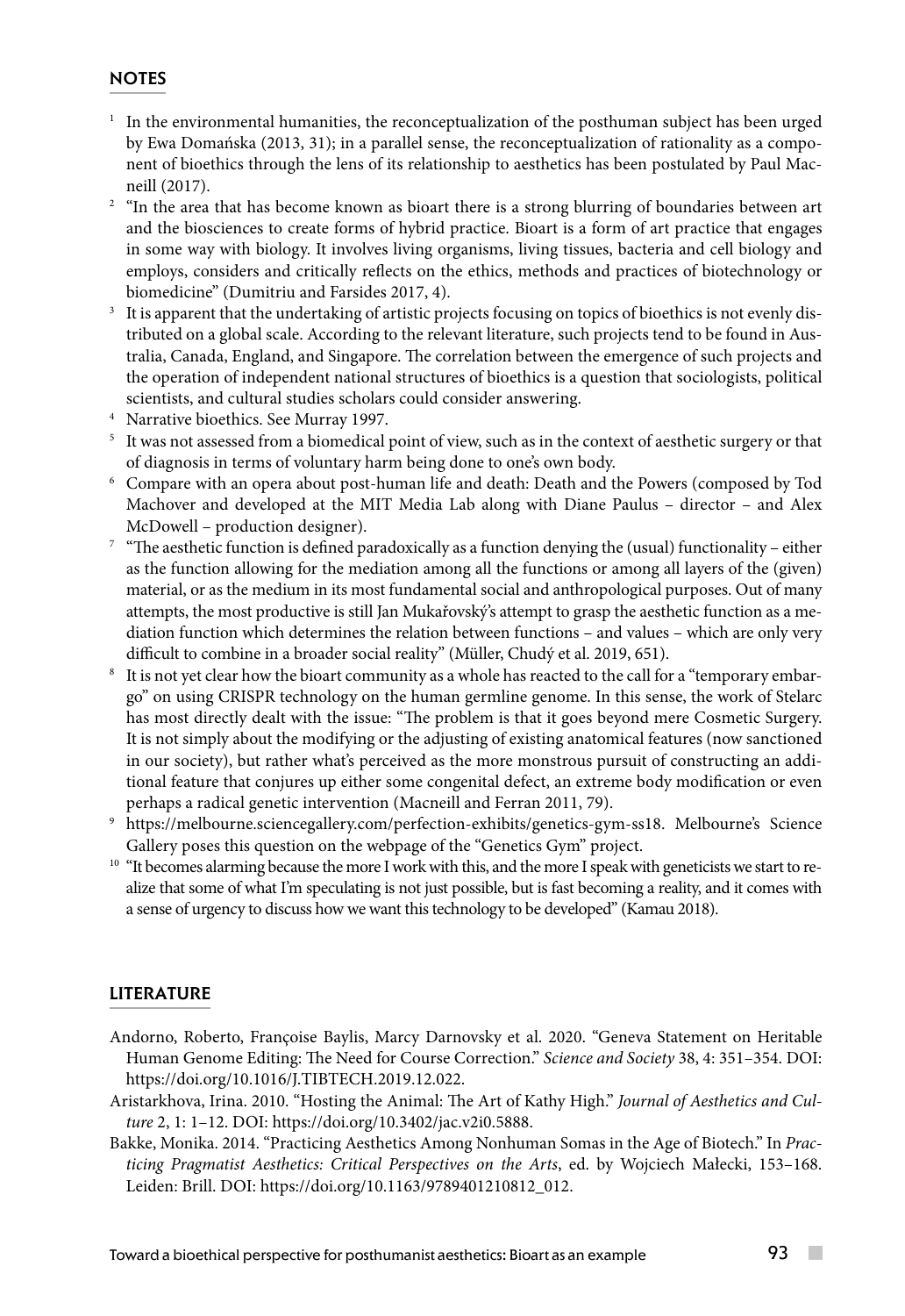- Bolter, Jay David. 2016. "Posthumanism." In *The International Encyclopedia of Communication Theory and Philosophy*, ed. by Klaus Bruhn Jensen and Robert T. Craig, 1–8. Hoboken, NJ: John Wiley & Sons. DOI: 10.1002/9781118766804.wbiect220.
- Bostrom, Nick. 2002. "Existential Risks: Analyzing Human Extinction Scenarios and Related Hazards." *Journal of Evolution and Technology* 9, 1: 1–31.
- Bostrom, Nick. 2008. "Why I Want to be a Posthuman When I Grow Up." In *Medical Enhancement and Posthumanity*, ed. by Bert Gordijn and Ruth Chadwick, 107–137. Dordrecht: Springer. DOI: https:// doi.org/10.1007/978-1-4020-8852-0\_8.
- [Botbol-Baum](https://www.sciencedirect.com/science/article/abs/pii/S2395938X15000212#!), Mylène. 2015. "Epistemology of Bioethics in the Making: From Historical Context to Conceptual Plurality and Anticipation." *Bioethics Update* 1, 2: 79–95. DOI: https://doi. org/10.1016/j.bioet.2015.12.002.
- Burall, Simon. 2018. "Rethink Public Engagement for Gene Editing." *Nature* 555: 438–439. DOI: https:// doi.org/10.1038/d41586-018-03269-3.
- Chambers, Tod. 2005. "The Art of Bioethics." *Hastings Center Report* 35, 2: 3. DOI: 10.1353/hcr.2005.0018.
- Couture, Vincent, Jean-Christophe Bélisle-Pipon, Marianne Cloutier, and Catherine Barnabé. 2017. "Merging Arts and Bioethics: An Interdisciplinary Experiment in Cultural and Scientific Mediation." *Bioethics* 31, 8: 616–630. DOI: https://doi.org/10.1111/bioe.12391.
- Danto, Arthur C. [1997] 2013. *Po końcu sztuki. Sztuka współczesna i zatarcie się granicy tradycji* [After the End of Art: Contemporary Art and the Pale of History]. Trans. by Małgorzata Sugiera. Kraków: Universitas.
- Devereaux, Mary. 1998. "Beauty and Evil: The Case of Leni Riefenstahl's Triumph of the Will." In *Aesthetics and Ethics: Essays at the Intersection*, ed. by Jerrold Levinson, 227–256. Cambridge: Cambridge University Press. DOI: https://doi.org/10.1017/CBO9780511663888.009.
- Domańska, Ewa. 2013. "Humanistyka ekologiczna." *Teksty Drugie* 139–140, 1–2: 13–32.
- Dumit, Joseph. 2008. "Foreword: Biological Feedback." In *Tactical Biopolitics: Art, Activism and Technoscience*, ed. by Beatriz Da Costa and Kavita Philip, xi–xiv. Cambridge, MA and London: The MIT Press.
- Dumitriu, Anna, and Bobbie Farsides, eds. 2017. *Trust Me, I am an Artist: Towards an Ethics of Art and Science Collaboration*. London: Blurb.
- Dumitriu, Anna, and Sarah Goldberg. 2019. "Make Do and Mend: Exploring Gene Regulation and CRISPR through a FEAT (Future Emerging Art and Technology) Residency with the MRG-Grammar Project." *Leonardo* 52, 1: 66–67. DOI: https://doi.org/10.1162/leon\_a\_01466.
- Farsides, Bobbie, Anna Dumitriu, and Annick Bureaud. 2016. "Trust Me, I'm an Artist." *Leonardo* 49, 3: 262–263. DOI: https://doi.org/10.1162/LEON\_a\_01272.
- Ferrando, Francesca. 2016. "A Feminist Genealogy of Posthuman Aesthetics in the Visual Arts." *Palgrave Communications* 2, art. Nr 16011: 1–12. DOI: https://doi.org/10.1057/palcomms.2016.11.
- Ferrando, Francesca. 2019. *Philosophical Posthumanism.* London: Bloomsbury Academic.
- Foucault, Michel. 2003. "Truth and Power." In *Power: Essential Works 1954–1984*, ed. by James D. Faubion, trans. by Robert Hurley, 111–152. London: Penguin.
- Gladden, Matthew E. 2019. "Who Will be the Members of Society 5.0? Towards an Anthropology of Technologically Posthumanized Future Societies." *Social Sciences* 8, 5: 148. DOI: https://doi. org/10.3390/socsci8050148.
- Guertin, Carolyn. 2012. "Mobile Bodies, Zones of Attention, and Tactical Media Interventions." In *Activist Media and Biopolitics: Critical Media Interventions in the Age of Biopower*, ed. by Wolgang Sützl and Theo Hug, 17–28. Innsbruck: Innsbruck University Press.
- Hayles, N. Katherine. 2011. "Wrestling with Transhumanism." In *Transhumanism and its Critics*, ed. by Gregory R. Hansell and William Grassie, 215–226. Philadelphia, PA: Metanexus Institute.
- Hern, Alex. 2019. "New AI Fake Text Generator May Be Too Dangerous to Release, Say Creators." *The Guardian* February 14, 2019. Accessed February 15, 2021. https://www.theguardian.com/technology/2019/feb/14/elon-musk-backed-ai-writes-convincing-news-fiction.
- Hiebert, Ted, ed. 2017. *Naturally Postnatural Catalyst: Jennifer Willet*. London: Noxious Sector Press.
- Hussain, Zareena. 2000. "Science as Art Unites Disciplines: Artists Use Microbiology as a Medium for Art." *The Tech* 120, 26. http://tech.mit.edu/V120/N26/bioartists.26f.html.
- Huxley, Julian. 1957. *New Bottles for New Wine*. London: Chatto and Windus.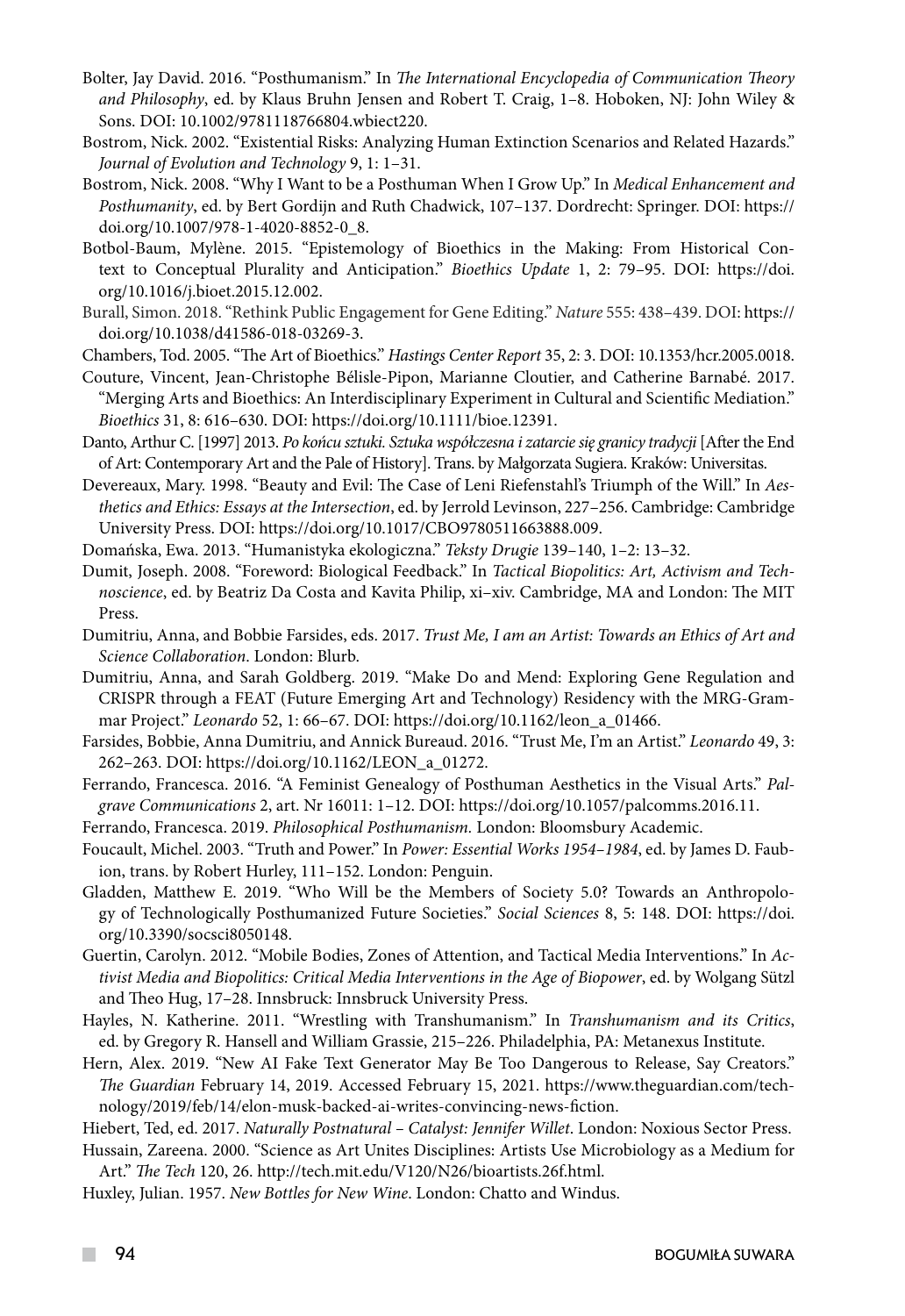- Jasanoff, Sheila, and J. Benjamin Hurlbut. 2018. "A Global Observatory for Gene Editing." *Nature* March 21, 2018. Accessed February 15, 2021. https://www.nature.com/articles/d41586-018-03270-w?mc\_ cid=d9f0ddd816&mc\_eid=822a149de0.
- Kamau, Sebastian. 2018. "Adam Peacock, Tackling Consumer Psychology through Genetic Design." *Clotmag.com.* Accessed January 15, 2021. www.clotmag.com/design/adam-peacock.
- Koepsell, David. 2017. "In Art We Trust?" In *Trust Me, I am an Artist: Towards an Ethics of Art and Science Collaboration*, ed. by Anna Dumitriu and Bobbie Farsides, 71–77. London: Blurb.
- Klüver, Billy, and Julie Martin. 2003. *EAT The Story of Experimensts in Art and Technology 1960–2001*. Tokyo: NTT InterCommunication Center.
- Lander, Eric S., Françoise Baylis, Feng Zhang, Emmanuelle Charpentier, Paul Berg, Catherine Bourgain, Friedrich Bärbel, J. Keith Joung, Jinsong Li, David Liu, Luigi Naldini, Jing-Bao Nie, Renzong Qiu, Bettina Shcoene-Seifert, Geng Shao, Sharon Terry, Wensheng Wei, and Ernst-Ludwig Winnacker. 2019. "Adopt a Moratorium on Heritable Genome Editing." *Nature* 567 (7747): 165–168. DOI: https://doi.org/10.1038/d41586-019-00726-5.
- Leopoldseder, Hannes, Christine Schöpf, and Gerfried Stocker, ed. 2019. *Out of the Box. The Midllife Crisis of the Digital Revolution – Ars Electronica 2019*. Berlin: Ars Electronica and Hatje Cantz.
- MacKellar, Calum. 2019. "Genome Modifying Reproductive Procedures and Their Effects on Numerical Identity." *The New Bioethics* 25, 2: 121–136. DOI: 10.1080 / 20502877.2019.1606150.
- MacNeill, Kate, Barbara Bolt, Estelle Barrett, Megan McPherson, Marie Sierra, Sarah Miller, Pia Ednie-Brown, and Carole Wilson. 2020. "An Ethical Engagement: Creative Practice Research, the Academy and Professional Codes of Conduct." *Research Ethics* 17, 1: 73–86. DOI: https://doi.org/10.1177/1747016120915950.

Macneill, Paul. 2014. "Ethics and the Arts: A Critical Review of the New Moralisms." In *Ethics and the Arts*, ed. by Paul Macneill, 167–178. Dorddrecht: Springer. DOI: https://doi.org/10.1007/978-94-017-8816-8\_15.

- Macneill, Paul. 2017. "Balancing Bioethics by Sensing the Aesthetic." *[Bioethics](https://www.researchgate.net/journal/Bioethics-1467-8519)* 31, 8: 631–643. DOI: https://doi.org/[10.1111/bioe.12390.](https://www.researchgate.net/deref/http%3A%2F%2Fdx.doi.org%2F10.1111%2Fbioe.12390)
- Macneill, Paul Ulhas, and Bronaċ Ferran. 2011. "Art and Bioethics: Shifts in Understanding Across Genres." *Journal of Bioethical Inquiry* 8, 1: 71–85. DOI: https://doi.org/10.1007/s11673-010-9279-6.
- Mukařovský, Jan. [1936] 1971. "Estetická funkce, norma a hodnota jako sociální fakty." In *Studie z estetiky*, ed. by Květoslav Chvatík, 7–65. Praque: Odeon.
- Mulligan, Patti. 2019. "Curating Art and Science: Art's Work in the Age of Biotechnology." *The Genetic Engineering and Society Center.* Accessed January 10, 2021. https://research.ncsu.edu/ges/2019/03/ curating-art-and-science-arts-work-in-the-age-of-biotechnology/.
- Murillo, Federikke. 2018. "Genetics Gym: Designing the Perfect Human." *Sublime Magazine.* Accessed January 10, 2021. https://frederikkemurillo.com/genetics-gym-designing-the-perfect-human/.
- Murray, Thomas H. 1997. "What We Mean by 'Narrative Ethics'." *Medical Humanities Review* 11, 2: 44–57. Müller, Richard, Chudý Tomáš et al. 2020. *Za obrysy média. Literatura a medialita*. Praha: Karolinum.
- Porter, Allen. 2017. "Bioethics and Transhumanism." *Journal of Medicine and Philosophy* 42, 3: 237–260. DOI: https://doi.org/10.1093/jmp/jhx001.
- Rosenberg, Scott. 2017. "Why AI is Still Waiting for its Ethics." *Wired.com*. https://www.wired.com/ story/why-ai-is-still-waiting-for-its-ethics-transplant/.
- Simoniti, Vid. 2019. "The Living Image in Bio-Art and in Philosophy." *Oxford Art Journal* 42, 2: 177– 196. DOI: https://doi.org/10.1093/oxartj/kcz007.
- Sorgner, Stefan Lorenz. 2010. "Beyond Humanism: Reflections on Trans- and Posthumanism." *Journal of Evolution and Technology* 21, 2: 1–19.
- Sützl, Wolfgang, and Theo Hug. 2012. "Introduction." In *Activist Media and Biopolitics: Critical Media Interventions in the Age of Biopower*, ed. by Wolfgang Sützl and Theo Hug, 7–17. Innsbruck: Innsbruck University Press.
- Sýkora, Peter. 2019. "K posthumánnemu človeku prostredníctvom editovania génov pre kognitívne schopnosti." *Filozofia* 74, 7: 511–529. DOI: https://doi.org/10.31577/filozofia.2019.74.7.1.
- Szczęsna, Ewa, Mariusz Pisarski, and Piotr Kubiński. 2019. "Strategies for the Creation of Meaning in Digital Art." In *Remediation: Crossing Discursive Boundaries. Central European Perspective*, ed. by Bogumiła Suwara and Mariusz Pisarski, 251–269. Berlin: Peter Lang.
- Star Rogers, Hanah. 2019. "What Artists Offer: Shaping Our Genetic Futures." In *Catalog Art's Work in the Age of Biotechnology: Shaping Our Genetic Futures*, ed. by Hannah Star Rogers and William Myers, 26–43. Charlotte, NC: University of North Caroline Press.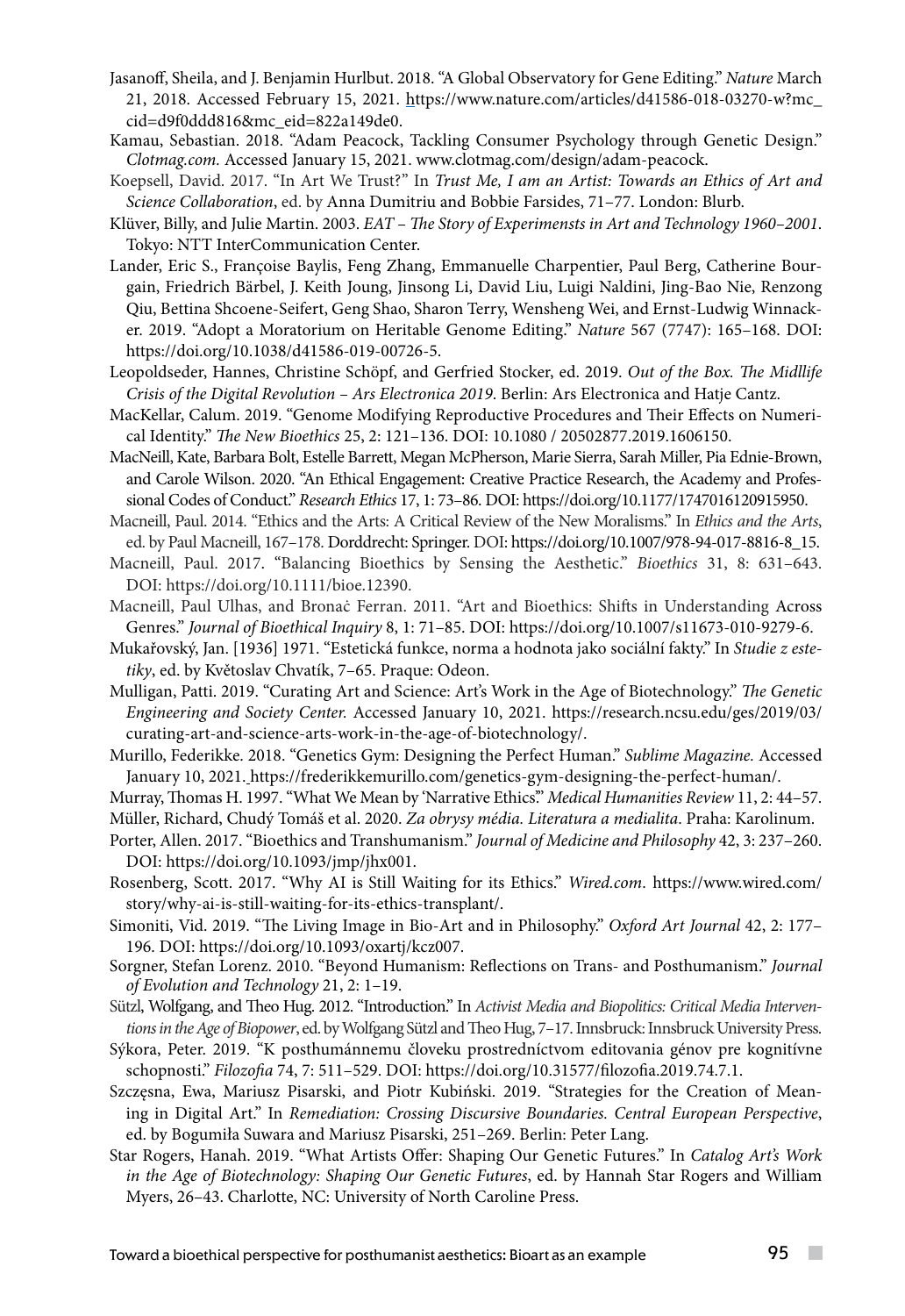- Toffoletti, Kim. 2007. *Cyborgs and Barbie Dolls: Feminism, Popular Culture and the Posthuman Body*. London and New York, NY: I.B. Tauris.
- Vaage, Nora S. 2016a. "What Ethics for Bioart?" *Nanoethics* 10, 1: 87–104. DOI: https://doi.org/10.1007/ s11569-016-0253-6.
- Vaage, Nora S. 2016b. *Amplifying Ambiguities: Art on the Fringes of Biotechnology.* Dissertation Thesis. University of Bergen. Accessed January 15, 2021. https://bora.uib.no/bora-xmlui/bitstream/handle/1956/12674/dr-thesis-2016-Nora-S-Vaage.pdf?sequence=1&isAllowed=y.
- Vijlbrief, Boy, Sam Riedijk, Diewertje Houtman, and Robert Hofstra. 2020. "Germline Genome Editing: Public Dialogue is Urgent but not Self-evident." *European Journal of Human Genetic* 28, 1: 4–5. DOI: https://doi.org/10.1038/s41431-019-0474-6.
- Vita-More, Natasha. 2018. *Transhumanism: What Is It?* New Providence, NJ: Bowker Press.
- Zawojski, Piotr. 2015. "Rzeczywistość bio–techno–logiczna. Dylematy sztuki i kultury w czasach posthumanizmu i transhumanizmu." In *Bio-Techno-Logiczny Świat. Bio art oraz sztuka technonaukowa w czasach posthumanizmu i transhumanizmu*, ed. by Piotr Zawojski, 270–288. Szczecin: 13muz/Instytucja Kultury Miasta Szczecin.
- Zurr, Ionat, and Oron Catts. 2003. "Are the Semi-Living Semi-good or Semi-evil?" *Technoetic Arts* 1, 1: 47–60**.** DOI: https://doi.org/10.1386/tear.1.1.47/0.
- Zurr, Ionat, and Oron Catts. 2014. "The Unnatural Relations between Artistic Research and Ethics Committees: An Artist's Perspective." In *Ethics and the Arts*, ed. by Paul Macneill, 201–210. Dorddrecht: Springer. DOI: https://doi.org/10.1007/978-94-017-8816-8\_18.
- Zylinska, Joanna. 2009. *Bioethics in the Age of New Media*. Cambridge, MA: The MIT Press.
- Zylinska, Joanna. 2013. "Bioetyka inaczej, czyli o tym, jak współżyć z maszynami, ludźmi i innymi zwierzętami." *Teksty Drugie* 139–140, 1–2: 154–172.
- Zylinska, Joanna. 2014. "Taking Responsibility for Life: Bioethics and Bioart." In *Ethics and the Arts*, ed. by Paul Macneill, 191–200. Dorddrecht: Springer. DOI: 10.1007/ 978-94-017-8816-8\_17.

#### Toward a bioethical perspective for posthumanist aesthetics: Bioart as an example

Natural human. Posthuman aesthetics. CRISPR bioethics. Bioart. Anna Dumitriu. SimbioticA. Biohacking. Citizens and Science program.

The recent use of gene editing technology (CRISPR-Cas9) in clinical practice revived not only bioethical discussions surrounding the potential abuse of the technology, but also the democratization processes when making decisions about how biotechnologies are to be used. Biological material and laboratory techniques have served as means of artistic expression for several decades. Using the examples of bioart projects, this article will present to what extent and in what conditions could bioethics penetrate the aesthetic space of posthumanism – including DIY strategies as a mode of transfer of scientific and technological knowledge to the public, while engaging the people's participation in the decisions made concerning the future of the human genome.

Mgr. Bogumiła Suwara, PhD. Institute of World Literature Slovak Academy of Sciences Dúbravská cesta 9 841 04 Bratislava Slovak Republic bsuwara@gmail.com ORCID ID: https://orcid.org/0000-0002-8000-1833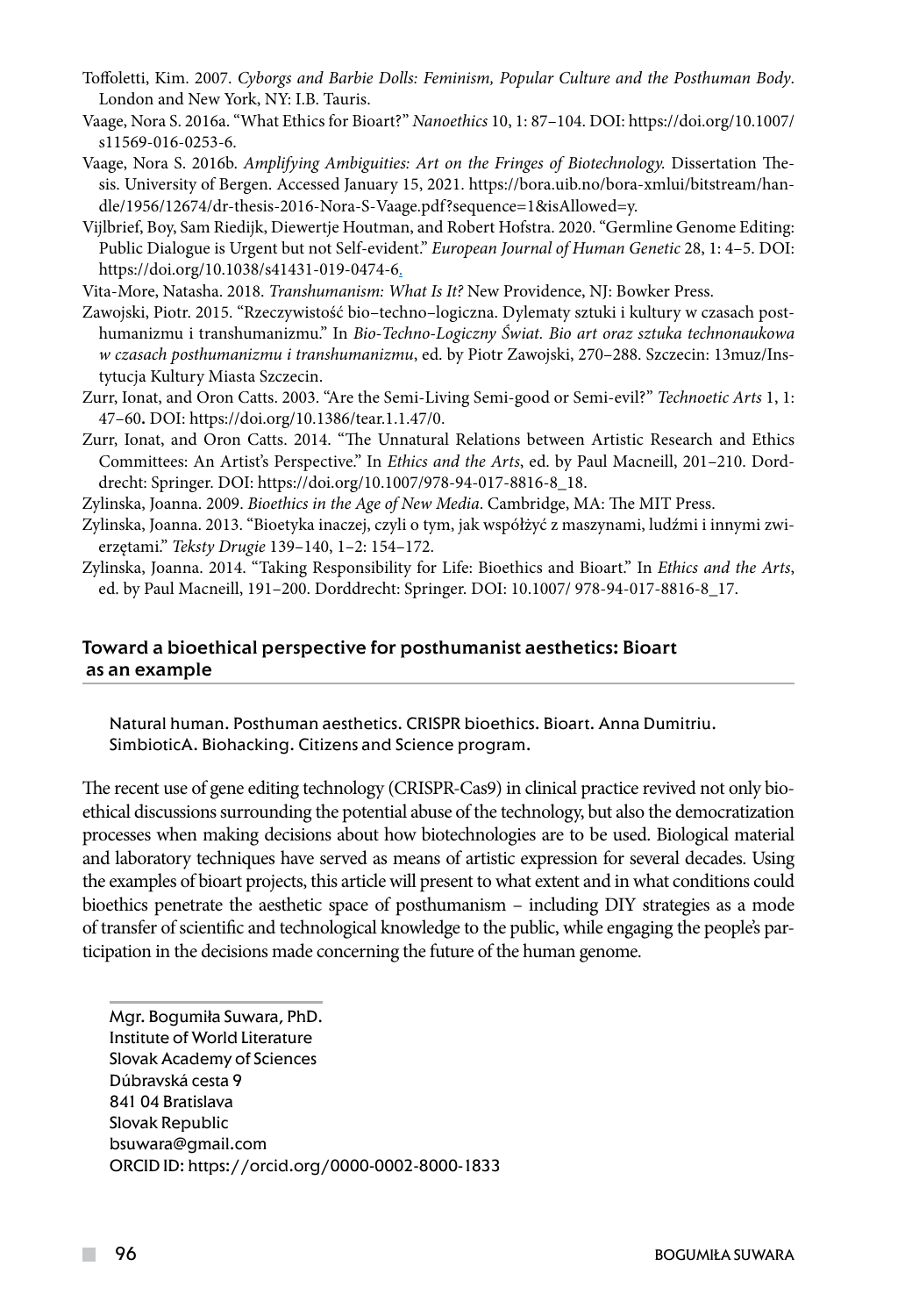#### recenzie / book reviews

## FRANCESCA FERRANDO: Philosophical Posthumanism

London: Bloomsbury Academic, 2019. 272 s. ISBN 978-1-3500-5950-4

DOI: https://doi.org/10.31577/WLS.2021.13.1.8

Francesca Ferrando je významnou osobnosťou súčasného filozofického diskurzu. V rámci neho sa koncentruje najmä na posthumanizmus, ktorý považuje za filozofiu dnešnej doby (1). Knižná monografia s názvom *Philosophical Posthumanism* je výsledkom jej uvažovania za posledných desať rokov. Ide o upravený preklad pôvodnej knihy *[Il Postumanesimo Filosofico e le sue](file:///C:/Users/Kontrisova/Documents/USTAVNE/WLS/VOL13NO1_21/javascript:void(0))  [Alterità](file:///C:/Users/Kontrisova/Documents/USTAVNE/WLS/VOL13NO1_21/javascript:void(0))* (2016), ktorá vznikla na základe autorkinej ocenenej dizertačnej práce s názvom *The posthuman: Philosophical posthumanism and its Others* (2014); získala za ňu cenu Sainati (cenu prezidenta Talianskej republiky). Zameriava sa v nej na rodovú problematiku (*gender studies*) a na teóriu kyborgov (*cyborg theory*), pričom skúma predovšetkým anglický pojem *posthuman*. Ferrando je zároveň zakladateľkou Globálnej posthumánnej siete (Global Posthuman Network, 2012). Jej záujem o analýzu tohto pojmu vyplýva z otázky, či obrat paradigmy v ontologickej a epistemologickej percepcii človeka, ktorý filozofia posthumanizmu vytvára, možno označiť za posthumánny. Autorka metodologicky skúma, či historicky pôvodné percepcie človeka, ako aj vzťah človeka k vonkajšiemu svetu, mení filozofia posthumanizmu natoľko, že už viac nemožno hovoriť o človeku, ale skôr o postčloveku (*posthuman*). Nezaujíma ju však iba to, na čo pojem *posthuman* vo filozofii historicky odkazuje alebo čo zastrešuje, ale aj to, ako sa človek v antropocénnej dobe môže stať (nielen) metodologicky posthumánnym.

Analýza filozofického posthumanizmu ako aktuálnej témy vo filozofii je v monografii reflektovaná v dvoch hlavných rovinách, ktoré zároveň vytvárajú jej základný tematický rámec. Prvú rovinu predstavuje analýza posthumanizmu ako *post-humanizmu*. V tejto rovine je posthumanizmus konceptuálne uchopený ako druhá generácia postmodernizmu. V tomto význame kopíruje všeobecnú metódu filozofického postmodernizmu, ktorá je primárne vybudovaná na dekonštrukcii pôvodne humanistického konceptu človeka. Autorka vytvára nielen historickú reflexiu radikálnej dekonštrukcie pôvodne humanistického pojmu človek, ale svoj záujem orientuje aj na revíziu (pre posthumanizmus falošnej) druhovosti, teda kritiky určitej nadradenosti a privilegovanosti biologického druhu Homo sapiens nad inými biologickými druhmi. Prvá rovina analytického prístupu k post-humanizmu je tak naplnená kritikou *rozdielu*. Je to práve fenomén diferencie, ktorý je v optike post-humanizmu kritizovaný a zároveň vnímaný ako niečo, čo treba metodologicky eliminovať a efektívne nahradiť. Takáto optika nazerania na človeka a na jeho postavenie vo svete odstraňuje rozdielnosti vyplývajúce z nadradeného humanistického (sexizmus, rasizmus), ako aj antropocentrického (speciesizmu) prístupu k vonkajšiemu svetu.

Druhá rovina monografie predstavuje analýzu posthumanizmu ako *posthuman-izmu*. Analýza sa sústreďuje najmä na chronologickú rekonštrukciu používania kľúčového pojmu *posthuman* v súčasnej akademickej diskusii. Okrem toho, že tento pojem v knihe figuruje ako zastrešujúci pre viaceré filozofické izmy 20. a 21. storočia, zároveň predstavuje vzťah človeka k aktuálne existujúcim, emergentným či dokonca špekulatívnym technológiám ,,as in the case of regenerative medicine, radical life extension, mind uploading, and cryonics" (3; ako v prípade regeneratívnej medicíny, radikálneho predĺ-

 $\overline{\phantom{a}}$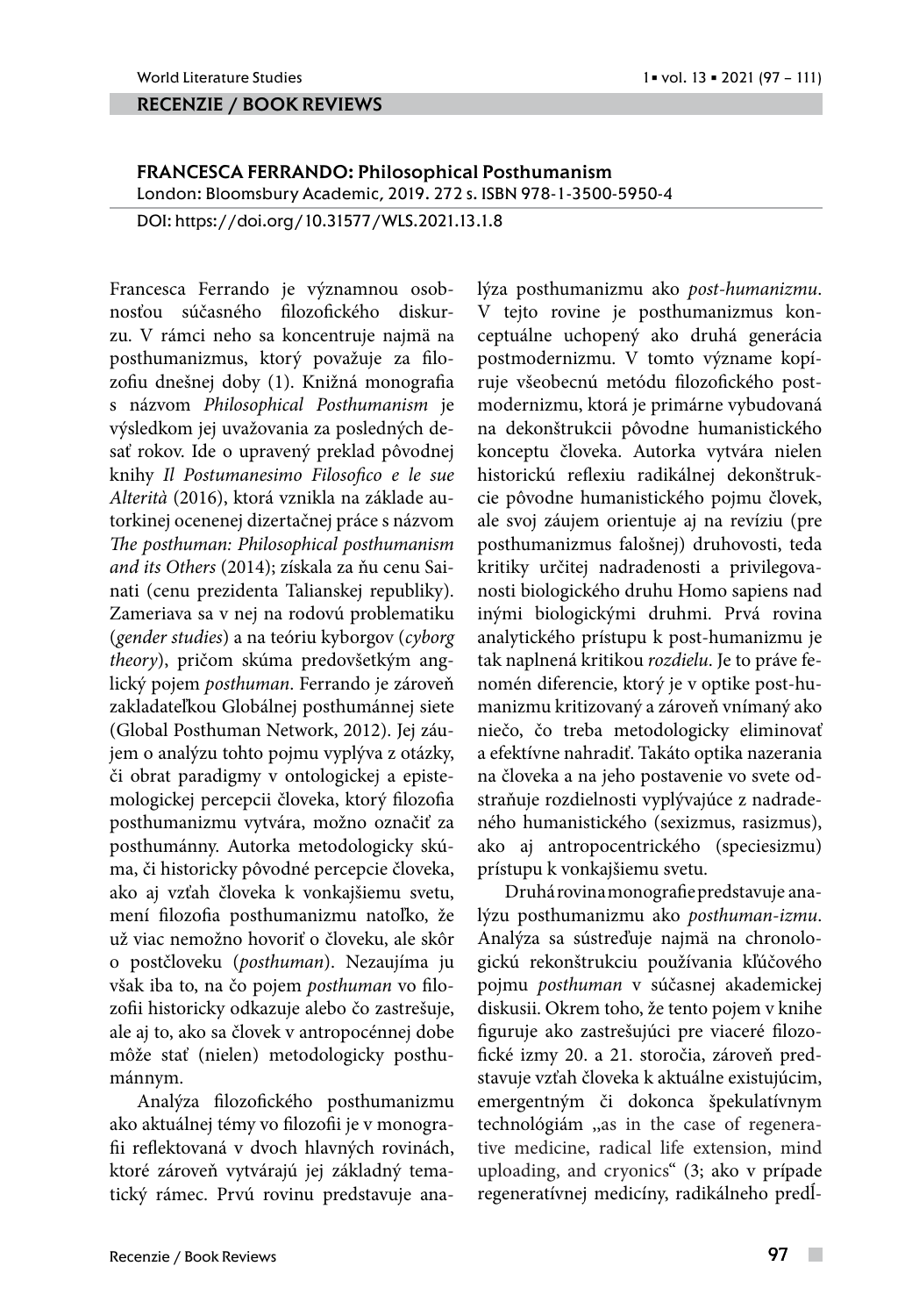ženia života, nahrávania mysle a kryoniky; prel. P. B.). Vplyv technológií na človeka sa tak v perspektíve *posthuman-izmu* primárne spája s fenoménom *premeny*. Jednak možnej premeny človeka a jeho prirodzenosti, ako aj premeny vzťahu či postoja človeka k technológiám. V takejto perspektíve posthumanizmu sa totiž človek vzhľadom na možnosti rôznorodých technológií môže tak radikálne transformovať, že sa z neho napokon stáva postčlovek (*posthuman*).

Komplementárnosť fenoménov diferencie a premeny vytvára v knihe nielen filozofický či metodologický, ale aj poetický, ba priam umelecký rys základného chápania filozofického posthumanizmu. Jedna z metód analýzy filozofického posthumanizmu sa riadi najmä feministickým prístupom, ktorý patrí k metódam uplatňovaným v tejto filozofii. Ide hlavne o pokračovanie v metodologickej línii filozofky Rosi Braidotti, ktorá upozornila na uplatňovanie nového spôsobu premýšľania o hmote: ,,[as] an assumption about the vital, self-organizing, and yet non-naturalistic structure of living matter itself<sup>"</sup> (1; ako predpoklade o vitálnej, samoorganizujúcej sa, a predsa neprirodzenej štruktúre samotnej živej hmoty; Rosi Braidotti: *The Posthuman*, 2013; prel. P. B.). Takto inšpirovaná metóda umožňuje nahradiť antropocentrizmus novým súborom väzieb človeka k iným bytostiam (ľudským či neľudským), druhom, technologickým artefaktom či iným zatiaľ neznámym skutočnostiam. Ferrando však uplatňuje aj prístup, ktorý vyplýva zo širokej kolekcie otázok. Každá kapitola monografie totiž predstavuje určitý tematický rámec, ktorý je doplnený o niekoľko autorkiných otázok. Práve táto metóda robí z knihy *Philosophical Posthumanism* publikáciu vhodnú nielen pre akademickú obec, ale aj pre širšiu verejnosť. Analytický prístup Ferrando k hľadaniu odpovedí na dané otázky pripomína zrod vítaného obnovenia sokratiky vo filozofii posthumanizmu, pretože metodologicky pretvára myslenie bežného človeka, zbavuje ho historicky chybných dogiem a zároveň ho učí zahrnúť posthumanistický obrat do kríz 21. storočia.

Monografia je rozdelená na tri hlavné časti, v rámci ktorých sú jednotlivé kapitoly navzájom prepojené. Prvá časť knihy sa zameriava na určenie základného rámca pre filozofický posthumanizmus, čím sa primárne orientuje na spomínaný rozklad pôvodne humanistického významu pojmu človek. Epistemologické obmedzenia človeka sú nahradené nehierarchickou perspektívou postčloveka (*posthuman*), ktorá spočíva v skúsenosti s inými než ľudskými bytosťami, s umelou inteligenciou, robotikou či s doposiaľ neznámymi formami života. Takto predefinovaná integrácia pôvodne humanistického pojmu človek sa orientuje na analytický výklad pojmu postčlovek (*posthuman*). Pojem *posthuman* následne zahŕňa významy vedecko-technologického či biotechnologického vývoja 20. a 21. storočia, kde sa autorka zameriava najmä na zdôraznenie podobností, ako aj rozdielností medzi jednotlivými školami myslenia, ktoré referujú o pojme *posthuman*. Sleduje pritom kontrasty medzi posthumanizmom filozofickým, kultúrnym a kritickým, transhumanizmom extropianistickým, liberálnym a demokratickým, novým materializmom s feministickým vplyvom, antihumanizmom a jeho objektovo orientovanou ontológiou či metahumanizmom. Genealógie, analógie a vzájomné prekrývanie týchto nových izmov zároveň vyúsťujú do konceptuálneho uchopenia a zodpovedania pôvodnej otázky: Čo je filozofický posthumanizmus?

Druhá časť knihy sa zameriava na koncept človeka v zmysle sémantiky a pragmatiky podporujúcej pojem človeka. Analýza prebieha cez skúmanie dvoch rovín pôvodného pojmu človek: jednak cez latinskú etymológiu pojmu *humanitas* a druhotne cez taxonomickú klasifikáciu človeka ako Homo sapiens. Ferrando takto zvolený prístup považuje za dôležitý z dvoch dôvodov. Na jednej strane je pre koncept *posthuman* potrebné porozumieť genealogickému vzťahu k človeku, teda vykonať určitý náhľad do historického, ako aj filozofického významu pojmu človek. Na strane druhej treba porozumieť kritickému významu pridanej predpony post- ako spô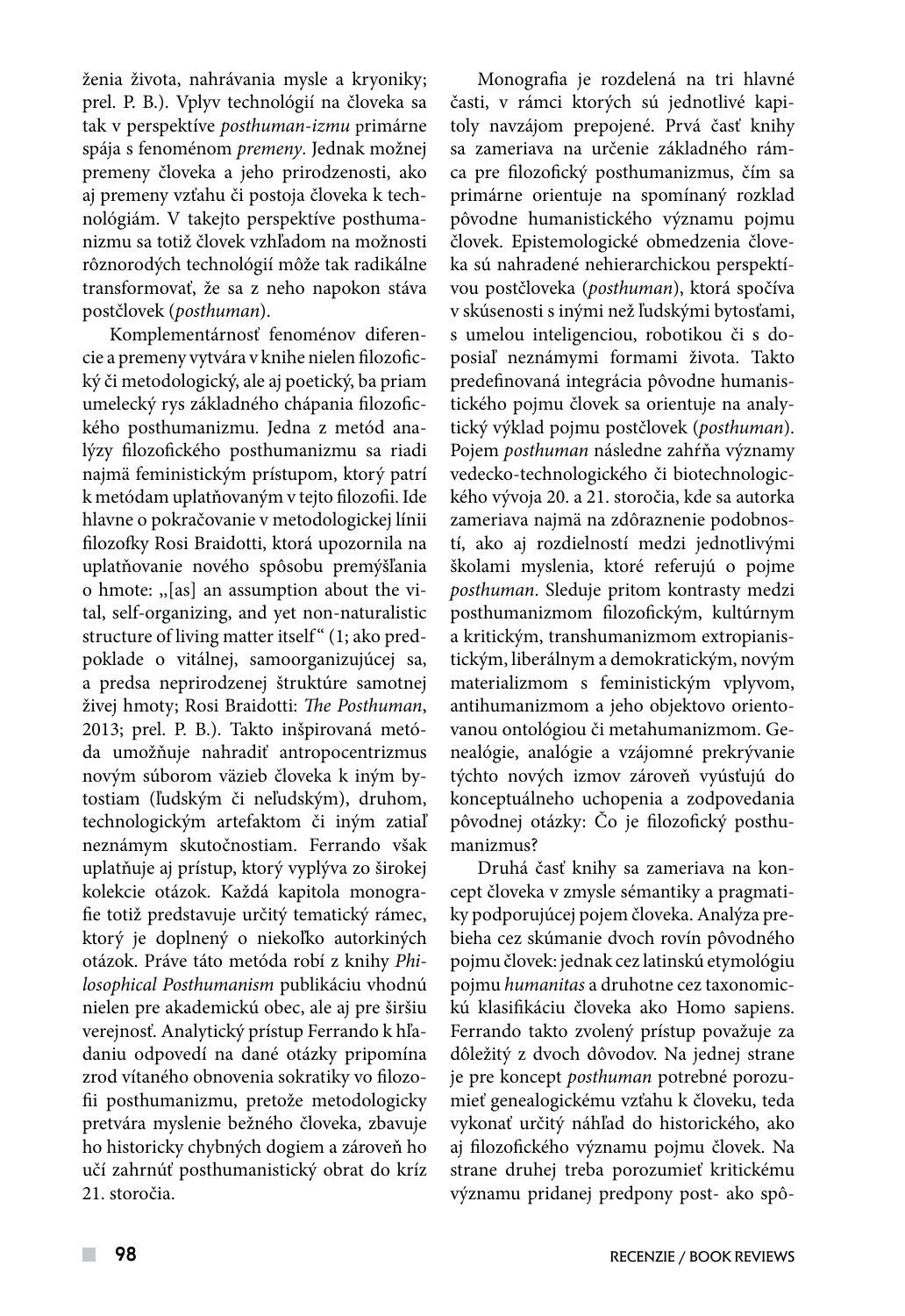sobu na odstraňovanie pôvodných a falošných dichotómií, hierarchického usporiadania či opozičného nahliadania.

Tretia časť knihy sa zameriava najmä na skúmanie v oblasti biológie s explicitným dôrazom na pojem život, ako aj na bioetiku či biotechnologický vývoj patriaci do posthumanizmu. Ferrando biologickú evolúciu vníma ako určitú technológiu existencie, kde každý materiálny prejav možno chápať ako bytostné existenčné pôsobenie bez pridaného rozdielu: ,,[E]volution does not imply any type of hierarchy nor progression from inferior to superior organisms, nor does it support any essentialism or strict dualism; rather, it complies with a hybrid, processual perception of existence, which is in tune with Philosophical Posthumanism" (124; Evolúcia neznamená žiadny typ hierarchie ani postup od podradných k nadradeným organizmom, ani nepodporuje žiadny esencializmus či striktný dualizmus; skôr je v súlade s hybridným, procesným vnímaním existencie, ktoré súznie s filozofickým posthumanizmom; prel. P. B.). Antropocentrická voľba orientovaná smerom k významu *bios* (pojem vnímaný ako osobitý pre človeka, keďže súvisí s pojmom *logos*; ide o život (bios), ktorý dáva životu zmysel a rozpoznáva ľudí ako ľudí; pozri viac 109 – 110) je náležite nahradená voľbou vitacentrickou, odkazujúcou k významu pojmu *zoē* (pojem spoločný pre všetky živé bytosti vrátane zvierat, ľudí či bohov; možno ho definovať ako "holý život", vzťahujúci sa k životu všeobecne, bez charakterizácie; pozri viac 109 – 110). Tento konceptuálny prechod k vitacentrizmu je v poslednej časti knihy demonštrovaný príznačným myšlienkovým experimentom *The Posthuman Multiverse*, ktorého jadrom je dekonštrukcia paradigmy Ja/Iní (*Self/Others paradigm*), čím monografia vytvára inovatívny prístup k realite.

Francesca Ferrando svojou knihou *Philosophical Posthumanism* prispieva ku kritike antropocentrizmu a taktiež porozumeniu problematickosti geologickej epochy antropocénu pre každú oblasť vedeckého záujmu. Opisuje hlavné riziká, ktoré vyplývajú z predstavy nadradenosti, ako aj vylepšovania ľudí pomocou technológií. Pojem *posthuman* v knihe figuruje najmä v súvislosti s metodologickým obratom a opustením názorov a postojov, ktoré môžu viesť k diskriminácii človeka a iných bytostí (5 – 6). A práve preto s istou mierou nadsádzky smieme predpokladať, že ak raz na Zem zavítajú mimozemské neľudské bytosti, kniha *Philosophical Posthumanism* môže zohrávať úlohu dokonalého bedekra, v ktorom sa dozvedia, že tí, na ktorých sa pozerajú, by už nemali byť ľudia, ale postľudia.

Zdá sa teda, že ak chce ľudstvo oslavovať svoju existenciu, potom azda iba v intenciách filozofického posthumanizmu, pretože iná budúcnosť ako metodologicky či technologicky posthumánna nás podľa Francescy Ferrando už nečaká: ,,(I)t is now clear that Humans are no longer the most important things in the Universe. This is something the Humanists have yet to accept"  $(56;$   $nTe$ raz je zrejmé, že ľudia už nie sú to najdôležitejšie vo vesmíre. Toto je čosi, čo musia humanisti ešte prijať"; prel. P. B.). Ferrando prístupným spôsobom predstavuje základné tézy súčasného posthumanizmu, čím do takto orientovaného filozofického diskurzu vnáša analytickú jasnosť a zrozumiteľnosť jednotlivých izmov 20. a 21. storočia. Zvolený prístup autorky je zároveň originálny, keďže monografia okrem potreby metodologicky opustiť pôvodne humanistický koncept človeka predstavuje príklady z praxe, pomocou ktorých človek 21. storočia lepšie porozumie svojmu reálnemu pôsobeniu, ako aj miestu vo svete.

> PAVLÍNA BAKOŠOVÁ Univerzita sv. Cyrila a Metoda v Trnave Slovenská republika

 $\mathcal{L}_{\mathcal{A}}$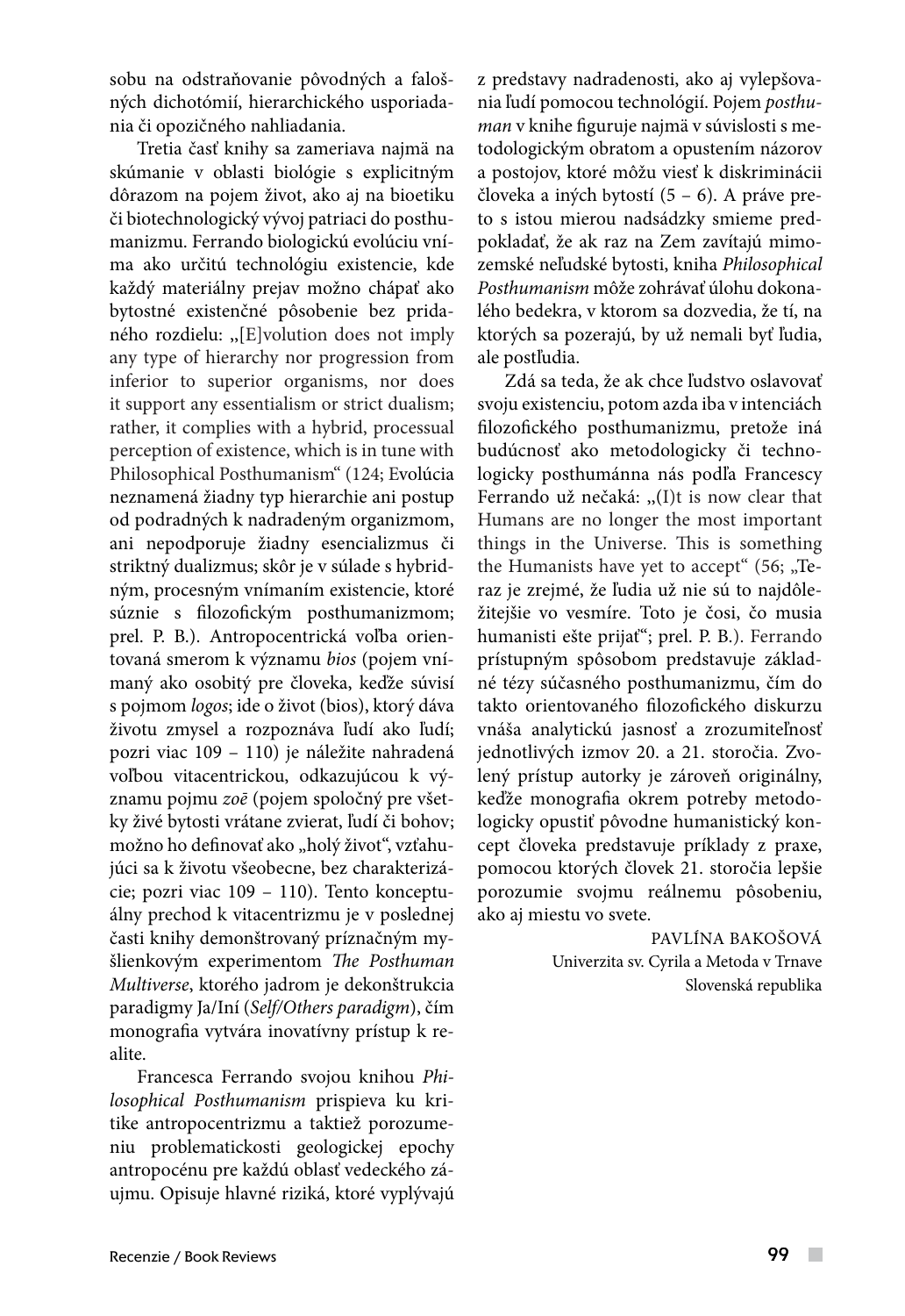RICHARD MÜLLER, TOMÁŠ CHUDÝ A KOL.: Za obrysy média. Literatura a medialita [Beyond the Horizons of the Medium. Literature and Mediality] Praha: Ústav pro českou literaturu AV ČR – Nakladatelství Karolinum, 2020. 666 s. ISBN 978-80-246-4688-6

DOI: https://doi.org/10.31577/WLS.2021.13.1.9

Vzťah literatúry a nových médií (elektronických a digitálnych) vyvolával už od ich nástupu množstvo ambivalentných reakcií. Na jednej strane prehnaných očakávaní, na strane druhej ešte prehnanejších obáv. Dôvodom bolo najmä to, že spočiatku reflektovanie médií výrazne ovplyvňovali názory Marshalla McLuhana, pričom v oblasti uvažovania o médiách, resp. o masmediálnej komunikácii (filme, televízii, rozhlase, dennej tlači) nielen dominovali, ale aj vymedzovali jeho hranice. Turbulentné diskusie o technologických zmenách, ich vplyve na človeka, spoločnosť, literatúru a ďalšie druhy umení a o ich recepcii v druhej polovici 20. storočia vychádzali z predpokladu, že svet nových médií bude diametrálne odlišný od dovtedajšieho sveta. Skutočne radikálna zmena však prišla až neskôr s érou osobných počítačov a rozšírením internetovej siete v 90. rokoch, keď niektorí teoretici vzhľadom k literatúre predpovedali koniec tlačenej knihy (napr. Brett Sutton, ed.: *Literary Texts in an Electronical Age: Scholarly Implication and Library Services*, 1994, alebo Jay David Bolter: *Writing Space: Computers, Hypertext, and the Remediation of Print*, 2001) a jej nahradenie rôznymi digitálnymi formátmi (od hologramu až po zdieľanú sieť textov na internete), čo sa vzhľadom na rýchlo napredujúci pokrok a možnosti z neho vyplývajúce zdalo pravdepodobné a obhájiteľné. Napriek týmto proroctvám však nové médiá nenahradili knihu a ani zážitok z bežného čítania. Polemiky okolo dichotómie analógové verzus digitálne postupne stratili svoje opodstatnenie, ostala však citlivosť na problematiku média tak v súvislostiach (literárnej) komunikácie, pôsobenia literatúry v spoločnosti, ako aj v oblasti technologických možností a ich lákadiel.

Pre súčasnosť je preto charakteristická vyššia miera vzájomnej adopcie medzi "klasickými" a "novými" médiami než v druhej polovici minulého storočia, čo však neznamená, že sa dialóg ukončil alebo vývoj tohto vzťahu dosiahol svoj vrchol. Tak ako digitalizácia zastrešuje stále komplexnejší proces od konverzie klasických mediálnych nosičov do digitálnej podoby až po pôvodne multimediálne obsahy, rovnako stále platí, že spolu s nárastom dát sa rozširuje aj priestor ich pôsobenia. O zmene paradigmy nakoniec svedčí aj expanzia *digital humanities* na univerzitách v Európe a USA, ktorú sledujeme v posledných desaťročiach.

Rozsiahla kolektívna monografia deväťčlenného autorského kolektívu (Richard Müller, Tomáš Chudý, Pavel Šidák, Martin Ritter, Miroslav Petříček, Josef Vojvodík, Josef Šebek, Stanislava Fedrová, Alice Jedličková) *Za obrysy média. Literatura a medialita* si kladie za cieľ ozrejmiť a čiastočne aj preklenúť diskrepanciu medzi literárnou a mediálnou vedou. Nové technológie dnes zásadným spôsobom ovplyvňujú nielen literatúru, ale aj iné druhy umenia, preto súčasnosť môžeme charakterizovať najmä ako obdobie korekcií v minulosti často protichodne chápaných pojmov a argumentov. Je to zároveň príležitosť dať týmto pojmom nový základ či zvoliť k ich definícii iný prístup. Rozpor medzi týmito dvoma oblasťami je podľa autorov jednotlivých kapitol monografie spôsobený nedostatočným dialógom, na ktorom nesie vinu stereotypnosť vnímania "nových" médií ako opozície k "starému či klasickému" typu média, zastupovanému literatúrou.

Literatúra a jej reflexia dnes čelia mnohým výzvam zo strany vizuálnych médií, internetu a počítačových hier, ktoré poskytujú recipientovi zážitok imerzie vo virtuálnej realite, čo nás nabáda literatúru vnímať ako staré médium či "médium pamäti", teda s istým akcentom na jej historickosť. To je aj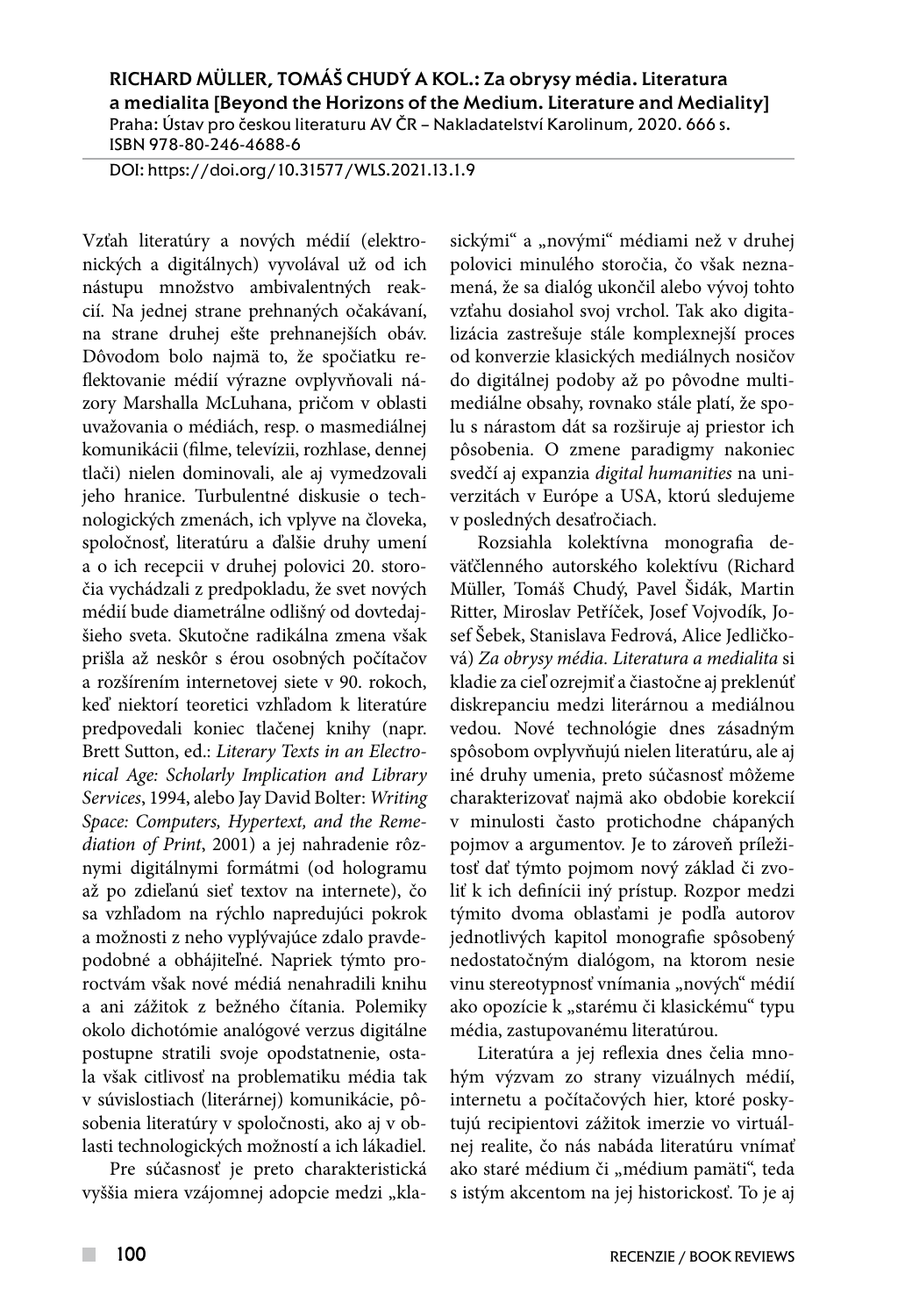dôvod, prečo metafory čerpané z konceptualizácie "média" prenikajú do skúmania literatúry len ťažko a obrátenie pozornosti na médium ako príležitosť uvažovať o literatúre v kontexte iných druhov umenia, ktoré si autorský kolektív recenzovaného titulu zvolil, predstavuje v tomto kontexte vzácnu teoretickú inováciu.

Autori a autorky monografie za východisko svojho uvažovania považujú uchopenie súvislosti medzi literárnou a mediálnou vedou: "Rozpravu těchto dvou oborů můžeme doposud stručně (ale výstižně) charakterizovat dlouhodobou vzájemnou neochotou naslouchat; tu lze připsat kromě jiného tomu, že mediální studia mají počátek ve snaze radikálně se vymezit vůči etablovaným rámcům literárněvědných disciplín" (Richard Müller: "Úvodem. Genealogie konceptu média a literární věda", 11). Literárna veda zostávala dlhodobo odtrhnutá od otázok spojených s vývojom médií, ktoré uvádzali do pohybu mediálne štúdiá, a namiesto dialógu sme boli svedkami vzájomného nezáujmu. Toto východisko a rámec bral autorský kolektív na zreteľ v celej monografii, takže v pozadí jeho reflexie neustále zaznievajú otázky: čo je to médium? Čo je medialita? Ako literárnu teóriu spojiť s mediálnym myslením? Aké možnosti ponúka predstava mediálnej teórie literatúry a aké problémy to so sebou prináša?

Dlhodobá absencia pojmu média v literárnovedných disciplínach, resp. jeho latentná prítomnosť, vyvoláva potrebu genealogicky definovať pojem média na pozadí literárnej vedy a nájsť tradíciu mediálneho myslenia o literatúre, ktorá bola okrem zahraničia prítomná aj v českom prostredí v teórii umenia a estetiky. Trinásť kapitol knihy je rozdelených do troch častí, pričom v prvej časti si autori kladú základné genealogické otázky definície média a konceptualizácie evolúcie médií, kde využívajú aj podnety vychádzajúce z Pražskej školy (Pavel Šidák: "Materiál v literatuře. Pohledy české estetiky a poetiky 19. století" či Richard Müller a Pavel Šidák: "Reflexe mediality v Pražské škole") a predpoklad, že v teoreticko-estetickom diskurze Pražskej školy sa skrze reflexiu umeleckej avantgardy (literárnej, filmovej, architektonickej, divadelnej, fotografickej) objavili tlaky na nové vymedzenia mediality a sféry umenia.

Druhá časť knihy sa sústreďuje na rozvíjanie vzťahu filozofie médií a filozoficko-mediálnej antropológie (Martin Ritter: "Mediální filosofie Waltera Benjamina" či Miroslav Petříček: "Diskurz, fikce, médium a écritu*re*"). V prvom prípade ide o interpretáciu známej Benjaminovej eseje o umeleckom diele v dobe technickej reprodukovateľnosti, a teda o vzťah technologicky premeneného média k recepcii a interpretácii. V druhom zase o problém zmyslu a model otvoreného systému primárneho média filozofie a literatúry, ktorým je fikcia v súvislostiach francúzskej filozofie a teórie literatúry 60. rokov.

Tretia časť monografie sa zoberá tým, ako médiá poskytujú podklad na zviditeľnenie mediálnych javov, pričom príspevky v nej sa opierajú o teóriu komunikácie a semiotiku, teóriu informácie a pod. (Richard Müller: "Poetika - sémiosféra - médium. Rozcestí Lotmanovy kulturní semiotiky"). Rovnako v tejto časti zaznievajú aj otázky dynamiky vzťahov medzi technologickým pokrokom, t. j. neustálym vylepšovaním nástrojov komunikácie, a človekom (Tomáš Chudý: "Technika a média"), či otázky o formovaní intermediálneho diskurzu (Stanislava Fedrová, Alice Jedličková: "Teorie intermediality. Zjevnost vztahů, unikavost média").

Záverečná kapitola (podpísaná autorským kolektívom monografie) sumarizuje všetky spomínané časti knihy a nastoľuje či skôr otvára smer skúmania literatúry cez prizmu "mediálnej teórie literatúry", ktorej vypracovanie sa pre literárne disciplíny v súčasnosti ukazuje ako nevyhnutné. Fakt, že táto kniha vychádza z prostredia literárnej vedy, filozofie, teórie médií a ďalších subsumovaných disciplín, z nej robí unikátne dielo a vstup do problematiky nielen médií a mediálnych štúdií, ale aj súčasnej teórie literatúry. Za zmienku stojí aj to, že i keď sú jednotlivé kapitoly spracované veľmi dôsledne, napĺňanie výsledkami skúmania jednotlivých parciálnych tém

 $\mathcal{L}_{\mathcal{A}}$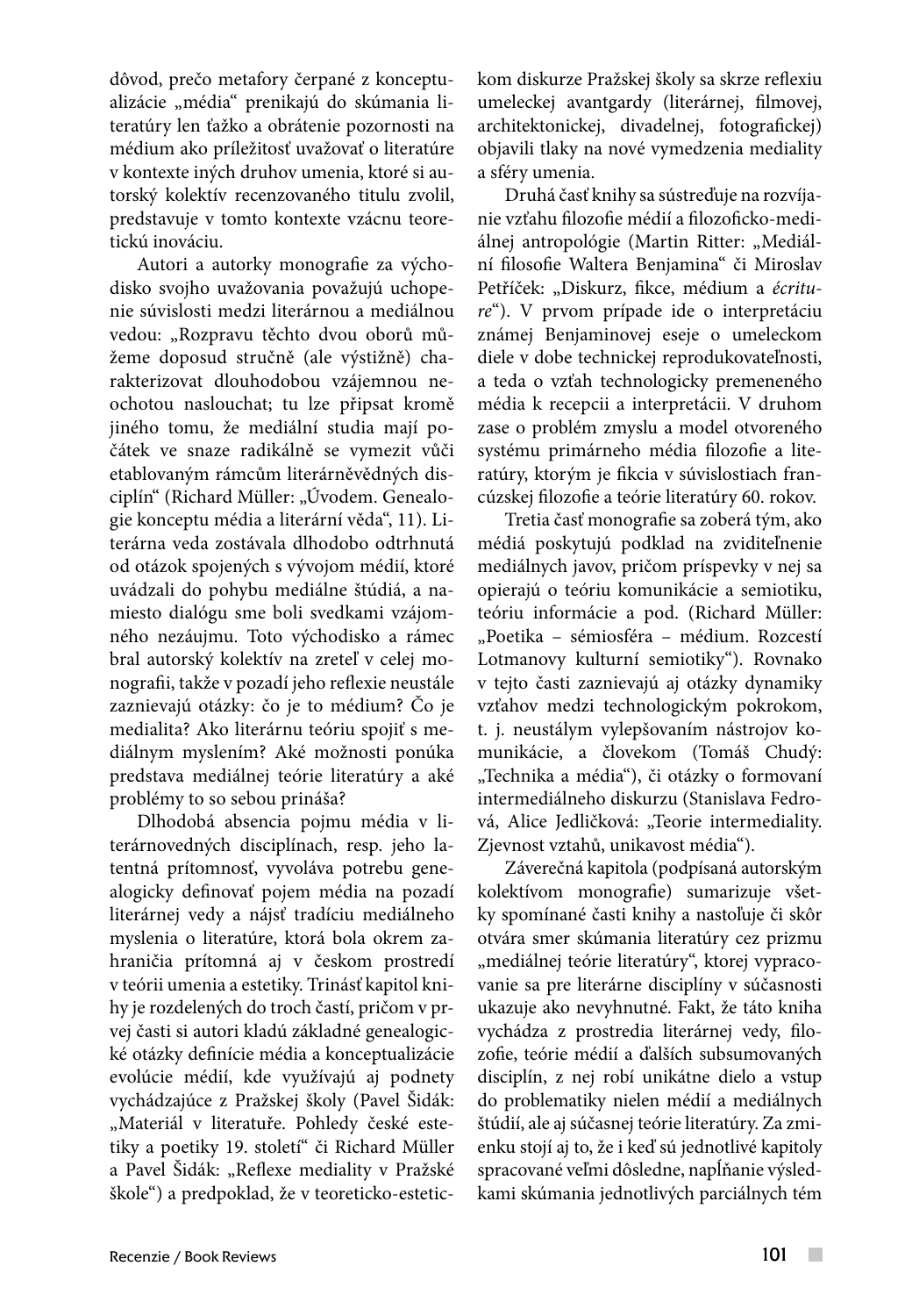neskĺzlo do autonómnych celkov s vlastnou, uzavretou terminológiou a metodológiou, ale naopak celá kniha pôsobí ako ucelené dielo.

Prínosom monografie pre globálny výskum média je fakt, že sa autorom podarilo prelomiť mýtus neprekonateľnej vzdialenosti medzi americko-britským teoretizovaním o médiách a napríklad jeho kontinentálnym variantom. Význačnou mierou k tomu prispelo zakomponovanie konceptu otvoreného systému Jana Mukařovského do diskurzu o médiu, ktorý otvoril možnosti prienikov

a vzťahov odlišných systémov, teda intermedialite. Pojem média, rovnako ako teoretické myslenie o literatúre sa ruka v ruke v tejto práci prirodzene vymaňujú zo svojich starých obmedzení a odkrývajú svoju prirodzenú povahu, ktorou je neustály proces vývinu.

> MAREK DEBNÁR Univerzita Konštantína Filozofa v Nitre Slovenská republika

> > BOGUMIŁA SUWARA Ústav svetovej literatúry SAV Slovenská republika

#### BOGUMIŁA SUWARA – MARIUSZ PISARSKI (eds.): Remediation: Crossing Discursive Boundaries. Central European Perspective Berlin: Peter Lang Verlag – Bratislava: Veda, vydavateľstvo SAV, 2019. 368 pp. ISBN 978-3-631-79506-4. DOI: https://doi.org/10.3726/b15972

DOI: https://doi.org/10.31577/WLS.2021.13.1.10

When new media emerged in Western Europe and then slightly later in Central and Eastern Europe in the 1980s and 1990s, they provoked immense interest in all accessible global information and aroused the hope of improving interactivity in the field of communication. The communication shifted from the real space to the virtual – cyberspace. Both types of space can be perceived as a certain reflection of society and culture that shape and form it; however, the media they work with are different, being fully influenced by technologies that the individual environments have at their disposal. Whereas real space offered work with traditional (old) media, cyberspace perfected its technical possibilities in such a way that new and hitherto unknown media could be created. The fast development of the progress of these media, primarily designated for the transmission of information which we can receive, share, edit, reshape, or interact with in other ways, slowly established itself in the artistic sphere. This phenomenon can be observed especially in recent decades when visual art and literature began experimenting with media. This resulted in diverse experimental

strategies, including videoart, happenings, artistic installations, art using hypertext, electronic literature, digital poetry, and other multi- and hyper-media artworks. They are a combination of media; they are based on one another and affect each other, and they are appropriating the methods and techniques of older media, which have occupied their position in the arts for a long time. This process of creating new artwork began to reflect a media theory, and Richard Grusin and Jay David Bolter became its leading voices. Their 1999 publication *Remediation: Understanding New Media*, nowadays considered canonical, analyzes the contexts from which new media arise or are transformed. The process of the constant rewriting of old media into new media and their reciprocal influencing is known as "remediation". Digital media remediate already-existing media, whereas actual remediation is mainly created by two strategies: hypermediation and immediation.

Theoretical problems that were established more than two decades ago did not become isolated; indeed, the opposite is true. They ignited other authors, theorists, and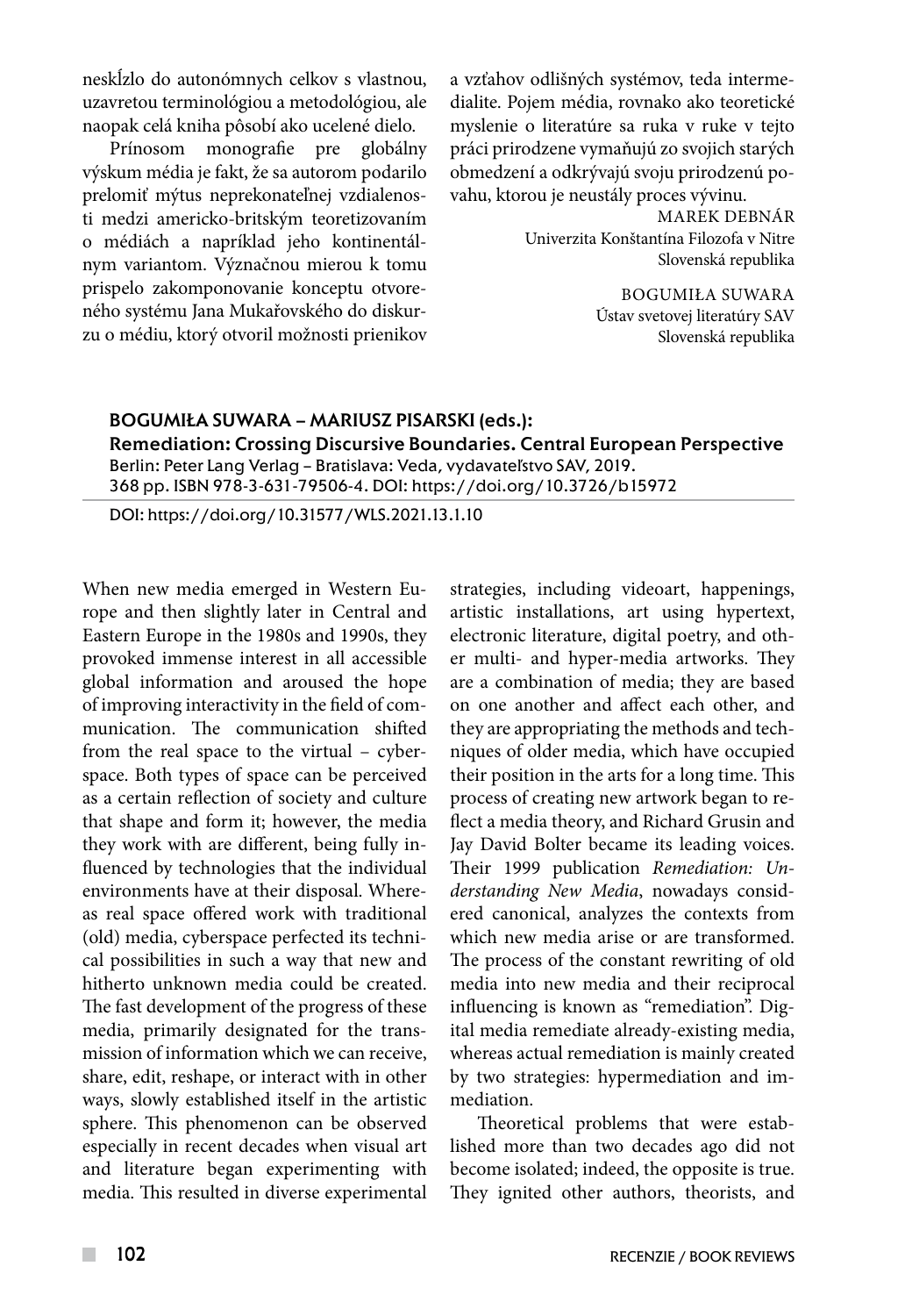artists to let the concept of remediation evolve within various digital platforms, cyberspaces, and theoretical discourses. This new and insufficiently explored area is mapped in the book *Remediation: Crossing Discursive Boundaries. Central European Perspective*, edited by Bogumiła Suwara and Mariusz Pisarski. As the editors state, the aim of the publication is to map the theoretical and artistic discourse in Central and Eastern Europe dealing with diverse forms of remediation, and to prove these processes by means of chosen examples in the field of art and literature (7). Central and Eastern Europe is specific due to its geopolitical position; it is vastly influenced by the political and social conditions of the past that radically interfered in the existence of art. It was also thanks to the Internet that many of the artists gradually got the possibility to create art and communicate with the world freely; in a way they moved their artwork onto the online space naturally. The book under review regards these branched processes from several aspects which the editors thematically sorted into three sections: "Contexts", "History", and "Poetics". Each section consists of six studies, giving a total of eighteen unique interpretations whose common denominator is the theoretical consideration and practical application of the concept of remediation in Central and Eastern Europe.

The section "Contexts" maps the pervasiveness of the remediation concept into the sundry areas of cultural and social life. The information transmission from one medium to another, or the transformation of an old medium into a new one, has also become a part of our culture, which is gradually forming into digital representation (Pavol Rankov) as a new phenomenon worthy of attention. This phenomenon is directly explored by the authors in the first part of the book in the section on artistic creation, be it through specific examples of transforming filmmaking art into electronic literature (Janez Strehovec) or video-remediation (Agnieszka Jelewska and Michał Krawczak), where they analyze individual remediation phases as well as forms of the recipient's deeper participation in the artwork. The remediation concept, however, does not necessarily have to stay exclusive to the cultural or medium sphere; it can be considered as a complex biotechnological system which connects the genetic code with the cybernetic one, as Peter Sýkora asserts. Remediation in the form of transcoding the genetic code is worthy of greater attention on its own, but it also opens up a vast space for experimental forms of artwork. These spaces could be compared to Foucault's heterotopias, which disrupt currently valid arrangements or kinds of thinking and motivate people to think differently (Jana Tomašovičová). The arts are mostly open to these new ways of thinking, and academia is discovering the benefits of digital technologies and their possibilities, albeit at a slower pace; they are nevertheless a perspective for avenues of theoretical inquiry, especially if they allow for the viewpoint of effective interactive and interdisciplinary cooperation (Bogumiła Suwara).

Whereas the aspects analyzed in "Contexts" have a universally relevant character, the section "History" is thematical and examines the remediation concept in relation to literature and literary theory primarily focused on Central and Eastern Europe. The authors collectively create a valuable mosaic of new media and the influence of their continual variations in the more recent history of Russian, Czech, Croatian, Hungarian, and Polish literature. It is a unique reflection on the given cultural and geographic environment, which helps to complete the image of the mutual overlap of digital technologies and literature. Jana Kostincová analyses Russian literature in the modernist era and monitors the gradual shift toward experiments with poetic language, which consequently influenced literature when the Internet and digital networks first emerged. Karel Piorecký maps the history of serial novels in the Czech environment and compares traditional print novels

 $\overline{\phantom{a}}$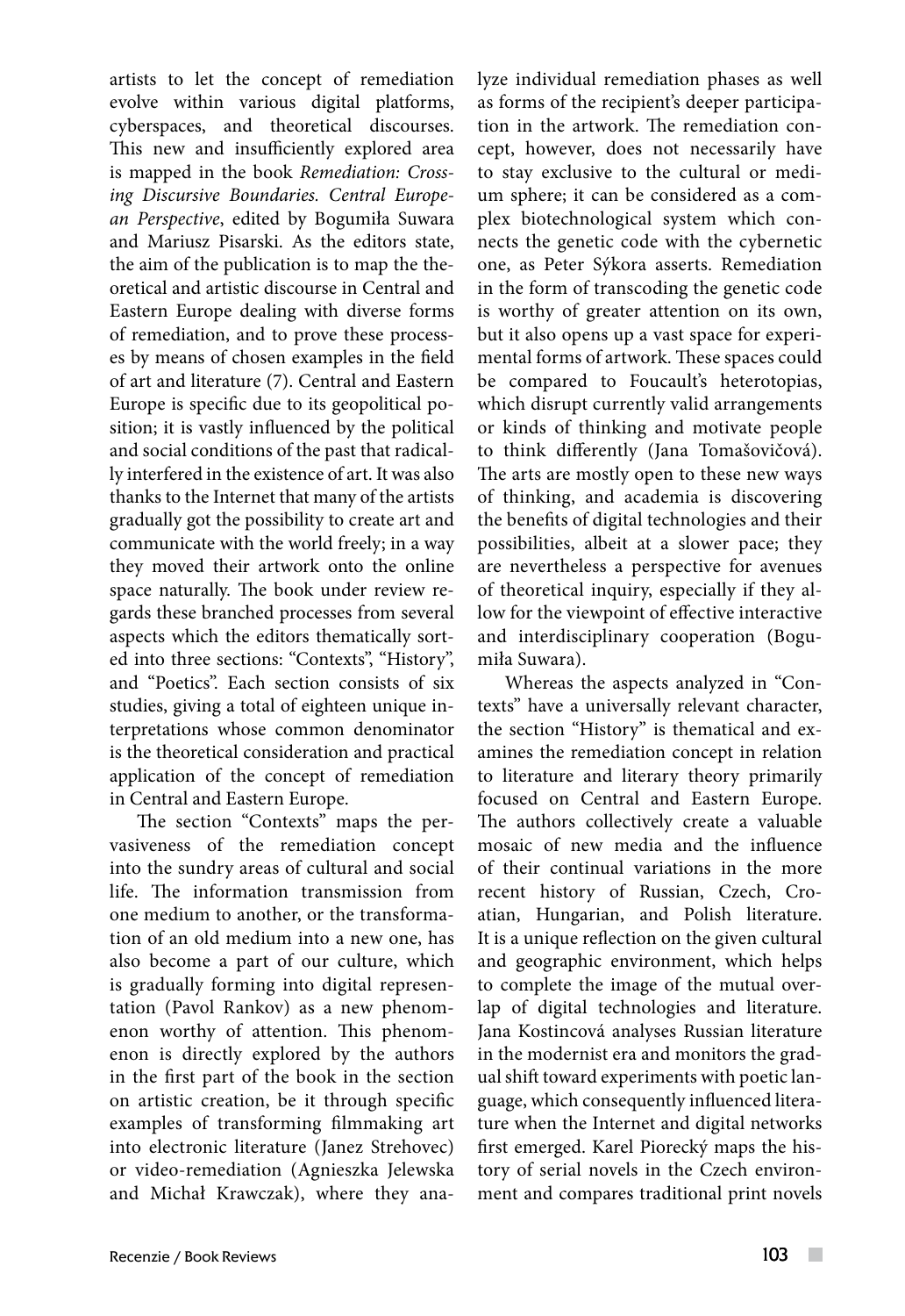to today's digitalized methods. The Czech avant-garde of the 1920s and the establishment of the Poetism art school is explored by Kateřina Piorecká, who simultaneously analyzes Vítězslav Nezval's *Pantomima* as an example of intermedia and remediation practices. The specificity of Croatian experimental literature, which emerges with the help of digital technologies, is presented by Katarina Peović Vuković, whereas the Hungarian theorist Zoltán Szűts focuses on the evaluation of such experimental work and states that old principles cannot be applied. The specific question of the remediation of liturgical texts strongly connected to symbolism is dealt with by the Polish author Andrzej Adamski.

The section "Poetics" gives the reader the opportunity to dig deeper into some processes of creating art, be it the examination of semantic or semiotic structures. The Polish authors Ewa Szczęsna, Mariusz Pisarski, and Piotr Kubiński are particularly creative in this aspect. They examine the strategy of creating meaning in digital art, at the same time presenting how remixing, programming, and other forms of connecting texts can change the understanding of art creation. In the process of creating the art, the space where the experiment is being conducted is deserving of attention. The overlap of semiotic, physical, and virtual space is explored by Piotr Marecki, which is proven by the example of stickers that contain small fragments of text, physically scattered in a space, as well as QR codes and web addresses. This revealing of topographic overlaps broadens the interpretation options of artworks, according to Marecki. One of their branches, electronic poetry, which thanks to interactive cooperation can turn into a multimedia project, is analyzed in detail by Martin Flašar. Dagmar Sabolová-Princic and Zuzana Husárová explore the possibilities of remediating classic literary works, whether into the audible form of a radio drama or into the digital format of a touchscreen application. Husárová also has an interesting reflective essay about "creative cannibalism" with regards to the transfer of artistically valuable content from an old into a new medium. The fact that creativity in the field of art is not limited is also discussed by Ivan Lacko, who analyzes the influence of remediation in cinematography, specifically the influence on intermedia and the intertext mechanisms present in the artwork of David Lynch.

All three sections in the book are justifiable and allow the reader to perceive the remediation concept in several key perspectives. For some, it is a broader cultural and social phenomenon which affects nearly every part of our lives; for others, it is a concept whose theoretical and historical conditions are worthy of deeper analyses, and simultaneously an impulse that vastly modifies current art creation and contributes to the commencement of new artistic strategies. One specific aspect is the fact that the remediation concept is explored by authors who map artistic activities characteristic for the region of Central and Eastern Europe, which has not been sufficiently examined from this point of view. *Remediation: Crossing Discursive Boundaries. Central European Perspective* therefore represents initial material for future examination in the respective field. It provides a collection of many original insights, which present a meaning of remediation for media theory as well as for literary-critical aesthetics and even the visual arts, while also keeping the door open for its further possible use.

> KATARÍNA IHRINGOVÁ University of Trnava Slovak Republic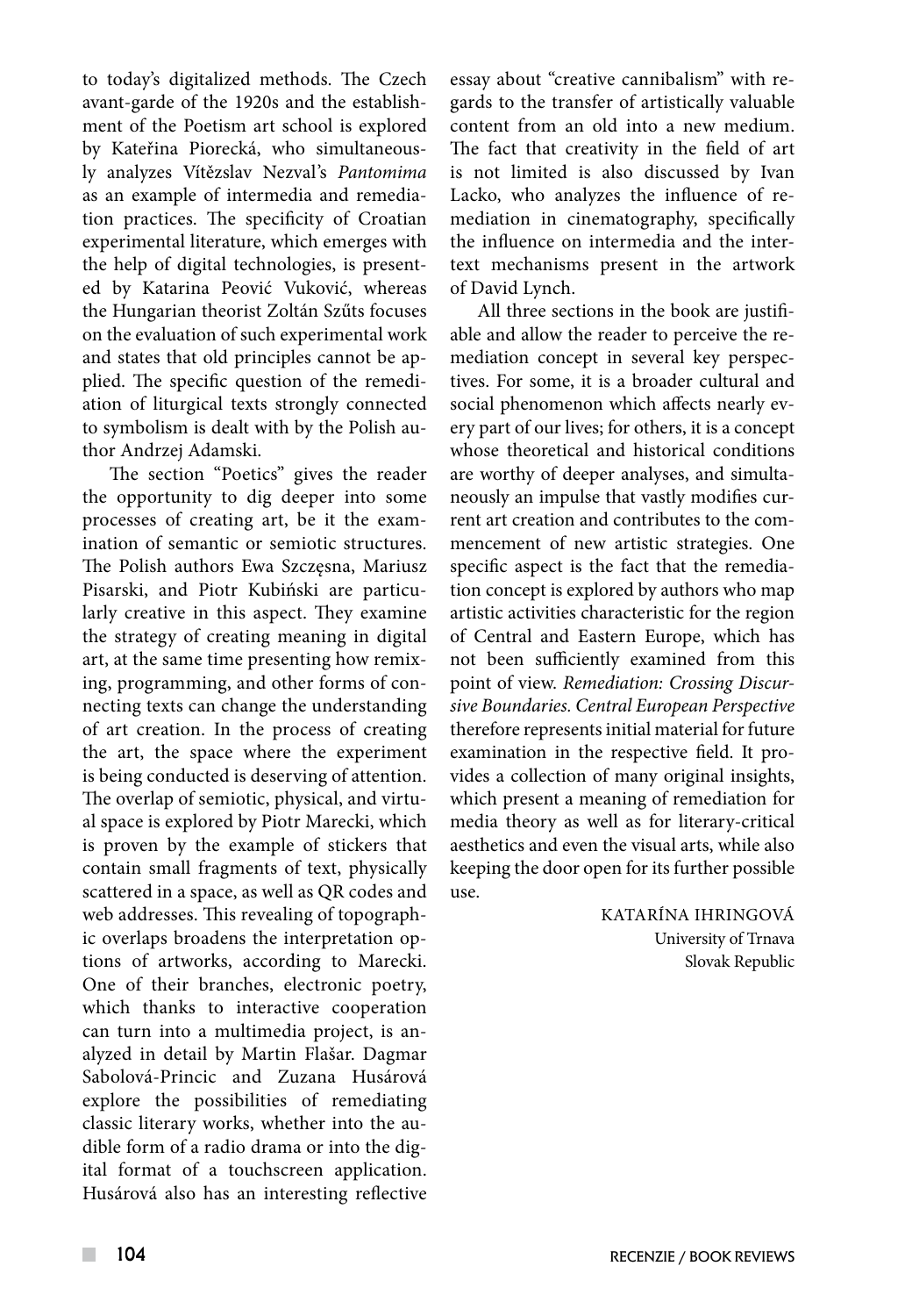JUDIT GÖRÖZDI: Dejiny v súčasných maďarských románoch [History in Contemporary Hungarian Novels] Bratislava: Ústav svetovej literatúry SAV – Veda, vydavateľstvo SAV, 2019. 168 pp. ISBN 978-80-224-1774-7

DOI: https://doi.org/10.31577/WLS.2021.13.1.11

The evolutionary stages of the Hungarian historical novel can be characterized by those strategies which were operated by the authors of certain eras as they were recounting the past.

The first era can be identified as the 19th century. Besides the typical features of romanticism, works which belong to this era integrated many of the characteristics of the epic as well. Their most defining feature was national commitment, since many authors wanted to take part in the process of building a nation by expressing this commitment (e.g. Mór Jókai, born in Komárno). In his book *Literatúry v kontaktoch* (Literature in Contacts, 1972) Rudolf Chmel draws a parallel between this era and the period described as the beginnings of the Slovak historical novel. The second era can be put in the 20th century, with its prime period in the first decades of the century. Its influential authors were Géza Gárdonyi, Kálmán Mikszáth, Zsigmond Móricz who reinterpreted the genre in terms of realism. The expectations of historical novels of the era were summarized by the Marxist philosopher György Lukács. He assumed the given era's objective reflection, the avoidance of exoticism, the depiction of characters in social connections, and the presentation of history as the antecedent which has led to the processes of the present. This perspective and the iteration of the form outlined above led to a crisis within the genre from the 1970s onward.

It is the third era, which is interesting to us now, which Judit Görözdi focuses on in her monograph *Dejiny v súčasných maďarských románoch* (History in Contemporary Hungarian Novels). As an effect of the results of international postmodern literary studies and history, Hungarian novels dealing with the narratability of history and the problem of narratability have been continually published since the turn of the millennium. "Although they apply very different text-composing procedures and narrative modes, they share the feature that their goal is not primarily to narrate a self-aware historical plot, but to use the story to point to the patterns/ schemes/shifts/empty places of the contemporary interpretation of history" (11; trans. L.P.B). This is why it is not possible to talk about a uniform perspective in their case, but rather about a kaleidoscope through which we observe history itself. This is why the historical novels in the classical sense of the word are not and cannot be the focus of this monograph. Those latter works reposition themselves in the territory of popular literature, since they do not expose themselves – nor the past – to self-reflection.

If we created a list of those literary scholars who have contributed the most to the Slovak-language reception of contemporary Hungarian literature, Judit Görözdi's name would have a distinguished place. Her first monograph was *Hangyasírás, csillagmorajlás: elhallgatásalakzatok Mészöly Miklós írásművészetében* (Ant-crying, Star-rumbling: Concealment Formations in Miklós Mészöly's Writing Art, 2006), whose revised version *Figúry odmlčania v próze Miklósa Mészölya* (Concealment Figures in the Prose of Miklós Mészöly, 2010) is available in Slovak language as well. Both works focus on the still-poetics of Mészöly's prose which, through the concealment figures, confronts us with the unnarratable as well as with the limits of language. Not incidentally, the late work of Mészöly functions as the foundation of the pseudohistorical novels discussed below. Görözdi's prominent editorial work includes the volume titled *Priestory vnímania.* 

 $\overline{\phantom{a}}$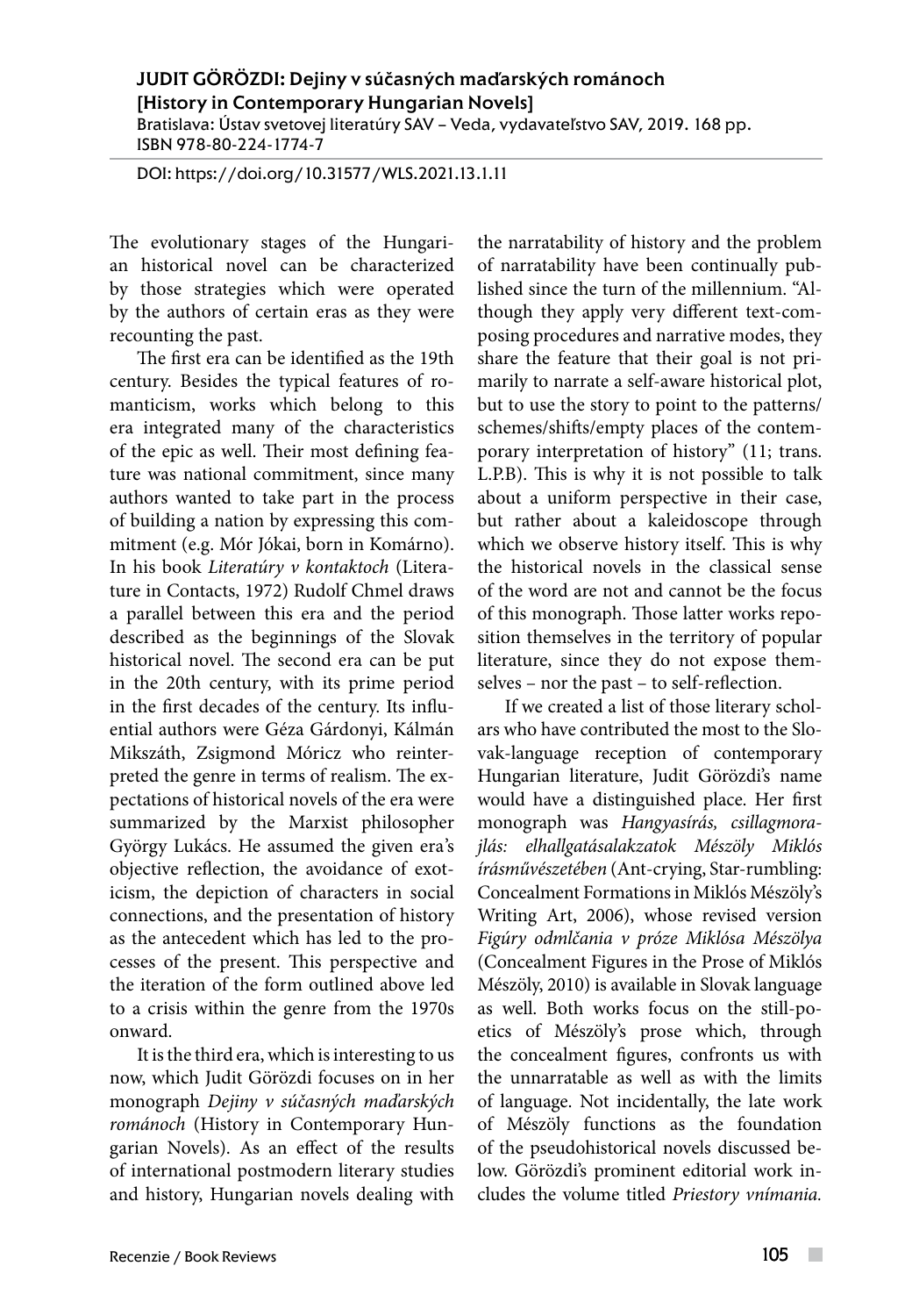*O tvorbe Pétera Nádasa* (Spaces of Perception. About the Work of Péter Nádas, 2011) which plays a central role in the Slovak language reception of Nádas's fiction. We should also mention the 2014/2 issue of *World Literature Studies* with the theme "Súčasné stredoeurópske podoby historického románu" (Contemporary Central European Figures of the Historical Novel) which can be considered as an important antecedent and context of the volume introduced here. The issue sheds light on the fact that the problem of the narratability of history is a common feature in the literature of Central European nations.

The following two works, often referred to by Görözdi as well, can be considered as the basic works of international literature dealing with the historical perspective and poetics of postmodern literary works: Brian McHale's *Postmodernist Fiction* (1987) and Linda Hutcheon's *The Poetics of Postmodernism. History, Theory, Fiction* (1995). McHale points out that postmodern novels give space to the historical experience of previously marginalized groups, which central history, functioning as the great narrative, does not deal with, such as the female horizons of the eras, or the perspectives of ethnic, racial, or sexual minorities, etc. The *apocryphal history* arising in this manner often puts the historical eras and events under a very different (spot) light. Linda Hutcheon introduced the notion of *historiographical metafiction*, by which she means that in postmodern novels the emphasis is not on the plot, but on the narratability of history; how they are organized and which model the individual history representations follow; which ideology they reveal and what role they play in forming identity.

Both the validation of the marginalized perspective and the deconstruction of history are key moments in the works analyzed by Görözdi. *Dejiny v súčasných maďarských románoch* investigates works which have also had a foreign reception, fit into the broadly interpreted postmodern period, share the common feature of approaching the past in a novel way, and besides one or two exceptions they are all available either in Slovak or Czech, which means that the Slovak/Czech reader can have direct access to the texts beyond the monograph.

Beyond the context provided in the introduction, the volume consists of six chapters, each analyzing the works and novel poetics of different authors. Görözdi does not approach her investigation with a central theory, but she assigns relevant theoretical literature to the works based on the questions, poetic solutions, recommendations and answers to the narratability and approachability of history these novels raise. In our judgment it would be useful to publish the monograph in English or even in Hungarian, since there is no other comprehensive work using a similar investigative horizon available in the latter language either. Maybe we could mention Péter Bokányi's monograph titled *Ahogyan sosem volt. A történelmi regény változatai az ezredforduló magyar irodalmában* (How It Has Never Been. The Varieties of the Historical Novel in the Hungarian Literature of the Millenium, 2007), many of whose sections resonate with Görözdi's volume.

The first chapter analyzes two novels of Péter Esterházy which are immersed in historical memory, in our inherited substances, and in the deconstruction of the traditional structural features of the historical narrative. As Görözdi describes, the first book of *Harmonia Caelestis* (2000; *Celestial Harmonies*, 2004) applies the features of the collective and cultural memories (which drive the codes of the self-determination of a group), defined by Jan Assmann, and the second one uses the features of communicative memory (direct, experience-like mode of voice): "While the first part of the novel disrupted the 'significant' historical events with the first-person narrative (thus it is about destruction and deconstruction), the narrative of the second part of the novel, by adding a new perspective, is based on the reconstruction of how historical events are formed socially" (34; trans. L.P.B.). The *Egyszerű történet vessző száz oldal – a kardozós változat* (Simple Story Com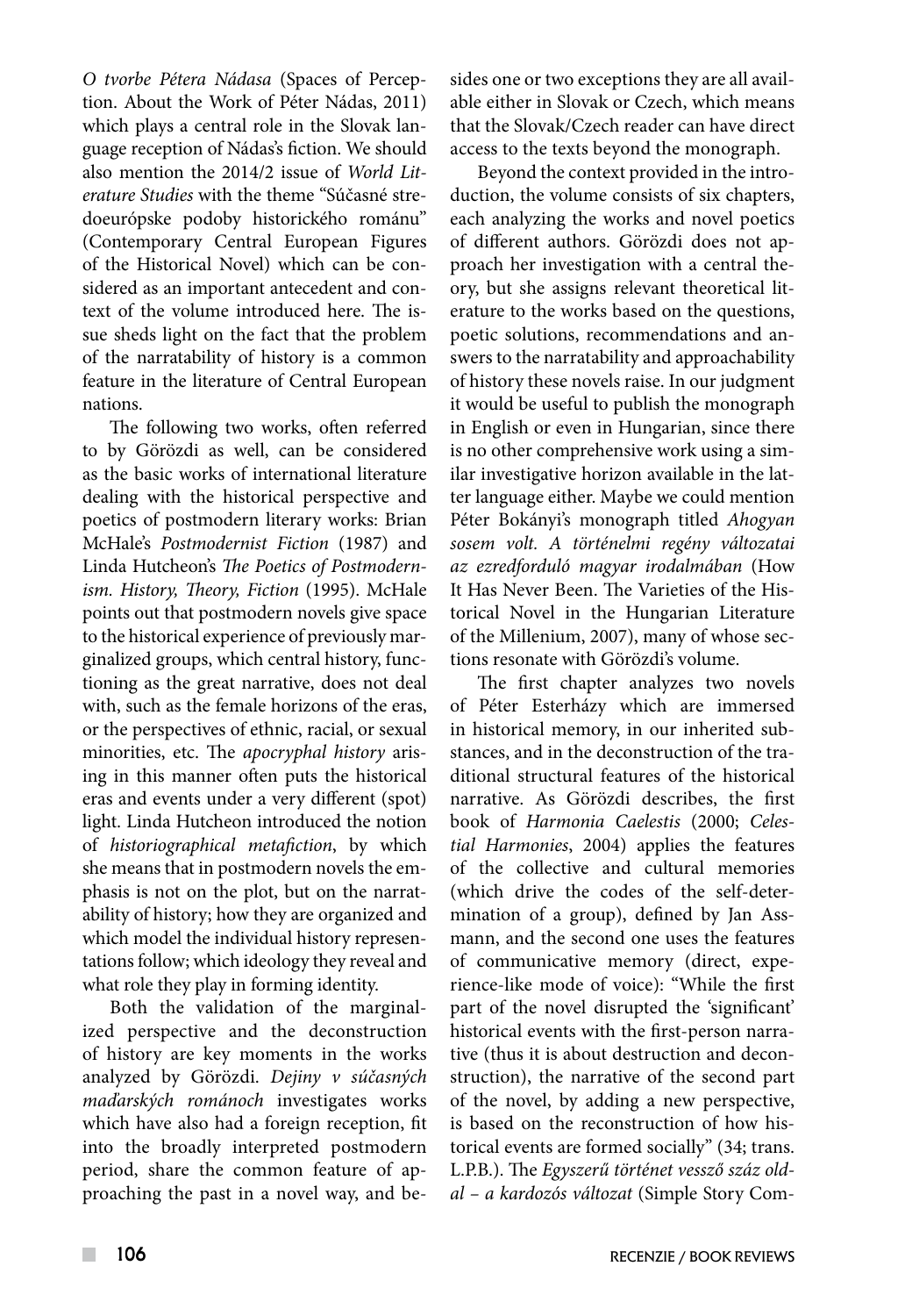ma One Hundred Pages – The Mark Version, 2013) ironically confronts us with the victim position perspective of Hungarian history, in the case of which the contradictions and inconsistencies of its sections prevent the formation of a version which is self-reinforcing from the national perspective. According to Görözdi, the features of the texts are: the elimination of plot, the description of possible historical narratives, and the rejection of the patterns of thinking about history – meaning the ideological content connected to form and identity as well.

The second chapter focuses on the Hungarian pseudohistorical novels, which Görözdi approaches from the results of the literature of magical realism. László Darvasi's *A könnymutatványosok legandája* (The Legend of the Tear Jugglers, 1999), László Márton's *Testvériség* (Brotherhood) trilogy (2001–2003), and Lajos Grendel's *Galeri* (Gang, 1982) all are about disintegration and rebuilding of the historical, linguistic and narrative tradition: "[T]hey shocked the logic of historical narrative among others by crossing the border of historical referentiality and turning into the direction of the supernatural/magical as well as towards the mythical" (46; trans. L.P.B.). Their features are: the melting of reality and fiction into one, the breaking up of the consistency of cause and effect, the investigation of the problem of authenticity and certifiability, the validation of marginal existence as well as its horizon, and the elimination of heroism. Görözdi points out that Grendel's novel – similarly to many other minority novels of the period written in Hungarian – can be approached with post-colonialist theories by the inter-ethnic minority environment of its world and also by its self-conflicting interpretations, mentalities, and identity constructs.

The third part analyzes works validating female and minority horizons which were left out of the "historical great narratives", and also which – according to McHale – generate *apocryphal histories*. Usually they have an observer contemplating the events from a worm's eye view and are in connection with writing micro(hi)stories as well. Görözdi's analyses confirm Mary Gergen's results about female narratives according to which "they are characterized by a spreading structure and they depict the individual in the context of their emotional ties, which makes the story labyrinth-like and eliminates the linearity typical for male narratives" (85; trans. L.P.B.). In her work *A kígyó árnyéka* (The Shadow of the Snake, 2002) Zsuzsa Rakovszky writes about the struggles of a girl who is a German citizen, and Judit Kováts in the *Hazátlanok*  (Countrymen Without Homeland, 2019) tells the story of the Germans of Kézsmárk in the time of adversities after the World War II. Éva Bánki in her work *Esőváros* (Rain City, 2004) and Anikó N. Tóth in her novel titled *Fényszilánkok* (Light Splinters, 2005) depict the everyday life of the 20th century Hungarian minority rural families in Slovakia. In the former one we can follow a family in Žitný ostrov as they are building their dynasty. The latter three narrative modes let us observe everyday life through the perspectives of the punctuation-free grandmother, the son operating with photos, and the little girl with the tendency to collide reality with a tale. Vulnerability is a recurring element of the works in male–female, majority–minority, winner–loser, and rich–poor correlations alike.

The last three chapters each focus on a certain novel by a certain author. Péter Nádas's *Párhuzamos történetek* (2005; *Parallel Stories*, 2011) provides a view on the inhuman ideologies and their self-belying systems of the 20th century from the viewpoint of the body and body ideology. Based on Klaus Theweleit's results, Görözdi points out the connection between masculine sexual fantasies and the violent abuse of power in the work. As its title suggests, the novel is comprised of multiple stories, which are only connected to each other through certain structural features and fractal-like repetitions. Pál Závada's *Természetes fény* (Natural Light, 2014) experiments with the parallel use of two forms of media, text and photo, in order to revive the past which, howev-

 $\overline{\phantom{a}}$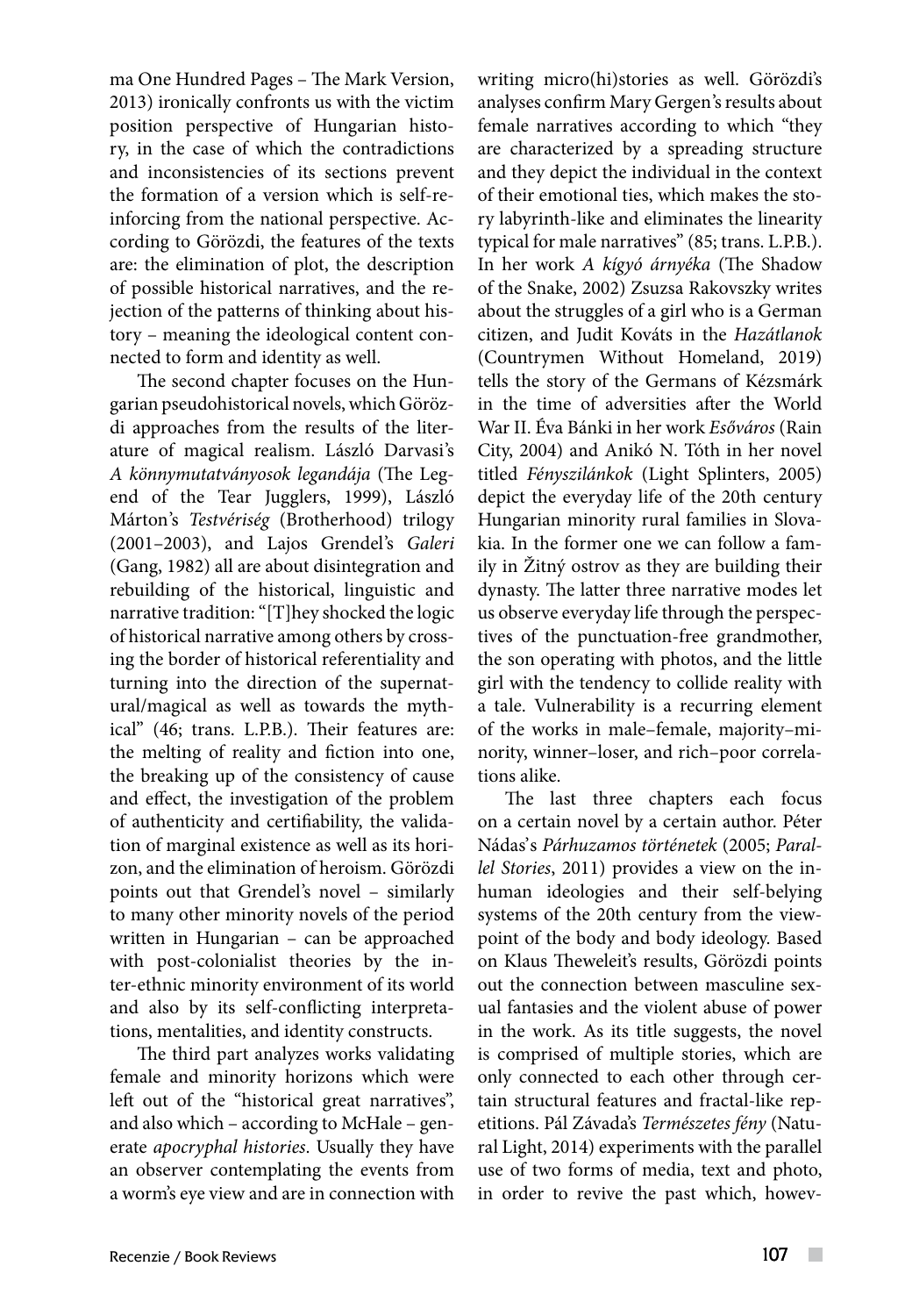er, can never fully be accomplished. According to Görözdi, while at the beginning of the work the two forms of media strengthen and supplement each other, moving forward in the story they generate contradictions and deficiencies. By this they draw attention to the intentional and unintentional forgetting, as well as to the doubts about the authenticity of historical documents. The last analyzed work is László Krasznahorkai's *Háború és háború* (1999; *War and War*, 2006) which considers whether there is any sense to history and historical development. In Görözdi's view, while going through the eras, the dynamism created in the work wishes to disrupt the Judeo-Christian traditions which are the bases of western culture. The apocalyptic nature of the work arises as the result of rendering redemption and the divine being uncertain, as well as presenting the battle of darkness and light as the continuous escape of the latter.

Although the chapters refer to each other, they can also be read as separate case studies, and the kaleidoscopic nature of the book allows it to be expanded by additional (literary) historical interpretations as well. A potential chapter, for example, could be written about the Hungarian alternative history, similar to Erik Gilk's article in connection to Czech allohistoricism in the 2014/2 issue of *World Literature Studies*, with the title *Kontrafaktuální historická fikce v současné české próze* (Counterfactual Historical Fiction in Contemporary Czech Prose). According to the theorist of the counterfactual school, Gavriel D. Rosenfeld, alternative history is presentist, revealing more about us, the thinking of our era (zeitgeist) and its estimation about the past, than how convincingly it manages to build an alternative universe. Such novels as András Gáspár's *Ezüst félhold blues* (Silver Half-Moon Blues, 1990), Gábor Trenka Csaba's *Egyenlítői Magyar Afrika* (Equatorial Hungarian Africa, 1991), Imre Horváth László's *Lett este és lett reggel* (There Be Evening and Morning, 2014) all provide exciting answers to the question of "what (would have happened) if" and might

be a good basis for such a chapter. The latter two also focus on the autocratic systems and ideologies of the 20th century, whose literary accomplishment might even contribute to the reevaluation of our present.

*Dejiny v súčasných maďarských románoch* is a monograph which has an exceptionally wide perspective, many layers, and is written in an especially concise style. Not only can the book be read successfully by the audience as a source of the significant results of contemporary Hungarian prose, but the investigative perspectives suggested by the author and the integrated relevant literature can also be successfully applied in the analysis of other postmodern novels focusing on history in Hungarian, Slovak or any other language. In addition, they can function as the basis of comparative works similar to Rudolf Chmel's or some of Görözdi's earlier studies, since facing the past is a mighty challenge, especially today, when previously marginalized voices are finally gaining some space and letting us see history in a new light.

> L. PATRIK BAKA J. Selye University in Komárno Slovak Republic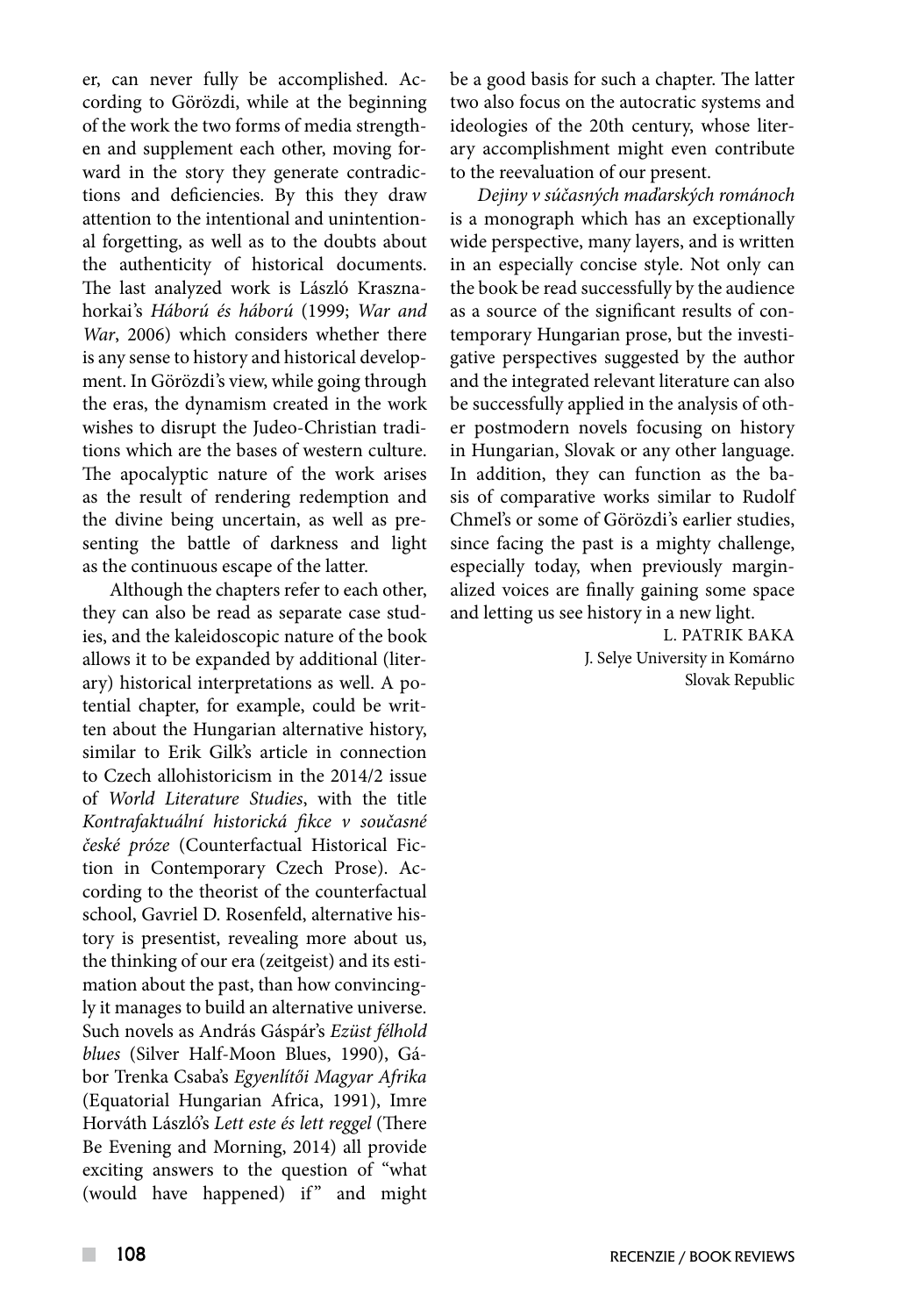RENÁTA BOJNIČANOVÁ – TAMARA ŠIMONČÍKOVÁ-HERIBANOVÁ (eds.): Komplexnosť tvorivosti. Zborník príspevkov k jubileu Márie Bátorovej [The Complexity of Creativity. Proceedings for the jubilee of Mária Bátorová] Bratislava: Veda, vydavateľstvo SAV – Ústav svetovej literatúry SAV, 2020. 544 s.

ISBN 978-80-224-1837-9

DOI: https://doi.org/10.31577/WLS.2021.13.1.12

V našich pomeroch nebýva pravidlom, aby sa významné životné jubileum nejakej osobnosti, nech už z oblasti vedy alebo umenia, bilancovalo aj v podobe rozsiahlej publikácie, ktorá by ponúkla istú rekapituláciu a sumarizáciu počinov jubilanta, jubilantky v danej profesijnej oblasti, ruka v ruke s hodnotením osobnostného habitusu, celkovým zástojom v kultúre, s presahom a dosahom aj do zahraničia. V prípade literárnej vedkyne a spisovateľky Márie Bátorovej takáto publikácia vyšla v roku 2020. Vyše šesťdesiatčlenný kolektív autorov a autoriek prekročil svoju profesionálnu špecializáciu, aby realizoval zámer, ktorým by si uctil jej prácu a výkon.

Už výber názvu publikácie *Komplexnosť tvorivosti* signalizuje, že dielo Márie Bátorovej sa vyznačuje viacvrstevnatosťou, má mnohoraký charakter a človek váha, ktorú činnosť – vedeckú alebo literárnu – treba uviesť a zhodnotiť na prvom mieste. Zostavovateľky Renáta Bojničanová a Tamara Šimončíková-Heribanová si však poradili s touto dilemou a príspevky zoradili podľa kritérií rešpektujúcich jednotlivé oblasti tvorby M. Bátorovej. Súčasťou zborníka je aj personálna bibliografia, ktorú zostavila Veronika Čejková. Treba poznamenať, že zborník zahrnuje aj fotodokumentačný materiál, pričom vizuálnu stránku dopĺňajú jednak kresby ceruzkou od literárnej vedkyne Moniky Schmitz-Emans, jednak kresby karikaturistu a spisovateľa Pavla Taussiga, ktorého koláže výtvarne dotvárajú mnohé Bátorovej diela.

V prvej časti zborníka s názvom "Sila a odvaha skúmať" sú zahrnuté štúdie a články z pera dvadsiatich ôsmich autorov a autoriek. Na jednej strane ide o obsahovo aj žánrovo rôznorodé state z literárnej vedy, komparatistiky, dedikované jubilantke, no venované rozličným osobnostiam a aspektom literatúry (napr. Vasylovi Stusovi a postavám ukrajinského exilu, Miguelovi de Unamunovi, Aloisovi Jiráskovi, Milanovi Rúfusovi, Vladimírovi Reiselovi, Dominikovi Tatarkovi a i.) od domácich (Renáta Bojničanová, Ladislav Franek, Marta Žilková, Judit Görözdi, Anna Zelenková a i.), ale aj zahraničných autorov (Salustio Alvarado, Bogusław Bakuła, Lauer Reinhard, Monika Schmitz-Emans, Alla Mašková a i.). Na strane druhej zároveň táto časť zborníka zahrnuje príspevky, ktoré sa bezprostredne vyjadrujú k vedeckej, literárnovednej alebo umeleckej tvorbe M. Bátorovej, s akcentom na jej metódu, postupy a jazyk. V stati "Od textu ku kontextu – od kontextu ku komparácii" Katarína Zechelová osvetľuje Bátorovej interdisciplinárnu metódu s dôrazom na významovo-štruktúrnu povahu umeleckého diela, antropologický a psychologický aspekt výskumu a analýzu difúzie autorského subjektu v diele, pričom túto metódu aplikuje na vlastný výskum komparácie prozaickej tvorby Arthura Schnitzlera a Stefana Zweiga. Róbert Gáfrik vo svojej štúdii približuje odkaz Dionýza Ďurišina, jeho premeny v súčasnej komparatistike a pripomína, čo ostalo živé z jeho konceptuálnej sústavy (medziliterárnosť a medziliterárne spoločenstvo, recepcia, dejiny prekladu). Metodologické inštrumentárium M. Bátorovej hodnotí ako motivované antropologickým obratom v literárnej vede a konceptmi D. Ďurišina, na rozdiel od ktorého sa však Bátorová orientuje na autora a kontextualizáciu, spočívajúcu v tematickej analýze diela a určení typologických vzťahov k iným dielam, literárnym javom vo svetovej literatúre.

Okrem statí o metóde sa ďalšie príspevky venujú hlavne Bátorovej románu *Stred*, v ktorom sa prelína minulosť a prítomnosť. Tomáš Strauss v ňom vidí prieniky fakticity a dejín,

 $\mathcal{L}_{\mathcal{A}}$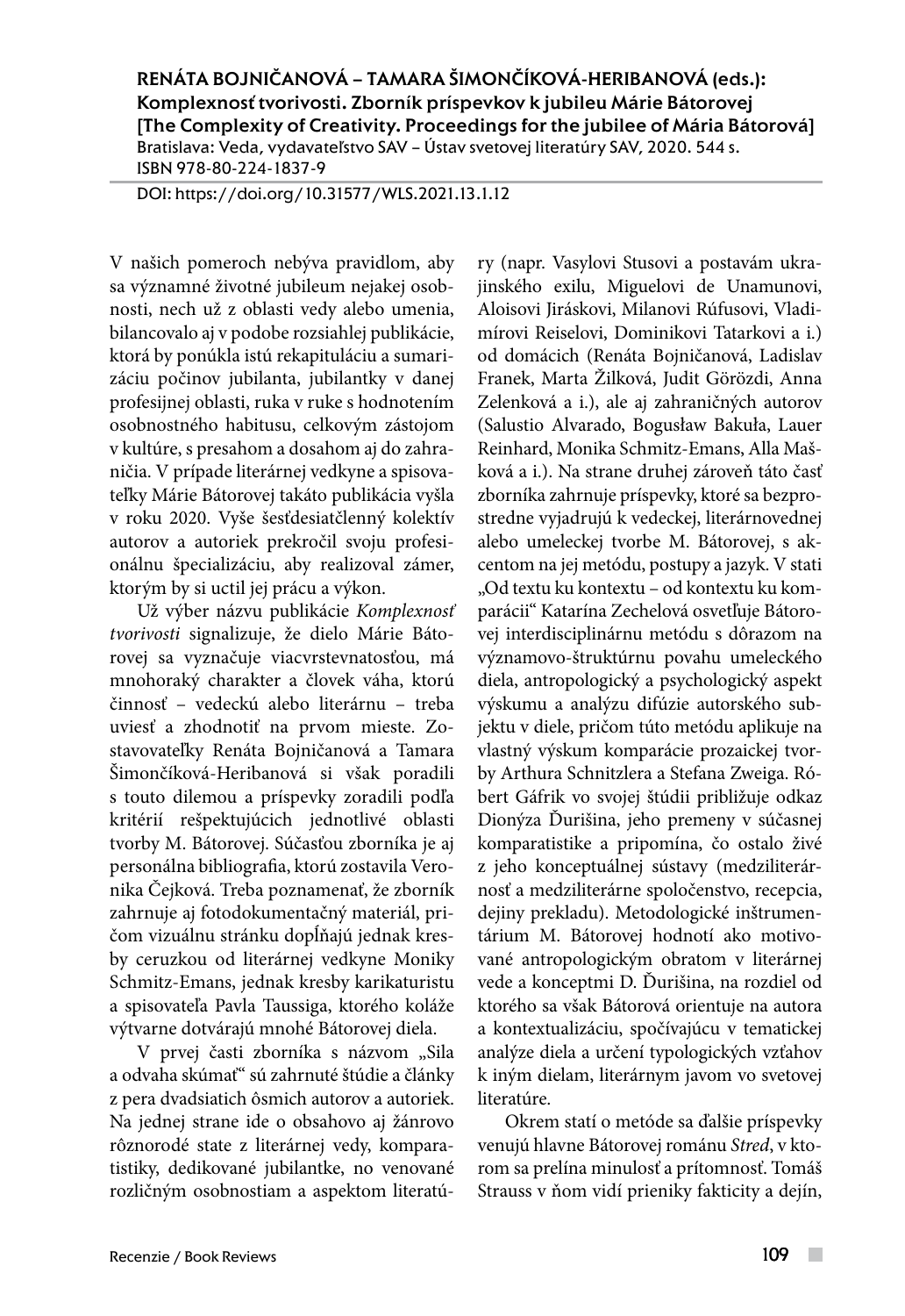osobnú angažovanosť, živú kresbu aj osudovú vrhnutosť do súradníc doby a priestoru. Píše aj o Bátorovej literárnych počiatkoch (o zbierke poviedok *Zvony v kameni*, 1993; básnickej zbierke *Púšte a oázy*, 2008). Okrem toho podčiarkuje jej odvahu pozrieť sa novými očami na modernu a umiestniť do nej Jozefa Cígera Hronského (*J. C. Hronský a moderna: mýtus a mytológia v literatúre*, 2000; *Jozef Cíger Hronský und die Moderne*, 2004). Z jazykového aspektu sa románu *Stred* venuje Ján Kačala, ktorý vyzdvihuje slovnú zásobu, syntax a štýl, bohatosť a diferencovanosť jeho výrazových prostriedkov.

O esejistickej tvorbe jubilantky sa vyjadruje Etela Farkašová, ktorá upozorňuje na fakt, že práve v tomto žánri je Bátorovej individualita prítomná silnejšie než vo vedeckých textoch. V esejach Bátorová hľadá prieniky a paralely domácej literatúry s európskym kontextom, čo podľa Farkašovej predstavuje autorkin ideový manifest.

Tvorba Márie Bátorovej má aj spirituálny rozmer, najmä pokiaľ sa venuje spisbe básnikov katolíckej moderny, ako vo svojom príspevku konštatuje Ján Gálik. S aspektom spirituality v Bátorovej tvorbe súznie štúdia z pera Zlatice Plašienkovej o kozmickej dimenzii modlitby v poetických textoch Teilharda de Chardina. Zbierku poviedok *Tell* analyzuje Zuzana Kopecká, ktorá na Bátorovej tvorbu nazerá cez povahu jej literárnych postáv.

Bátorovej srdcovou záležitosťou je dielo a autorská postava Dominika Tatarku. Nad jej obrazom Tatarku, pokusom ukázať ho celostne, v súradniciach slovenského kultúrneho priestoru, ale aj mimo neho, sa zamýšľa Katarína Bednárová. Zdôrazňovanie jeho autentickosti, ktorú vyzdvihuje Bátorová, ale aj dvojkoľajnosti životného osudu a sebapresahovania nastoľuje aj otázku, či je Tatarka ako autor existencialistom skôr pocitovo, svojím životom alebo tematicky. Bednárová však Bátorovej predstavu o Tatarkovi ako o slovenskom Donovi Quijotovi akceptuje (101). Aj hodnotenie tvorby spisovateľa a lekára Pavla Straussa v Bátorovej práci od Tibora Žilku prináša zaujímavú optiku recepcie tejto pozoruhodnej osobnosti.

Z prvej časti zborníka sa čitateľská verejnosť mnohé dozvie o práci Márie Bátorovej ako vedkyne, esejistky, glosátorky spoločenského diania a jej umeleckej, žánrovo pestrej tvorbe (poézia, novely, román). Vnímavý recipient rozhodne aspoň vo svojej mysli bude konfrontovať to, čo sa naučil v škole a čo ponúka Bátorovej optika, jej vhľad a perspektíva, ktoré dokážu posunúť rámce a preskupiť v novom kontexte to, čo sa zdá už načisto "prebraté a prepraté" (Alexander Matuška).

Do druhej časti publikácie s názvom "Uvidieť srdcom" prispelo štrnásť spisovateliek a spisovateľov, ktorí pozdravili jubilantku formou básní a úryvkov zo svojich prozaických literárnych diel (ako Boris Brendza, Leopold Hnidek, Erika Schuster, Tamara Šimončíková-Heribanová, Stanislav Štepka, Ján Tazberík).

Tretia časť s titulom "Blízkosť v našom živote. Spomienky a reflexie" obsahuje osobne ladené pozdravy, gratulačné a spomienkové texty, ale aj pozdravy zahrnujúce reflexiu odbornej jubilantkinej tvorby od dvadsiatich prispievateľov a prispievateliek. Z tých prvých spomeniem aspoň list manželov Ladislava a Silvie Mihálikovcov či laudatio Amrita Mehtu, šéfredaktora medzinárodného indického časopisu Saar Sansar, v ktorom vyšli preklady z tvorby M. Bátorovej v hindčine. Anton Baláž okrem iného podčiarkuje, že Bátorová neúnavne propaguje a všemožne sprítomňuje slovenskú literárnu tvorbu v zahraničí a pripomína konferenciu o Tatarkovi v inštitúte INALCO v Paríži v septembri 2019. Anton Hykisch vyzdvihuje všestrannosť M. Bátorovej, jej úsilie a zanietenosť pri odkrývaní bielych miest na mape slovenskej literatúry, nekonvenčnosť pri zaraďovaní slovenských autorov do širšieho európskeho aj svetového kontextu, jej angažované účinkovanie v spisovateľských organizáciách.

Na koniec zborníka editorky zaradili dva rozhovory. Prvý viedla riaditeľka Ústavu filologických štúdií na Pedagogickej fakulte Univerzity Komenského v Bratislave Mária Vajičková a venuje sa zahraničnému pobytu Márie Bátorovej, jej aktivitám hlavne na In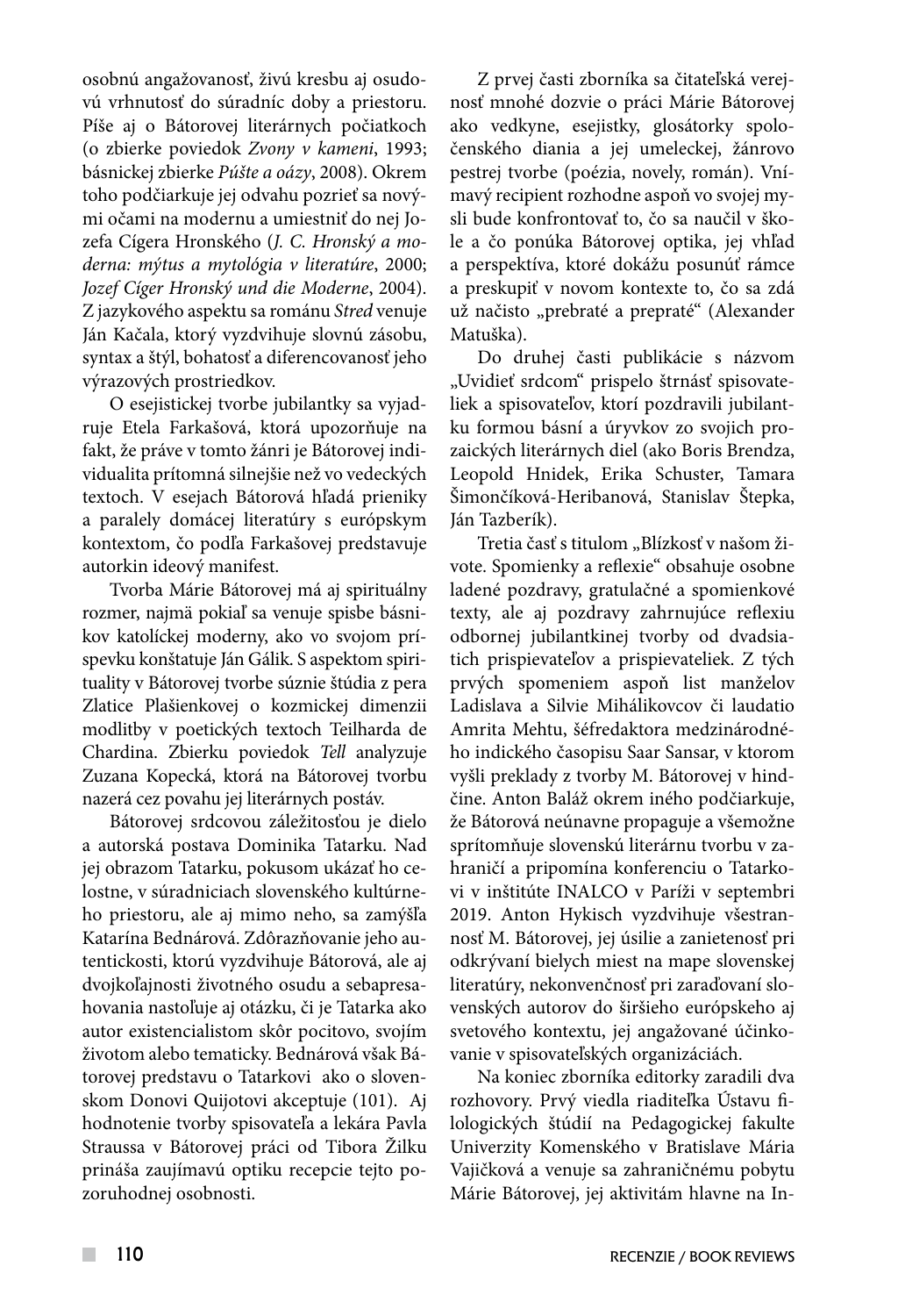štitúte slavistiky v Kolíne nad Rýnom (1995 – 1998), ktorý podľa rozhovoru významne ovplyvnil profesionálnu životnú dráhu jubilantky svojím intelektuálnym, emočným a umeleckým potenciálom. Podľa vyjadrenia Bátorovej, "bez Kolína by som nebola tým, čím som" (447). Druhé rozsiahle interview viedla Tamara Šimončíková-Heribanová a dala mu názov "Čo sa nechveje, je pevné"; "osobné aj neosobné" otázky pokryli takmer celé spektrum profesionálnej orientácie M. Bátorovej, "dvojdomovosti" jej tvorby, inšpirácií, výsledkov, učiteľského a školiteľského pôsobenia, organizačných aktivít, občianskej apelatívnosti poézie atď., a smerovali aj k súkromnej sfére, k rodinnému zázemiu, k vzťahu s otcom, dvojnásobným disidentom, spisovateľom Jozefom Hnitkom, dokumentu o jeho živote, úspešnom usporiadaní rodinnej a kariérnej životnej cesty. Z odpovedí sa utvára a dotvára predstava o človeku, žene, vedkyni, literátke, manželke a matke, Slovenke, Stredoeurópanke.

Mária Bátorová je typom tvorivej, premýšľavej, iniciatívnej a rozhľadenej autorky, u ktorej sa v organickej jednote snúbi povestný rozum a cit, a dodajme dôvtip. Hoci editorky podčiarkujú komplexnosť tvorby Márie Bátorovej, je ťažké nejako jednoznačne určiť jej tvorivý typ. Dielo tejto vedkyne a literátky nemusí každému lahodiť, ale nemožno mu uprieť všestrannosť, intelektuálnu poctivosť, zanietenosť a citlivosť. Tieto akordy zaznievajú v Bátorovej prozaických dielach a poézii, ale osobnostné nasadenie a autentickosť sú doslova hmatateľné aj v jej vedeckých literárnych prácach a esejistke. Stavanie mostov medzi domovom, jeho kultúrou, najmä tou literárnou, a svetom tiež patrí ku kľúčovej dimenzii osobnosti Márie Bátorovej, ktorej obdivuhodnú komplexnú tvorivosť a duchovný elán tento zborník sprítomňuje.

> TATIANA SEDOVÁ Filozofický ústav SAV Slovenská republika

 $\sim$  10  $\pm$